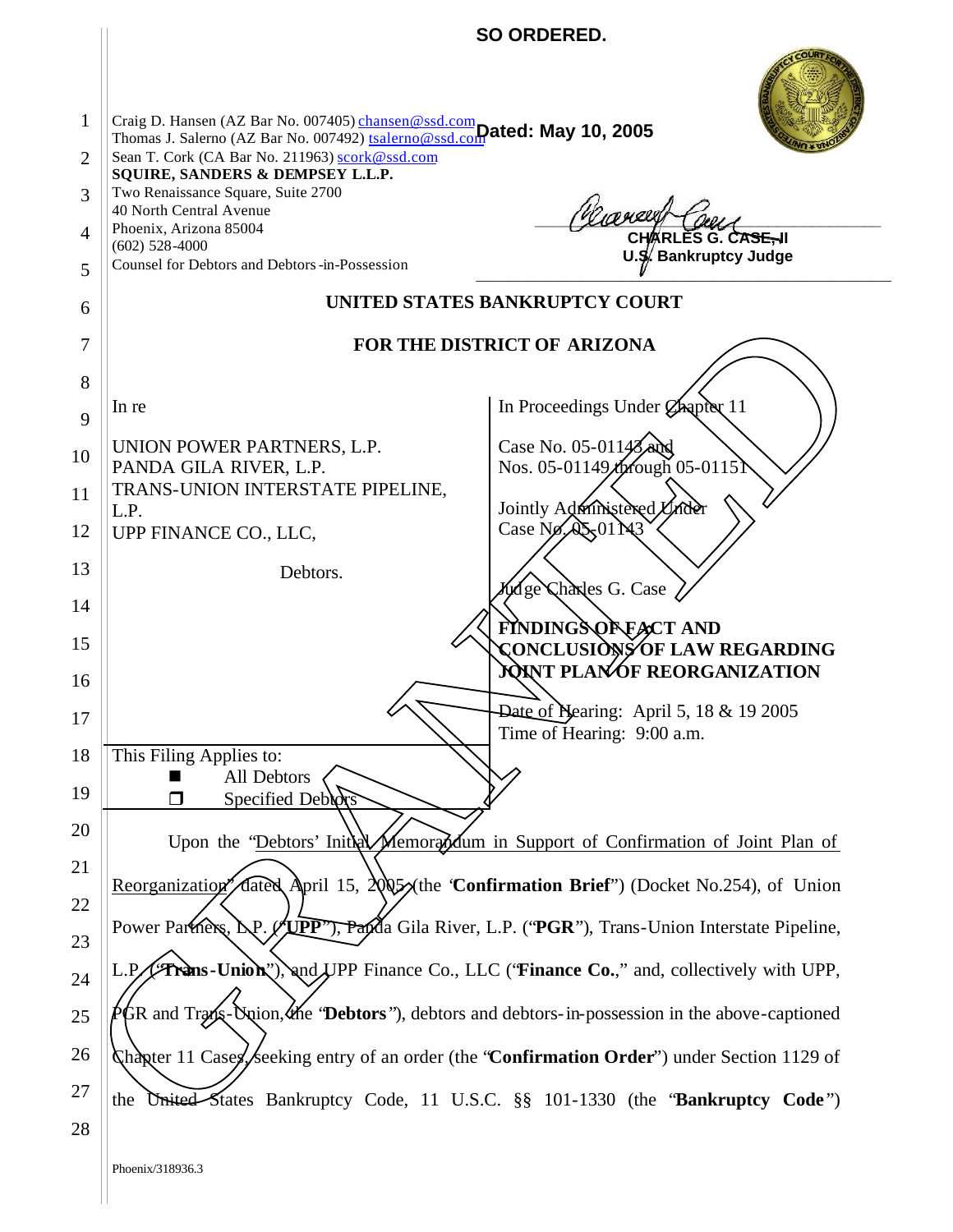1 2 3 4 5 6 7 8 9 10 11 12 13 14 15 16 17 18 19 20 21 22 23 24 25 26 27 28 confirming the Debtors' "Joint Plan of Reorganization Pursuant to Chapter 11 of the Bankruptcy Code of Union Power Partners, L.P., Panda Gila River, L.P., Trans-Union Interstate Pipeline, L.P., and UPP Finance Co., LLC" (as amended by the Confirmation Stipulation and the Confirmation Order, the "**Plan**") (Docket No. 85), which is attached hereto as Exhibit "A-1" and incorporated herein by reference, and based upon the Court's review of: (i) the Confirmation Brief; (ii) the "Declaration of John T. Duff in Support of Plan Confirmation" (the "Duff" **Declaration**") (Docket No. 259); (iii) the "Declaration of Bradley C. Geer, Houlihan Lokey Howard & Zukin in Support of Plan Confirmation" (the "**Geer Declaration**") (Docket No. 244); (iv) the "Declaration of Expert Todd Filsinger" (the "**Filsinger Declaration**") (Docket No. 243); (v) the "Declaration Of Jason J. Scott Re: Votes Accepting of Rejecting the Debtors' Yoint Plan of Reorganization Pursuant to Chapter 11 of The Bankruptcy Code of Union Power Partners, L.P., Panda Gila River L.P., Trans-Union Interstate Pipeline, L.P. and UPP Finance Co., LLC" (the "**Ballot Report**") (Docket No. 227); (Fix the 'Joint Stipulation? Amending Certain Plan Exhibits and Withdrawing Objections to Plan Confirmation" (the "**Confirmation Stipulation**") (Docket No. 258); (vii) the "Order Approving Stipulation Amending Certain Plan Exhibits and Withdrawing Objections to Rlan Confirmation<sup>\*</sup> (the 'Stipulation Order'') (Docket No. 267); (viii) the "Joint Stipulation Resolving Plan Objection" (the "Regency Stipulation") (Docket No. 255); (ix) the 'Notice of Filing  $\mathbb{N}$  ographical Information Concerning Officers and Directors of Reorganized *D* (the 'Biographical Notice') (Docket No. 237); (x) the 'Notice of Filing Modification to Paragraph 10.5 of the Joint Plan of Reorganization" (the "**Modification Notice**") (D6 $\alpha$ Ket No. 260);  $\chi$ i) the "Joint Stipulation Regarding Payment of Transitional Services Expenses under  $1$  NU.S.C. Section  $1129(a)(4)$ " (the **TECO Stipulation**") (Docket No. 257); Modification for Paragraph 10.5 of the Joint Plan of Reorganization" (the "Modification Notice")<br>
(Xii) the George Under UNUSC. Section 1129(a)(4)" (the "TECO Stipulation") (Docket No. 257);<br>
(Aii) the "Motion for an Order the "Declaration of John T. Duff in Support of Plan Confirmation" (the "Duff"<br>
on") (Docket No. 259); (iii) the "Declaration of Bradley C. Geografionitian Neky<br>
Zukin in Support of Plan Confirmation" (the "Geer Declaratio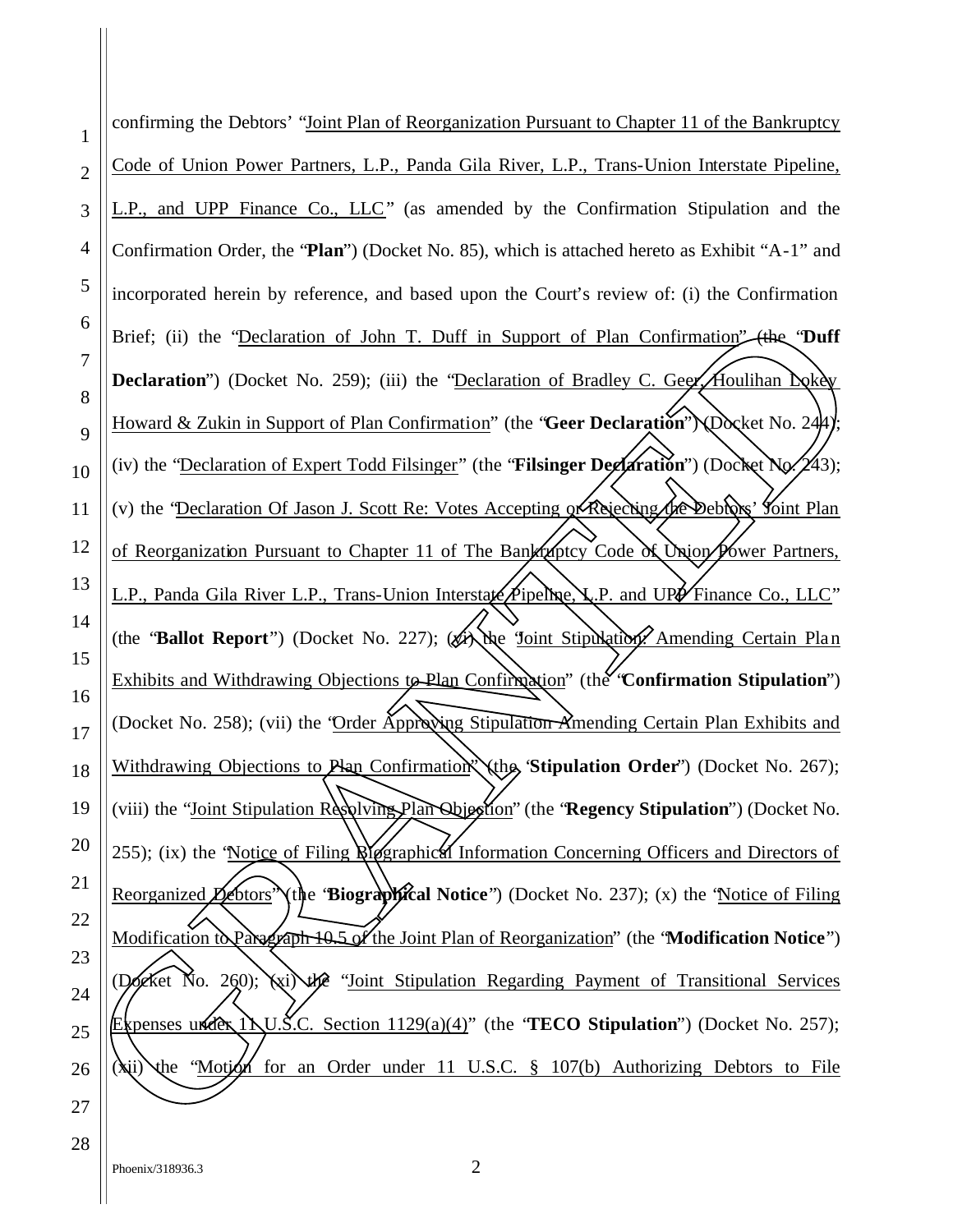Compensation of Reorganized Debtors' Officers under Seal" (the "**Seal Motion**") (Docket No. 256); (xiii) the "Notice of Filing Final Plan and Exhibits" (the "**Final Plan Notice**") (Docket No. \_\_\_); (xiv) all of the evidence offered or adduced at, objections filed in connection with, and arguments of counsel made at, the Confirmation Hearing (as defined below); and (xv) the entire record in these Chapter 11 Cases; and after due deliberation thereon and good and sufficient cause appearing therefor, the Court hereby makes the following findings of fact and conclusions of law pursuant to Rule 7052 of the Federal Rules of Bankruptcy Procedure (the "**Bankruptcy Rules**"):

#### **THE COURT FINDS AND CONCLUDES THAT:**

1. Jurisdiction and Venue. The Court has jurisdiction over these Chapter 11 Cases under 18 U.S.C. §§ 157 and 1334. This matter constitutes a core proceeding under 28 U.S.C. § 157(b)(2). Venue in this Court is proper under  $28\sqrt{15}$ .  $\&$ § 1408 and 1409.

2. Confirmation Hearing. On April 5, April 18 and April 19, 2005, the Court, pursuant to Section 1128 of the Bankruptcy Code and Bankruptcy Rule  $3020(b)(2)$ , conducted hearings to consider confirmation of the Plan (collectively, the "**Confirmation Hearing**").

3. Defined Terms. All capitalized terms used in these findings of fact and conclusions of law that are not defined herein shall have the meanings ascribed to them in the Plan.

4. **Judicial Notice.** The Court takes judicial notice of the docket of these Chapter 11 Cases maintained by the Clerk of the Court and/or its duly-appointed agent, including, without limitation, all pleadings and other documents filed, all orders entered, and all evidence and arguments made, proffered, or adduced at, the hearings held before the Court during the Exame appearing therefor, the Court hereby makes the following findings of fact and cancel<br>actions and the CHAPTER COURT FINDS AND CONCLUDES THAT:<br>
BRING THE COURT FINDS AND CONCLUDES THAT:<br>
THE COURT FINDS AND CONCLUDES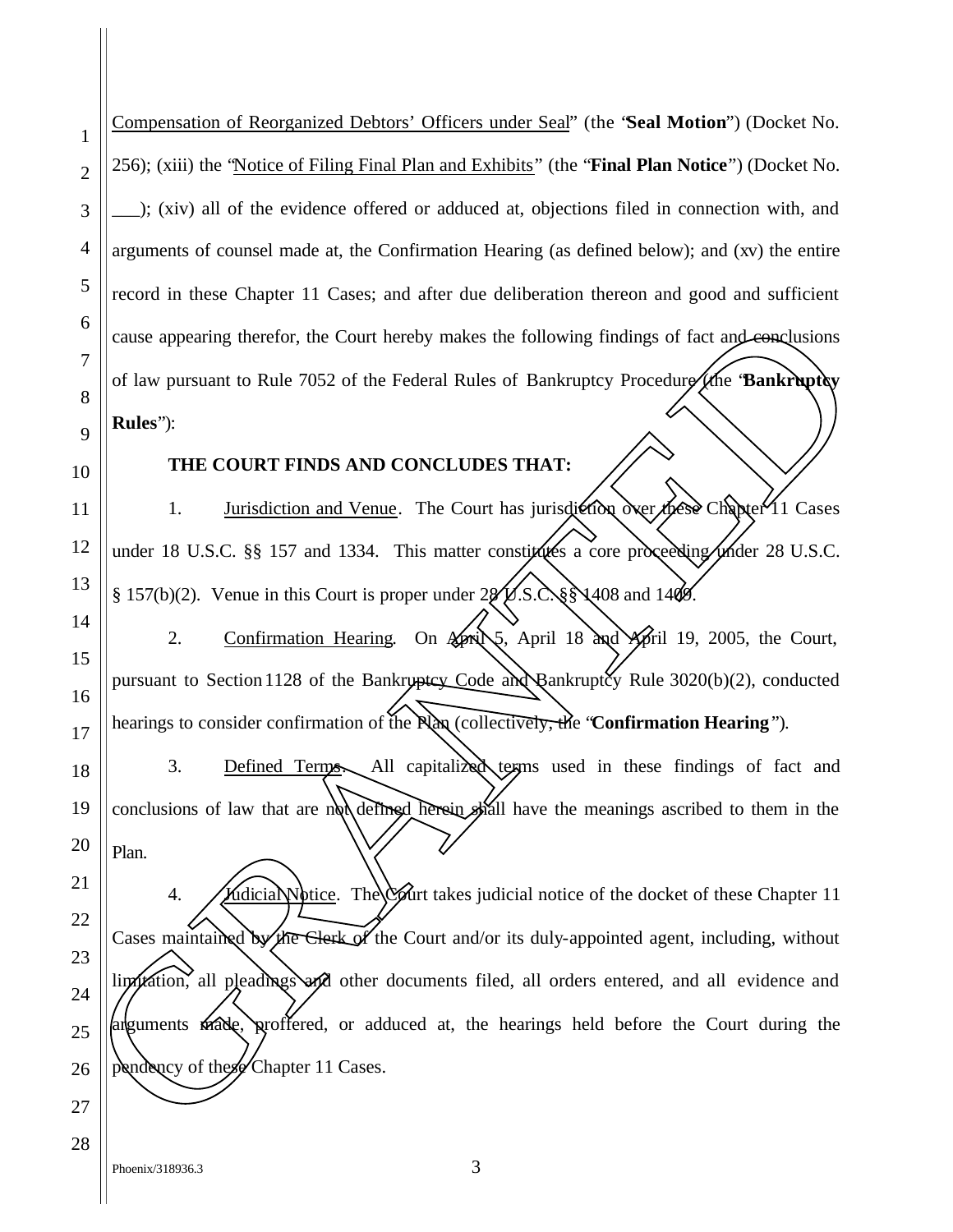5. Oral Findings of Fact Incorporated. All oral findings of fact and conclusions of law entered by the Court at the Confirmation Hearing and set forth on the official transcript of those proceedings are incorporated herein by this reference, in accordance with Bankruptcy Rule 7052(a).

6. Declarants Available for Examination. The declarants that made the Duff Declaration, the Geer Declaration, and the Filsinger Declaration (collectively, the "**Declarants**") were present in the courtroom during the Confirmation Hearing and were offered for cross examination by parties in interest. No party in interest expressed an intent to cross examine the Declarants or offered any evidence to controvert the Declarants' statements. 7. Solicitation Procedures Order. On March 3, 2005, the Court entered an order (the "**Solicitation Procedures Order**") (Docket No. 160), that, among other things: (i) approved the "Disclosure Statement with Respect to the Joint Plan of Reorganization Pursuant to Chapter 11 of the Bankruptcy Code of Union Power Partners, L.P., Panda Gila River, L.P., Trans-Union Interstate Pipeline, L.P., and UPP Finance Co., LLC" (the "**Disclosure Statement** ") (Docket No. 140) as containing adequate information within the meaning of Section 1125 of the Bankruptcy Code and Bankruptcy Rule 3017; (ii) approved the form of ballots (the "**Ballots**") and solicitation packages (the "**Solicitation Packages**") to be transmitted to those creditors entitled to vote on the Plan; (iii) set April  $\sqrt{2005}$  as the deadline for submission of Ballots to accept or reject the Plan (the **Voting Deadling**); (iv) approved the form and method of notice of the Confirmation Hearing (the "**Confirmation Hearing Notice**"); (v) set April 1, 2005 as the deadline for submitting objections to confirmation of the Plan, unless further extended by order of the Court (the "**Objection Deadline** "); and (vi) established certain procedures for soliciting **Experimentation, the Ceer Declaration, and the Fishinger Declaration (collectively, the <b>Declaration**)<br> **Experimentation** by partics in interest. No party in interest expressed an input respective for consequently<br> **Expe**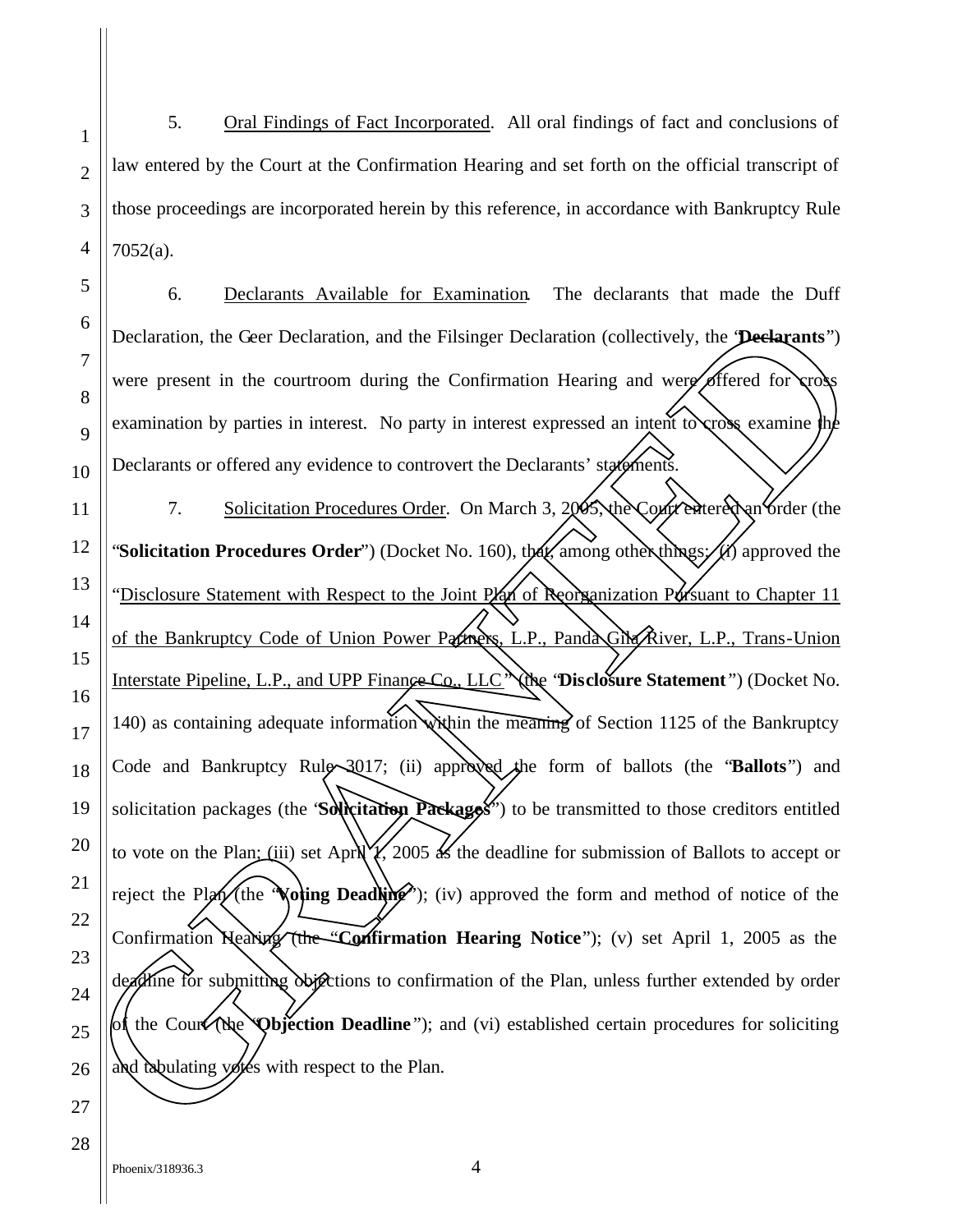8. Transmittal of Solicitation Packages. The Confirmation Hearing Notice, the Disclosure Statement, the Plan, the Solicitation Procedures Order, and a Ballot and return envelope were transmitted to creditors in the following Classes: UPP Class 4; PGR Class 4; TU Class 4; FC Class 4; UPP Class 5; PGR Class 5; UPP Class 7; PGR Class 7; and TU Class 7. Additionally, the "Notice of Confirmation Hearing on, and Deadline for Objecting to, Debtors' First Amended Joint Plan of Reorganization" (the 'Unimpaired Creditor Notice<sup>"</sup>) only was transmitted to creditors and equity interest holders in the following Classes:  $\cancel{\sqrt{p}}P$  Class 1; PGR Class 1; TU Class 1; FC Class 1; UPP Class 2; PGR Class 2A; PGR Class  $2B$ ;  $\forall$ V Class 2; FC Class 2; UPP Class 3; PGR Class 3; TU Class 3; FC Class 3; and  $\cancel{PQ}$  Class 7. The transmittal of the foregoing materials was conducted in accordance with  $\mathcal{B}$ ankruptcy  $\mathcal{R}$ ule 301 $\chi$ (d) and the Solicitation Procedures Order.

9. Publication of Confirmation Hearing Notice. The Debtors published the Confirmation Hearing Notice in the *Wall Street Journal*, *National Edition*, the *Arizona Republic*, and the *Arkansas Democrat-Gazette* on March 23, 2005, as evidenced by: (a) the "Affidavit of Publication of Notice of: (I) Approval of Disclosure Statement; (II) Hearing on Confirmation of the Debtors' Chapter 11 Plan; and (III) Deadline and Procedures for Filing Objections to Confirmation of the Plan by the Arizona Republic" (Docket No. 212); (b) the "Affidavit of Publication of Notice of: (I) Approval of Disclosure Statement; (II) Hearing on Confirmation of the Debtors' Chapter 1. Plan; and  $\chi$ III) Deadline and Procedures for Filing Objections to Confirmation of the Plan by the Wall Street Journal" (Docket No. 213); and (c) the "Affidavit of Publication of Notice of: (I) Approval of Disclosure Statement; (II) Hearing on Confirmation of the Debtors' Chapter 11 Plan; and (III) Deadline and Procedures for Filing Objections to Confirmation of the Plan by the Arkansas Democrat GR Confixmation of the Plan by the Arkansas Democrat-Gazette" (Docket No. 214). Plan of Reorganization" (the 'Unimpaired Creditor Notice''-only was<br>s and equity interest holders in the following Classes: (PPP Class 1; POR<br>FC Class 1; UPP Class 2; PGR Class 2A; PGR Class 2R; NU Class 1; POR<br>PGR Class 3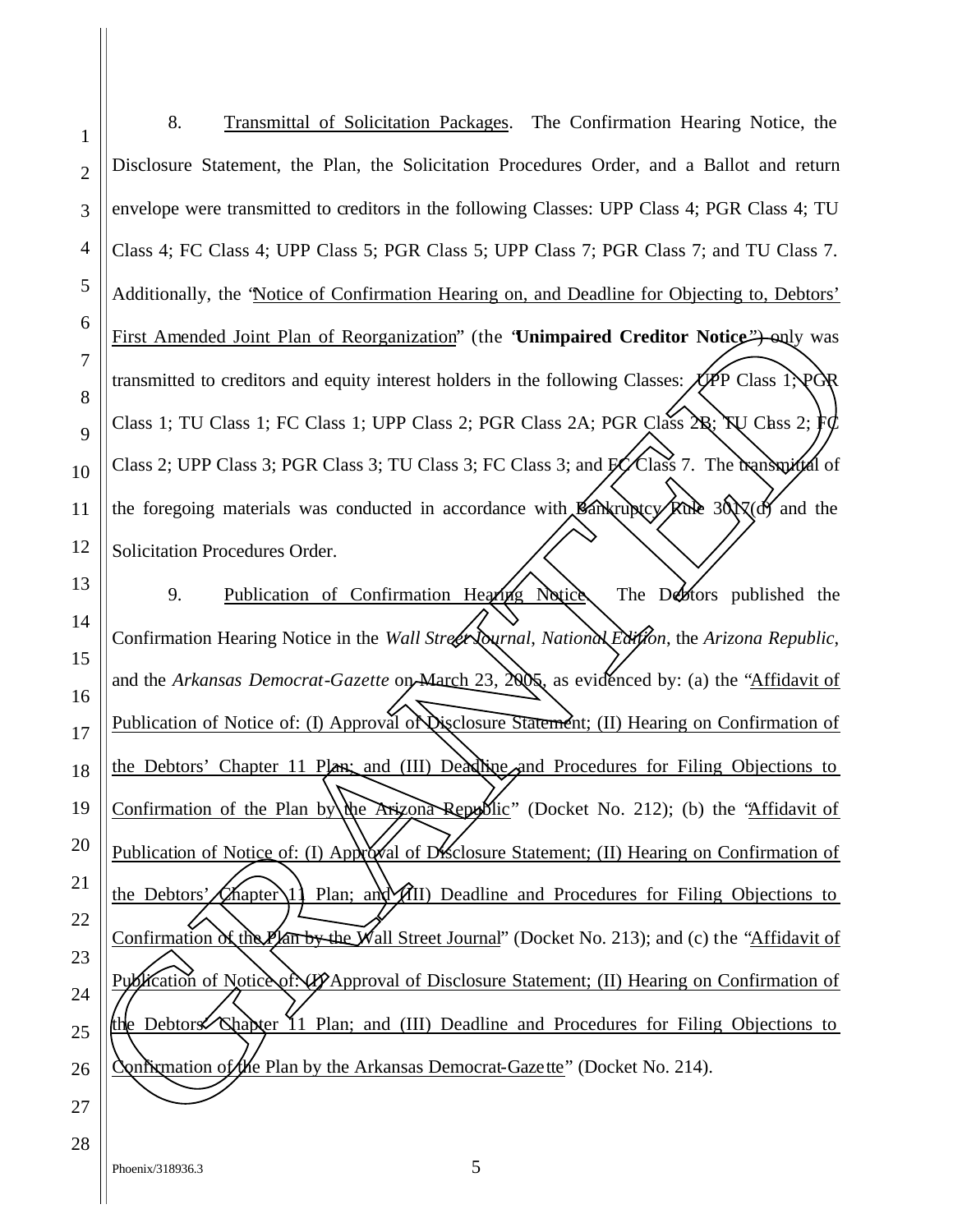10. Transmittal and Mailing of Materials; Notice. In accordance with Bankruptcy Rule 2002, the Court finds and concludes that adequate and sufficient notice of the time for filing objections to the Plan was provided to the holders of Claims and equity Interests in accordance with the procedures set forth in the Solicitation Procedures Order. The Disclosure Statement, Plan, Ballots, Solicitation Procedures Order, Confirmation Hearing Notice, and Unimpaired Creditor Notice were transmitted and served in substantial compliance with the Solicitation Procedures Order and the Bankruptcy Rules, and such transmittal and service were adequate and sufficient. Adequate and sufficient notice of the Confirmation Hearing, the Voting Deadline, and the Objection Deadline was given in compliance with the Solicitation Procedures Order and the Bankruptcy Rules, and no other or further notice is required.

11. Solicitation. In accordance with Section  $(125(b)$  of the Bankruptcy Code, the Court finds and concludes that: (a) the solicitation of votes to accept or reject the Plan complied with all applicable bankruptcy law, rules and *desultations* governing the adequacy of disclosure in connection with the solicitation; and  $(b)$  the solicitation was conducted after disclosure of adequate information, as defined in Section  $125(a)$  of the Bankruptcy Code.

12. Ballot Report. The Debtors filed the Ballot Report on April 4, 2005, which certifies the method and results of the Ballot tabulation for each Class entitled to vote to accept or reject the Plan.

13. **Ballots.** All procedure Sused to distribute Solicitation Packages to the holders of Claims, and Interests, and to tabulate Ballots were fair and conducted in accordance with the Solicitation Procedures Order, the Bankruptcy Code, the Bankruptcy Rules, the local rules of the  $B\$ ankruptcy Court for the District of Arizona, and all other applicable laws, rules, and Creditor Notice were transmitted and served in substantial compliance with the Solicitation recordences of the Bankruptcy Rules, and such transmitted and service adequade and sufficient. Adequate and sufficient rotice of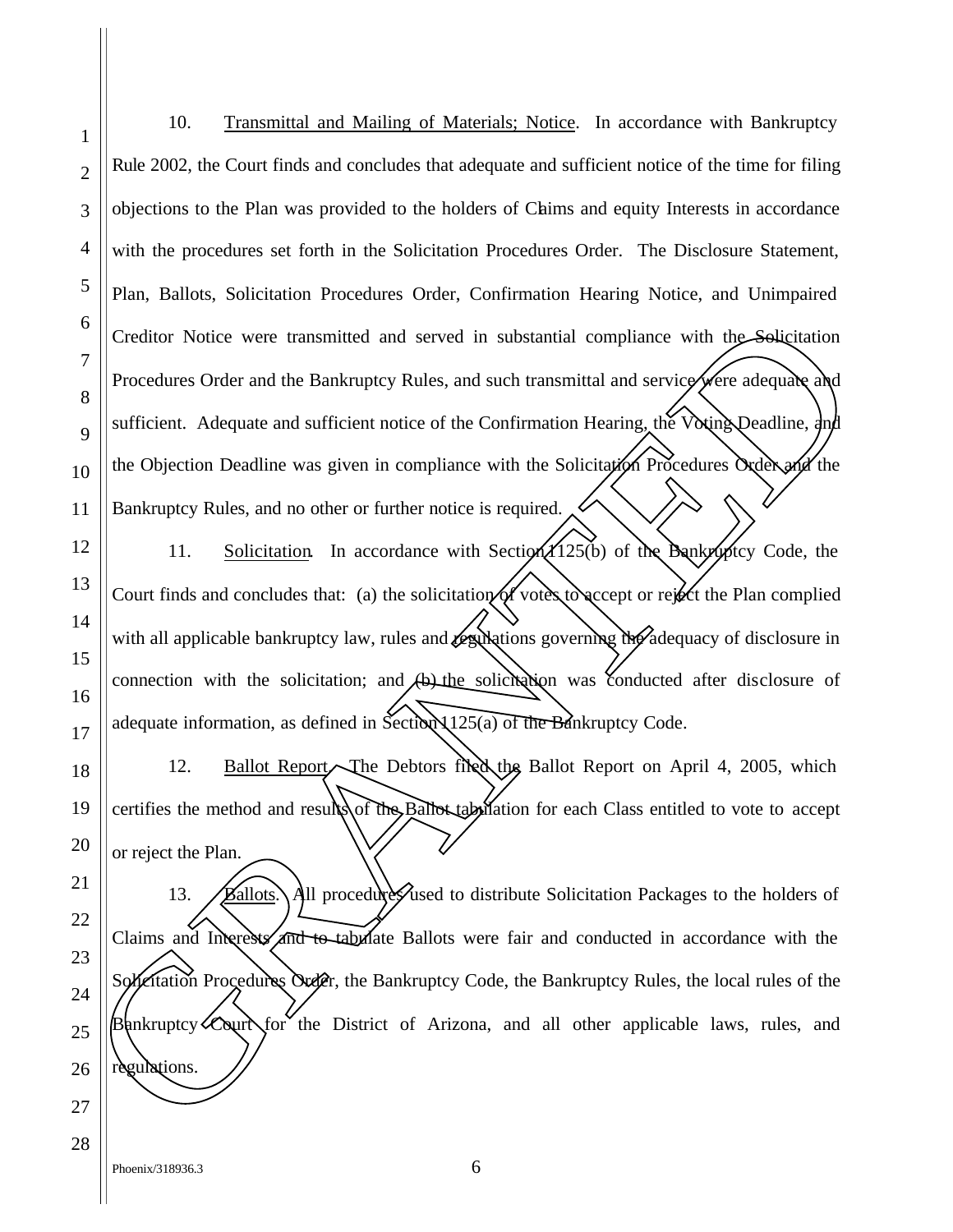14. Impaired Classes Entitled to Vote under the Plan. As set forth more fully in the Solicitation Procedures Order, the following Classes are impaired under the Plan, as that term is defined in Section 1124 of the Bankruptcy Code, and were entitled to vote to accept or reject the Plan: UPP Class 4; PGR Class 4; TU Class 4; FC Class 4; UPP Class 5; and PGR Class 5 (collectively, the "**Impaired Debt Classes**"). Additionally, as set forth in the Disclosure Statement and Article Two of the Plan, pursuant to the "Master Settlement Agreement and Restructuring Support Agreement" (the "**Master Settlement Agreement**) attached to the Disclosure Statement as Appendix F, the holders of Interests in UPP Class  $\lambda$ POR Class 7 and TU Class 7 (collectively, the "**Impaired Equity Classes**", and, together with the Impaired Debt Classes, the 'Impaired Classes''), although not receiving or retaining any property under the Plan on account of their Interests, agreed to support confirmation of the Plan. Therefore, the votes of the holders of Interests in the Equity Classes were solicited pursuant to the Solicitation Procedures Order. Accordingly, all of the *Impaired* Classes were entitled to submit votes to accept or reject the Plan. 15. Unimpaired Classes under the Plan. As set forth more fully in the Solicitation SIME THE RESERVANCE TO THE PLAN PURSUAL CONSIDERATION CONSIDERATION CONSIDER THE RESERVATION CONSIDER THE CONSIDERATION OF THE CONSIDERATION OF THE CONSIDERATION OF THE CONSIDERATION OF THE CONSIDERATION OF THE CONSIDERAT

Procedures Order, the following Classes are unimpained under the Plan as that term is defined in Section 1124 of the Bankruptcy Code: UPP Class<sup>1</sup>; PGR Class 1; TU Class 1; FC Class 1; UPP Class 2; PGR Class 2A; PGR Class  $\angle$ 2B; TU Class 2; FC Class 2; UPP Class 3; PGR Class 3; TU Class 3; FC Class 3; and FC Class 7 (collectively, the "**Unimpaired Classes**"). Accordingly, the Unimpaired Classes are deemed to accept the Plan, and are not entitled to vote on the Plan. 16. Ampaired Classes That Have Voted to Accept the Plan. As set forth in the Ballot Report, and the Confirmation Stipulation, all of the Impaired Classes have voted to accept the

1

2

3

4

5

6

7

8

9

10

11

12

13

14

15

16

17

18

19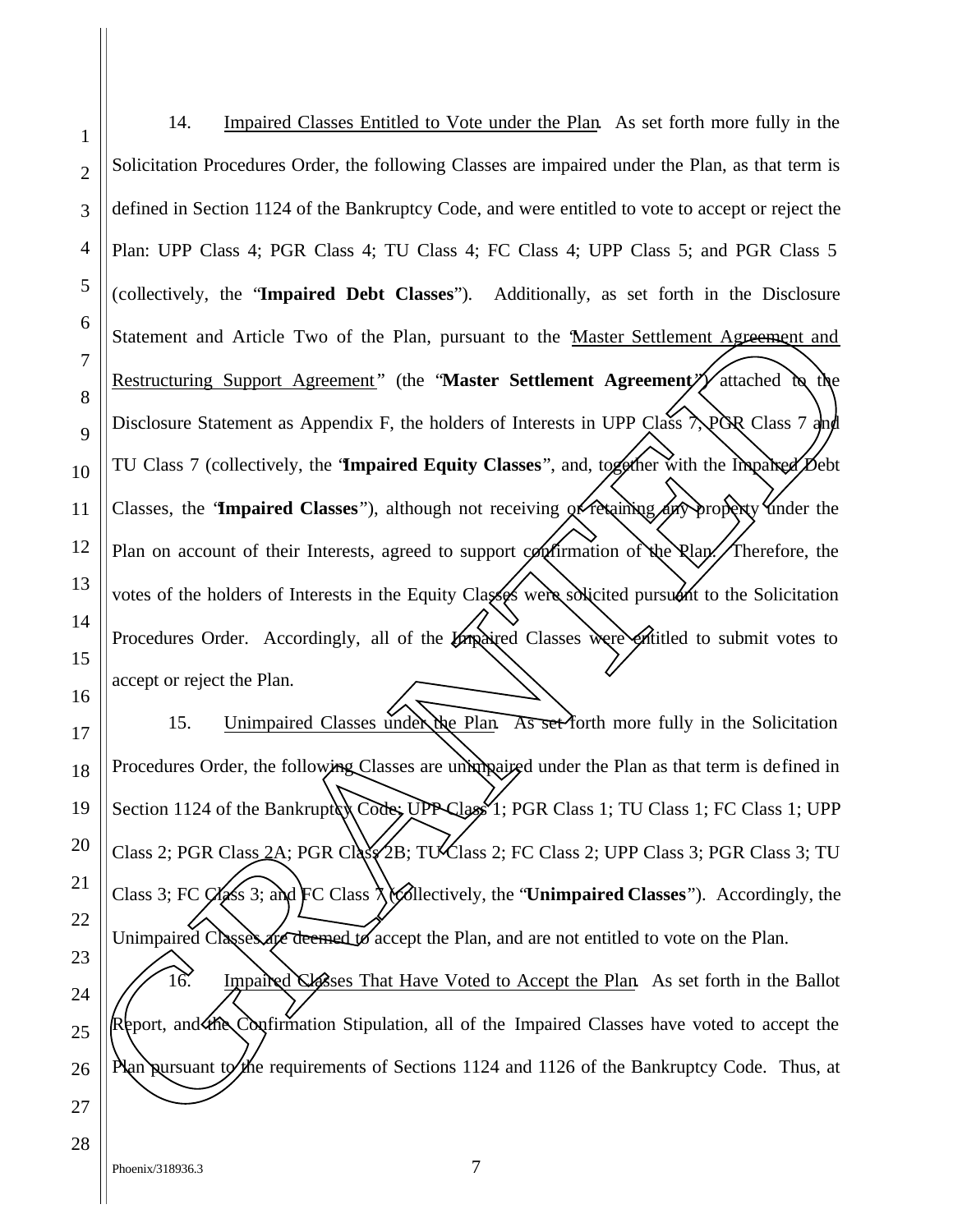least one impaired class of Claims, determined without including any acceptance by an insider of any of the Debtors, has voted to accept the Plan.

17. Elimination of Vacant Classes. Pursuant to Section 4.7 of the Plan, as of the commencement of the Confirmation Hearing, TU Class 5, FC Class 5, UPP Class 6, PGR Class 6, TU Class 6, and FC Class 6 (collectively, the "**Vacant Classes**"), were not occupied by any allowed (or temporarily allowed) claim. Accordingly, the elimination of the Vacant Classes for purposes of voting to accept or reject the Plan and for the purposes of determining acceptance or rejection of the Plan by such Classes in accordance with Section 1129(a)(8) of the Bankruptch Code is proper.

18. Burden of Proof. The Debtors, as proponents of the Rlan, have met their burden of proving all of the elements of Section 1129(a) of the Bankruptcy Code. Section 1129(b) of the Bankruptcy Code is not applicable because no  $\mathcal{L}$ lass of Claims or Interests voted to reject the Plan. Moreover, the enterprise value of the Vehicars is not sufficient to provide full recovery on the Holders of the Prepetition Banks Claims. The properties are controlled to the Range Change of the Cases of the Plan by such Classes in accordance with Section 1129(a) (New The Bankruptcy of the Plan by such Classes in accordance with Section 1129(a) (New The Ban

19. The Plan Complies with the Bankruptcy Code (11 U.S.C. § 1129(a)(1)). As detailed below, the Plan complies with all applicable provisions of the Bankruptcy Code, thereby satisfying Section  $1129(a)(1)$  of the Bankruptsy  $66de$ .

a. Proper Classification (11  $\mathcal{L}$ .S.C. §§ 1122, 1123(a)(1)). In addition to Administrative Claims and Priority Tax Claims (which are not required to be classified), Article Two of the Plan designates 25 Classes of Claims and 4 Classes of Interests in the Debtors. The Claims and Interests placed in each Class are substantially similar to other Claims or Interests in such Class. Valid business, factual, and legal reasons exist for separately classifying the various Classes of Claims and *Interests* created under the Plan, and such Classes do not unfairly discriminate between holders of Claims or Interests. Accordingly, the Plan satisfies Sections 1122 and 1123(a)(1) of the Bankruptcy Code. SubStantially similar to other Claims or Interests in such Class. Valid business, factual, and legal reasons exist for separately classifying the various Classes of Claims and Anterests created under the Plan, and such Cla

1

2

3

4

5

6

7

8

9

10

11

12

13

14

15

16

17

18

19

20

21

22

23

24

25

26

27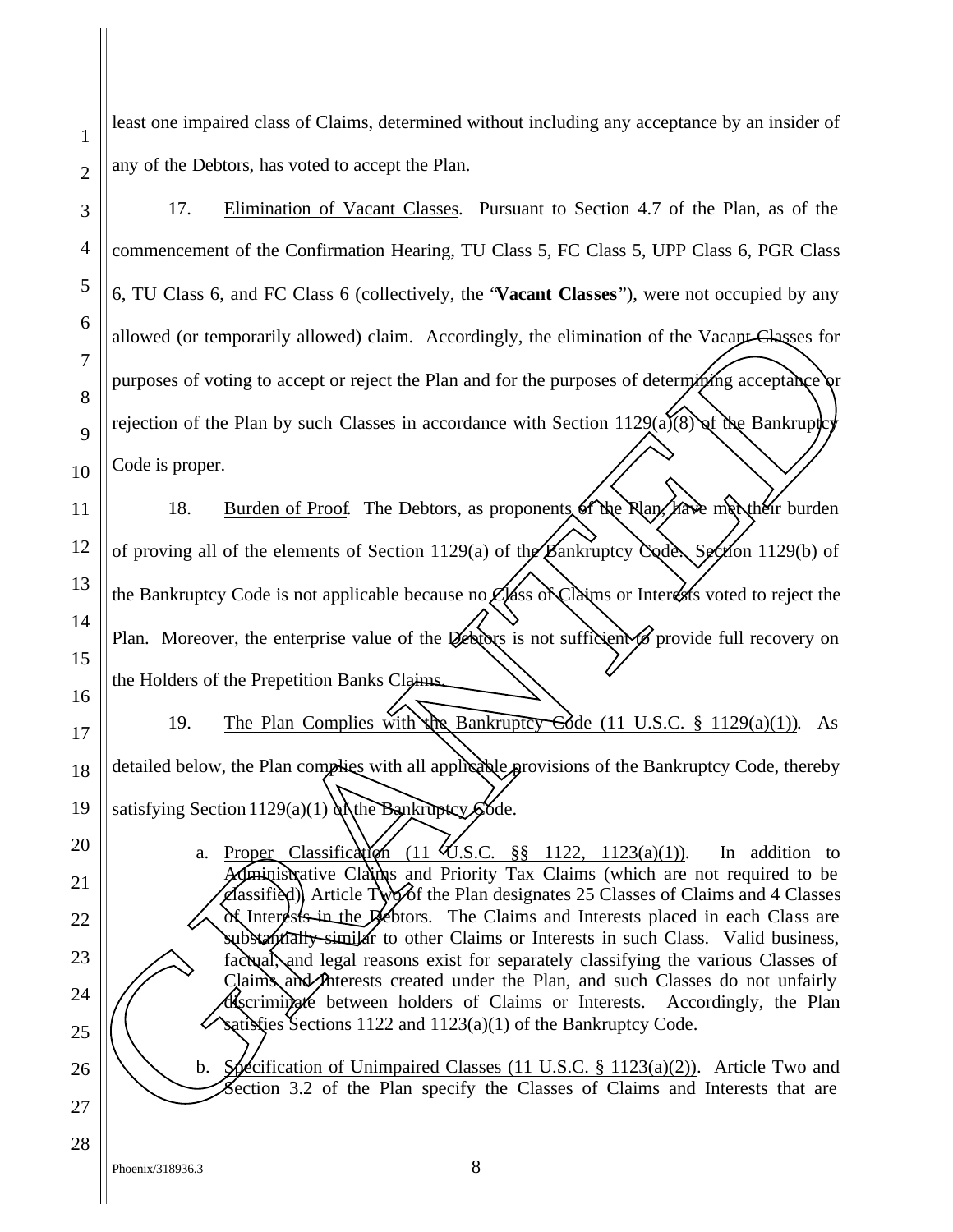Unimpaired under the Plan. Accordingly, the Plan satisfies Section  $1123(a)(2)$  of the Bankruptcy Code.

- c. Specification of Treatment of Impaired Classes (11 U.S.C. § 1123(a)(3)). Section 3.3 of the Plan specifies the Classes of Claims and Interests that are Impaired under the Plan. Article Three of the Plan specifies the treatment of Claims and Interests in all such Classes. Accordingly, the Plan satisfies Section 1123(a)(3) of the Bankruptcy Code.
- d. No Discrimination (11 U.S.C.  $\S$  1123(a)(4)). The Plan provides for the same treatment by the relevant Debtor for each Claim or Interest in each respective Class unless the holder of a particular Claim or Interest has agreed to less favorable treatment with respect to such Claim or Interest. Accordingly, the Plan satisfies Section 1123(a)(4) of the Bankruptcy Code.
- e. Implementation of Plan  $(11 \text{ U.S.C. } §\ 1123(a)(5))$ . The Nan provides adequate and proper means for implementation of the Plan, *including*, without limitation: (a) the continued existence of the Debtors  $a\mathbf{z}'$  recorganized and reconstituted pursuant to the Plan; (b) the provision of  $\mathcal{A}$ \$30,000,000 new revolving loan facility (the "New Revolving Loan Facility"); (c) the provision of a new \$200,000,000 letter of credit facility (the **New L/C Facility**); (d) the issuance of the new debt securities under the Plan, including the New Term A Loan Notes, the New Term B Loan Notes, the New Term  $A\cup C$  Notes, and the New Term B L/C Notes (collectively, the "**New Debt Securities**"); (e) the formation of Union Power LLC ('New Union Power<sup>X</sup>), Gila River Power LLC ('New Gila River **Power**"), and Trans-Union Pipeline LLC ('New Trans-Union Pipeline", and, together with New Union Power and New Gila River Power, the "**New Partners**"); (f) the formation of Entegra Power Group LLC ("**Entegra**"); (g) the issuance of new general and limited partnership interests in each of Reorganized UPP, Reorganized PGR and Reorganized Trans-Union (collectively, the "**New Partnership Interests**") to Entegra and the New Partners; (h) the issuance of the limited liability company interests in each of Entegra and the New Partners (collectively, the **New Membership Interests**"); and (i) the execution, delivery, filing or recording of all contracts, instruments, releases, indentures, and other agreements or documents relating to the foregoing. Accordingly, the Plan satisfies Section  $1123(a)(5)$  of the Bankruptcy Code. d. No Discrimination (11 U.S.C.: 8 112/30(4)). The Plan provides for the same<br>reality the relevant Debtor for each Claim or Interest in each-expective<br>Class unless the holder of a particular Gain or Interest has perceed,

**Prohibition Against Issuance of Non-Voting Equity Securities and Provisions for** Voting Power of Classes of Securities (11 U.S.C.  $\S$  1123(a)(6)). The Plan and the New Limited Liability Company Agreement for Entegra provide that the limited partnership agreements and other organizational documents of the Reorganized Debtors and Entegra will prohibit the issuance of non-voting equity securities to the extent required by Section  $1123(a)(6)$  of the Bankruptcy Code. France of Officers of Securities (11 U.S.C. § 1123(a)(6)). The Plan and the New Dimited Liability Company Agreement for Entegra provide that the limited partnership agreements and other organizational documents of the Reor

1

2

3

4

5

6

7

8

9

10

11

12

13

14

15

16

17

18

19

20

21

22

23

24

25

26

27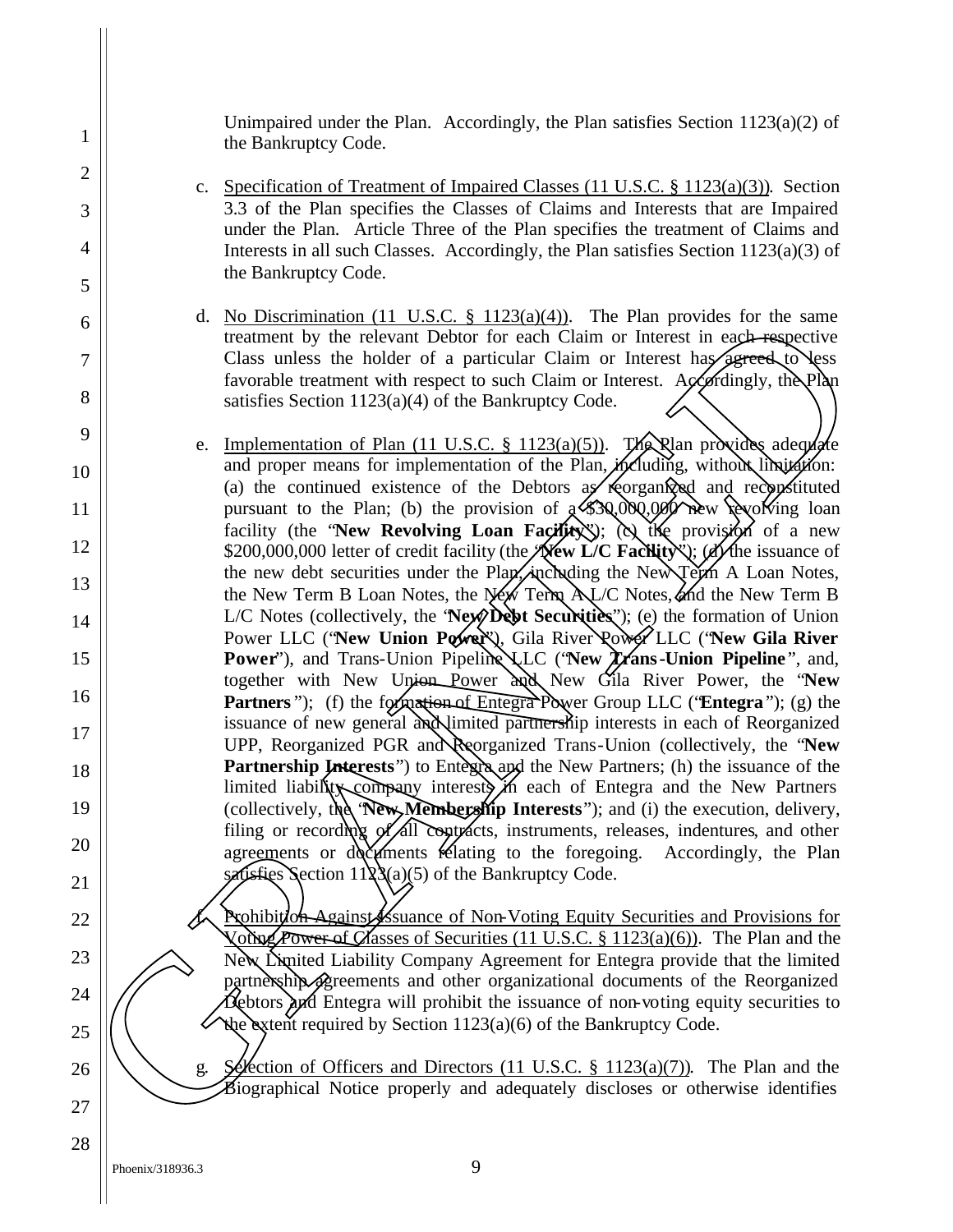procedures for determining the identity and affiliations of all individuals proposed to serve on or after the Effective Date as officers or directors of the Reorganized Debtors, and, to the extent applicable, Entegra. The appointment or employment of such individuals and the proposed compensation for officers and directors (including those officers and directors of the Reorganized Debtors for whom such information was filed with the Court under seal pursuant to the Seal Motion) are consistent with the interests of the holders of Claims against and Interests in the Debtors, and with public policy. Accordingly, the Plan satisfies Section 1123(a)(7) of the Bankruptcy Code.

- h. Additional Plan Provisions (11 U.S.C. § 1123(b)). The Plan's provisions are appropriate and consistent with the applicable provisions of the Bankruptcy Code, including, without limitation, provisions for: (a) distributions to holders of Claims; (b) the disposition of executory contracts and unexpired non-residential real property leases; (c) the retention of, and right to enforce, sug on, settle, or compromise (or refuse to do any of the foregoing)  $\rho$  extends claims  $\alpha$  causes of action against third parties, to the extent not waived or released under the  $\cancel{P}$ lan; (d) resolution of Disputed Claims; (e) indemnification obligations; and  $\frac{d}{dx}$  certain voluntary releases by certain holders of Claims and Interests.
- i. Bankruptcy Rule 3016(a). The Plan is dated and identifies the entities submitting it, thereby satisfying Bankruptcy Rule  $30\sqrt{6}$ .
- 20. Debtors' Compliance with Bankfuptcy Code  $(N, U.S.C. \S 1129(a)(2))$ . The Debtors have complied with the applicable provisions of the Bankruptcy Code, thereby satisfying Section 1129(a)(2) of the Bankruptcy Code. Specifically, the Debtors are proper debtors under Section 109 of the Bankruptcy Code, and are proper proponents of the Plan under Section 1121(a) of the Bankruptcy-Code. The  $\widetilde{P}$ ebtors have complied with the applicable provisions of the Bankruptcy Code, including as provided or permitted by orders of the Court. The Debtors have complied with the applicable provisions of the Bankruptcy Code, the Bankruptcy Rules, and the Solicitation Procedures Order in transmitting the Plan, the Disclosure Statement, the Ballots, and related documents and notices, and in soliciting and tabulating votes  $\oint$  the Plan. 21. Plan/Proposed in Good Faith (11 U.S.C.  $\S$  1129(a)(3)). The Debtors have **1.** Additional Plan Provisions (11 U.S.C. § 1123(b)). The Plan's provisions are appropriate and consistent with the applicable provisions for the Henricky Colec by Charmes is the plan in a means for the Henrick and the H
- 26 27 28

1

2

3

4

5

6

7

8

9

10

11

12

13

14

15

16

17

18

19

20

21

22

23

24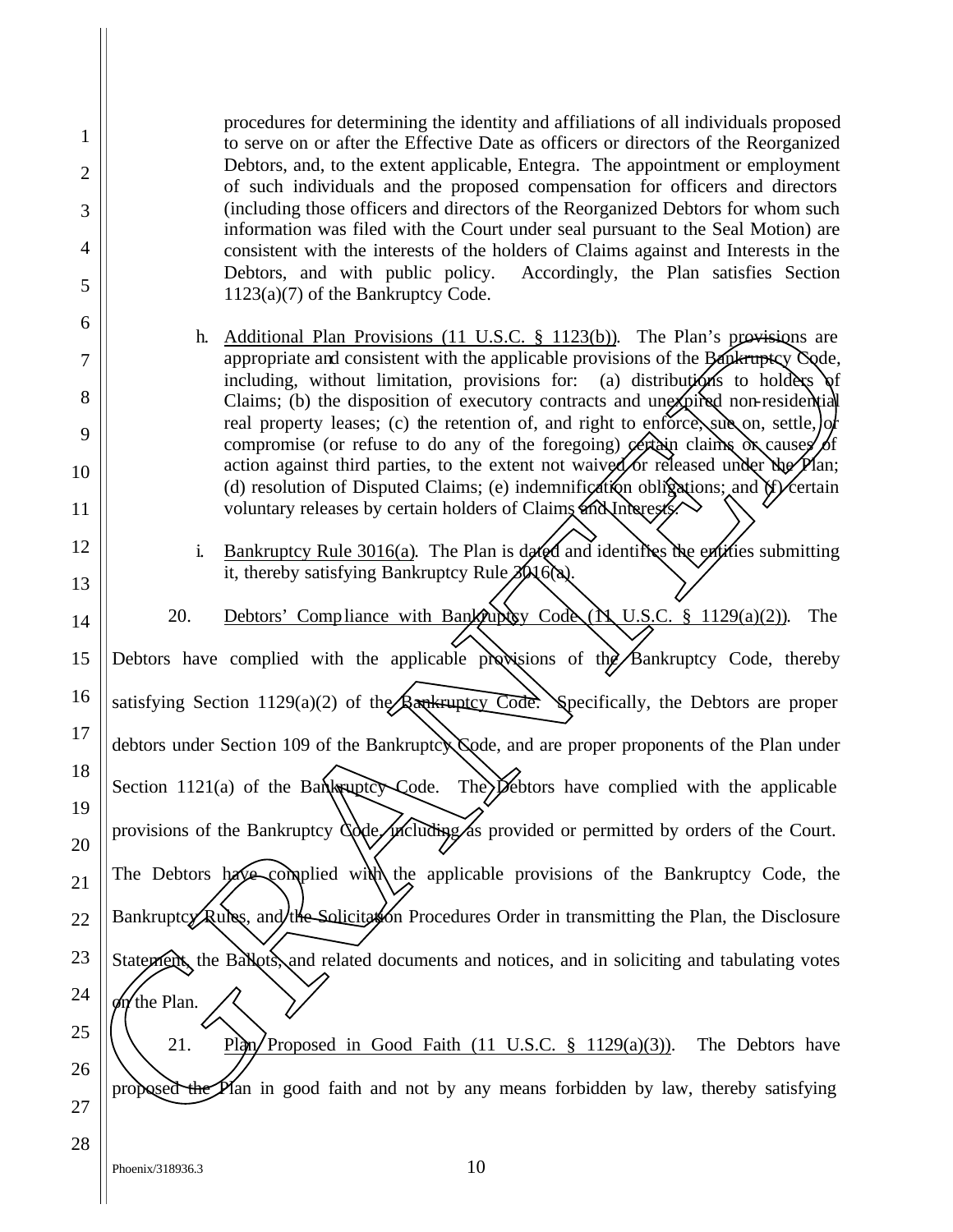1

2

3

Section  $1129(a)(3)$  of the Bankruptcy Code. In determining that the Plan has been proposed in good faith, the Court has examined the totality of the circumstances surrounding the filing of these Chapter 11 Cases and the formulation of the Plan. The Chapter 11 Cases were filed, and the Plan was proposed, with the legitimate and honest purpose of reorganizing and maximizing the value of each of the Debtors and the recovery to Claimholders under the circumstances of these Chapter 11 Cases.

22. Payments for Services or Costs and Expenses (11 U.S.C.  $\mathcal{A}$ 129(a)(4)). Any payment made or to be made by the Debtors for services or for costs and expenses in connection with these Chapter 11 Cases, including, without limitation, the payments to be made to TECO by the Debtors pursuant to the TECO Stipulation and all administrative expense Quality under Section 503 of the Bankruptcy Code, or in connection with the Plan and incident to these Chapter 11 Cases, has been approved by, or is subject to the approval of, the Court as reasonable, thereby satisfying Section  $1129(a)(4)$  of the Bankruptcy Code.

23. Directors and Officers (11 U.S.C. §  $\angle Q(a)(5)$ ). The Debtors and Entegra have complied with Section 1129(a)(5) of the Bankruptcy Code by disclosing, in the Biographical Notice and the information filed with the Court under seal pursuant to the Seal Motion, the identity and affiliations of all *individuals* proposed to serve, after confirmation of the Plan, as directors and key officers of the Reorganized Debtors and Entegra, as well as the identity of insiders that will be employed or retained by the Reorganized Debtors and the nature of compensation for such insiders. The appointment to such offices of these individuals is consistent with the interests of the creditors and the equity security holders and with public proper above Chapter 11 Cases.<br>
The approximation of the Debrois of Costs and Expenses (11 U.S.C.  $\sqrt{1290 \text{ A}}$  Value (2)<br>
19 payment made or to be made by the Debrois for services or for costs and expenses in connection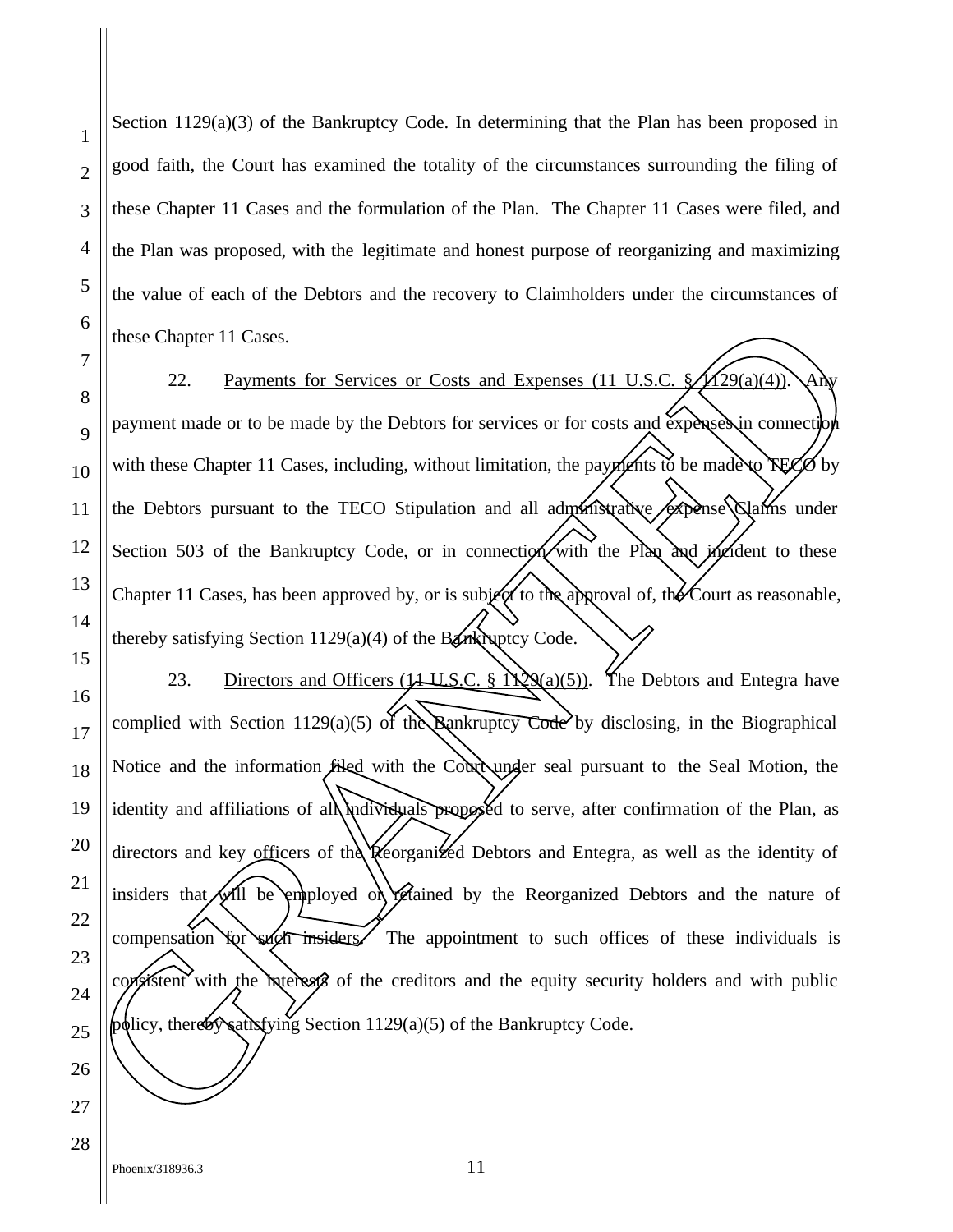24. No Rate Change (11 U.S.C. § 1129(a)(6)). Section 1129(a)(6) of the Bankruptcy Code is satisfied because there is no rate change provided for under the Plan.

25. Best Interests Test (11 U.S.C. § 1129(a)(7)). The Plan satisfies Section 1129(a)(7) of the Bankruptcy Code. The liquidation analysis attached as Appendix B to the Disclosure Statement, the Geer Declaration, the Filsinger Declaration, and evidence adduced at the Confirmation Hearing: (a) are persuasive, credible and accurate as of the dates such evidence was prepared, presented, or proffered; (b) have not been challenged;  $\mathscr{A}$  are based upon reasonable and sound assumptions; (d) provide a reasonable estimate of the liquidation values of the Debtors upon a hypothetical conversion to cases under Chapter  $\tau$  of the Bankruptcy Code; and (e) establish that each holder of a Claim or Interest  $\mathbf{a}$  in Imparted Class that has not accepted the Plan will receive or retain under the Plan, on account of such  $C$  am or Interest, property of a value, as of the effective date of the Plan (the **Effective Date**"), that is not less than the amount that it would receive if the Debtors were liquidated under Chapter 7 of the Bankruptcy Code on such date. But Confirmation Hearing: (a) are persuasive, credible and accurate as of the dates <u>youth ev</u>idence<br>
Represented, not profite ed. (b) have not been challenged: (a) for the reservation and a sumptions (d) provide a reason

26. Acceptance and Deemed Acceptance of Plan (11 U.S.C. § 1129(a)(8)). All classes of creditors and interest holders who are entitled to vote to accept or reject the Plan have voted to accept the Plan and all Unimpaired Classes are not impaired under the Plan, and thus are deemed to accept the Plan. Accordingly, the Plan satisfies Section  $1129(a)(8)$  of the Bankruptcy

Treatment of Administrative and Priority Tax Claims and Non-Tax Priority  $\lim_{\Delta t \to 0} (1)$  U.S.C.  $\lim_{\Delta t \to 0} (9)$ . The treatment of Administrative Claims and Non-Tax Priority

1

2

3

4

5

6

7

8

9

10

11

12

13

14

15

16

17

18

19

20

21

Code.

22

23

24

25

26

27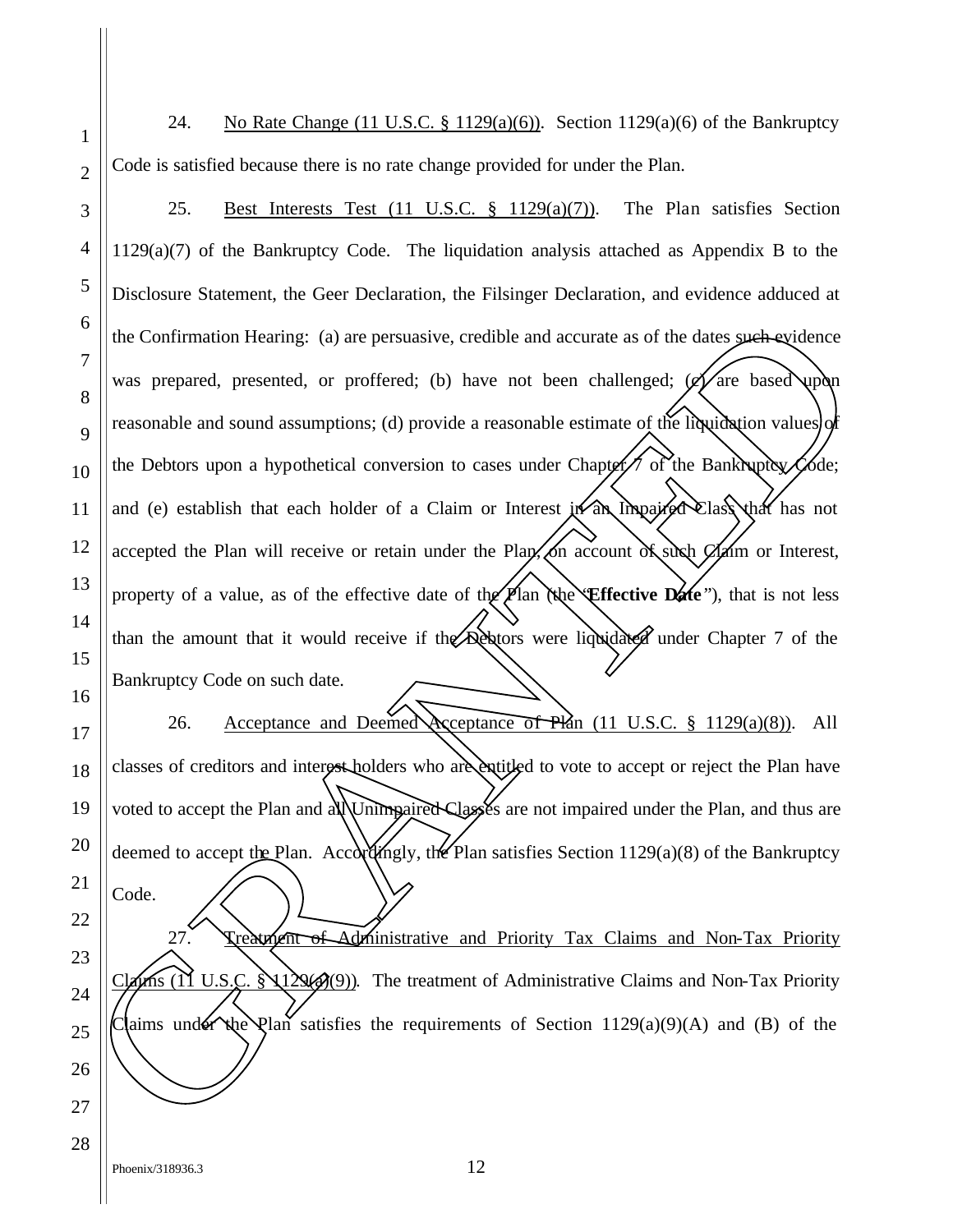Bankruptcy Code, and the treatment of Priority Tax Claims under the Plan satisfies Section  $1129(a)(9)(C)$  of the Bankruptcy Code.

28. Acceptance by Impaired Classes (11 U.S.C. § 1129(a)(10)). All Impaired Classes have voted to accept the Plan, determined without including any acceptance of the Plan by any insider. Accordingly, the Plan satisfies Section  $1129(a)(10)$  of the Bankruptcy Code.

29. Feasibility (11 U.S.C.  $\S$  1129(a)(11)). The Plan satisfies Section 1129(a)(11) of the Bankruptcy Code. The financial projections attached as Appendix  $\mathcal{C}/\mathcal{C}$  the Disclosure Statement, the Geer Declaration, the Filsinger Declaration, and evidence adduced or proffered at the Confirmation Hearing: (a) are persuasive and credible as  $of$  the dates such evidence was prepared, presented, or proffered; (b) have not been challenged; (c) are based upon reasonable and sound assumptions; and (d) establish that the Plan  $\mathcal{U}$  feasible and that confirmation of the Plan is not likely to be followed by the liquidation or further financial *for exerganization* of the Debtors or the Reorganized Debtors. 29. Feasibility (11 U.S.C. 8 1129(a)(11)). The Plan satisfies Section 1129(a)(11) of<br>
8 the Bankruptcy Code. The financial projections attached as Appendix (6 the Discharage<br>
9 Statement, the Geer Declaration, the Filsing

30. Payment of Fees (11 U.S.C. § 1129(a) $\chi$ 2). To the extent that all fees payable to the United States Trustee under 28  $U.S.S.S.$  1930(a)(6) have not been paid, Section 12.6 of the Plan provides for the payment of all such fees  $\partial x$  the Effective Date of the Plan and as they come due after the Effective Date. Acsordingly, the Plan satisfies Section 1129(a)(12) of the Bankruptcy Code.

31. Continuation of Retire Benefits (11 U.S.C. § 1129(a)(13)). No retiree benefits, as that term is defined in Section 1114 of the Bankruptcy Code, exist in these Chapter 11 Cases, making Section 1129(a)(13) of the Bankruptcy Code inapplicable. The Plan thus satisfies

Phoenix/318936.3 13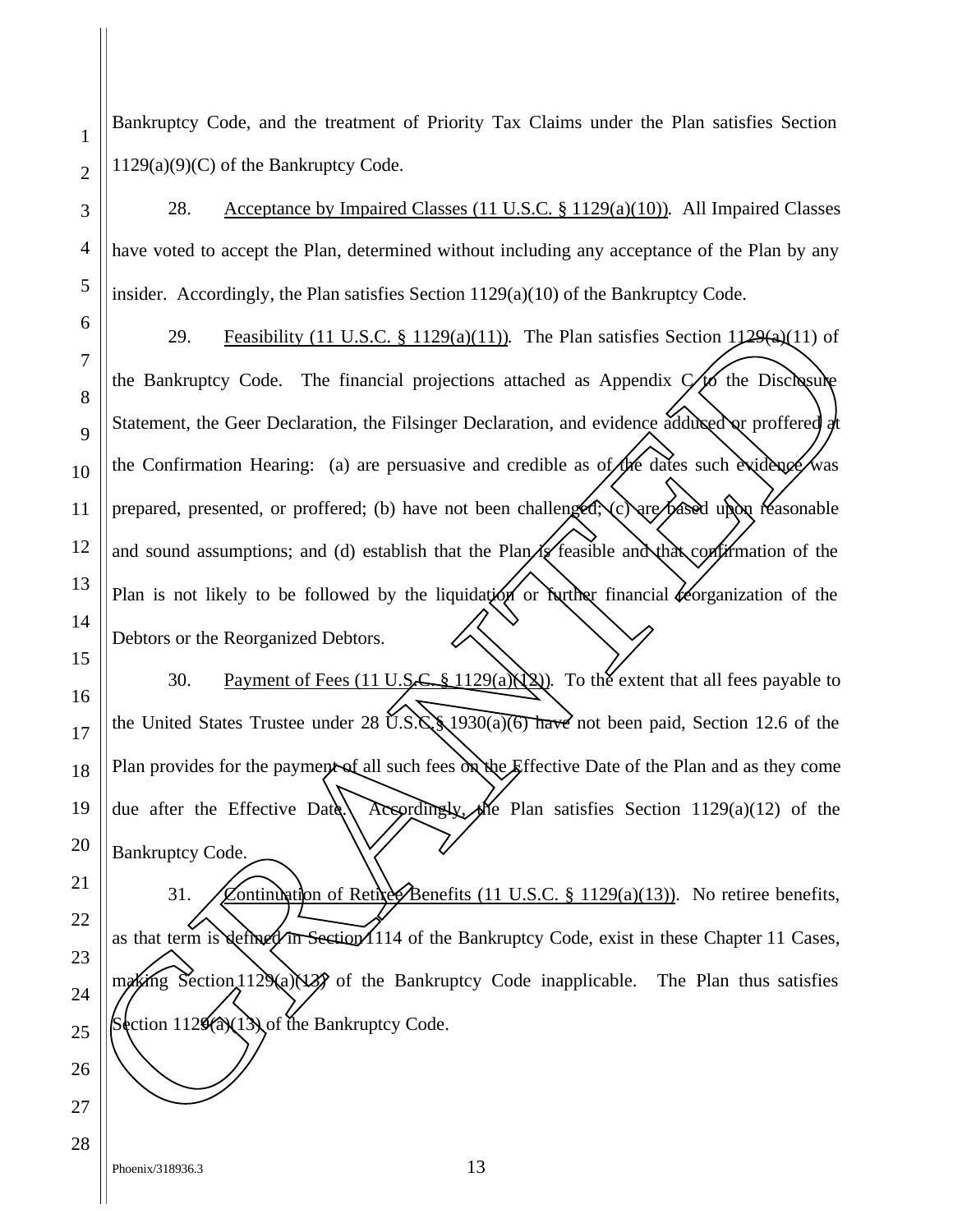1 2 3 4 5 6 7 8 32. Principal Purpose of Plan (11 U.S.C. § 1129(d)). The principal purpose of the Plan is not the avoidance of taxes or the avoidance of the application of Section5 of the Securities Act of 1933, and there has been no objection filed by any governmental unit asserting such avoidance. Accordingly, the Plan complies with Section 1129(d) of the Bankruptcy Code. 33. Modifications to the Plan. The modifications and amendments to the Plan described and/or set forth in the Confirmation Order, the Confirmation Stipulation and the Modification Notice do not adversely change the treatment of any Claims or Interests.

Accordingly, pursuant to Section 1127 of the Bankruptcy Code and Bankruptcy Rule 3019, such modifications do not require additional disclosure under Section  $\mathcal{W}$ 25 of the Bankruptcy Code, or re-solicitation of votes under Section 1126 of the Bankruptcy Code, nor do they require that holders of Claims or Interests be afforded an opportunity to change previously cast Ballots with respect to the Plan.

14 15 16 34. Good Faith Solicitation (11  $\overrightarrow{V}$ SS § 1125(e)). The Debtors, the Reorganized Debtors, TECO and its affiliates, the Prepetition Agent, the Prepetition Project L/C Bank, the Steering Committee, the Prepetition Banks and their respective members, officers, directors, employees, advisors, attorneys and agents have soligited votes to accept or reject the Plan in good faith and in compliance with the applicable provisions of the Bankruptcy Code, the Bankruptcy Rules, and the Solicitation Procedures Order, and are, therefore, entitled to the protections afforded by Section 1125 $\ell$ e) of the Bankruptcy Code and the release and other provisions contained in Article Ten of the Plan. residential and/or set forth in the Confirmation Order, the Confirmation Stipulation and the Modification Notice do not adversely change the teatment of any  $\chi_{\text{min}}$  Modification Notice do not adversely change the teatm

35. Æxecutory Contracts. The Debtors have exercised reasonable business judgment in determining whether to assume or reject each of their executory contracts and unexpired non-

9

10

11

12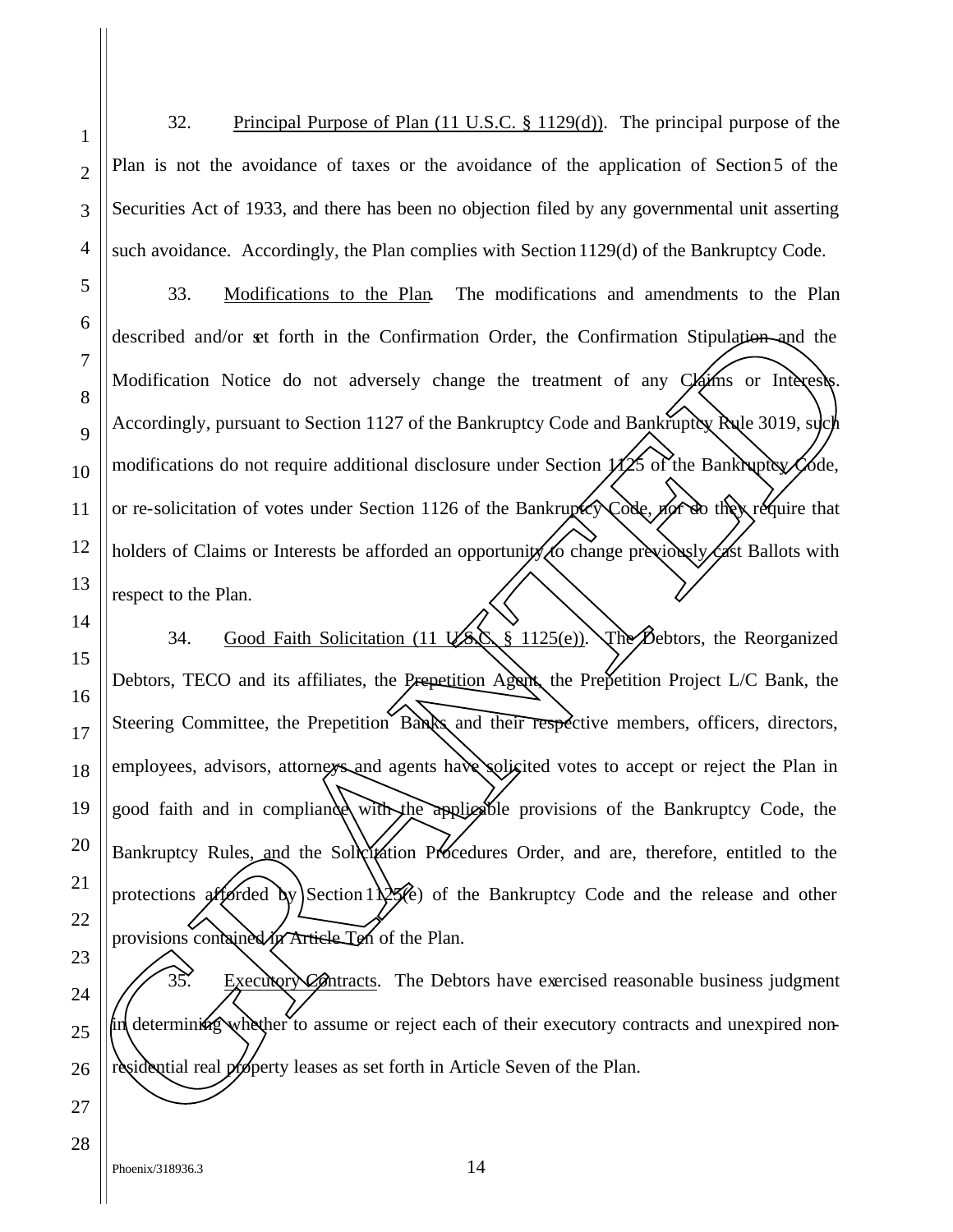36. Adequate Assurance. No non-Debtor party to any assumed executory contract or unexpired lease has objected to assumption of such contract or lease pursuant to the Plan. The Debtors have cured, or provided adequate assurance that the Reorganized Debtors will cure, defaults (if any) under or relating to the assumed contracts and leases.

37. Releases. The releases described in Article Ten of the Plan (the "**Releases**") constitute good faith compromises and settlements of the matters covered thereby. The Releases are in the best interests of the Debtors and creditors, are fair, equitable, reasonable, and are integral elements of the Debtors' reorganization in accordance with the Plan. The Releases: are within the jurisdiction of the Bankruptcy Court under 28 U.S.C. § 1134(a), (b), and (d), (b) are an essential means of implementing the Plan pursuant to Section  $123(a)(5)$  of the Bankruptcy Code; (c) are an integral element of the transactions incorporated into the Plan; (d) confer material benefit on, and are in the best interests of the Debtors, their estates, and creditors; (e) are important to the overall objectives of the Plan to finally resolve all Claims among or against parties in interest in these Chapter XX Cases with respect to the Debtors, their reorganization, capitalization, and operation to the extent provided in the Releases; and (f) are consistent with Sections 105, 524, 1123, and 1129 of the Bankruptcy Code. The consistent period of the matter is and settlements of the matters covered thereby. The Releases are air the best interests of the Debtors and creditors, are fair, equitable, exploration and a<br>
B interal elements of th

38. Exculpation Provisions, The exculpation provisions described in Article Ten of the Plan (the **Exculpation Provisions**") constitute good faith compromises and settlements of the matters covered thereby. The Exculpation Provisions are in the best interests of the Debtors, their estates, and parties affected thereby, are fair, equitable, reasonable, and are integral elements of the Debtors' reorganization in accordance with the Plan. The Exculpation Provisions: (a) are within the jurisdiction of the Bankruptcy Court under 28 U.S.C. § 1134(a),

1

2

3

4

5

6

7

8

9

10

11

12

13

14

15

16

17

18

19

20

21

22

23

24

25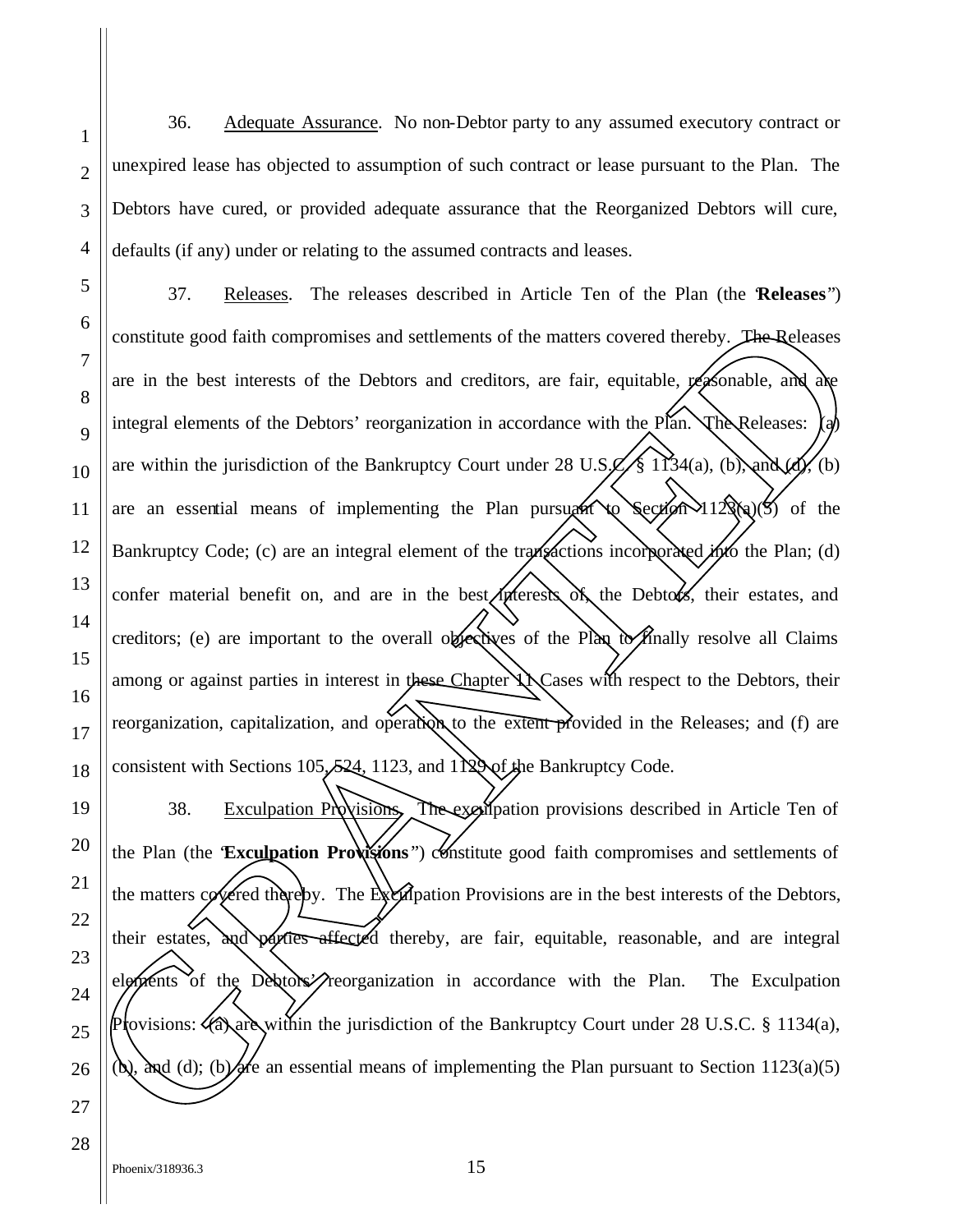of the Bankruptcy Code; (c) are an integral element of the transactions incorporated into the Plan; (d) confer material benefit on, and are in the best interests of, the Debtors, their estates, and creditors; (e) are important to the overall objectives of the Plan to finally resolve all Claims among or against parties in interest in these Chapter 11 Cases with respect to the Debtors, their reorganization, capitalization, and operation to the extent provided in the Exculpation Provisions; and (f) are consistent with Sections 105, 524, 1123, and 1129 of the Bankruptcy Code.

39. Conditions to Confirmation. The conditions to confirmation set forth in section 9.1 of the Plan have been satisfied, waived, or will be satisfied by entry  $\delta \chi$ the Confirmation Order, provided, however, that the occurrence of the Effective Date is subject to satisfaction or waiver, as applicable, of the conditions to the Effective  $\bigotimes$  set forth in the Plan, the Confirmation Stipulation and the Confirmation Order.

40. Conditions to Consummation. Each of the conditions to the Effective Date, as set forth in section 9.2 of the Plan, is reasonably  $\frac{d}{dx}$  to be satisfied, and substantial consummation of the Plan (within the meaning of Section 1127 of the Bankruptcy Code) shall be, and hereby is, deemed to have occurred on the Effective Date.

41. Retention of Jurisdiction. The Court's retention of jurisdiction as set forth in Article Eleven of the Plan comports with the parameters contained in 28 U.S.C. § 157.

42. Full and Adequate  $\mathcal{D}_1$  isclosure. The Debtors have made adequate and sufficient disclosure of  $\ell/(a)$  the distributions to be made under the Plan; (b) the issuance of the New Partnership Interests and New Membership Interests to Entegra under the Plan; (c) the issuance of the New Debt Securities and Entegra Membership Interests to holders of certain Claims in and (f) are consistent with Sections 105, 524, 1123, and 1129 of the Bankruptcy Code<br>
39. Conditions to Confirmation The conditions to confirmation of forth in excity<br>
89. J. of the Plan have been satisfied, waived, or wi

1

2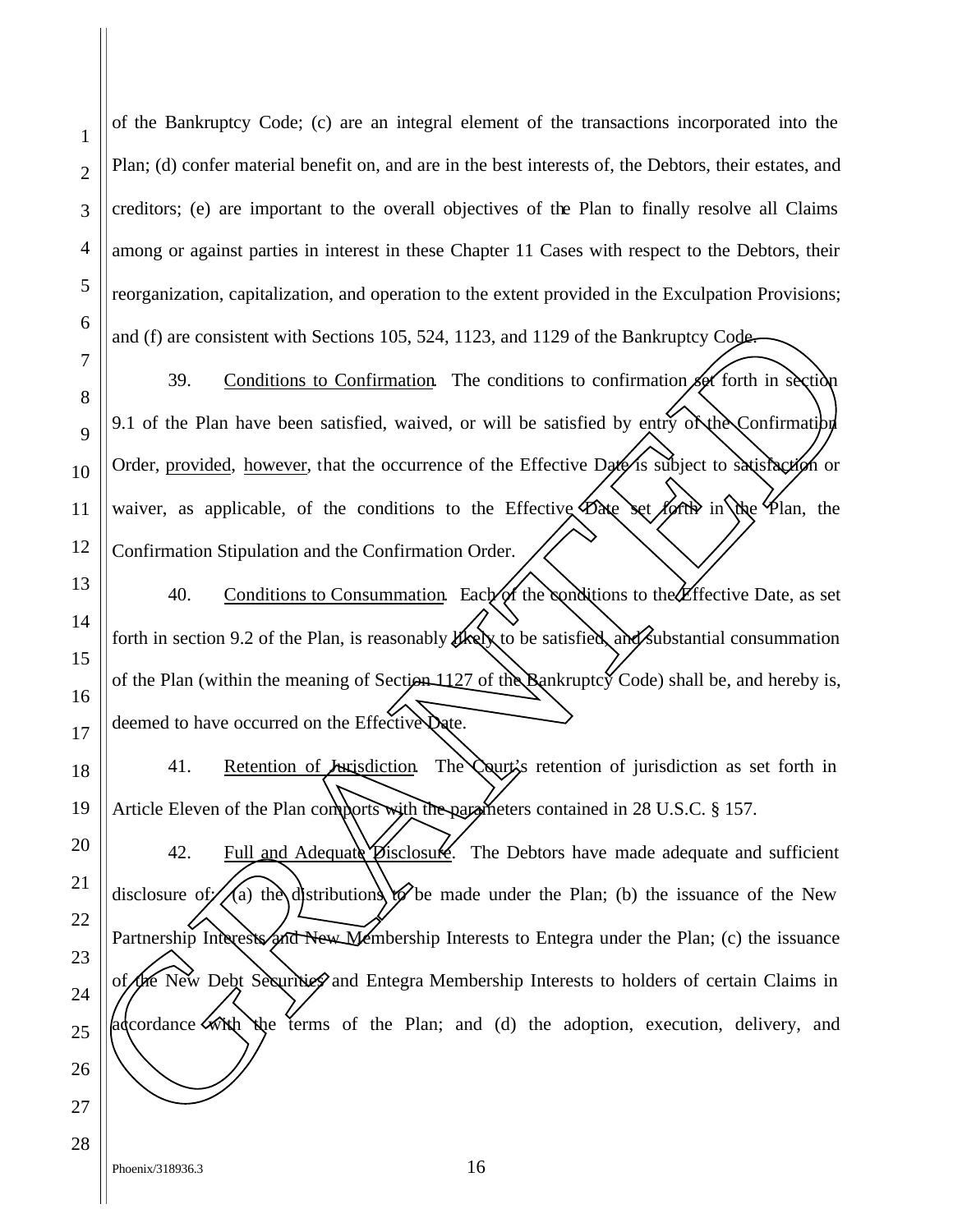implementation of all contracts, leases, instruments, indentures, releases, and other agreements or documents related to the any of the foregoing.

43. New Credit Agreements. The terms of the New PGR Credit Agreement and the New UPP Credit Agreement attached as Exhibits D and E to the Plan, as amended by the Confirmation Stipulation, will facilitate the Reorganized Debtors' future operations and funding of distributions under the Plan, are reasonable, and in the best interests of the Debtors, the Reorganized Debtors, the estates, and parties in interest.

44. New Ownership Agreements. The terms of: (a) the New Limited Liability Company Agreement for New Union Power, attached to the Plan as Exhibit F; (b) the New Limited Liability Company Agreement for New Gila River, attached to the Plan as Exhibit G; (c) the New Limited Liability Company Agreement for New Trans-Union, attached to the Plan as Exhibit H; (d) the New Limited Liability Company  $\bigwedge$  greement for Entegra $\bigvee$ attached to the Plan as Exhibit I (as amended by the Confirmation Stipulation); (ex the New Limited Partnership Agreement for Reorganized UPP, attached to the  $\lambda$  as Exhibit J; (f) the New Limited Partnership Agreement for Reorganized  $\chi$ GR, attached to the Plan as Exhibit K; (g) the New Limited Partnership Agreement for Reorganized Trans-Union, attached to the Plan as Exhibit L; (h) the New Union Bonds, attached to the Plan as Exhibit N; (i) the Restated Intercompany Loan Agreement, attached to the Plan  $\frac{\lambda}{\lambda}$  Exhibit  $\mathcal{A}$ ; (j) the Restated Union Bond Indenture, attached to the Plan as  $Ex$  which P; (k) the Restated UPP Lease Agreement, attached to the Plan as Exhibit Q; (I) the Guaranty Agreement for Entegra and its Subsidiaries, attached to the Plan as Exhibit R; (m) the Security Agreement for Entegra and its Subsidiaries, attached to the Plan as Exhibit S; and (n) the Pledge Agreement for Entegra and its Subsidiaries, attached to the Plan as Exhibit T, or distributions under the Plan, are reasonable, and in the best interests of the Debtors, the exponential Debtors, the estates, and parties in interest.<br>
Becognaized Debtors, the estates, and parties in interest.<br>
The te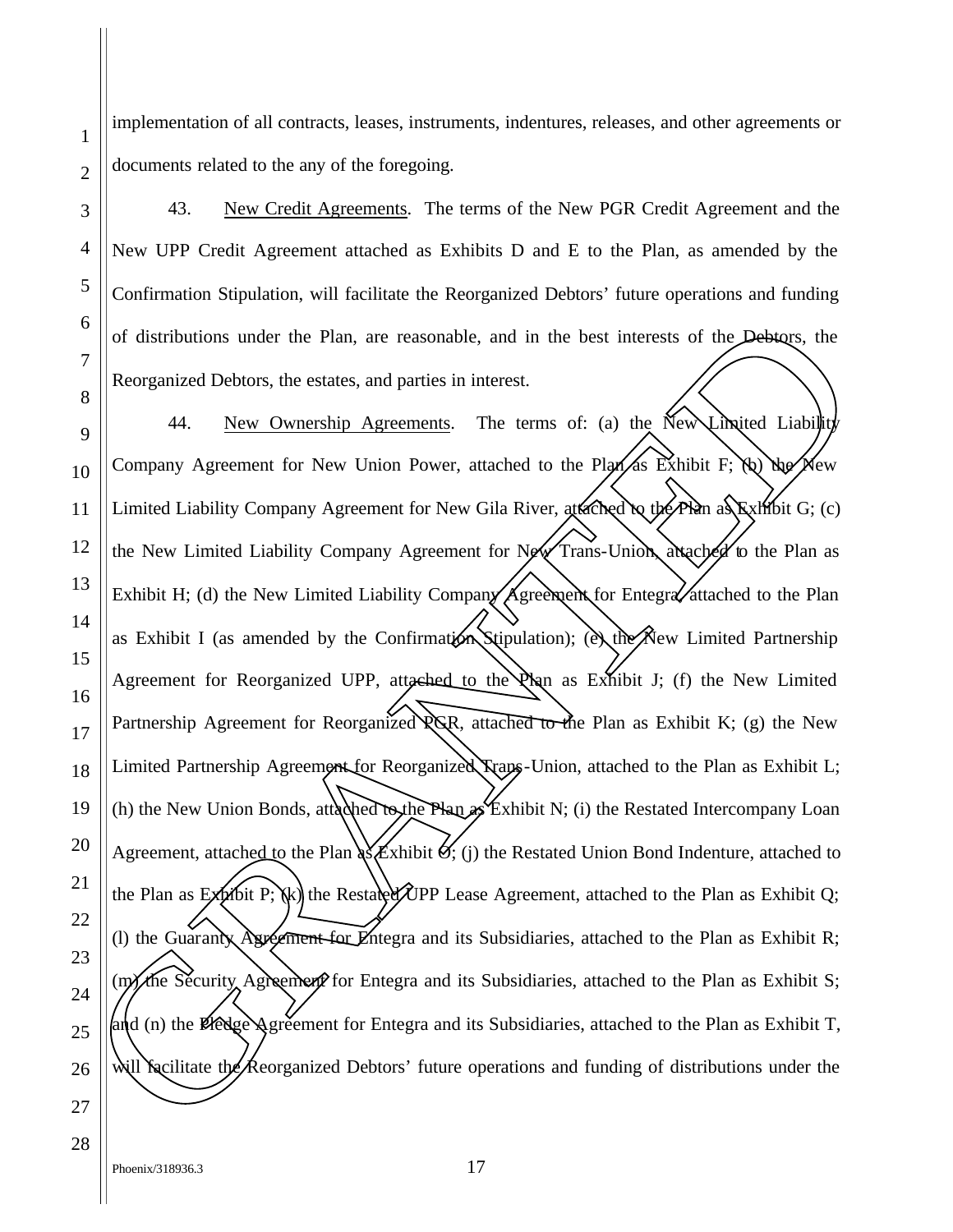Plan, are reasonable, and in the best interests of the Debtors, the Reorganized Debtors, the estates, and parties in interest.

45. Preservation of Causes of Action. It is in the best interests of holders of Claims and Interests that causes of action not expressly released under the Plan be retained by the Reorganized Debtors pursuant to Section 10.4 of the Plan, in order to maximize the value of the Debtors' estates.

46. Election Pursuant to 11 U.S.C. § 1111(b). No secured creditor has elected the treatment provided by Section 1111(b) of the Bankruptcy Code. 47. Issuance of New Debt Securities, New Partnership Interests and New Membership Interests under 11 U.S.C. § 1145. In accordance with Section 145 of the Bankruptcy Code: (a) the issuance and distribution  $\alpha$  the New Debt Securities, the New Partnership Interests and the New Membership Interests in Entegra to Creditors holding Allowed Claims in accordance with the Plan, including, without limitation, the New Term Loan A Notes, the New Term Loan B Notes, the New Term A L/C Notes, the New Term B L/C Notes, and the Entegra Membership Interests; and (b) the issuance to Entegra of the New Partnership Interests and the New Membership Interests in the New Partners, is, in each of cases (a) and (b), exempt from the registration requirements of Section 5 of the Securities Act and any state or local law requiring registration for offer  $\alpha$  sale of a security or registration or licensing of an issuer of, underwriter  $\oint$  or broker dealer in such securities. The New Debt Securities, the New Partnership Interests and the New Membership Interests that are issued to the Holders of Allowed Claims under the Plan may be resold by the holders thereof without registration unless Behors' estates.<br>
The Election Pursuant to 11 U.S.C. 8 1111(b). No secured credit thas electro the Electron provided by Section 1111(b) of the Bankruptcy Code.<br>
1 Membership Interests under 11 U.S.C. 8 1145. In accordance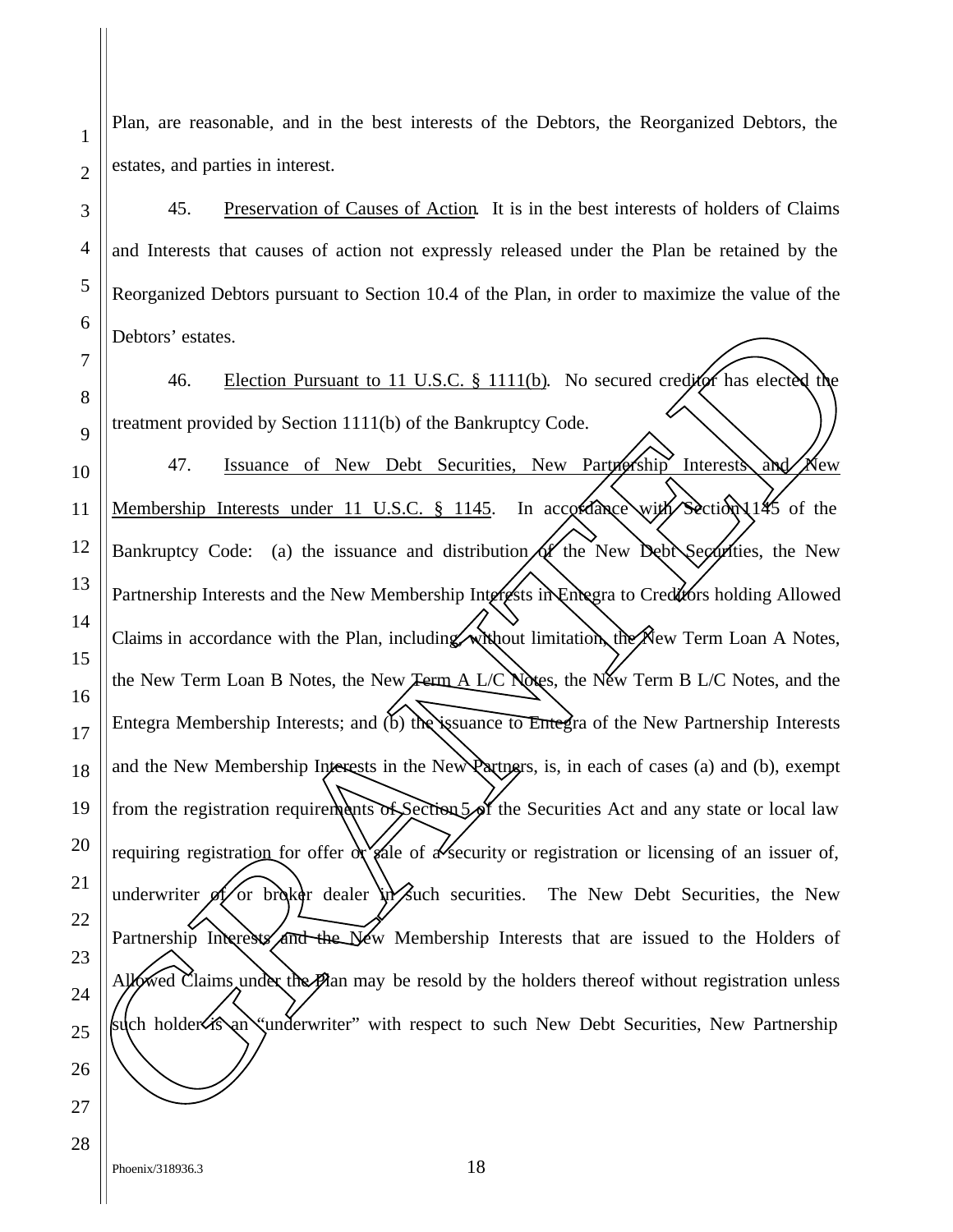Interests or New Membership Interests, as defined in Section 1145(b)(1) of the Bankruptcy Code.

3 4 5 6 7 8 9 10 11 12 13 14 15 16 17 18 19 20 21 48. Approval of Acquired Capacity Agreement. PGR's execution of that certain Letter Agreement with Southern California Gas Company ("**SCG**") regarding the execution of a new acquired capacity agreement with SCG under which SCG temporarily releases excess capacity to PGR in accordance with the procedures established by El Paso Natural Gas' Federal Energy Regulatory Commission Gas Tariff, and the agreements and transaction contemplated therein, is within PGR's ordinary course of business under Section 363 of the Bankruptcy Code, and is valid, binding and enforceable against the Reorganized Debtors. 49. Objections to Confirmation. The following objections to Confirmation were filed (collectively, the "**Objections** "): (a) the "Objection By Regency Intrastate Gas, LLC to the Joint Plan of Reorganization Pursuant to Chapter 11 of the Bankruptcy Code of Union Power Partners, L.P., et al." (the "**Regency Objection**") (Docket No. 223) filed by Regency Intrastate Gas LLC; and (b) the 'Non-Consenting Banks' Objection to Confirmation of Joint Plan of Reorganization of Union Power Partners, L.P., Panda Gila River, L.P., Trans-Union Interstate Pipeline, L.P., and UPP Finance Co., LLC" (the "**Non-Consenting Banks Objection**") (Docket No. 247) filed by Aretex LLC and Franklin Mutual Advisers, LLC 50. Status of Objections. As described more fully in the Confirmation Order, the Debtors have resolved the Regency Objection by entry of the Regency Stipulation, and have resolved the Non-Consenting Banks Objection by entry of the Confirmation Stipulation. 50. Status of Objection As described more fully in the Confirmation of the Regency Stips and Conclusions to Confirmation of the Plan have been either resolved in all represents to confirmation of the Plan have been either cordance with the procedures established by El Paso Natural Gas-Federal<br>
commission Gas Tariff, and the agreements and transaction contemplated<br>
is ordinary course of business under Section 363 of the Bankruptcy Code,<br>
and

Therefore, all *O*bjections to confirmation of the Plan have been either resolved or withdrawn.

51. Vacation. In the event that the Plan does not become effective, then the Findings  $\partial f$  Fast and Conclusions of Law set forth herein shall be null and void in all respects and nothing

1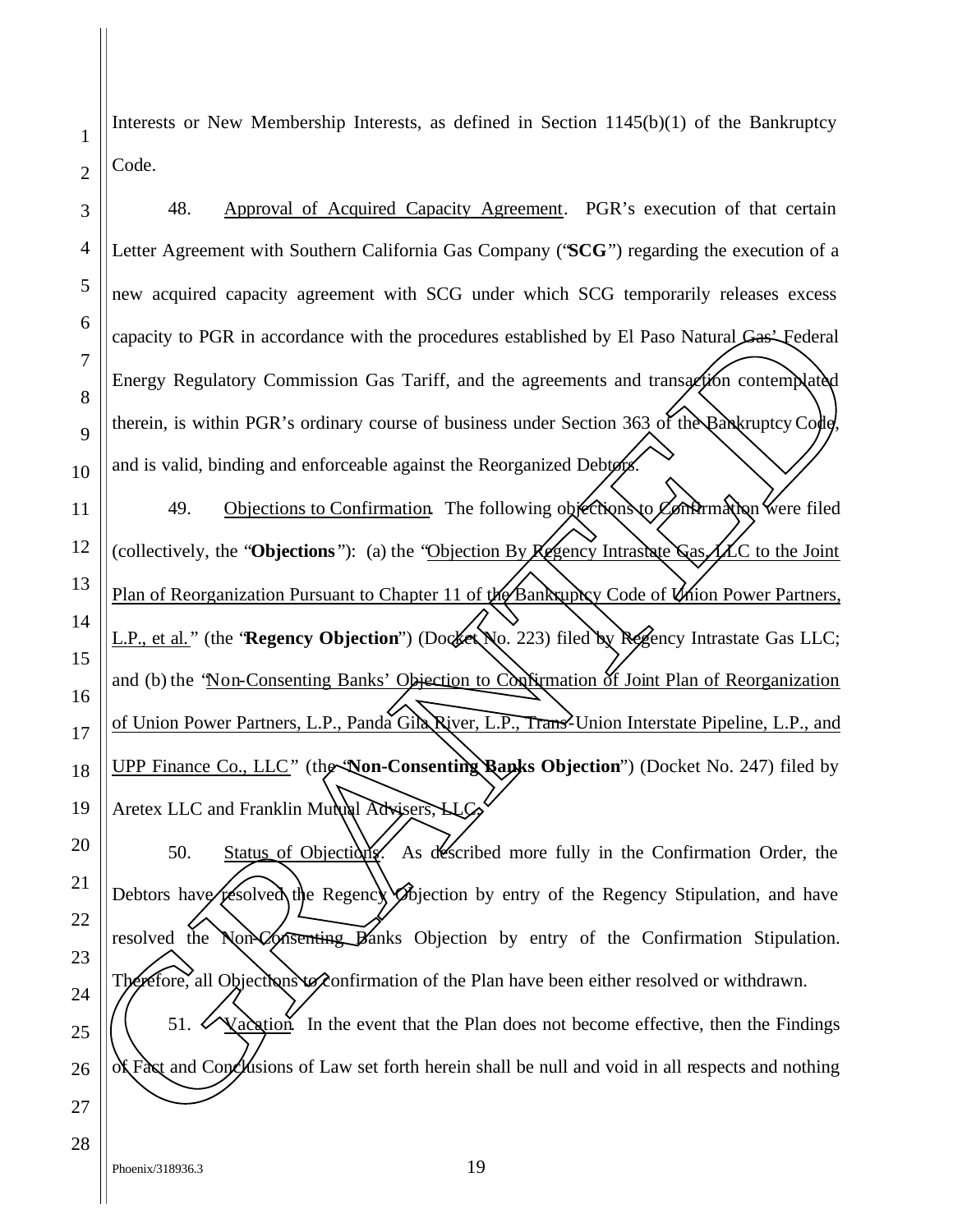| 1              | contained herein shall constitute a waiver, release, determination or adjudication of the Non-         |
|----------------|--------------------------------------------------------------------------------------------------------|
| $\overline{2}$ | Consenting Banks' Objection or of the Debtors' and the Agent's responses thereto.                      |
| 3              | Dated this $\_\_\_$ day of $\_\_\_\_$ , 2005.                                                          |
| 4              |                                                                                                        |
| 5              |                                                                                                        |
| 6              | UNITED STATES BANKRUPTCY JUDGE                                                                         |
| 7<br>8         | Submitted By:                                                                                          |
| 9              | SQUIRE, SANDERS & DEMPSEY L.L.P.<br>By: /s/ Craig D. Hansen                                            |
| 10             | Craig D. Hansen<br>Thomas J. Salerno                                                                   |
| 11             | Sean T. Cork                                                                                           |
| 12             | Two Renaissance Square, Suite 2700<br>40 North Central Avenue                                          |
| 13             | Phoenix, Arizona 85004<br>$(602)$ 528-4000                                                             |
| 14             | Counsel for Debtors and Debtors-in-Possession                                                          |
| 15             | Approved as to Form:                                                                                   |
| 16             | SONNENSCHEIN NATH<br>& ROSENTHAL<br>& WATKINS LLP                                                      |
| 17             | By: /s/ Ronald W. Hanson<br><b>LLP</b><br>Ronald W. Hanson<br>By:<br>/s/ Peter D. Wolfson              |
| 18             | Peter D. Wolfson<br>Keitle A. Simon<br>Daphnee Surpris<br>Sears Tower, Suite 5800                      |
| 19<br>20       | 233 South Wacker Drive<br>Kwame N. Cain<br>1221 Avenue of the Americas<br>Chicago, Illinois 60606-6401 |
| 21             | New York, New York 10020<br>Counsel for Citibank, N.A., and it affiliates as Agent                     |
| 22             | Counsel for Aretex and Franklin<br>and Administrative Agent under the New Credit<br>Agreements         |
| 23             | <b>SKADDEN.</b><br>ARPS<br>SLATE, MEAGHER &<br>FLOWLLP                                                 |
| 24             | 1st Kayalyn A. Marafioti,<br>Вy<br>Kayalyn A. Marafioti<br>Four Times Square                           |
| 25             | New York, NY 10030-6522                                                                                |
| 26             | Counse for TECO Energy, Inc.                                                                           |
| 27             |                                                                                                        |
| 28             | 20<br>Phoenix/318936.3                                                                                 |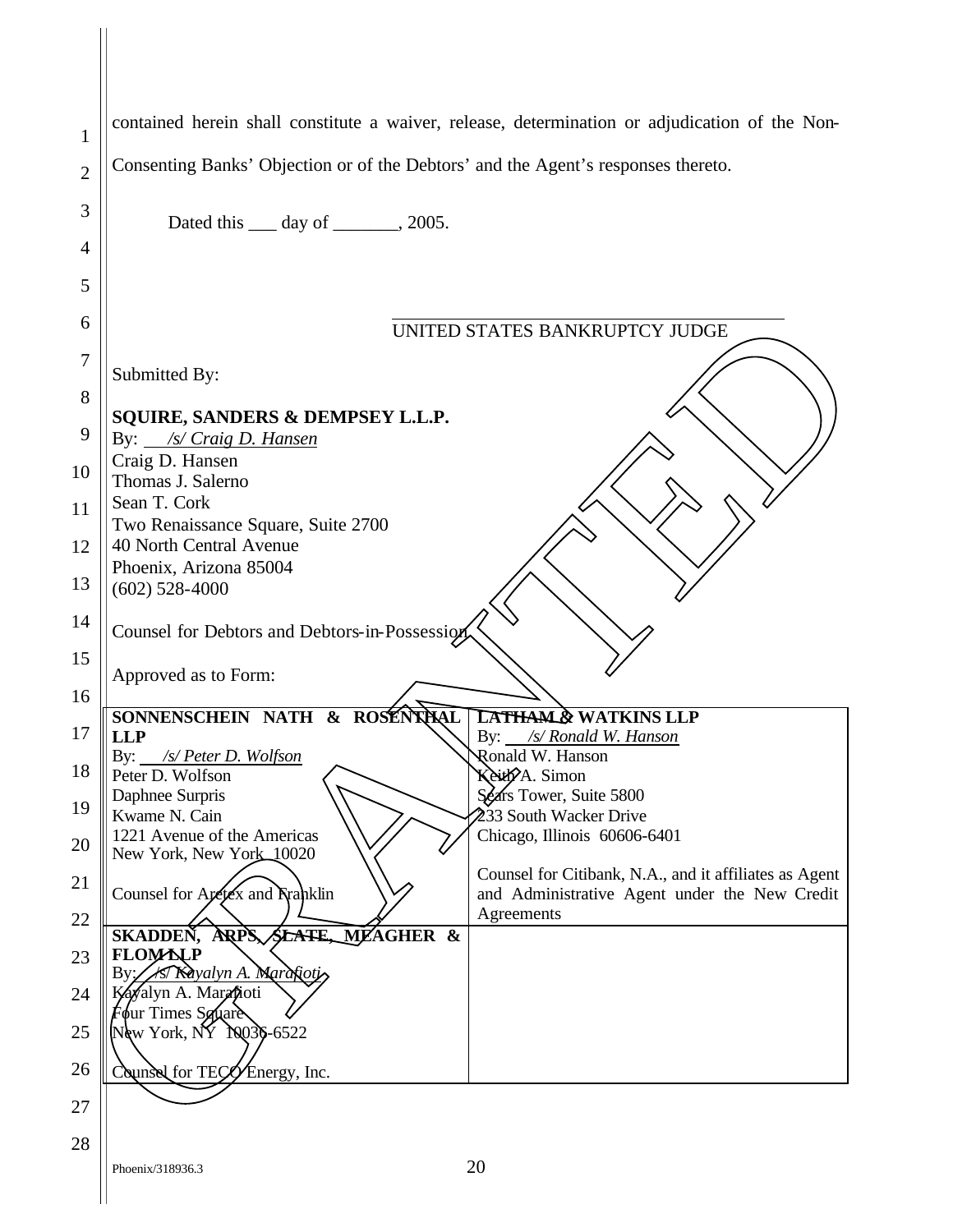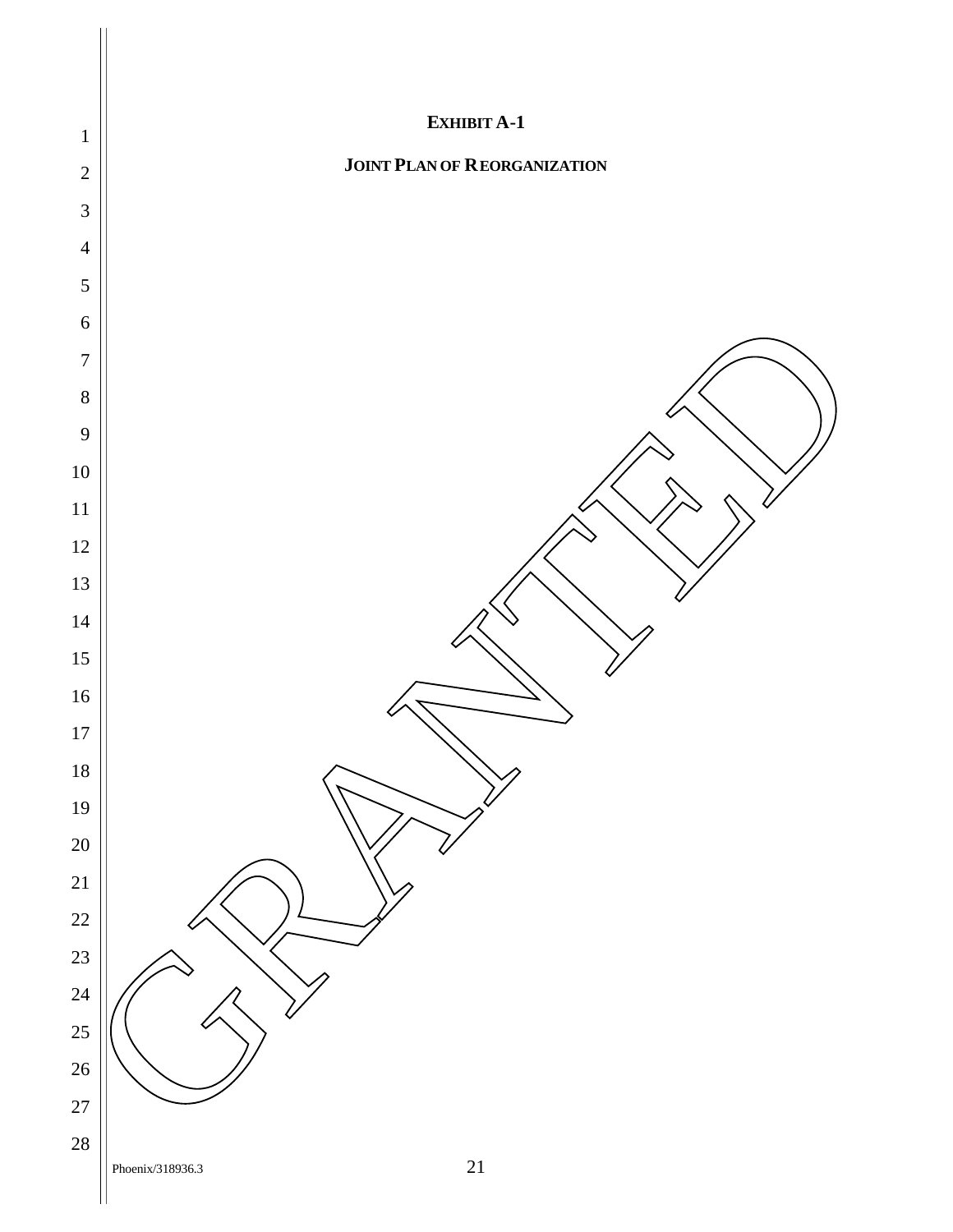### **UNITED STATES BANKRUPTCY COURT**

## **FOR THE DISTRICT OF ARIZONA**

In re UNION POWER PARTNERS, L.P. PANDA GILA RIVER, L.P. TRANS-UNION INTERSTATE PIPELINE, L.P. UPP FINANCE CO., LLC Debtors. In Proceedings Under Chapter 11 Case No. 05-01143 and Nos. 05-01449 though 05-01151 Joint Administrated Under Case No. 05-01143 Judge Charles G. Case **JOINT PLAX OF REORGANIZATION** PURSUA**NT TO CHARTER 11 OF THE BANKRUPTCY CODE OF UNION POWER PARTNERS, L.P.,**  PAYDA GILA **RIVER, L.P., TRANS-UON INTERSTATE PIPELINE, L.P. AND UPP FINANCE CO., LLC**  This Filing Applies to: **All Debtors**  $\Box$  Specified Debtors Craig D. Hansen Thomas J. Salerno Sean T. Cork SQUIRE, SANDERS & DEMPSEY L.L.P. Two Renaissance Square 40 North Central Avenue,  $\frac{1}{2}$ Suite 2700 Phoenix, Arizona 85004 Tel: (602) 528-4000 Fax: (602) 253-8129 Counsel to the Debtors and Debtors-in-Possession Dated: Phoenix, Axizona<br>February 2. 2005 FRANCE CO., LLC<br>
TRANS-LINION INTERSTATE PIPELINE, 1.P.<br>
UPP FINANCE CO., LLC<br>
Debtors.<br>
UPP FINANCE CO., LLC<br>
Debtors.<br>
THE BANKERY ATO CONSULTION<br>
THE BANKERY AND THE DEVELOPMENT COUNCIL PIPELING.<br>
THE BANKERY AND THE D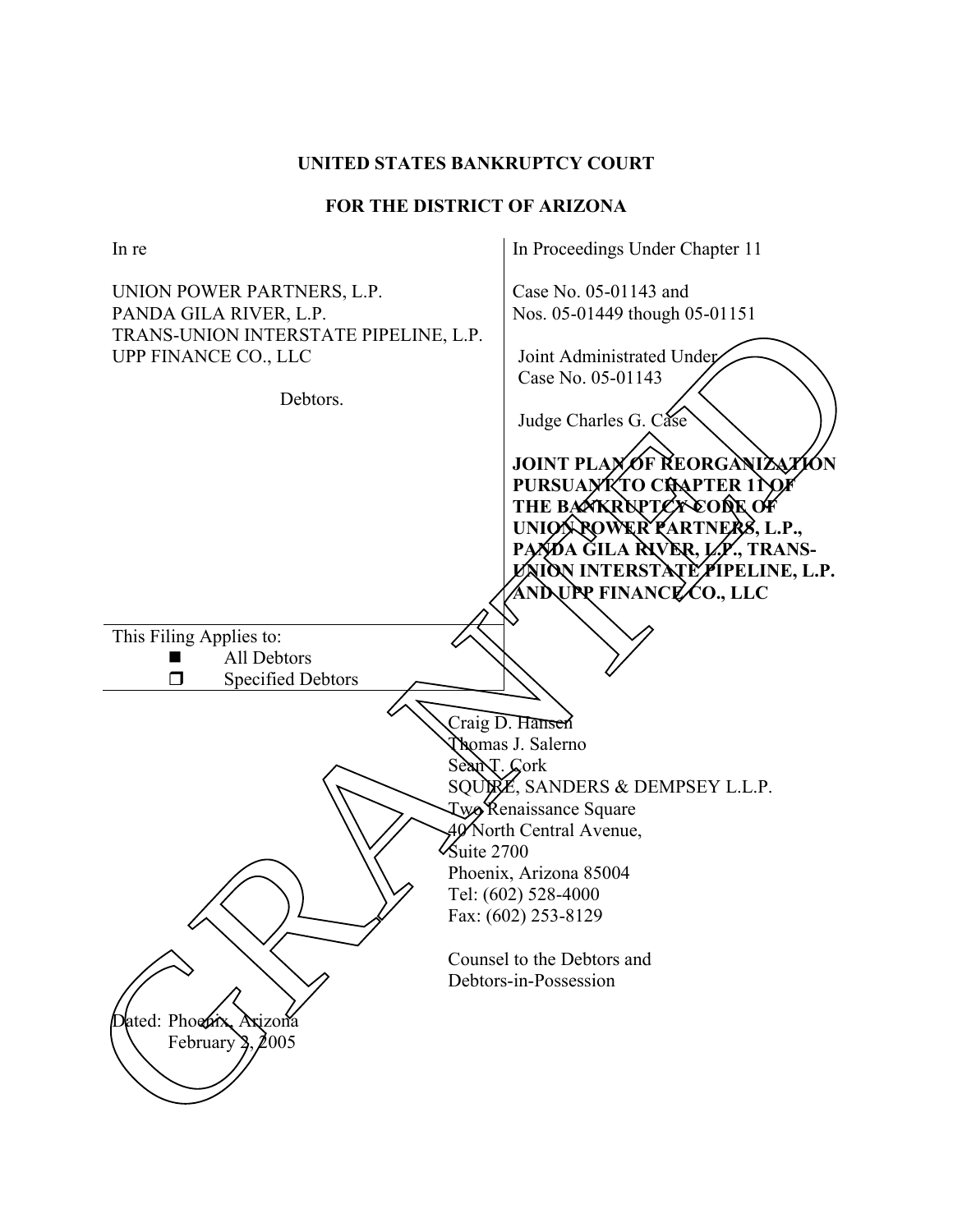# **TABLE OF CONTENTS**

| 1.             |                                                                                            |                     |
|----------------|--------------------------------------------------------------------------------------------|---------------------|
| 2.             |                                                                                            |                     |
|                | 2.1                                                                                        |                     |
|                | 2.2                                                                                        |                     |
|                | 2.3                                                                                        |                     |
|                | 2.4                                                                                        |                     |
|                | 2.5                                                                                        | $\mathcal{Q}1$<br>. |
| 3 <sub>1</sub> |                                                                                            |                     |
|                | Unclassified Claims (same treatment by all Debtors, to the extent<br>3.1                   | .22                 |
|                | 3.2                                                                                        | .23                 |
|                | 3.3                                                                                        | .29                 |
|                | Special Provision Regarding Unimpaired Claims.<br>3.4                                      | .32                 |
| 4.             | ARTICLE FOUR: Acceptance or Rejection of the Plan                                          | .32                 |
|                | 4.1                                                                                        |                     |
|                | 4.2<br>Acceptance by an Impaired Class                                                     |                     |
|                | 4.3                                                                                        |                     |
|                | 4.4                                                                                        |                     |
|                | 4.5                                                                                        |                     |
|                | 4.6                                                                                        |                     |
|                | Elimination of Vacant Classes Ammunical Classes 24<br>4.7                                  |                     |
| 5.             |                                                                                            |                     |
|                | Formation of New Partners.<br>5.1                                                          |                     |
|                | Continued Legal River early Vesting of Assets in the Reorganized<br>5.2                    |                     |
|                | Debtors                                                                                    |                     |
|                | CanceNation of Old Partnership Interests and Issuance of New Partnership<br>5.3            |                     |
|                | <b>Suterest to New Partners.</b>                                                           |                     |
|                | 5.4                                                                                        |                     |
|                | $\Im$                                                                                      |                     |
|                | Exit Rinancing<br>5.6                                                                      |                     |
|                | 5.7                                                                                        |                     |
|                | $5.8^{\circ}$<br>No Discharge, Release or Novation of Prepetition Credit Agreements<br>5.9 |                     |
|                |                                                                                            |                     |
|                | Oblegations; Conforming Amendments to Prepetition Credit Documents37                       |                     |
|                | Xo Discharge and No Release of Prepetition Banks Liens37<br>5.10                           |                     |
|                | <del>5.H</del>                                                                             |                     |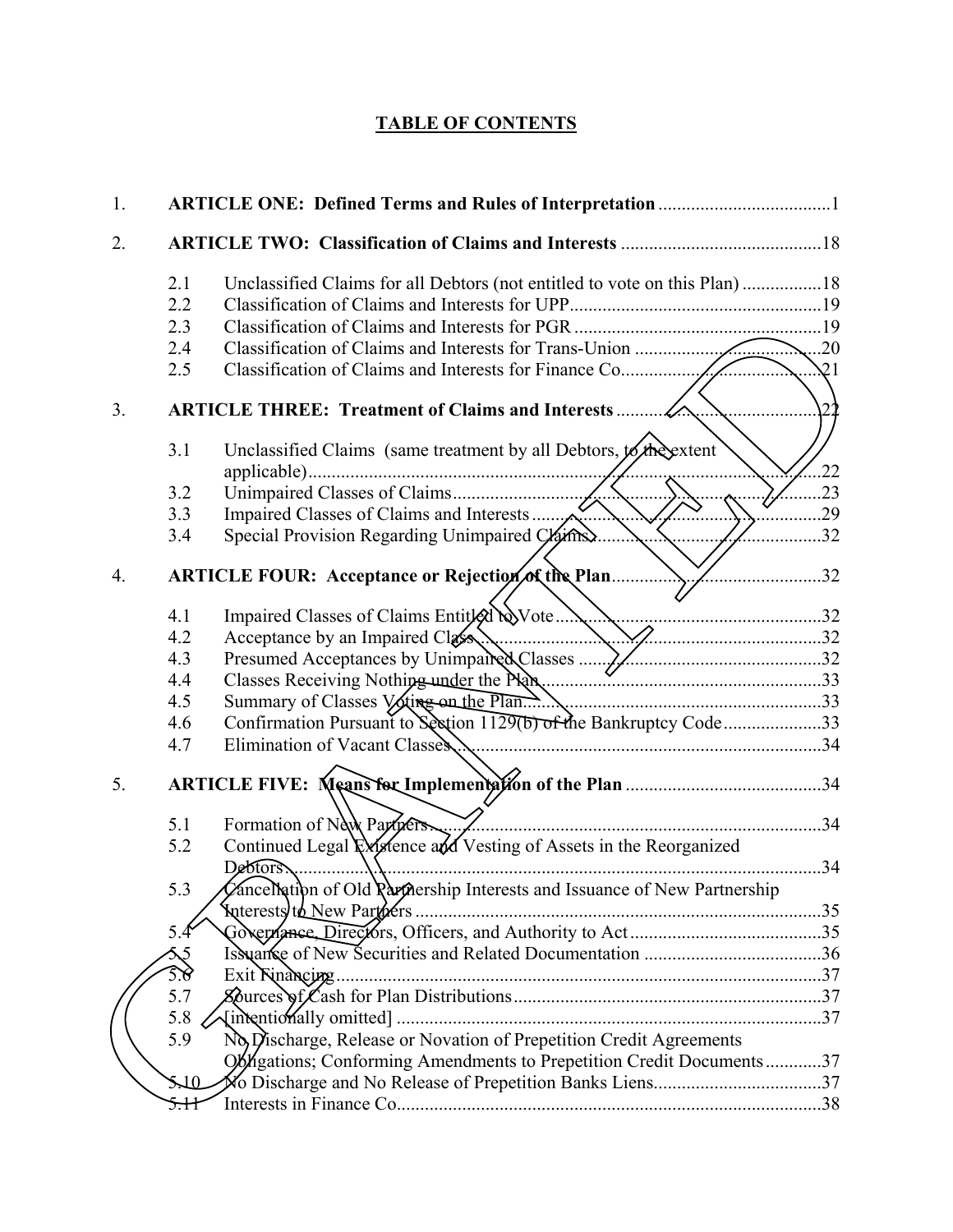| 5.12 |                                                                                      |                                                                                                                                                                                                                                                                                                                                                                                                                                                                                                                                                                                                                                                                                                                                                                                                                       |
|------|--------------------------------------------------------------------------------------|-----------------------------------------------------------------------------------------------------------------------------------------------------------------------------------------------------------------------------------------------------------------------------------------------------------------------------------------------------------------------------------------------------------------------------------------------------------------------------------------------------------------------------------------------------------------------------------------------------------------------------------------------------------------------------------------------------------------------------------------------------------------------------------------------------------------------|
| 5.13 |                                                                                      |                                                                                                                                                                                                                                                                                                                                                                                                                                                                                                                                                                                                                                                                                                                                                                                                                       |
|      |                                                                                      |                                                                                                                                                                                                                                                                                                                                                                                                                                                                                                                                                                                                                                                                                                                                                                                                                       |
| 5.14 |                                                                                      |                                                                                                                                                                                                                                                                                                                                                                                                                                                                                                                                                                                                                                                                                                                                                                                                                       |
|      |                                                                                      |                                                                                                                                                                                                                                                                                                                                                                                                                                                                                                                                                                                                                                                                                                                                                                                                                       |
| 6.1  |                                                                                      |                                                                                                                                                                                                                                                                                                                                                                                                                                                                                                                                                                                                                                                                                                                                                                                                                       |
| 6.2  |                                                                                      |                                                                                                                                                                                                                                                                                                                                                                                                                                                                                                                                                                                                                                                                                                                                                                                                                       |
| 6.3  |                                                                                      |                                                                                                                                                                                                                                                                                                                                                                                                                                                                                                                                                                                                                                                                                                                                                                                                                       |
| 6.4  |                                                                                      |                                                                                                                                                                                                                                                                                                                                                                                                                                                                                                                                                                                                                                                                                                                                                                                                                       |
| 6.5  |                                                                                      | .40                                                                                                                                                                                                                                                                                                                                                                                                                                                                                                                                                                                                                                                                                                                                                                                                                   |
| 6.6  |                                                                                      | $\lambda 0$                                                                                                                                                                                                                                                                                                                                                                                                                                                                                                                                                                                                                                                                                                                                                                                                           |
| 6.7  |                                                                                      | .40                                                                                                                                                                                                                                                                                                                                                                                                                                                                                                                                                                                                                                                                                                                                                                                                                   |
|      |                                                                                      | .4þ                                                                                                                                                                                                                                                                                                                                                                                                                                                                                                                                                                                                                                                                                                                                                                                                                   |
|      |                                                                                      | $\mathcal{A}1$                                                                                                                                                                                                                                                                                                                                                                                                                                                                                                                                                                                                                                                                                                                                                                                                        |
|      |                                                                                      | $\overline{.41}$                                                                                                                                                                                                                                                                                                                                                                                                                                                                                                                                                                                                                                                                                                                                                                                                      |
|      |                                                                                      |                                                                                                                                                                                                                                                                                                                                                                                                                                                                                                                                                                                                                                                                                                                                                                                                                       |
|      |                                                                                      |                                                                                                                                                                                                                                                                                                                                                                                                                                                                                                                                                                                                                                                                                                                                                                                                                       |
|      |                                                                                      | .42                                                                                                                                                                                                                                                                                                                                                                                                                                                                                                                                                                                                                                                                                                                                                                                                                   |
|      |                                                                                      | .42                                                                                                                                                                                                                                                                                                                                                                                                                                                                                                                                                                                                                                                                                                                                                                                                                   |
|      |                                                                                      |                                                                                                                                                                                                                                                                                                                                                                                                                                                                                                                                                                                                                                                                                                                                                                                                                       |
|      |                                                                                      |                                                                                                                                                                                                                                                                                                                                                                                                                                                                                                                                                                                                                                                                                                                                                                                                                       |
|      |                                                                                      |                                                                                                                                                                                                                                                                                                                                                                                                                                                                                                                                                                                                                                                                                                                                                                                                                       |
|      |                                                                                      |                                                                                                                                                                                                                                                                                                                                                                                                                                                                                                                                                                                                                                                                                                                                                                                                                       |
|      |                                                                                      |                                                                                                                                                                                                                                                                                                                                                                                                                                                                                                                                                                                                                                                                                                                                                                                                                       |
|      |                                                                                      |                                                                                                                                                                                                                                                                                                                                                                                                                                                                                                                                                                                                                                                                                                                                                                                                                       |
|      |                                                                                      | .44                                                                                                                                                                                                                                                                                                                                                                                                                                                                                                                                                                                                                                                                                                                                                                                                                   |
|      |                                                                                      |                                                                                                                                                                                                                                                                                                                                                                                                                                                                                                                                                                                                                                                                                                                                                                                                                       |
|      |                                                                                      |                                                                                                                                                                                                                                                                                                                                                                                                                                                                                                                                                                                                                                                                                                                                                                                                                       |
| 8.2  |                                                                                      |                                                                                                                                                                                                                                                                                                                                                                                                                                                                                                                                                                                                                                                                                                                                                                                                                       |
|      |                                                                                      |                                                                                                                                                                                                                                                                                                                                                                                                                                                                                                                                                                                                                                                                                                                                                                                                                       |
|      |                                                                                      |                                                                                                                                                                                                                                                                                                                                                                                                                                                                                                                                                                                                                                                                                                                                                                                                                       |
|      | Additional Distributions on Account of Previously Allowed Claims 45                  |                                                                                                                                                                                                                                                                                                                                                                                                                                                                                                                                                                                                                                                                                                                                                                                                                       |
|      |                                                                                      |                                                                                                                                                                                                                                                                                                                                                                                                                                                                                                                                                                                                                                                                                                                                                                                                                       |
| 9.1  |                                                                                      |                                                                                                                                                                                                                                                                                                                                                                                                                                                                                                                                                                                                                                                                                                                                                                                                                       |
|      |                                                                                      |                                                                                                                                                                                                                                                                                                                                                                                                                                                                                                                                                                                                                                                                                                                                                                                                                       |
|      |                                                                                      |                                                                                                                                                                                                                                                                                                                                                                                                                                                                                                                                                                                                                                                                                                                                                                                                                       |
| 9.2  |                                                                                      |                                                                                                                                                                                                                                                                                                                                                                                                                                                                                                                                                                                                                                                                                                                                                                                                                       |
| 9.3  |                                                                                      |                                                                                                                                                                                                                                                                                                                                                                                                                                                                                                                                                                                                                                                                                                                                                                                                                       |
| 9.4  |                                                                                      |                                                                                                                                                                                                                                                                                                                                                                                                                                                                                                                                                                                                                                                                                                                                                                                                                       |
|      | 6.8<br>6.9<br>6.10<br>6.11<br>6.12<br>6.13<br>7.1<br>7.2<br>7.3<br>7.4<br>8.3<br>8.4 | Guarantees, Security Agreements and Pledges by Entegra and its<br>Delivery of Distributions and Undeliverable or Unclaimed Distributions39<br>Allocation of Plan Distributions Between Principal and Interest<br>Surrender of Prepetition Credit Agreements Notes and Canceled<br>$\mathcal{U}$ 41<br>Lost, Stolen, Mutilated, or Destroyed Debt Securities<br>Failure to Execute and Deliver Certain Agreements<br>ARTICLE SEVEN: Treatment of Executory Contracts and Unexpired<br>Claims Based on Rejection of Executory Contracts of Unexpired Leases43<br>Cure of Defaults of Assamed Executory Contracts and Unexpired Leases 43<br><b>ARTICLE EIGHT: Procedures for Resolution of Disputed, Contingent and</b><br>Unliquidated Claims<br>Distributions on Account of Disputed Claims Once They Are Allowed and |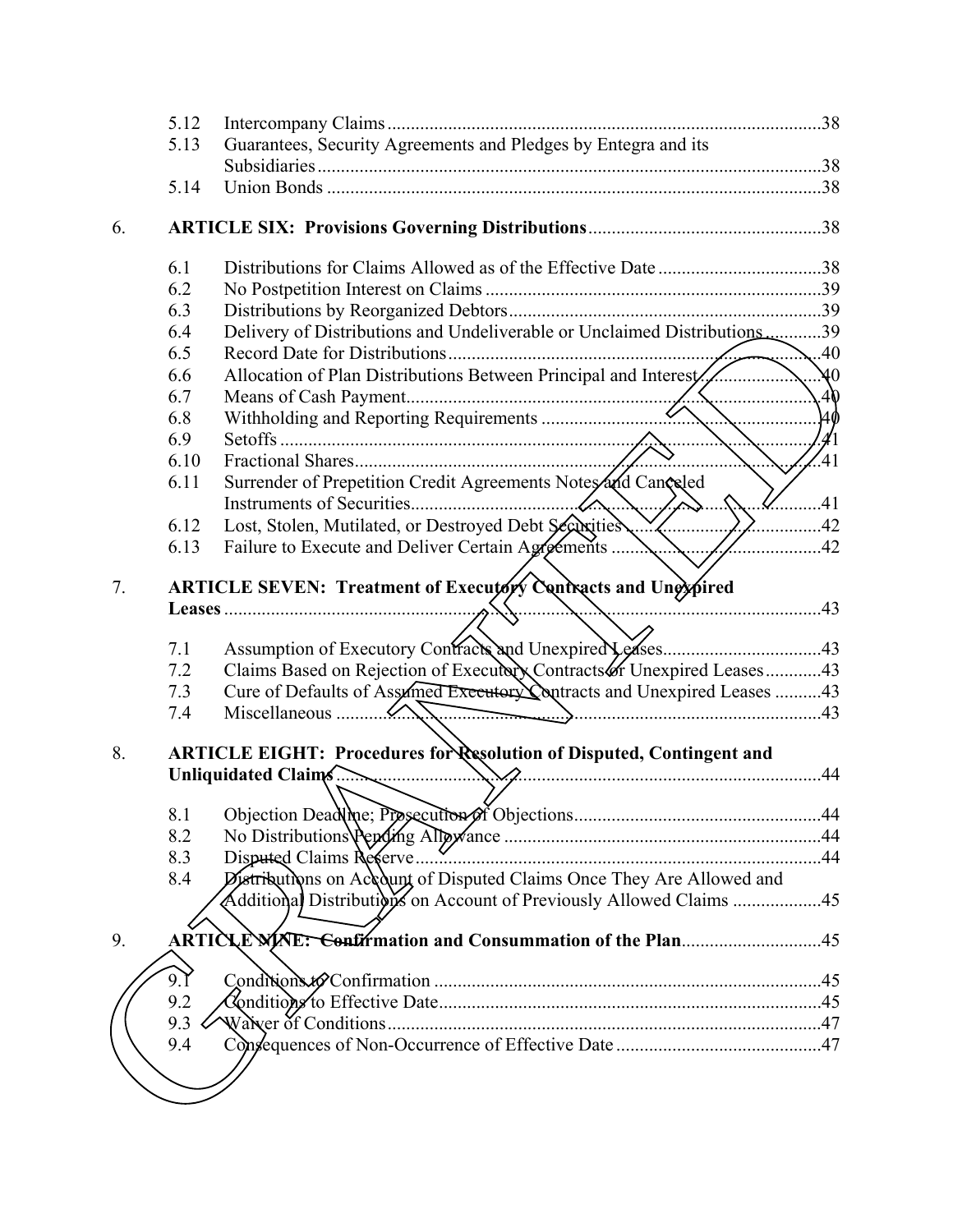| 10. |       |                                                                     |                |
|-----|-------|---------------------------------------------------------------------|----------------|
|     | 10.1  |                                                                     |                |
|     | 10.2  |                                                                     |                |
|     | 10.3  |                                                                     |                |
|     | 10.4  | Preservation of Rights of Action; Settlement of Litigation Claims48 |                |
|     | 10.5  |                                                                     |                |
|     | 10.6  |                                                                     |                |
|     | 10.7  |                                                                     |                |
| 11. |       | <b>ARTICLE ELEVEN: Retention of Jurisdiction </b>                   | .50            |
| 12. |       |                                                                     | $\mathcal{R}$  |
|     |       |                                                                     |                |
|     | 12.1  |                                                                     | $\frac{1}{52}$ |
|     | 12.2  | Prepetition Banks Approval for Consummation of the Plan             |                |
|     | 12.3  |                                                                     | .52            |
|     | 12.4  |                                                                     | $\dots 52$     |
|     | 12.5  |                                                                     | $\sim$ 53      |
|     | 12.6  | Amendment or Modification of the Plan                               |                |
|     | 12.7  | $\overline{53}$                                                     |                |
|     | 12.8  | $\sim$ 54                                                           |                |
|     | 12.9  | (. )                                                                |                |
|     | 12.10 |                                                                     |                |
|     |       |                                                                     |                |
|     |       |                                                                     |                |
|     | 12.13 |                                                                     |                |
|     | 12.14 |                                                                     |                |
|     |       | 12.15 Filing of Additional Documents                                |                |
|     |       |                                                                     |                |
|     |       | 12.18 Fees and Experience                                           |                |
|     |       |                                                                     |                |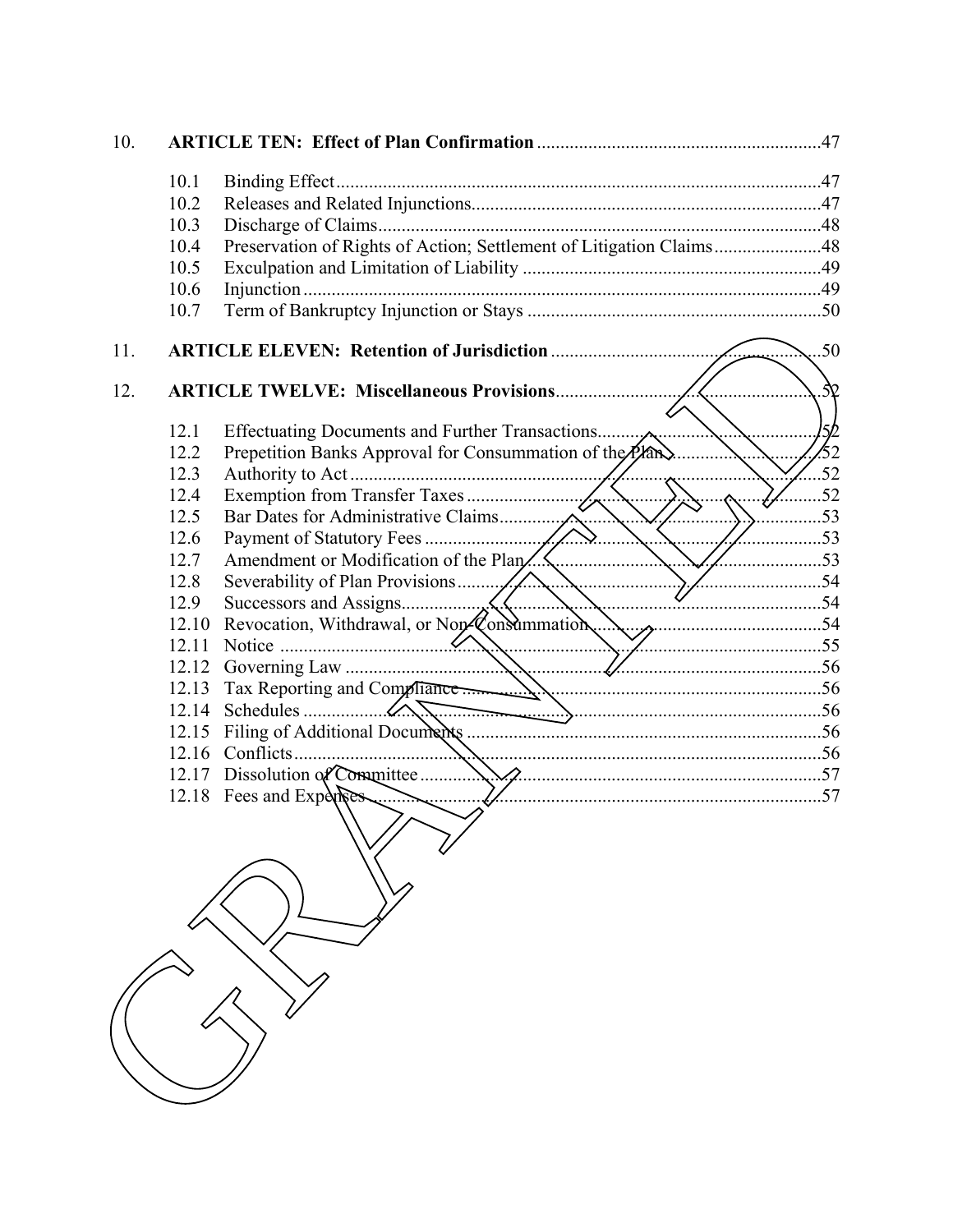# **EXHIBITS**

| Exhibit A         | Schedule Listing Allocation Percentages and Claims of Each Bank |
|-------------------|-----------------------------------------------------------------|
| Exhibit B         | Impaired Other Unsecured Claims List                            |
| Exhibit C         | <b>Litigation Claims</b>                                        |
| Exhibit D         | New PGR Credit Agreement                                        |
| Exhibit E         | New UPP Credit Agreement                                        |
| Exhibit F         | New Limited Liability Company Agreement for New Union Power     |
| Exhibit G         | New Limited Liability Company Agreement for New GNa River       |
| Exhibit H         | New Limited Liability Company Agreement for New Trans-Vnion     |
| Exhibit I         | New Limited Liability Company Agreement for Entegral            |
| Exhibit J         | New Limited Partnership Agreement for Reorganized UPP           |
| Exhibit K         | New Limited Partnership Agreement for Reorganized PGR           |
| Exhibit L         | New Limited Partnership Agreement for Keorganized Trans-Union   |
| Exhibit M         | Project Companies Release of Banks Agreement                    |
| Exhibit N         | New Union Ronds                                                 |
| Exhibit O         | Restated Intercompany Loan Agreement                            |
| Exhibit P         | Restated Union Bond Indenture                                   |
| Exhibit Q         | Restated UPP Lease Agreement                                    |
| <b>ExhibitR</b>   | Guaranty Agreement for Entegra and its Subsidiaries             |
| <b>Exhibit</b>    | Seeurchy Agreement for Entegra and its Subsidiaries             |
| <b>Ex</b> hibit T | Pledge Agreement for Entegra and its Subsidiaries               |
|                   |                                                                 |
|                   |                                                                 |
|                   |                                                                 |
|                   |                                                                 |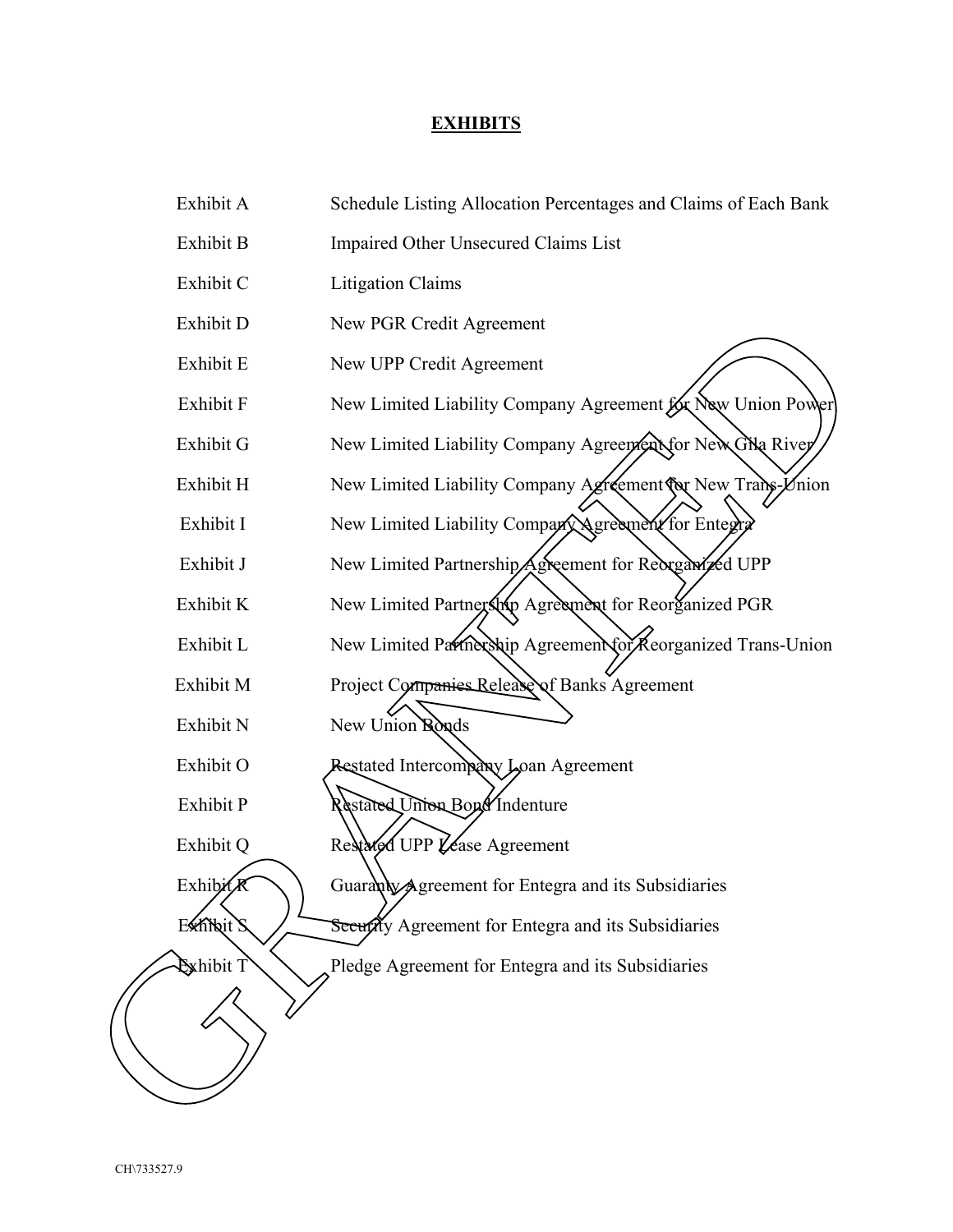# **PLAN SCHEDULES**

- 
- Plan Schedule 5.4 List of Board of Directors of Entegra
- Plan Schedule 7.1 List of Rejected Executory Contracts and Unexpired Leases

GRANTED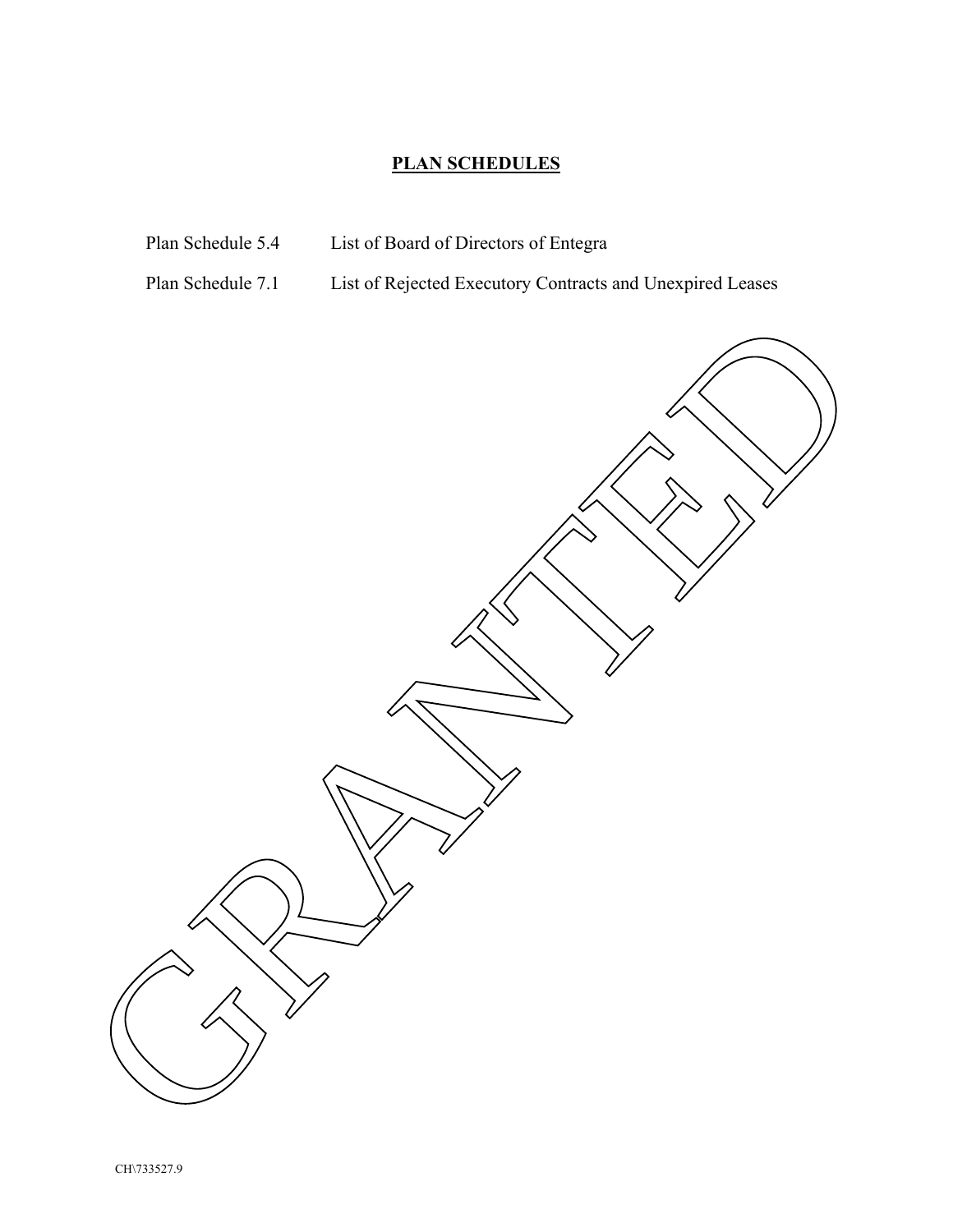## **INTRODUCTION**

Union Power Partners, L.P. ("UPP"), Panda Gila River, L.P. ("PGR"), Trans-Union Interstate Pipeline, L.P. ("Trans-Union"), and UPP Finance Co., LLC ("Finance Co." and collectively with UPP, PGR and Trans-Union, the "Debtors") propose the following joint plan of reorganization for the resolution of the outstanding claims against and interests in the Debtors. Reference is made to the Disclosure Statement (as that term is defined herein and distributed contemporaneously herewith) for a discussion of the Debtors' history, business, properties and operations, projections for those operations, risk factors, a summary and analysis of this Plan (as that term is defined herein), and certain related matters including, among other things, the securities to be issued under this Plan. Subject to certain restrictions and requirements set forth in 11 U.S.C. § 1127 and Fed. R. Bankr. P. 3019, the Debtors, in consultation with and upon the consent of the Prepetition Agent as provided in Section 12.7 of this Plan, reserve the right to alter, amend, modify, revoke or withdraw this Plan prior to its substantial consummation. The Plan is not premised upon the substantive consolidation of the Debtors or any Estates of the Debtors. Thus, this Plan constitutes a separate Plan for each Debtor.

#### **1. ARTICLE ONE**

# **DEFINED TERMS AND RULKS OF INTERPRETATION**

*Defined Terms*. As used herein, capitalized terms shall have the meanings set forth below. Any term that is not otherwise defined determines but that is used in the Bankruptcy Code or the Bankruptcy Rules, will have the meaning given to that term in the Bankruptcy Code or the Bankruptcy Rules, as applicable.

*Administrative Claim* means a Qaim for costs and expenses of administration of the Chapter 11 Cases which are Allowed under section 503(b), 507(b), or 1114(e)(2) of the Bankruptcy Code, including, without limitation: (a) any actual and necessary costs and expenses incurred after the Petition Date of preserving the Debtors' Estates and operating the businesses of the Debtors (such as wages, salarles, and comprissions for services and payments for inventory, leased equipment, and premises);  $W$  compensation for legal, financial, advisory, accounting, and other services and reimbursement of expenses Allowed by the Bankruptcy Court under section 330, 331, or  $\sharp$  (3(b) of the Bankruptcy Code to the extent incurred prior to the Effective Date; (c) all fees and charges assessed against the Debtors' Estates under section 1930, chapter 123, of title 28. United States Code; and (d) all amounts and obligations owed and outstanding under the DIP Credit Agreements (including, without limitation, the Debtors' reimbursement and repayment obligations with respect to that portion of drawn letters of credit issued under the ferms of the Prepetition Credit Agreements or the Senior Project L/C Credit Agreement that are also deemed issued as letters of credit under the DIP Credit Agreements). structure of the United Details of the Chapter 10 Case who we are the such that the Direct Code of the Superintes and the UNIS Controls and the UNIS Controls of the SUPER CLAIM and the UNIS CONTROL and the UNIS CONTROL an

*Allowed* means, with respect to a Claim, an Allowed Claim in a particular Class or category specified. Any reference herein to a particular Allowed Claim includes both the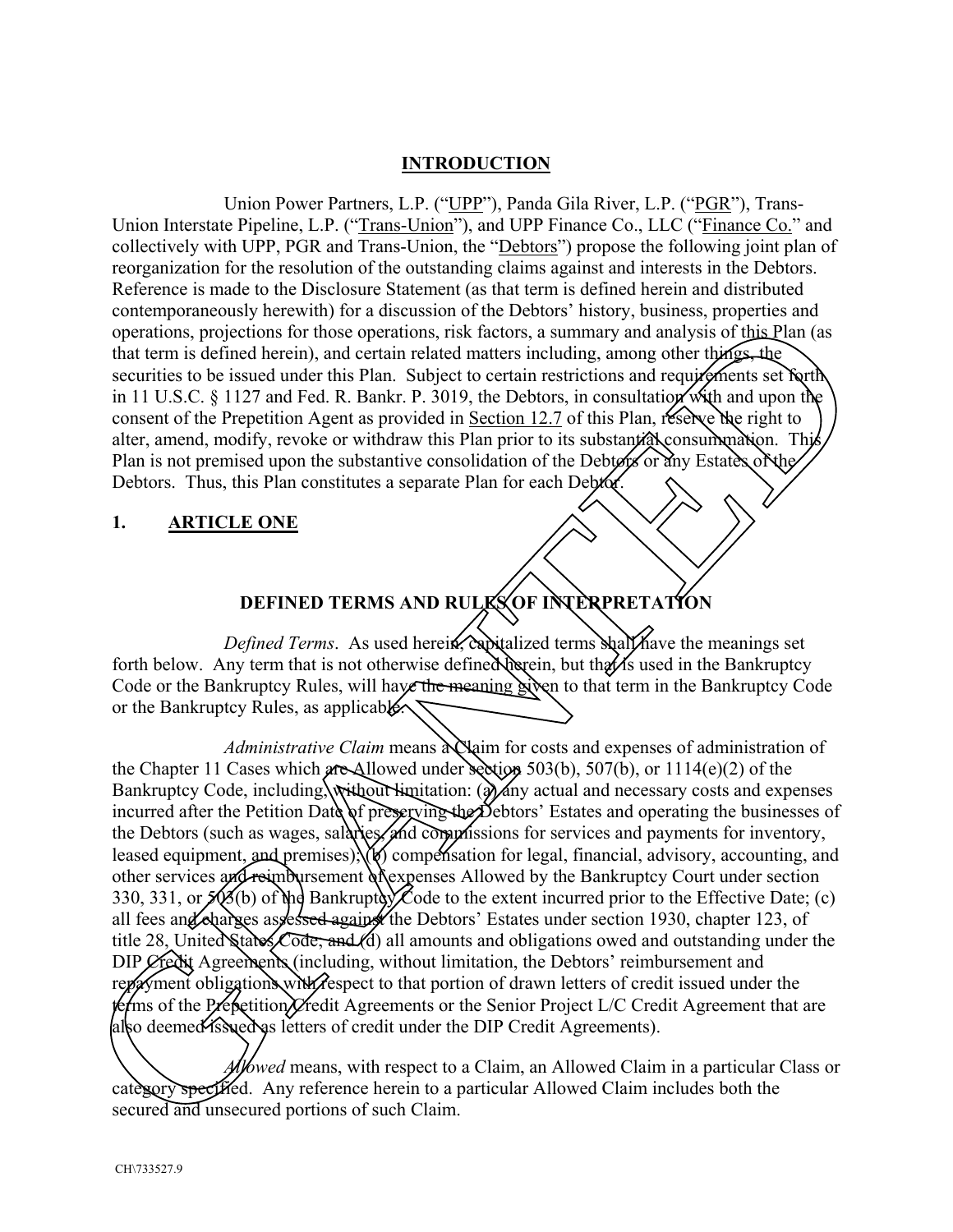*Allowed Claim* means a Claim, or any portion thereof, (a) as to which no objection or request for estimation has been filed on or before the Claims Objection Deadline or the expiration of such other applicable period fixed by the Bankruptcy Court; (b) as to which any objection has been settled, waived, withdrawn, or denied by a Final Order; or (c) that is Allowed (i) by a Final Order; (ii) by an agreement between the Holder of such Claim and the Debtors or Reorganized Debtors; or (iii) pursuant to the terms of this Plan. The term "Allowed Claim" shall not, for purposes of computing distributions under this Plan, include interest on such Claim from and after the Petition Date, except as provided in section 506(b) of the Bankruptcy Code or as otherwise expressly set forth in this Plan.

*Allowed \_\_\_\_\_ Claim* means an Allowed Claim of the type described.

*Ballot* means each of the ballot forms distributed to each Holder of an Impaired Claim on which the Holder is to indicate, among other things, acceptance or refection of this Plan.

*Bankruptcy Code* means title 11 of the United States Code, as now in effect or hereafter amended.

*Bankruptcy Court* means the United States Bankruptcy Court for the District of Arizona, or any other court with jurisdiction over the Chapter TP Cases.

*Bankruptcy Rules* means the Federal *Kyfes* of Bankruptcy Procedure and the local rules of the Bankruptcy Court, as now in effect or hereafter amended.

*Bar Date* means the bar date for Filing proofs of Claim in the Chapter 11 Cases.

*Business Day* means any day, other than a Saturday, Sunday, or "legal holiday" (as defined in Bankruptcy Rule  $9006(A)$ ).

*Cash* means legal tender of the United States of America and equivalents thereof.

*Chapter 11 Cases* means (a) when used with reference to a particular Debtor, the case under chapter 11 of the Bankruptcy Code commenced by the Debtor in the Bankruptcy Court, and (b) when used with reference to all Debtors, the cases under chapter 11 of the Bankruptcy Code commenced by Debtors in the Bankruptcy Court.

*Claim* means a "claim," as defined in section 101(5) of the Bankruptcy Code.

*Claims Objection Deadline* means the last day for Filing objections to Claims, which  $\hat{d}$ ay shall be (i) the later of (a) 30 days following the Effective Date or (b) sixty (60) days after the Filing of a proof of claim for, or request for payment of, such Claim, or (ii) such other date as the Bankruptcy Court may order. Altowed Claim means an Allowed Claim of the type described<br>
Ballot means such of the bullot forms distributed to each Hold of an Implies<br>
Cluim on which the Holder is to indicate, umong other things, acceptance of Section

*Class* means a category of Holders of Claims or Interests, as described in Article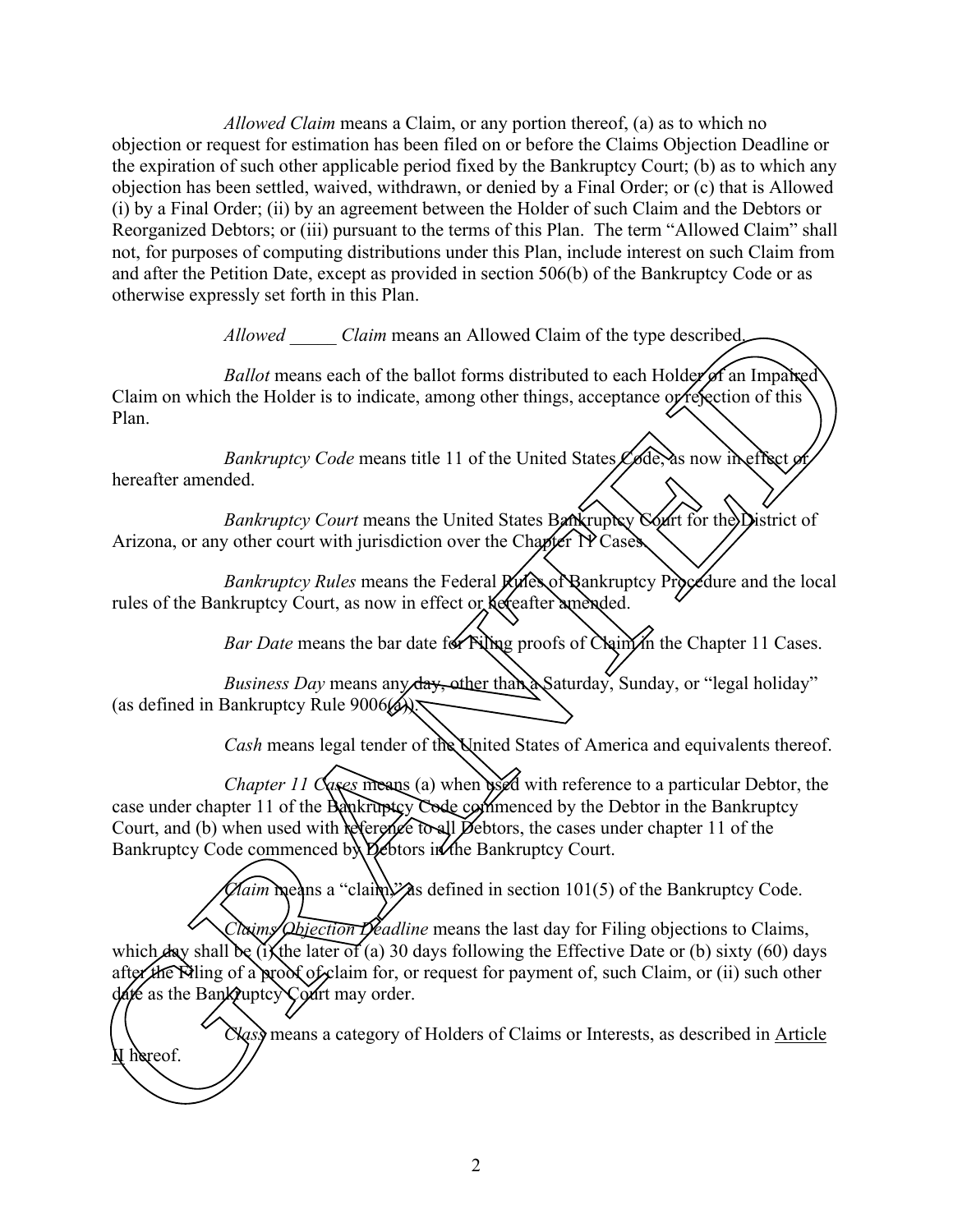*Class 5 Cash Amount* means \$100,000 in the aggregate for all Debtors, allocated \$50,000 to each of PGR and UPP.

*Collateral* means any property or interest in property of the Debtors' Estates that is subject to a valid and enforceable lien to secure a Claim.

*Committee* means the official committee of unsecured creditors of the Debtors appointed by the United States Trustee in the Chapter 11 Cases pursuant to section 1102 of the Bankruptcy Code.

*Confirmation Date* means the date on which the clerk of the Bankruptcy Court enters the Confirmation Order on the docket of the Bankruptcy Court.

*Confirmation Hearing* means the hearing held by the Bankruptdy Court pursuant to section 1128 of the Bankruptcy Code to consider confirmation of this Plan, as such hearing may be adjourned or continued from time to time.

*Confirmation Order* means the order of the Bankruptcy Court confirming the Plan pursuant to section 1129 of the Bankruptcy Code.

*Consenting Prepetition Banks* means the Prepetition Banks that are signatories to the Master Settlement Agreement.

*Debt Allocation Percentage* means, for each Prepetition Bank, the ratio (expressed as a percent), the numerator of which  $\hat{i}$  (i) the amount of Prepetition Construction Loans and Prepetition Hedge Breaking Fees keld by such Prepetition Bank as of the Effective Date, and the denominator of which is (ii) the amount of Prepetition Construction Loans and Prepetition Hedge Breaking Fees held by all Prepetition Banks as of the Effective Date, and, for each Prepetition Bank, equals the percentage listed on  $\overrightarrow{\text{Exhh}}$  attached to this Plan under the column titled "Debt Allocation Percentage" for the applicable Prepetition Bank. mation Date means the date on which the clerk of the Bankruptcy Court<br>n Order on the docket of the Bankruptcy Court.<br>Bankruptcy Coot to onsider confidence of the Bankruptcy Court<br>mation *Ilearing* means the hearing held by

*Debtor(s)* means, individually, any of the Debtors and, collectively, all of the above-captioned debtors and debtors-in-possession.

*DIP Credit Agreements* means, individually, either of the following and, collectively, both of the following  $\chi$  with respect to PGR, that certain debtor-in-possession letter of credit facility (as amended, restated, supplemented and otherwise modified from time to time) entered into by and among PGR, as borrower, Citibank, N.A., as administrative agent, and each of the financial institutions party thereto; and (ii) with respect to UPP, that certain debtorin-possession letter of credit facility (as amended, restated, supplemented and otherwise modified from time to time) entered into by and among UPP, as borrower, Citibank, N.A., as administrative agent, and each of the financial institutions party thereto. Filed or deemed timely filed with the Bankruptcy<br>filed or deemed timely filed with the Bankruptch<br>there is a memodel of the financial institutions part thereto; an<br>in-possession settles of credit facility (as amended<br>modif

*Disallowed Claim* means a Claim, or any portion thereof, that (a) has been disallowed by a Final Order, or (b) (i) is Scheduled at zero or as contingent, disputed or unliquidated and  $(h)$  as to which a Bar Date has been established but no proof of Claim has been filed or deemed imely filed with the Bankruptcy Court pursuant to either the Bankruptcy Code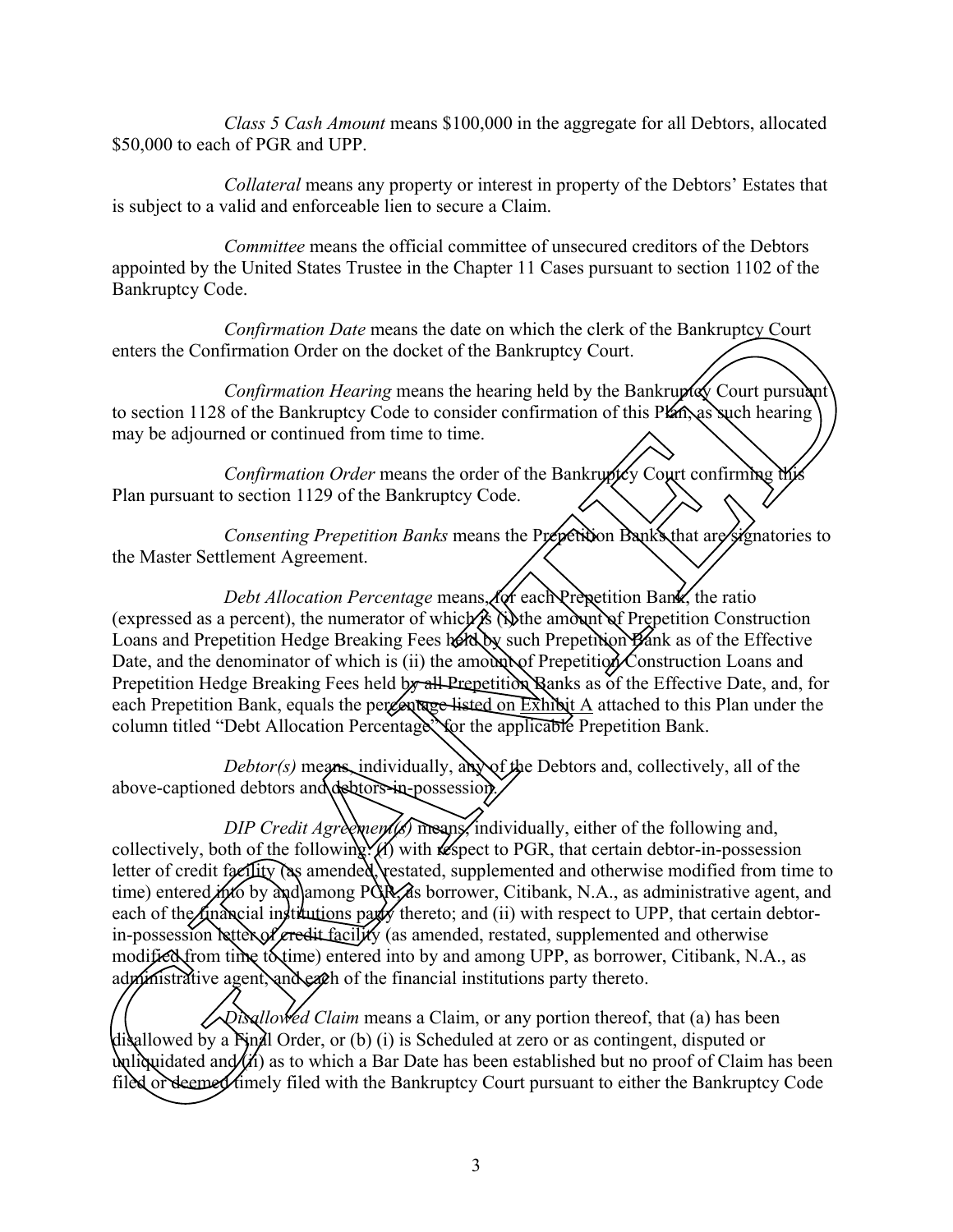or any Final Order of the Bankruptcy Court or otherwise deemed timely filed under applicable law.

*Disbursing Agent* means the Reorganized Debtors, or any party designated by the Reorganized Debtors, to serve as disbursing agent under this Plan. For purposes of distributions under this Plan to the holders of Prepetition Bank Claims and Senior Prepetition Banks Secured Claims, the Prepetition Agent will be the Disbursing Agent.

*Disclosure Statement* means that certain disclosure statement (including all exhibits and schedules thereto) dated March 2, 2005, relating to this Plan as approved by the Bankruptcy Court in these Chapter 11 Cases.

*Disputed Claim* means a Claim, or any portion thereof, that is neither an Albow Claim nor a Disallowed Claim, and includes, without limitation, Claims that  $\alpha$  have not been Scheduled by the Debtors or have been Scheduled at zero, or as contingent, unliquidated or disputed, (b) are the subject of an objection filed in the Bankruptcy Court and which objection has not been withdrawn or overruled by a Final Order of the Bankruptcy Court, and  $\chi$  and Subordinated Claim. Example of the Bankholm of the Bankholm of the Bankholm of the Bankholm of the Bankholm of the Bankholm of Claim me at Disalbused Claim means a Claim or any period the Bankholm of Claim is the Schematical of the Bankholm

*Disputed Claim Amount* means (a) with respect to contingent or unliquidated Claims, the amount estimated by the Bankruptcy Court for purposes of distributions in respect of such Claim in accordance with section  $502(c)$  of the Bankruptcy Code; (b) with respect to any Disputed Claim that is neither contingent nor unliquidated, the amount set forth in a timely Filed proof of claim; or (c) with respect to a Subordinated Claim,  $$0$ .

*Disputed Claims Reserve* means the reserve of Cash established and maintained by the Reorganized Debtors for Holders of Class 5 Claims on account of Disputed Class 5 Claims.

*Distribution Date* means the date as determined by the Reorganized Debtors in their sole discretion upon which the initial distributions will be made to Holders of Allowed Claims, provided that, such date shall not be more than 30 days after the Effective Date without further order of the Bankruptcy Court entered upon motion of the Debtors after notice to the Prepetition Agent and an opportunity for a hearing.

Distribution Record Date means the Confirmation Date.

*Effective Date* means the Business Day this Plan becomes effective as provided in Article IX hereof.

*Entegra* means Entegra Power Group LLC, a Delaware limited liability company, owned by the New Credit Agreements Banks and governed by that certain limited liability dompany agreement dated as of the Effective Date (as amended, restated, supplemented and otherwise modified from time to time), in substantially the form attached to this Plan as Exhibit I.

*Entegra Membership Interests* means the limited liability company membership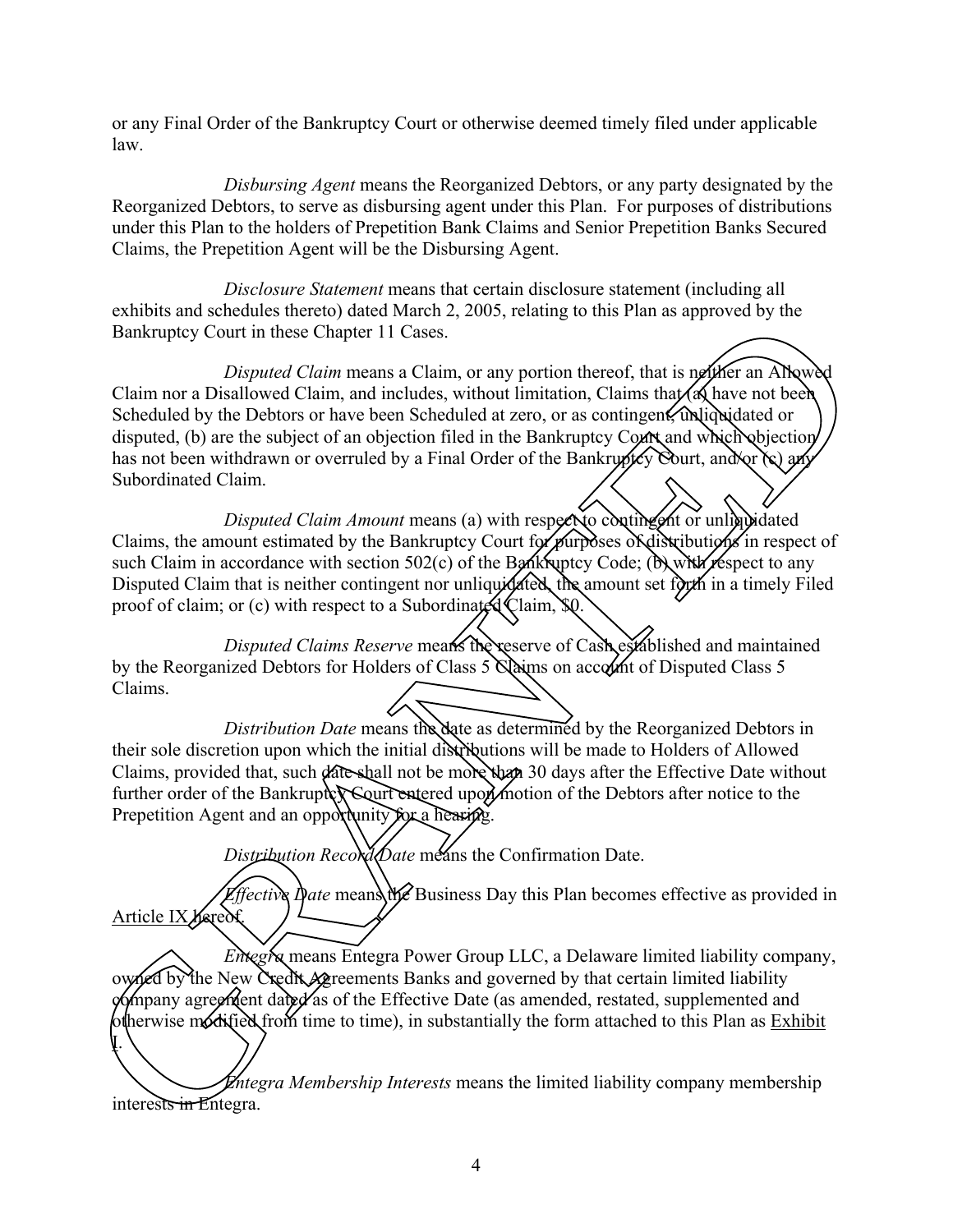*Equity Allocation Percentage* means, for each Prepetition Bank, the ratio (expressed as a percent), the numerator of which is (i) the amount of Prepetition Construction Loans, Prepetition Hedge Breaking Fees, and Project L/C Loans and Reimbursement Obligations held by such Prepetition Bank as of the Effective Date, and the denominator of which is (ii) the amount of Prepetition Construction Loans, Prepetition Hedge Breaking Fees, and Project L/C Loans and Reimbursement Obligations held by all Prepetition Banks as of the Effective Date, and, for each Prepetition Bank, equals the percentage listed on Exhibit A attached to this Plan under the column titled "Equity Allocation Percentage" for the applicable Prepetition Bank. Such Exhibit will be adjusted from time to time to reflect any Project L/C Loans and Reimbursement Obligations that become outstanding by reason of draws upon letters of credit occurring prior to the Effective Date.

*Estate(s)* means, individually, the estate of each of the Debtors and, collectively the estates of all of the Debtors created under section 541 of the Bankruptcy Code.

*Exhibit* means an exhibit annexed to either this Plan or  $\mathcal{A}$ s appendix to the Disclosure Statement.

*Exhibit Filing Date* means the date by which all Exhibits and Plan Schedules shall be filed with the Bankruptcy Court, which date shall be at least ten  $(10)$  days prior to the Voting Deadline.

*Face Amount* means (a) when used in reference to a Disputed Claim or Disallowed Claim, the full stated amount of the Claim claimed by the Holder in any proof of claim timely filed with the Bankruptcy Court or otherwise deemed timely filed by any Final Order of the Bankruptcy Court or other applicable bankruptcy law, and (b) when used in reference to an Allowed Claim, the allowed amount of such Claim

*File, Filed, or Filing means file, filed or filing with the Bankruptcy Court or its* authorized designee in the Chapter 11 Cases.

*Final Order* means an order of the Bankruptcy Court as to which the time to appeal, petition for *certiorari*, or move for reargument or rehearing has expired and as to which no appeal, petition for *certiorary* or other proceedings for reargument or rehearing shall then be pending or as to which any right to appeal, petition for *certiorari*, reargue, or rehear shall have been waived in writing in form and substance satisfactory to the Debtors or the Reorganized Debtors, or, in the event that an appeal, writ of *certiorari* or reargument, or rehearing thereof has been sought, such order of the Bankruptcy Court shall have been determined by the highest court to which such order was appealed, or *certiorari*, reargument or rehearing shall have been denied and the time to take any further appeal, petition for *certiorari*, or move for reargument or rehearing shall have expired; <u>provided, however</u>, that the possibility that a motion under For Kule 60 of  $\mathcal{U}$  Federal Rifl rehearing shall have expired; provided, however, that the possibility that a motion under Rule 59 or Rule 60 of the Federal Rules of Civil Procedure, or any analogous rule under the Bankruptcy Rules, may be filed with respect to such order shall not preclude such order from being a Final Okder. ement Ohigatons that become outstanding by reason of draws upon letters of erecht<br>prior to the Effective Date.<br> *Estate(s)* means, individually, the estate of each of the Debtors  $\sqrt{n}$ , collectively,<br>
of all of the Debto

*Finance Co.* means UPP Finance Co., LLC, a Delaware limited liability company, debbar in possession in these Chapter 11 Cases pending in the Bankruptcy Court.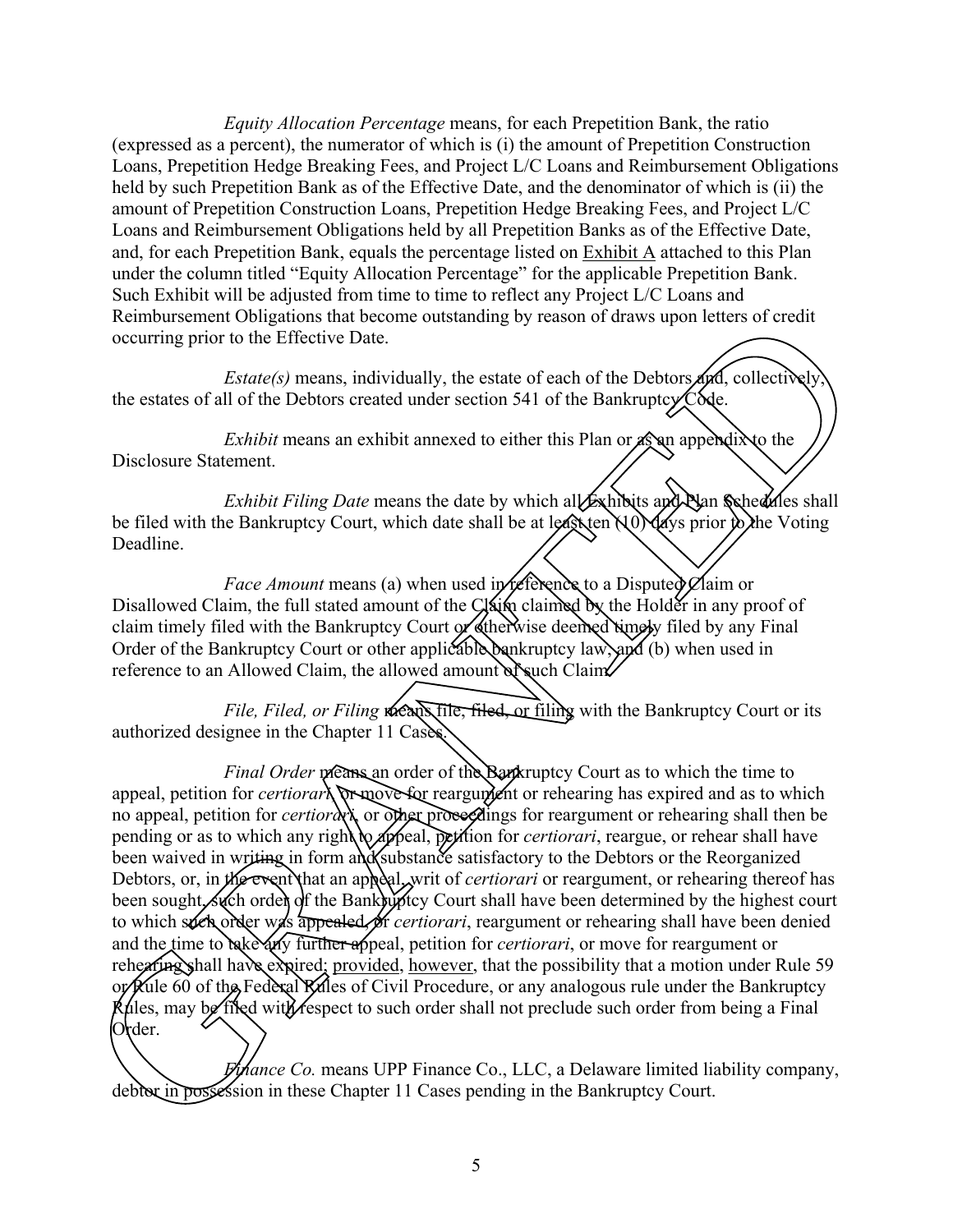*Holder* means an entity holding a Claim or Interest or any authorized agent of such entity who has completed and executed a Ballot.

*Impaired* means, when used in reference to a Claim or Interest, a Claim or Interest that is impaired within the meaning of section 1124 of the Bankruptcy Code.

*Impaired Other Unsecured Claim* means an unsecured claim listed on the Impaired Other Unsecured Claims List.

*Impaired Other Unsecured Claims List* means, for each Debtor, the list of Impaired Other Unsecured Claims set forth on Exhibit B to this Plan.

*Impaired Unsecured Claim* means any Impaired Other Unsecured Claim or Prepetition Banks Unsecured Deficiency Claim.

*Intercompany Claim* means (a) any account reflecting intercompany book entries by one Debtor with respect to any other Debtor or (b) any Claim that is not reflected in such book entries and is held by a Debtor against any other Debtor.

*Intercompany Loan Agreement* means the that certain **htercompany** Loan Agreement, dated as of May 31, 2001, by and between UPP and Finance  $\zeta$ o.

*Interest* means the legal, equitable, contractual, and other rights of the Holders of Old Partnership Interests or Old Membership Interests, including the rights of any entity to purchase or demand the issuance of any of the foregoing, including (a) conversion, exchange, voting, participation, and dividend rights; (b)  $\mathcal{H}_{\text{QW}}$  dation preferences;  $\overline{\mathcal{C}}$  options, warrants, and put rights; and (d) share-appreciation rights. and Claims set forth on Exhibit B to this Plan.<br>
and Unsecured Claim set forth on Exhibit B to this Plan.<br>
and Unsecured Claim means any Impaired Other Unsecured Claim C<br>
ecured Othericancy Claim.<br>
And the analysis are set

*LC Commitment Cut-off Date* has the meaning given it in the Definition of *New Proportionate Share.*

*Litigation Claims* means the claims, rights of action, suits or proceedings, whether in law or in equity, whether known or unknown, that any Debtor or Estate may hold against any person. A non-exclusive list of the Litigation Claims is attached hereto as Exhibit C.

*Majority Banks* means the "Majority Banks" as defined in the Prepetition Credit Agreements and *c*omprising half in number of the Prepetition Banks.

*Master Release Agreement* means that certain Master Release Agreement dated as of January 24, 2005, las amended less assets applemented and otherwise modified from time to time),  $\oint$  and among TECO, certain affiliates of TECO, the Debtors, the Prepetition Agent, and the Prepetition Banks signatory thereto, and referred to in the Master Settlement Agreement.

*Master Settlement Agreement* means that certain Master Settlement Agreement and Restructuring Support Agreement, dated as of January 24, 2005 (as amended, restated, supplemented and otherwise modified from time to time), by and among TECO, certain affiliates Majority Banks means the "Number of January 24, 2005, Ass amended *Aestated*, stime), **Dy** and among TECO, certain affiliates the Prepetition Banks signatory thereto, and representing Support Agreement and Restructuring Su oNTECQ, the Debtors, the Prepetition Agent and the Prepetition Banks signatory thereto.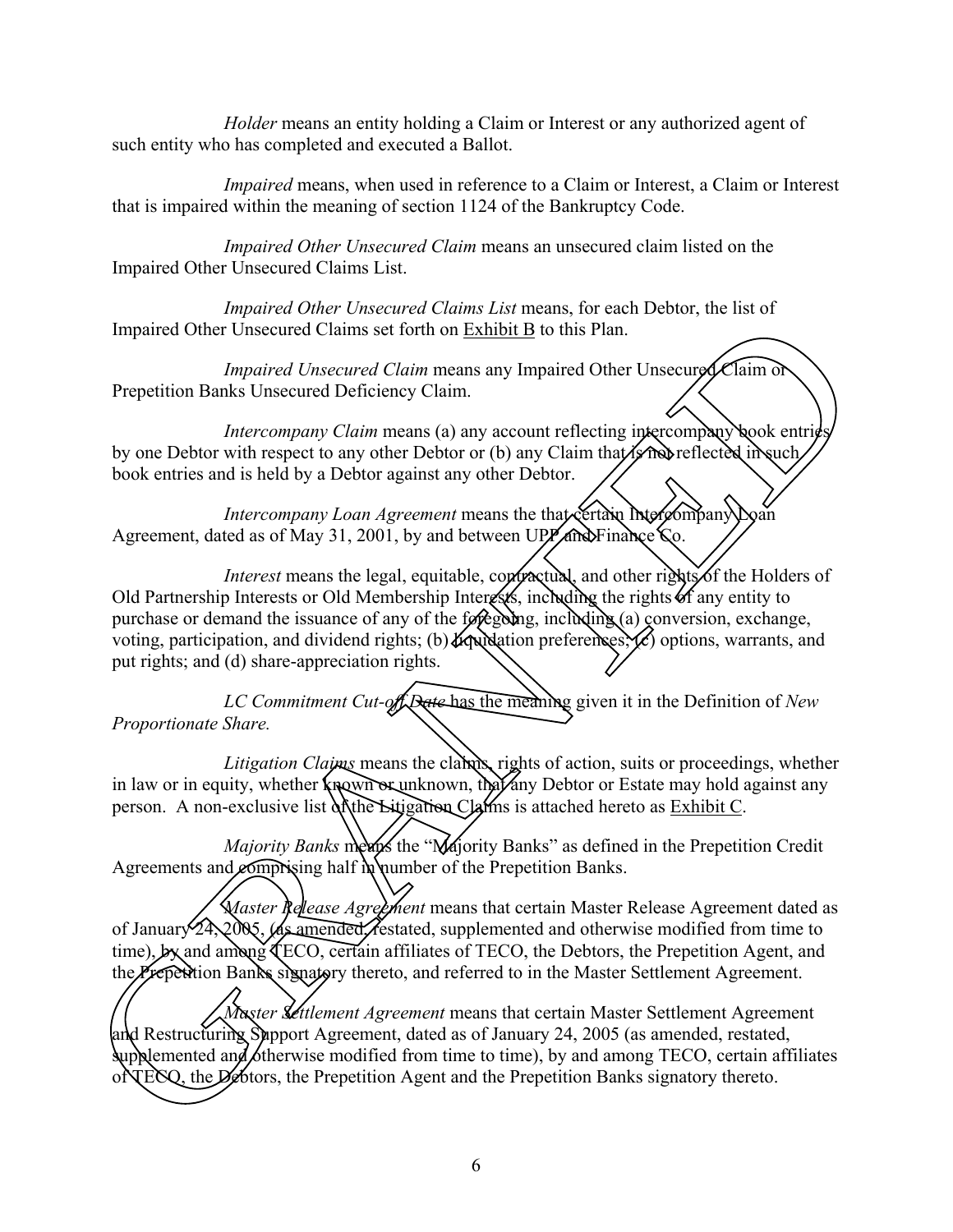#### *Maximum Class 3 Amount* shall mean \$500,000.

*New Credit Agreement(s)* means, individually, either of the following and, collectively, both of the following: (i) with respect to PGR, that certain Amended and Restated Gila River Project Credit Agreement (as amended, restated, supplemented and otherwise modified from time to time), substantially in the form of Exhibit D to this Plan, to be entered into by and among Reorganized PGR, as borrower, Citibank, N.A., as administrative agent, and the New Credit Agreements Banks; and (ii) with respect to UPP, that certain Amended and Restated Union Power Project Credit Agreement (as amended, restated, supplemented and otherwise modified from time to time), substantially in the form of Exhibit E to this Plan, to be entered into by and among Reorganized UPP, as borrower, Citibank, N.A., as administrative agent, and the New Credit Agreements Banks.

*New Credit Agreements Banks* means those entities identified as "Banks" in the New Credit Agreements and their respective successors and assigns.

*New General Partnership Interests* means the general partnership interests of Reorganized UPP, Reorganized PGR and Reorganized Trans-Union authorized pursuant to their respective certificates of limited partnership and to be issued for distribution pursuant to Section 5.3 of this Plan to the New Partners (other than Entegra).

*New General Partnership Interests* means the general partnership interests of the applicable Reorganized Debtor.

*New Gila River Power* means Gila River Power LLC, a Delaware limited liability company, governed by that certain limited liability company agreement (as amended, restated, supplemented and otherwise modified from time to time), in substantially the form attached to this Plan as Exhibit G, and wholly-owed by Entegra.

*New L/C Facility(ies)* means, individually, either of the following and, collectively, both of the following: (i) with respect to Reorganized PGR, that certain senior replacement letter of credit facility to be provided to Beorganized PGR on the Effective Date pursuant to this Plan and the New Credit Agreement with Reorganized PGR; and (ii) with respect to Reorganized UPP, that certain senior replacement letter of credit facility to be provided to Reorganized UPP on the Effective Date pursuant to this Plan and the New Credit Agreement with Reorganized UPP. The aggregate amount of the New L/C Facilities shall be \$200,000,000, *x*/ith availability thereof allocated among Reorganized PGR and Reorganized UPP in accordance with the terms of the New Credit Agreements. provided to Reorganized UPP of the Effective Date pursuant to the Agreement with Reorganized UPP. The aggregate amount of the \$200,000,000, with availability thereof allocated among Reorgan UPP in accordance with the terms time, substantially in the form of **EXIDITE** to this Pitati, to be entered in<br>tized UPP, as borrower, Citibank, N.A., as administrative agent and the<br>is Banks.<br>
redit Agreements Banks means those entities identified as "Ba

*New Limited Liability Company Agreements* means the limited liability company agreements of New Union Power, New Gila River Power, New Trans-Union Pipeline, and Entegra in sub fantially the form attached to this Plan as Exhibits  $F$ ,  $G$ ,  $H$  and  $I$ , respectively.

*New Limited Partnership Agreements* means the amended and restated limited partnership agreements of Reorganized UPP, Reorganized PGR and Reorganized Trans-Union in substantially the form attached to this Plan as Exhibits J, K and L, respectively.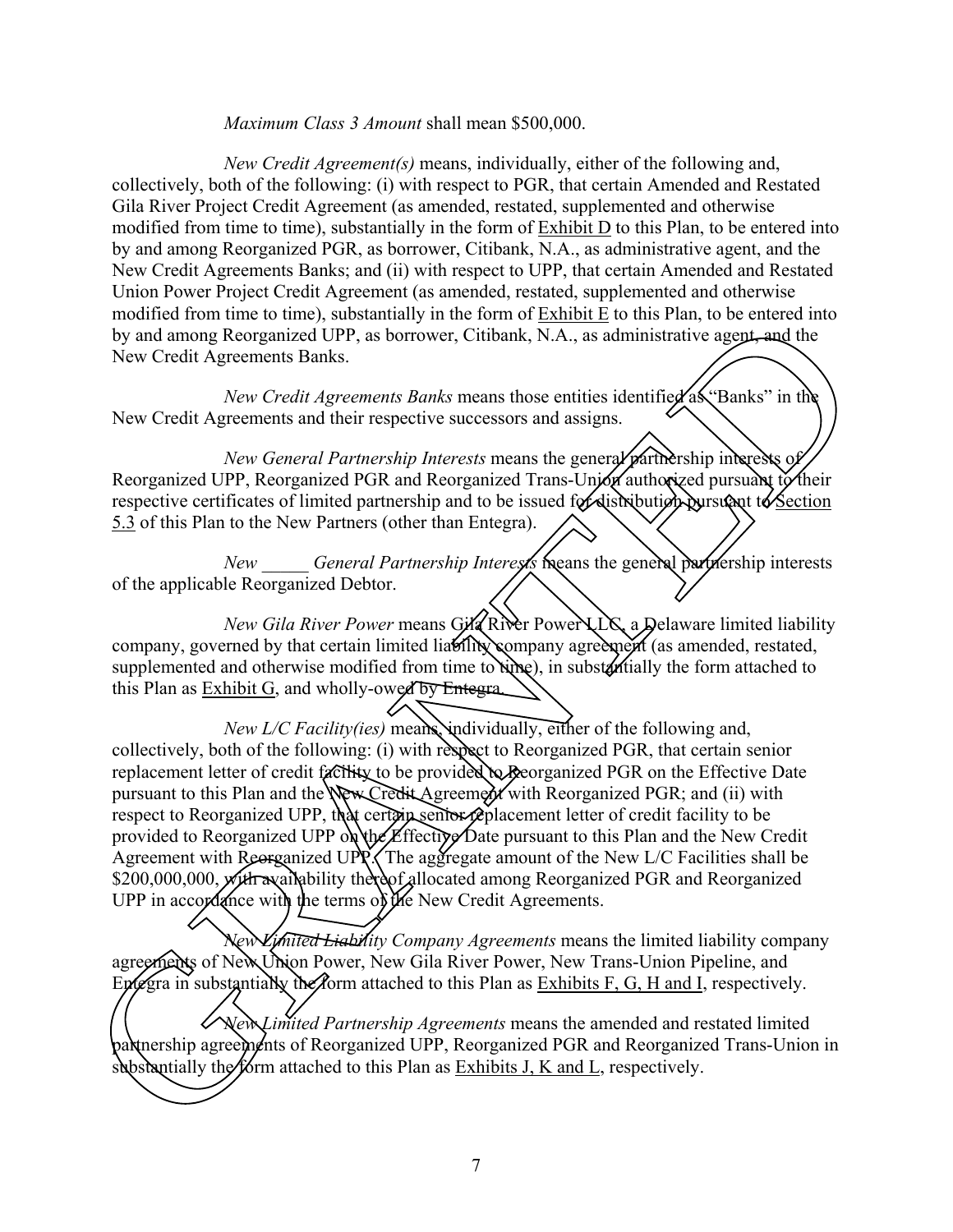*New Limited Partnership Interests* means the limited partnership interests of Reorganized UPP, Reorganized PGR and Reorganized Trans-Union authorized pursuant to their respective certificates of limited partnership and to be issued for distribution pursuant to Section 5.3 of this Plan to Entegra.

*New \_\_\_\_\_ Limited Partnership Interests* means the limited partnership interests of the applicable Reorganized Debtor.

*New Membership Interests* means, collectively, the limited liability company membership interests in the New Partners.

*New Partners* means, collectively, the Holders of the New Partnership Interests as of the Effective Date and includes, without limitation, New Union Power, New Gila River Power, New Trans-Union Pipeline, and Entegra.

*New Partnership Interests* means, collectively, the New General Rartnership Interests and New Limited Partnership Interests.

*New Proportionate Share means, with respect to*  $PGR$  *or UPP, as applicable, the* "Proportionate Share" of the New L/C Facilities and New Revolving Doan Facilities, as described and defined in the New Credit Agreements, undertaken and committed  $\mathcal{H}$  by each New Credit Agreement Bank in a writing delivered to the Debtors and the Prepetition Agent at any time prior to fifteen (15) days after mailing of the Disclosure Statement pursuant to the Solicitation Order to Holders of Class 4 Claims (the LC Commitment Cut off Date"), provided that the entry into the Master Settlement Agreement Shall constitute such a commitment by each Prepetition Bank signatory thereto to take as a New Credit Agreement Bank a New Proportionate Share equal to its Old Proportionate Share. There shall be added to the New Proportionate Share of a Participating Bank that portion of the Old Proportionate Share of Non-Participating Banks that such Participating Bank commits to add to its New Proportionate Share in a writing delivered to the Debtors and the Prepetition Agent after the LC Commitment Cut-off Date. In the same that we were antices.<br>
New Partners means, collectively, the Holders of the New Partnership Interests as<br>
Eventy Partners means, collectively, the New Yorkers Marketsian<br>
Eventy Trans-Union Pipeline, and Enteg

*New Revolving Loan Facility(ies)* means, individually, either of the following and, collectively, both of the following: (i) with respect to Reorganized PGR, the senior revolving loan credit facility to be provided to Reorganized PGR on the Effective Date pursuant to this Plan and the New Credit Agreement with Reorganized PGR; and (ii) with respect to Reorganized UPP, the senior revolving loan credit facility to be provided to Reorganized UPP on the Effective Date pursuant to this Plan and the New Credit Agreement with Reorganized UPP. The aggregate amount of the New Revolving Loan Facilities shall be \$30,000,000, with availability thereof allocated among Reorganized PGR and Reorganized UPP in accordance with the terms of the New Credit Agreements.

*New Term ALoan Amount(s)* means, individually, \$425,000,000 with respect to  $\{\text{forganized PGR and } \text{Q250,000,000 with respect to Reorganized UPP, and, collectively,}\}$  $$675,000,000.$ the terms of the New Credit Agreements.<br>
New Term ALoan Amount(s) means, individually, \$425,000,000 with respect to<br>
Reorganized PGR and \$250,000,000 with respect to Reorganized UPP, and, collectively,<br>
Section 2000,000.<br>

*New Term A Loan Note(s)* means, individually, either of the following and, collectively, both of the following: (i) with respect to Reorganized PGR, the new promissory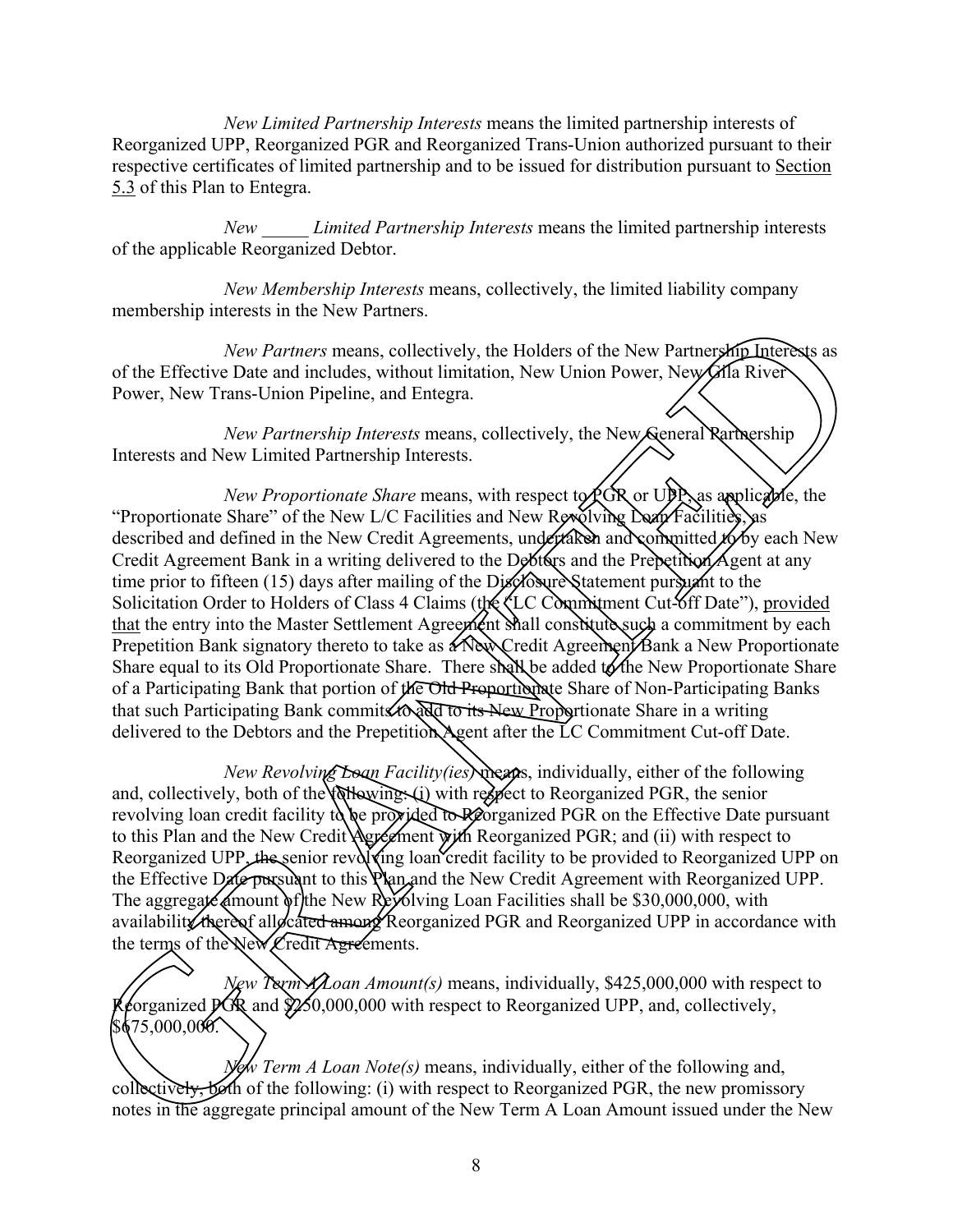Credit Agreement with Reorganized PGR; and (ii) with respect to Reorganized UPP, the new promissory notes in the aggregate principal amount of the New Term A Loan Amount issued under the New Credit Agreement with Reorganized UPP.

*New Term A L/C Amount* means (i) with respect to Reorganized PGR, the aggregate principal amount of the Project L/C Loans and Reimbursement Obligations outstanding on the Effective Date with respect to PGR multiplied by the Term A Conversion Ratio, and (ii) with respect to Reorganized UPP, the aggregate principal amount of the Project L/C Loans and Reimbursement Obligations outstanding on the Effective Date with respect to UPP multiplied by the Term A Conversion Ratio.

*New Term A L/C Note(s)* means, individually, either of the following and, collectively, both of the following: (i) with respect to Reorganized PGR, the new promissory notes in the aggregate principal amount of the New Term A L/C Amount is fueld under the New Credit Agreement with Reorganized PGR; and (ii) with respect to Reorganized URP, the new promissory notes in the aggregate principal amount of the New Term  $\angle$  A $\angle$  Amount issued under the New Credit Agreement with Reorganized UPP.

*New Term B Loan Amount(s)* means, initially and prior to the conversion of any New Term B Loan Notes to New Term A Loan Notes, individually, \$835,000,000 with respect to Reorganized PGR, and \$490,000,000 with respect to Reorganized UPP, and, collectively, \$1,325,000,000.

*New Term B Loan Note(s)* means, *individually*, either of the following and, collectively, both of the following: (i) with respect to Reorganized  $RGB<sub>2</sub>$  the new promissory notes in the aggregate principal amount of the New Term B Loan Amount with Reorganized PGR issued under the New Credit Agreement with Reorganized PCR; and (ii) with respect to Reorganized UPP, the new promissory notes in the aggregate principal amount of the New Term B Loan Amount issued under the New Credit Agreement with Reorganized UPP. The amount of the New Term B Loan Notes outstanding in Real eligible New Term B Loan Notes are converted into New Term A Loan Notes will be \$410,000,000 with respect to Reorganized PGR and \$240,000,000 with respect to Reorganized UPP, and  $\mathcal{B}$  llectively, \$650,000,000. From A Conversion Ratio.<br>
Form A L/C Note(s) means, individually, either of the following and<br>
refollowing: (i) with respect to Reorganized PGR, the new promission<br>
principal amount of the New Term A L/C Amount is deal un

*New Term B L/C Note(s)* means, individually, either of the following and, collectively, both of the following: (i) with respect to Reorganized PGR, the new promissory notes issued under the New Credit Agreement with Reorganized PGR in the aggregate principal amount of the Project L/C Loans and Reimbursement Obligations outstanding on the Effective Date with respect to PGR; and (ii) with respect to Reorganized UPP, the new promissory notes issued under the New Credit Agreement with Reorganized UPP in the aggregate principal amount of the Project L $\tau$ C Loans and Reimbursement Obligations outstanding on the Effective Date with respect to UPP. collectively, both of the following *if* with<br>notes issued under the New Credit Agreer<br>amount of the *Pierex* LX Loans and Rein<br>Date with respect to PGR; and (ii) with re<br>issued under the New Credit Agreement w<br>amount of t

*New Trans-Union Pipeline* means Trans-Union Pipeline LLC, a Delaware limited liability company, governed by that certain limited liability company agreement (as amended, restated, supplemented and otherwise modified from time to time), in substantially the form attached to this  $P/A$ n as Exhibit H, and wholly-owed by Entegra.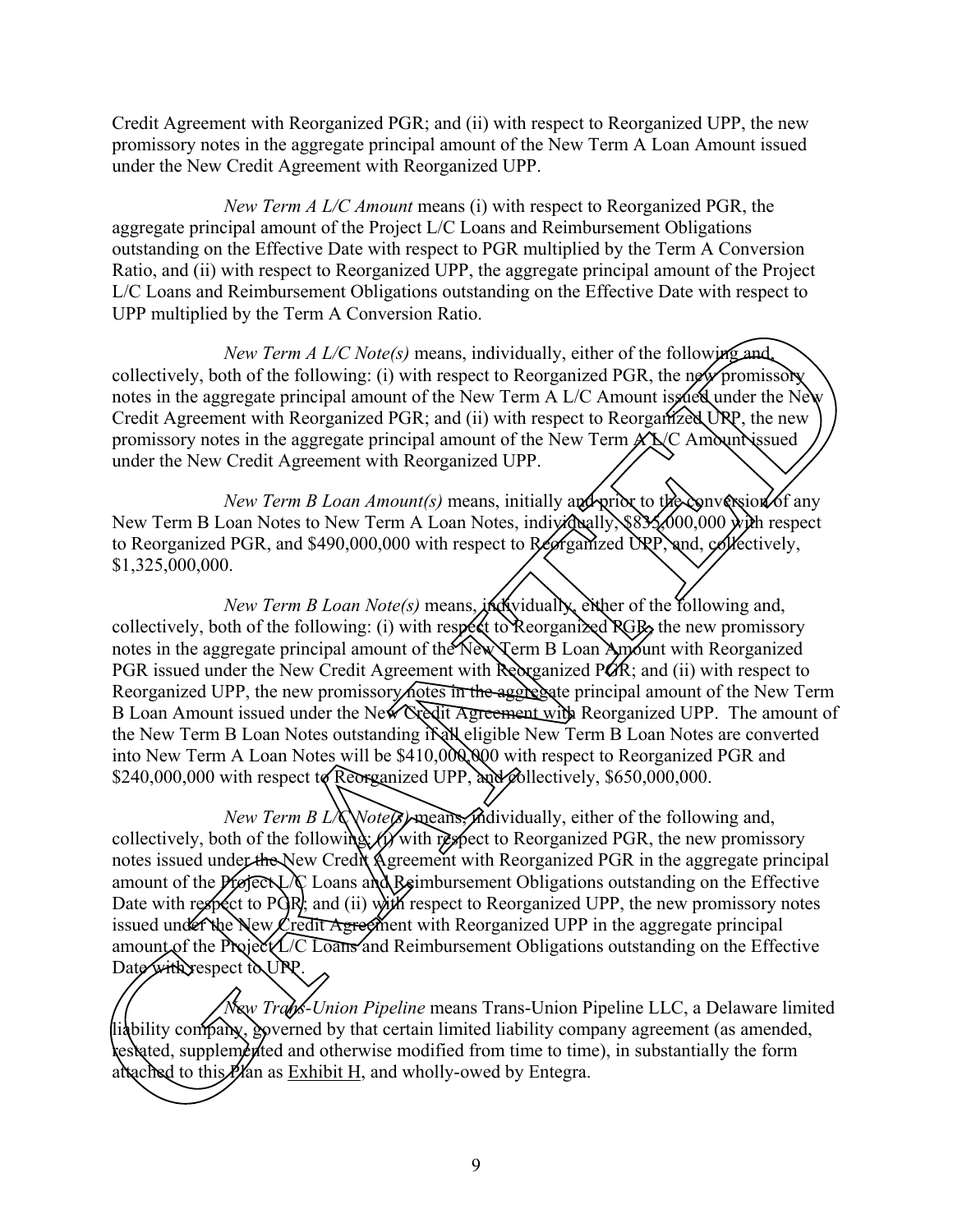*New Union Bonds* means the industrial development revenue bonds issued by Union Issuer pursuant to the Restated Union Bond Indenture in substantially the form attached to this Plan as Exhibit N.

*New Union Power* means Union Power LLC, a Delaware limited liability company, governed by that certain limited liability company agreement (as amended, restated, supplemented and otherwise modified from time to time), in substantially the form attached to this Plan as Exhibit F, and wholly-owed by Entegra.

*Non-Participating Bank* means with respect to Reorganized PGR or Reorganized UPP, as applicable, a Prepetition Bank that is not a Participating Bank.

*Non-Tax Priority Claim* means a Claim, other than an Administrative Claim or Priority Tax Claim, that is entitled to priority in payment pursuant to section  $5\sqrt{2}$  (a) of the Bankruptcy Code.

*Obligations* has the meaning given in the New Credit Agreements.

*Old General Partnership Interests* means the general partnership interests of UPP, PGR and Trans-Union outstanding immediately prior to the Petition Date, including all options, warrants, calls, rights, puts, awards, commitments, or any other agreements of any character to acquire such interests.

*Old Limited Partnership Interests*  $\mathbf{p}$  earns the limited partnership interests of UPP, PGR and Trans-Union outstanding immediately prior to the Petition Date, including all options, warrants, calls, rights, puts, awards, commitments, or any other agreements of any character to acquire such interests.

*Old Membership Interests* means the membership interests of Finance Co. outstanding immediately prior to the Petition Date, including all options, warrants, calls, rights, puts, awards, commitments, or any other agreements of any character to acquire such interests.

*Old Partners* means, exllectively, the Holders of the Old Partnership Interests as of the Petition Date and includes, without limitation, Union Power I, LLC, Union Power II, LLC, Panda Gila River I, LLC, Panda Gila River N, LLC, Trans-Union Interstate I, LLC, and Trans-Union Interstate II, LLC. From the parameters and the spectral in the spectral of the constrained The Real Manuseum of the setting and Manuseum of the Periodic Claim (Non-Tax Priority Claim means a Claim, other than an Administrative Claim of Non-

*Old Partnership Interests* means, collectively, the Old General Partnership Interests and ON Limited Partnership Interests.

*Old Proportionate Share* means, with respect to PGR or UPP, as applicable, the  $\overline{\text{orthon}}$ ate $\beta$ hare"  $\delta$ Kth $\beta$  Prepetition Project L/C Facility as described and defined in the repetition Credit Agreements and, for each Prepetition Bank, equals the amount listed on Exhibit A attached to this Plan under the column titled "Old LC Participation Amount" for the applicable Prepetition Bank. Old Proportionate Share means, with the Prepetition Project L/C<br>Prepetition Credit Agreements and, for each Prepet<br>Exhibit A attached to this Plan under the column tit<br>applicable Prepetition Bank.<br>Criginal Union Bond Docum

*Figinal Union Bond Documentation* means, collectively, the following: (i) the Agreement; (iii) the Union Bond Indenture;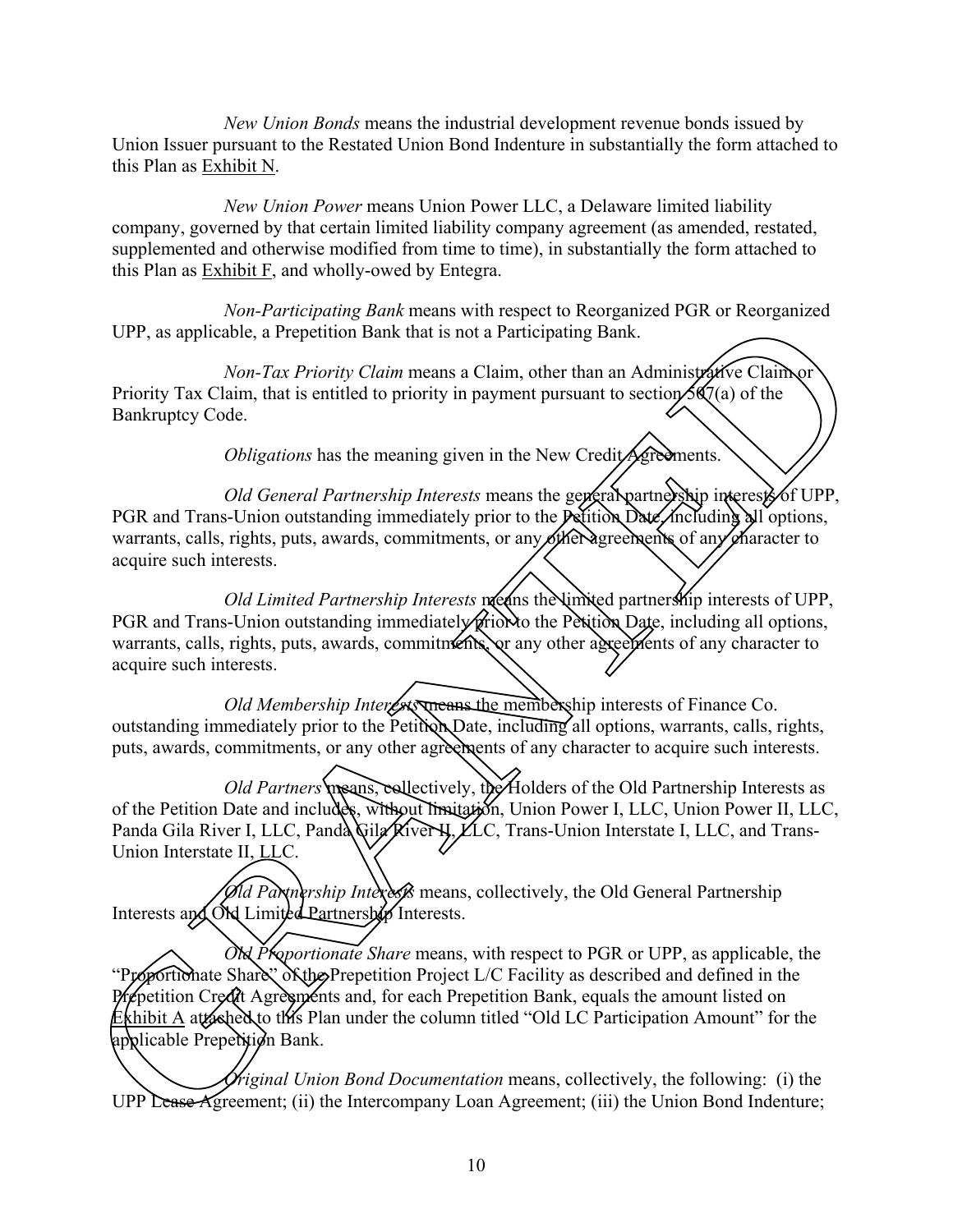(iv) the Union Bonds; and (v) any notes, guaranty agreements, security agreements or other documents executed or delivered in connection therewith.

*Other Secured Claim* means a Claim (other than an Administrative Claim or Prepetition Banks Secured Claim) that is secured by a lien on property in which a Debtor's Estate has an interest or that is subject to setoff under section 553 of the Bankruptcy Code, to the extent of the value of the Claim holder's interest in the applicable Estate's interest in such property or to the extent of the amount subject to setoff, as applicable, as determined pursuant to section 506(a) of the Bankruptcy Code or, in the case of the setoff, pursuant to section 553 of the Bankruptcy Code.

*Participating Bank* means, with respect to Reorganized PGR or Reorganized UPP, as applicable, (i) a Prepetition Bank that irrevocably commits in a writing delivered by the Debtors and the Prepetition Agent no later than the LC Commitment Cut-off Date, to undertake a New Proportionate Share at least equal to its Old Proportionate Share, and (ii) a Prepetition Bank that does not have any Prepetition Project L/C Commitment. Functions of the Prepetition Agreements, with respect to Recognized PGR or Berganized (UPP, as applicable, (i) a Prepetition Bank that irreveably commiss in a writing definered by the committed Prepetition Credit Agreemen

*Petition Date* means the date on which the Debtors file their petitions for relief commencing the Chapter 11 Cases.

*PGR* means Panda Gila River, L.P., a Delaware imited partnership, debtor in possession in these Chapter 11 Cases pending in the Bankruptcy Court.

*Plan* means this chapter 11 plan of redrganization, including the Exhibits and Plan Schedules and all supplements, appendices, and schedules thereto, either in its present form or as the same may be altered, amended, or modified from time to time.

*Plan Schedule* means a sehedule annexed to either this Plan or as an appendix to the Disclosure Statement.

*Prepetition Act 9 Bond Documents* means the "Act 9 Bond Documents" as described and defined in the Prepetition Credit Agreements.

*Prepetition Agent* means Citibank, N.A., the administrative agent under the Prepetition Credit Agreements and the Senior Project L/C Credit Agreement.

*Prepetition Banks* means those entities identified as "Banks" in the Prepetition Credit Agreements, and their respective successors and assigns.

*Prepetition Banks Claims* means all Claims of the Prepetition Banks arising under the Prepetition Credit Agreements, including the Prepetition Credit Agreements Obligations, the Prepetition Banks Secured Glaims and Prepetition Banks Unsecured Deficiency Claims.

*Prepetition Banks Liens* means the security interests and liens granted by the Debtors to the Prepetition Agent on behalf of the Prepetition Banks in order to secure the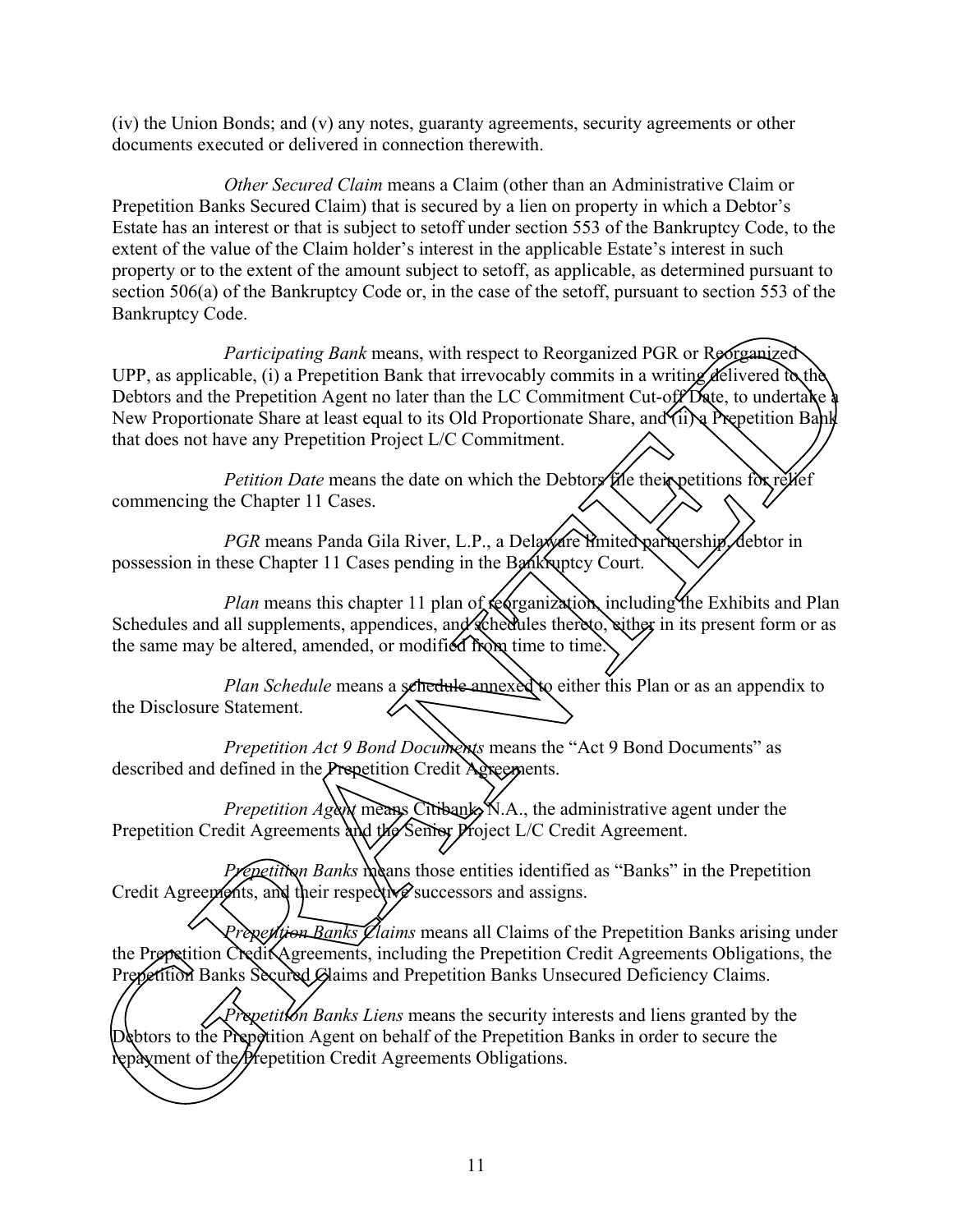*Prepetition Banks Secured Claim(s)* means, individually either of the following and, collectively, both of the following: (i) with respect to PGR, the secured Claims of the Prepetition Banks arising under the Prepetition Credit Agreement with PGR, which Claims shall be deemed Allowed pursuant to this Plan and sections 502 and 506 of the Bankruptcy Code in the aggregate amount of \$620,000,000 and, for each Prepetition Bank, in the amount listed on Exhibit A attached to this Plan under the column titled "PGR Bank Allowed Secured Claim Amount" for the applicable Prepetition Bank; and (ii) with respect to UPP, the secured Claims of the Prepetition Banks arising under the Prepetition Credit Agreement with UPP, which Claims shall be deemed Allowed pursuant to this Plan and sections 502 and 506 of the Bankruptcy Code in the aggregate amount of \$550,000,000 and, for each Prepetition Bank, in the amount listed on Exhibit A attached to this Plan under the column titled "UPP Bank Allowed Secured Claim Amount" for the applicable Prepetition Bank.

*Prepetition Banks Unsecured Deficiency Claim(s)* means, individually either of the following and, collectively, both of the following: (i) with respect to PGR the unsecured deficiency Claims of the Prepetition Banks arising under the Prepetition Credit Agreement with PGR, which Claims shall be deemed Allowed pursuant to this Plan and sections  $50\text{2}$  and  $50\text{6}$  of the Bankruptcy Code in the aggregate amount of \$217,451,109 and, for each Prepetition Bank, in the amount listed on Exhibit A attached to this Plan under the **Column Littled** "PGR Bank Allowed" Deficiency Claim Amount" for the applicable Prepetition  $\n$  Bangang(ii) with respect to UPP, the unsecured deficiency Claims of the Prepetition Banks arising under the Prepetition Credit Agreement with UPP, which Claims shall be deemed Allowed pursuant to this Plan and sections 502 and 506 of the Bankruptcy Code in the aggregate amount of \$187,641, $\frac{\partial 2}{\partial 2}$  and, for each Prepetition Bank, in the amount listed on  $\overline{\text{Exhib}}$  attached be this Plan under the column titled "UPP Bank Allowed Deficiency Claim Amount". In the aggregative amount of SSN30000000 and, to each Prepetition Hand, in the amount is the Hammatic scheme of the following and collectively, both of the following (i) with respect to  $\sqrt{R}$ . We also also also also als

*Prepetition Bond Pledge Agreement* means that that certain bond pledge agreement dated May 31, 2001 (as amended, restated, supplemented and otherwise modified from time to time prior to the date hereon by and between Finance Co., as pledgor, and Citibank, N.A., as collateral agent.

*Prepetition Construction Loan(s) means*, individually, either of the "Construction" Loans" as described and defined in the Prepetition Credit Agreements and, collectively, all of such Construction Loans.

*Prepetition Credit Agreement(s)* means, individually, either of the following and, collectively, both of the following: (i) with respect to PGR, that certain Gila River Project Credit Agreement dated May  $31$ , 2001 (as amended, restated, supplemented and otherwise modified from time to time prior to the date Refereof) by and among PGR, as borrower, Citibank, N.A., as administrative agent, and the Prepetition Banks; and (ii) with respect to UPP, that certain Union Power Project Credit Agreement dated May 31, 2001 (as amended, restated, supplemented and otherwise modified from time to time prior to the date hereof) by and among UPP, as borrower, C tibank, N.A., as administrative agent, and the Prepetition Banks.

*Prepetition Credit Agreements Notes* means, collectively, the notes evidencing the Prepetition Credit Agreement Obligations that were issued to the Prepetition Banks under the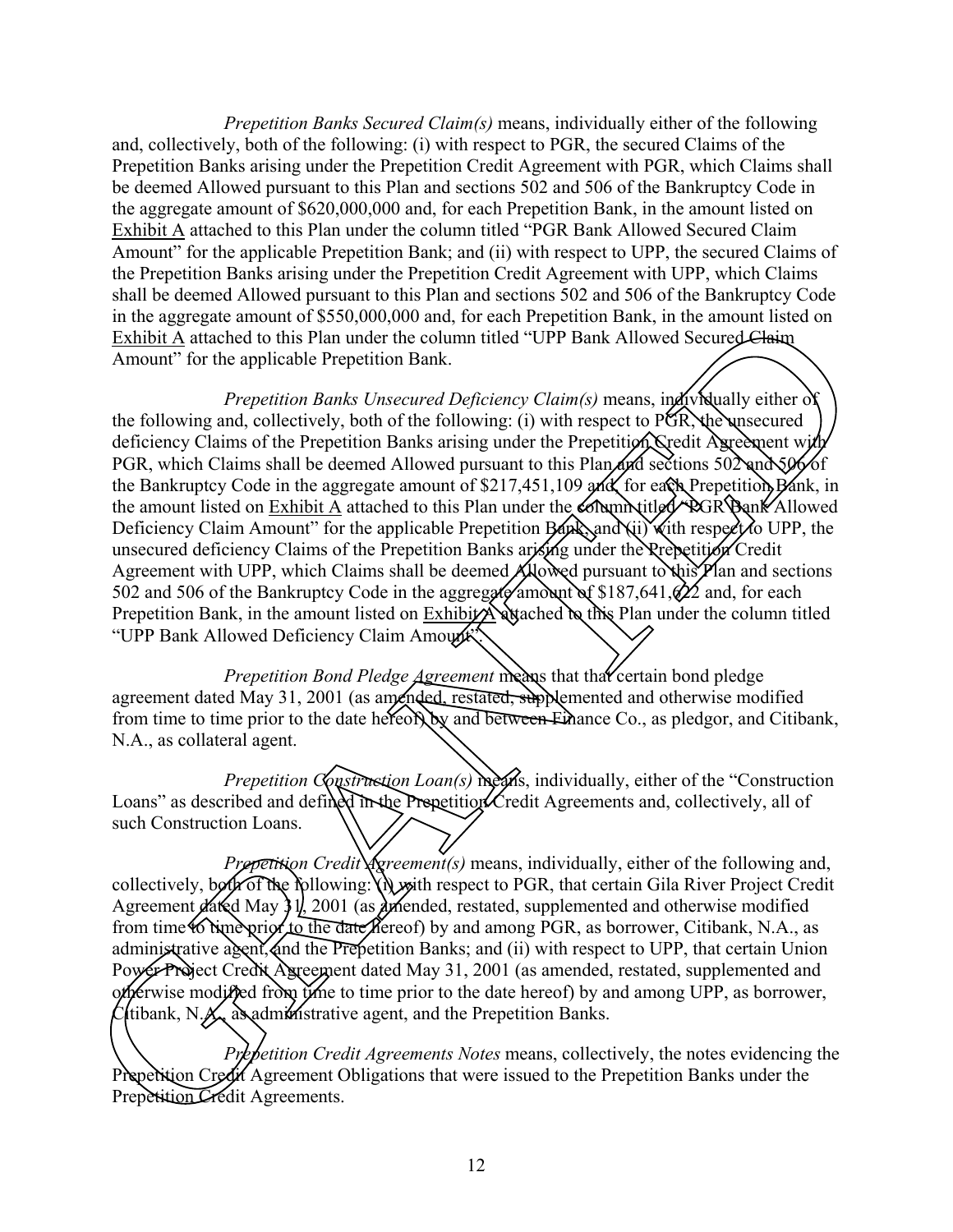*Prepetition Credit Agreements Obligations* means the "Obligations" as described and defined in the Prepetition Credit Agreements.

*Prepetition Credit Documents* means the "Credit Documents" as described and defined in the Prepetition Credit Agreements.

*Prepetition Guaranty Agreement(s)* means, individually, either of the following and, collectively, both of the following: (i) with respect to Trans-Union, that certain Trans-Union Guaranty dated May 31, 2001 (as amended, restated, supplemented and otherwise modified from time to time prior to the date hereof) by and among Trans-Union, as guarantor, and Citibank, N.A., as administrative agent; and (ii) with respect to Finance Co., that certain Finance Co. Guaranty dated May 31, 2001 (as amended, restated, supplemented and otherwise modified from time to time prior to the date hereof) by and among Finance Co., as guarantor, and Citibank, N.A., as administrative agent.

*Prepetition Hedge Breaking Fee(s)* means, individually *either* of the *Hedge* Breaking Fees" as described and defined in the Prepetition Credit Agreements and, collectively all of such Hedge Breaking Fees.

*Prepetition Project L/C Bank* means Société *G*énérale, in its capacity as letters of credit issuer under the Prepetition Credit Agreements and Senior Project L/C Credit Agreement.

*Prepetition Project L/C Facility(ies)* means, individually, either of the following and, collectively, both of the following: (i) with respect to  $PQR$ , that certain letter of credit facility in the aggregate principal amount of \$100,000,000 provided to GGR under and pursuant to the Prepetition Credit Agreement with PGR; and (ii) with respect to UPP, that certain letter of credit facility in the aggregate principal amount of  $\aleph 0.000,000$  provided to UPP under and pursuant to the Prepetition Credit Agreement with UPP. Let a network of the Project LC Comes and anony trans-cluster and current and current of the Project LC Comes agent; and (ii) with respect to Finance Co., that certain Finance Co.<br>1, 2001 (as amended, restated, supplement

*Prepetition Project L/C Commitment(s)* means, individually, either of the "Project" LC Commitment" as described and defined in the Prepetition Credit Agreements and, collectively, all of such Project LC Commitments.

*Prepetition Project L/C Loan and Reimbursement Obligations means,* individually, either of the "Project LC Loans" as described and defined in the Prepetition Credit Agreements and, collectively, all of such Project LC Loans, and individually, either of the "Reimbursement Obligations" as described and defined in the Prepetition Credit Agreements and, collectively, all of such Reimbursement Obligations, in each case existing as of the Effective Date with respect to letters of credit issued prior to the Petition Date. individually, either of the "Project LC Load<br>Agreements and, collectively, all of such l<br>
"Reimbursement Obligations" as describe<br>and, collectively, all of such Reimbursement<br>
Effective Date with respect to letters of cr<br>

*Prepetition Trans-Union Security Agreement* means that that certain security agreement dated Max 31, 2001 (as amended, restated, supplemented and otherwise modified from time to time prior to the date hereof) by and among Trans-Union, as grantor, and Citibank,  $N(A_{\cdot}, \text{ as collated})$  agent.

*Priority Tax Claim* means a Claim of a governmental unit of the kind specified in sections  $502$ (i) and  $507(a)(8)$  of the Bankruptcy Code.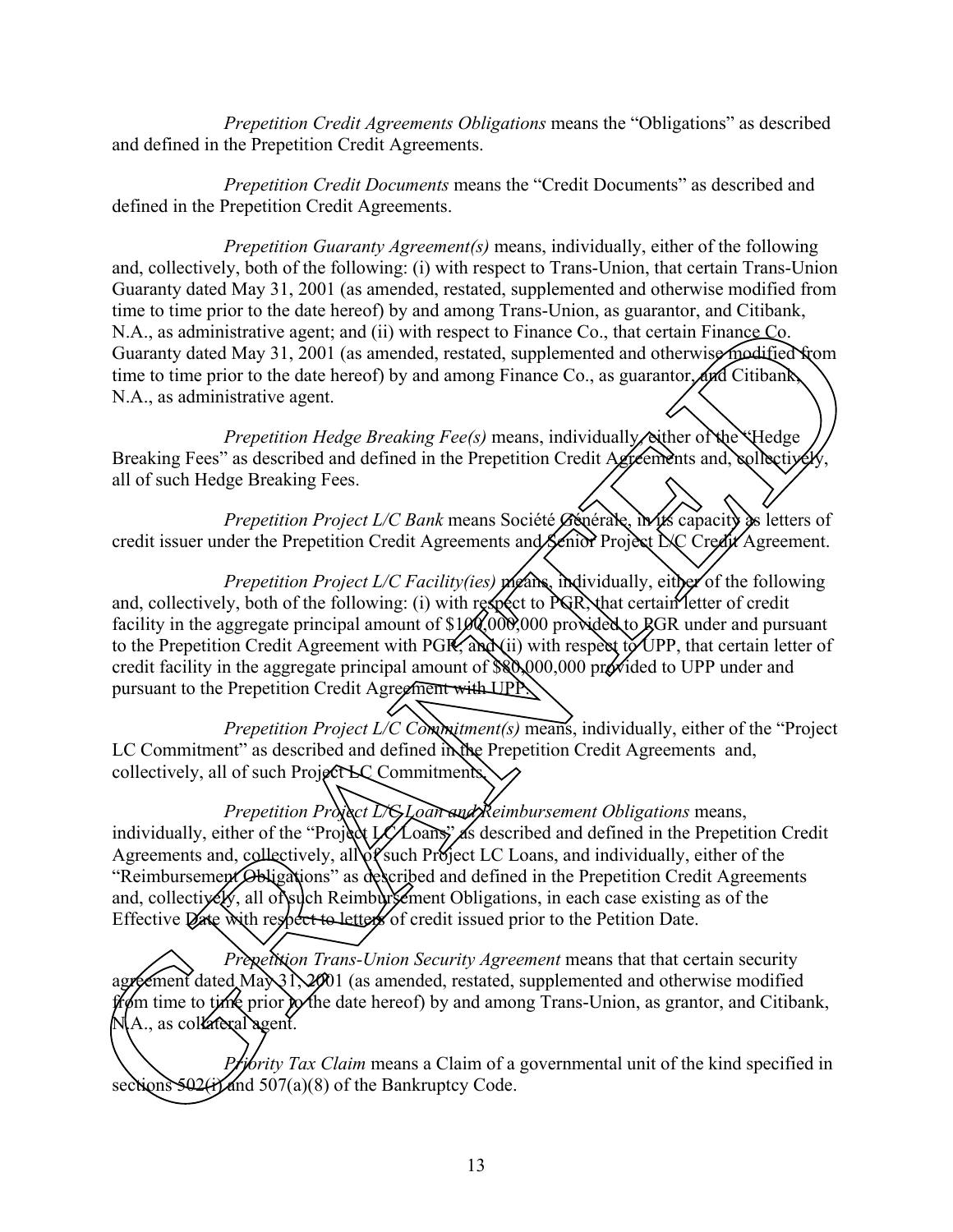*Professional* means (a) any professional employed in the Chapter 11 Cases pursuant to section 327 or 1103 of the Bankruptcy Code or otherwise and (b) any professional or other entity seeking compensation or reimbursement of expenses in connection with the Chapter 11 Cases pursuant to section 503(b)(4) of the Bankruptcy Code.

*Professional Fees* means an Administrative Claim of a Professional for compensation for services rendered or reimbursement of costs, expenses or other charges, and expenses incurred after the Petition Date and prior to and including the Effective Date.

*Project Companies Release of Banks Agreement* means that certain release agreement in substantially the form attached to this Plan as Exhibit M, pursuant to which the Debtors forever waive and release certain claims against the Prepetition Agent and Prepetition Banks.

*Project L/C Loans and Reimbursement Obligations* means the *Prepetition Project L/C Loans and Reimbursement Obligations*, plus any "Project L/C Loans" and Reimbursement Obligations" as defined in and arising under the DIP Credit Agreements and outstanding as of the Effective Date with respect to letters of credit issued after the Petition Date under the terms and priority of the Prepetition Project L/C Facilities and the Prepetition Credit Agreements (for the avoidance of doubt, excluding any letter of credit loans and reimbursement obligations with respect to letters of credit issued pursuant to the DIP Credit Agreements under the terms and priority of the Senior Project L/C Credit Agreement.) Computers forecase of Data states and Computers and Computers and the Bready Data for the Bready Data of the Bready Data of the Bready and the and related to this Plan as Exhibit M, pursuant to which the and relation contr

*Pro Rata* means with respect to a **distribution regarding a particular Class** (or several Classes taken as a whole), the proportion  $\theta$  that  $\alpha$  the Face Amount of a Claim in a particular Class (or several Classes taken as a whole) bears to (b) the aggregate Face Amount of all Claims (including Disputed Claims, but excluding Disallowed Claims) in such Class (or several Classes taken as a whole), unless this Plan provides otherwise.

*Quarterly Distribution Date* means the last Business Day of the month following the end of each calendar quarter after the Effective Date; provided, however, that if the Effective Date is within 30 days of the real of a calendar quarter, the first Quarterly Distribution Date will be the last Business Day of the month following the end of the first calendar quarter after the calendar quarter in which the Effective Date falls.

*Reorganized Debtors* means the Debtors or any successors thereto by merger, consolidation, *of* otherwise, on or after the Effective Date.

*Reorganized Finance Co.* means UPP Finance Co., LLC, a Delaware limited liability company, as reorganized pursuant to this Plan on or after the Effective Date.

*Reorganized PGR* means Panda Gila River, L.P., a Delaware limited partnership, s/reorganized pursuant to this Plan on or after the Effective Date, and which shall thereafter be renamed Gila River Power L.P. Reorganized Debtors mear<br>
consolidation, or otherwise, on or after the<br>
Reorganized Finance Co. 1<br>
liability company, as reorganized PGR means P<br>
Reorganized PGR means P<br>
Reorganized PGR means P<br>
Reorganized Trans-Union<br>
D

*Reorganized Trans-Union* means Trans-Union Interstate Pipeline, L.P., a Delaware limited partnership, as reorganized pursuant to this Plan on or after the Effective Date.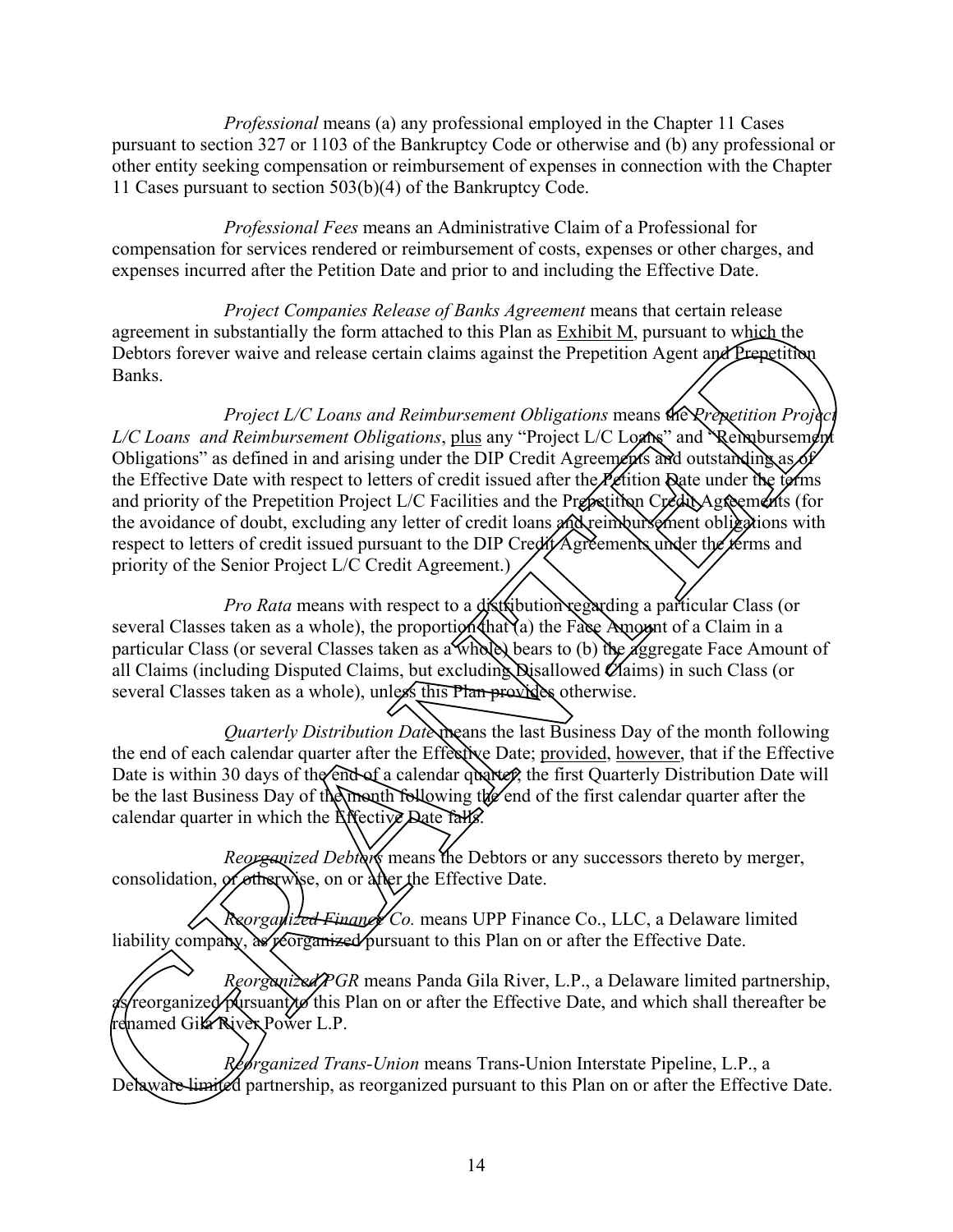*Reorganized UPP* means Union Power Partners, L.P., a Delaware limited partnership, as reorganized pursuant to this Plan on or after the Effective Date.

*Representation and Indemnity Agreement* means that certain Representation and Indemnity Agreement referred to in the Master Settlement Agreement pursuant to which TECO and its applicable affiliates make certain representations and warranties, and provide certain indemnities, to or for the benefit of Entegra in connection with the consummation of this Plan.

*Required Banks* means the "Required Banks" under and as defined in the Prepetition Credit Agreements.

*Restated Intercompany Loan Agreement* means the Amended and Restated Intercompany Loan Agreement by and between UPP and Finance Co. in substantially the form attached to this Plan as Exhibit O.

*Restated Union Bond Documentation* means, collectively, the following: (i) the Restated UPP Lease Agreement; (ii) the Restated Intercompany Loan Agreement; (iii) the Restated Union Bond Indenture; (iv) the New Union Bonds; (v) any notes, guaranty agreements, security agreements or other documents executed or delivered in connection therewith; and (vi) any other amendments, restatements and supplements to the Oxiginal Union Bond Documentation. Frequency Cases Theorem (means the Amended and Persian Reviewed Intercompany Lean Agreement by and between UPP and Finance Co. in substantially the Num<br>Intercompany Lean Agreement by and between UPP and Finance Co. in sub

*Restated Union Bond Indenture* means the Amended and Restated Trust Indenture by and between Union Issuer and Union Bonds Txastee in substantially the form attached to this Plan as Exhibit P.

*Restated UPP Lease Agreement* mean the Amended and Restated Lease Agreement by and between Union Issuer, as lessor, and UPP, as lessee, in substantially the form attached to this Plan as Exhibit Q.

*Scheduled* means with respect any Claim, the status and amount, if any, of such Claim as set forth in the Schedules.

*Schedules* means the schedules of assets and liabilities, the list of Holders of Interests and the statements of financial affairs, if any, Filed by the Debtors pursuant to section 521 of the Bankruptcy Code and Bankruptcy Rules, as such schedules have been or may be further modified, amended or supplemented in accordance with Bankruptcy Rule 1009 or orders of the Bankryntcy Court.

*Securities Act* means the Securities Act of 1933, 15 U.S.C. §§ 77c-77aa, as now in effect or hereafter amended.

*Senior Project L/C Credit Agreement* means that certain Gila River Project Senior Project Letter of Credit Agreement, dated as of May 27, 2004 (as amended, restated, supplemented and otherwise modified from time to time prior to the date hereof) by and among PGR, the Prepetition Agent, certain of the Prepetition Banks, and the Prepetition Project L/C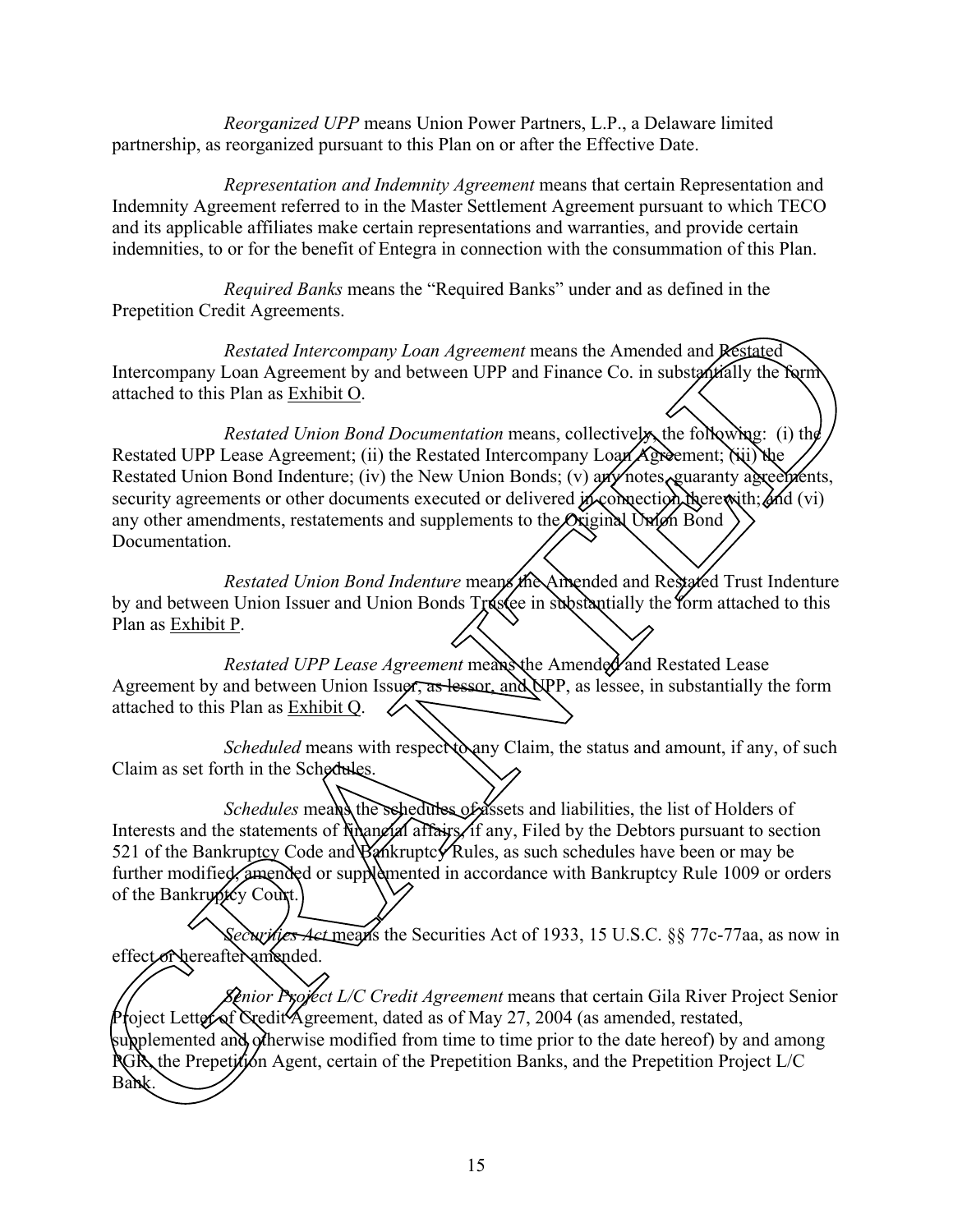*Senior Project L/C Loans and Reimbursement Obligations* means "Project L/C Loans" and "Reimbursement Obligations" described and as defined in the Senior Project L/C Credit Agreement.

*Senior Prepetition Banks Secured Claims* means the secured Claims of the "Banks" as defined in and arising under the Senior Project L/C Credit Agreement, which Claims shall be deemed Allowed pursuant to this Plan and sections 502 and 506 of the Bankruptcy Code in the aggregate amount of the Senior Project L/C Loans and Reimbursement Obligations outstanding at any time prior to the Effective Date<sup>1</sup> and, for each Bank party to the Senior Project L/C Credit Agreement, in the amount listed on Exhibit A attached to this Plan under the column titled "PGR Bank Allowed Senior Secured Claim Amount" for the applicable Bank.

*Share of the L/C Funding Shortfall* means, with respect to each *Pa*rticipating Bank, the ratio resulting from the algebraic formula  $(A-B)/C$ , where "A" equals such Participating Bank's New Proportionate Share, "B" equals such Participating Rank's Old Proportionate Share, and "C" equals the sum of the Old Proportionate Shares held by all of the Non-Participating Banks. For the Hankingth of the main and the main that the two stream of the space of the *CF* English and the Hanking for the applicable Bank the countries of the *L/C Funding Shortfoll* manns, with respect to each **Africianati** 

Solicitation Order means the order entered by the Bankruptcy Court establishing procedures with respect to the solicitation and tabulation of votes to accept or reject this Plan.

*Steering Committee* means the ad hoc committee of Prepetition Banks in existence as of the date hereof.

*Subordinated Claim* means any  $\mathcal{L}$  aim which is suboxdinated pursuant to section 510(b) or (c) of the Bankruptcy Code.

*TECO* means TECO Engrey, Inc., a corporation organized and existing under the laws of Florida, and ultimate corporate parent of the Debtors.

*TECO Release of Project Companies Agreement* means that certain TECO Release of Project Companies Agreement referred to in the Master Settlement Agreement and to be delivered by TECO to the *Qebtors* if the Debtors' performance pursuant to the Master Release Agreement is approved by the Bankruptcy Court.

*Term A Conversion Ratio* means, as applicable for each of Reorganized PGR and Reorganized UPP, the ratio, the numerator of which is the New Term A Loan Amount, and the denominator of which is the New Term B Loan Amount prior to the conversion of any New Term B Loan Notes to New Term A Loan Notes.

*Trans-Union* means Trans-Union Interstate Pipeline, L.P., a Delaware limited partnership, debtor in possession in these Chapter 11 Cases pending in the Bankruptcy Court.

 $\overline{ }$ 

1 As of the date hereof, there are issued and outstanding approximately \$32,250,000 in letters of credit under the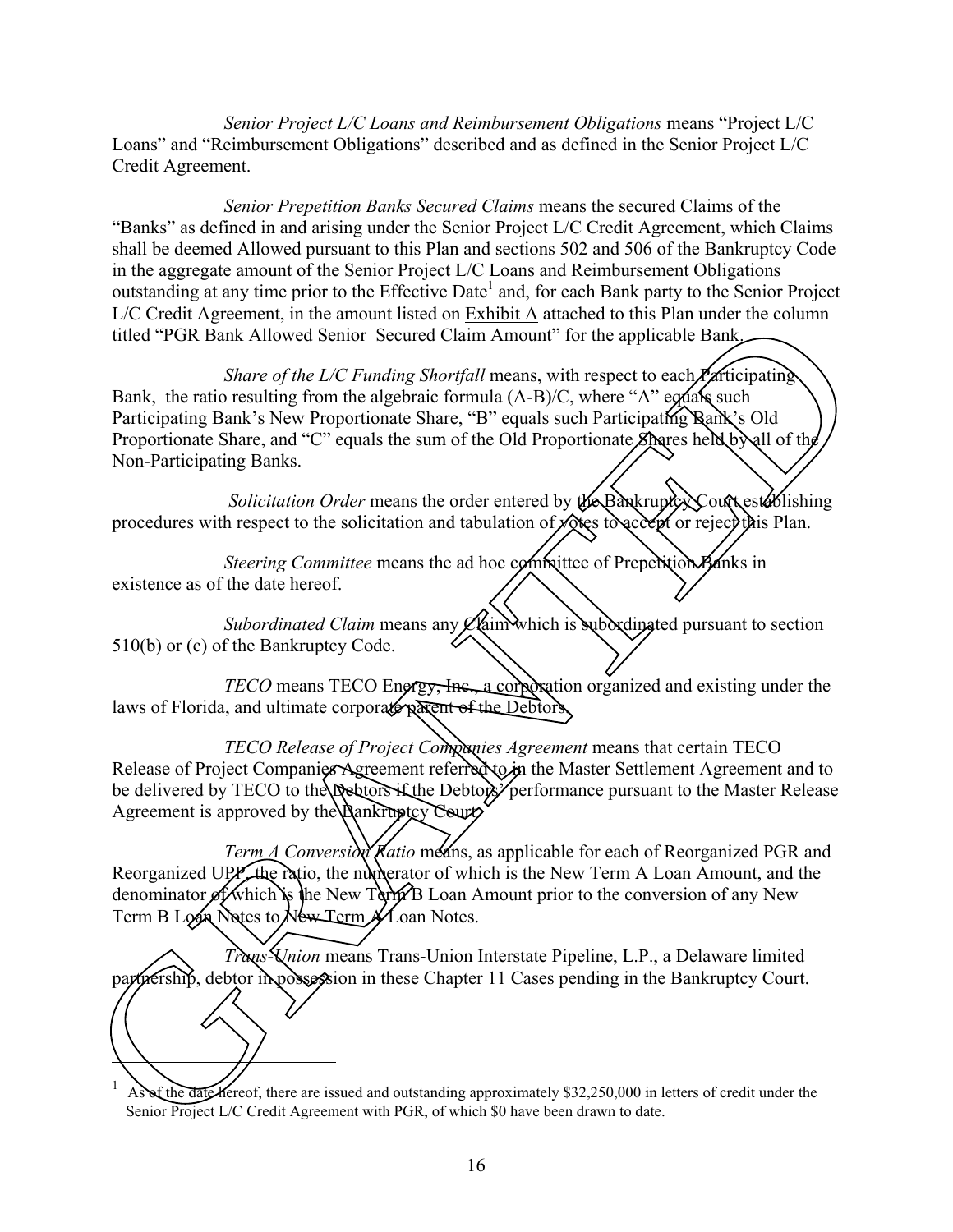*Unimpaired Claim* means a Claim that is not impaired within the meaning of section 1124 of the Bankruptcy Code.

*Unimpaired Unsecured Claim* means a Claim that is not an Administrative Claim, Priority Tax Claim, Non-Tax Priority Claim, Other Secured Claim, Prepetition Banks Secured Claim, Impaired Unsecured Claim, or Intercompany Claim.

*Union Bond Indenture* means that certain Trust Indenture, dated as of May 1, 2001 (as amended, restated, supplemented and otherwise modified from time to time prior to the date hereof), between Union Issuer, as issuer, and Union Bonds Trustee, as Trustee.

*Union Bonds* means the industrial development revenue bonds issued by Union Issuer pursuant to the Union Bond Indenture.

*Union Bonds Trustee* means Regions Bank, N.A., or such successor trustee appointed pursuant to the Union Bond Indenture.

*Union Issuer* means Union Bond Issuer, Arkansas.

UPP means Union Power Partners, L.P., a Delaware limited partnership, debtor in possession in these Chapter 11 Cases pending in the Bankruptcy Court.

*UPP Lease Agreement* means that certain Lease Agreement dated as of May 1, 2001 (as amended, restated, supplemented and otherwise modified from time to time prior to the date hereof) by and between Union Issuer, as lessor, and UPP, as lessee.

*Voting Deadline* means April 1, 2005.

*Rules of Interpretation and Computation of Time.* For purposes of this Plan, unless otherwise provided herein: (a) whenever from the context it is appropriate, each term, whether stated in the singular or the plural, will include both the singular and the plural; (b) unless otherwise provided in this Plan, any reference in this Plan to a contract, instrument, release, or other agreement or document being in a particular form or on particular terms and conditions means that such document will be substantially in such form or substantially on such terms and conditions; (c) any reference in this  $P$  an to an existing document or schedule Filed or to be Filed means such document of schedule, as it may have been or may be amended, modified, or supplemented pursuant to this Plan; (d) any reference to an entity as a Holder of a Claim or Interest includes that entity  $\mathcal{R}$ uccessors and assigns; (e) all references in this Plan to Sections, Articles, and Schedules are references to Sections, Articles, and Schedules of or to this Plan; (f) the words "herein," "hereunder," and "hereto" refer to this Plan in its entirety rather than to a particular portion of this Plan; (g) captions and headings to Articles and Sections are inserted for convenience of reference only and are not intended to be a part of or to affect the interpretation of this Plan; (h) subject to the provisions of any contract, certificates of  $\phi$  incorporation, by-laws, instrument, release, or other agreement or document entered into in connection with this Plan, the rights and obligations arising under this Plan shall be governed by, and construed and enforced in accordance with, federal law, including the Bankruptcy Code and Bankruptcy Rules; (i) the rules of construction set forth in section 102 of the Bankruptcy Code Plan; (f) the words "Merein." "hereunder," and<br>than to a particular portion of this Plan; (g) can<br>inserted for convenience of oeference only and<br>interpretation of this Plan; (h) subject to the pr<br>incorporation, by-laws, i will apply, and (i) in computing any period of time prescribed or allowed by this Plan, the International means the model and the most control in the properties of the properties of the properties of the properties of the properties of the properties of the properties of the properties of the properties of the p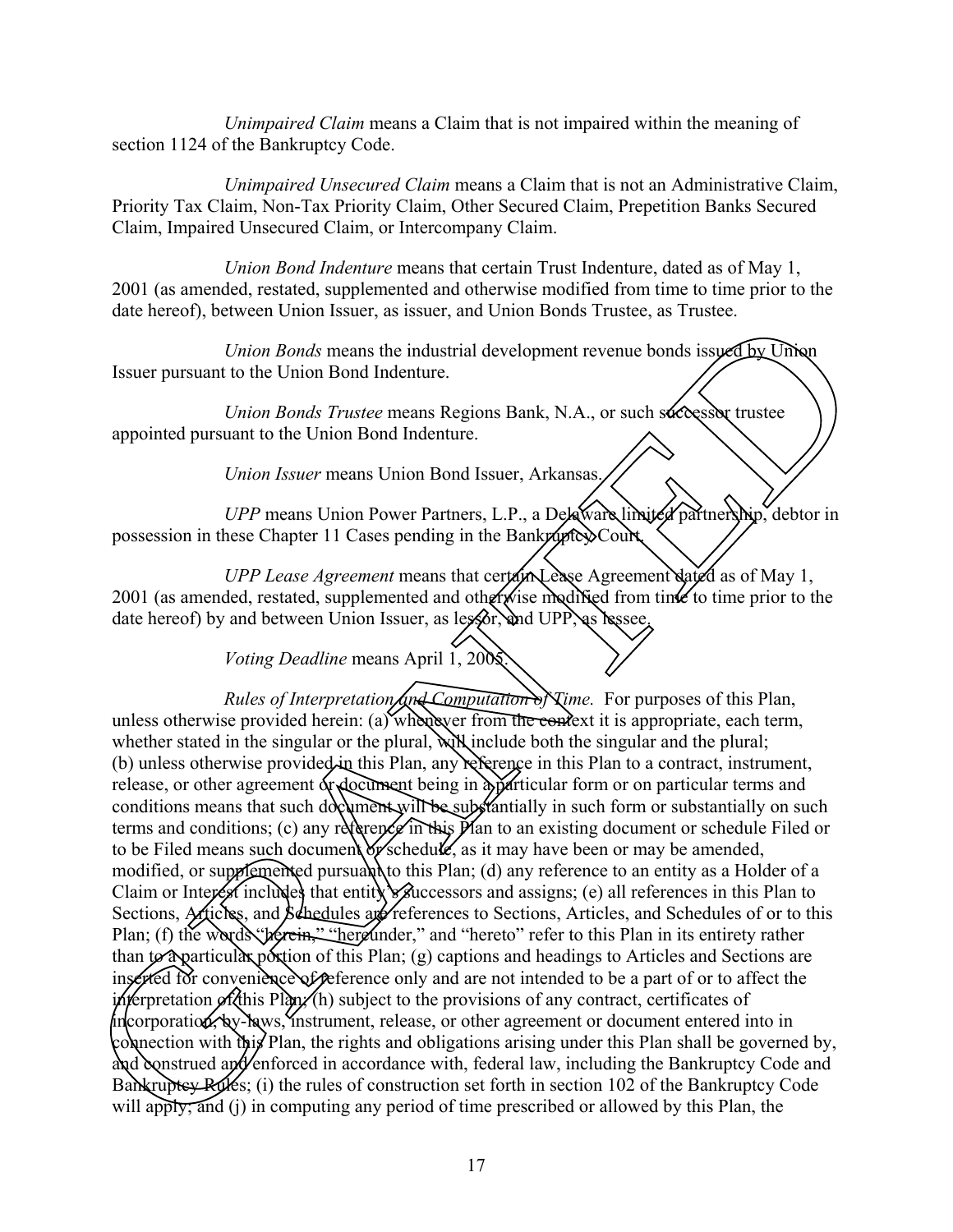provisions of Bankruptcy Rule 9006(a) will apply. This Plan is the product of extensive discussions and negotiations between and among, inter alia, the Debtors, TECO, the Prepetition Agent and the Prepetition Banks. Each of the foregoing was represented by counsel of its choice who either (a) participated in the formulation and documentation of, or (b) was afforded the opportunity to review and provide comments on, this Plan, the Disclosure Statement, Exhibits and Plan Schedules, and the documents ancillary thereto. Accordingly, unless explicitly indicated otherwise, the general rule of contract construction known as "contra proferentem" shall not apply to the construction or interpretation of any provision of this Plan, the Disclosure Statement, Exhibits and Plan Schedules, and the documents ancillary thereto.

*Exhibits and Plan Schedules.* All Exhibits and Plan Schedules are incorporated into and are a part of this Plan as if set forth in full herein, and, to the extent not annexed hereto, such Exhibits and Plan Schedules shall be filed with the Bankruptcy Court on or before the Exhibit Filing Date. Holders of Claims and Interests may obtain a copy of the Exhibits and Plan Schedules upon written request to the Debtors. Upon their filing, the Exhibits and Plan Schedules may be inspected in the office of the clerk of the Bankruptcy  $\Diamond$  with or its designee during normal business hours. The documents contained in the Exhibits or Rlan Schedules shall be approved by the Bankruptcy Court pursuant to the Confirmation Order.

### **2. ARTICLE TWO**

## **CLASSIFICATION OF CLAIMS AND INTERESTS**

All Claims and Interests, except Administrative Claims and Priority Tax Claims, are placed in the Classes set forth below. In accordance with section  $1/23(a)(1)$  of the Bankruptcy Code, Administrative Claims and Priority Tax Claims have not been classified as described below.

This Plan constitutes a separate plan of reorganization for each Debtor for all purposes, including, without limitation, for voting, confirmation, and distribution purposes. A Claim or Interest is placed in a particular Class only to the extent that the Claim or Interest falls within the description of that Class and is classified in other Classes to the extent that any portion of the Claim or Interest falls within the description of such other Classes. A Claim or Interest is also placed in a particular Class for the purpose of receiving distributions pursuant to this Plan only to the extent that such Claim of Merest) an Allowed Claim or Interest in that Class and such Claim or Interest has not been paid, released, or otherwise settled prior to the Effective Date. *Exhibits and Plan Schedules.* All Exhibits and Plan Schedules are inegranged<br>such Exhibits and Plan Schedules. All Exhibits and Plan Schedules are inegranged<br>such Exhibits Plan Schedules shall be filed with the Bankruptc

2.1<sup>2</sup> **Unclassified Claims** for all Debtors (not entitled to vote on this Plan)

(a) Administrative Claims.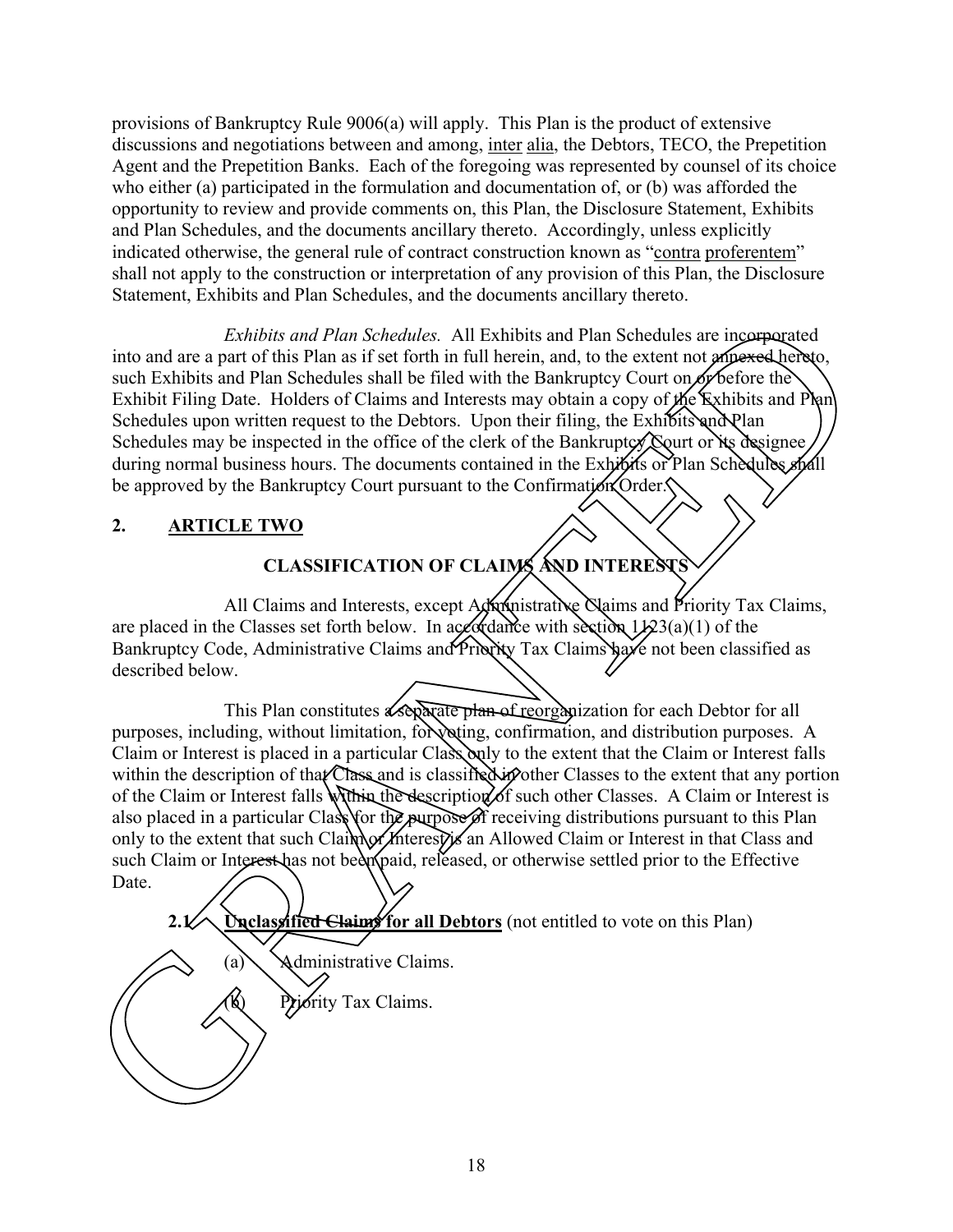### **2.2 Classification of Claims and Interests for UPP**

- (a) **Unimpaired Classes of Claims** (deemed to have accepted this Plan and, therefore, not entitled to vote on this Plan under section 1126(f) of the Bankruptcy Code).
	- (i) *UPP Class 1: Non-Tax Priority Claims.* UPP Class 1 consists of all Non-Tax Priority Claims.
	- (ii) *UPP Class 2: Other Secured Claims.* UPP Class 2 consists of all Other Secured Claims. UPP Class 2 consists of separate subclasses for each Other Secured Claim that may exist against the Debtor.
	- (iii) *UPP Class 3: Unimpaired Unsecured Claims*. UPR Class 3 consists of all Unimpaired Unsecured Claims.
- (b) **Impaired Classes of Claims** (entitled to vote on this Rlan).
	- (i) *UPP Class 4: Prepetition Banks Secured Claims.* UPP Class 4 consists of all Prepetition Banks Secured Claims.
	- (ii) *UPP Class 5: Impaired Unsecured Claims*. UPP Class 5 consists of all Impaired Other Unsecured Claims and Prepetition Banks Unsecured Deficiency Claims.
- (c) **Impaired Classes of Interests and Subordinated Claims** (except as noted below, deemed to have rejected this Plan and, therefore, not entitled to vote on this *Plan under section* 1 $\mathcal{R}(g)$  of the Bankruptcy Code).
	- (i) *UPP Class 6: Subordinated Claims.* UPP Class 6 consists of all Subordinated Claims.
- (ii) *UPP Class 7: Old Partnership Interests.* UPP Class 7 consists of all Old *UPP* Partnership Interests. Holders of Allowed Interests in Class Thave acreed to support confirmation of the Plan pursuant to the Master Settlement Agreement. Accordingly, the votes of the Holders of such interests will be solicited. (i) *PGR Class 1: Non-Tax Priority Claims.*<br>
(i) *PGR Class 1: Non-Tax Priority Claims.* PGR Class 1 consists of GRI Non-Tax Priority Claims.<br>
(ii) *PGR Class 1: Non-Tax Priority Claims.* PGR Class 1 consists of GRI Non-Ta The Secured Claims. UPP Class 2 consists of separate<br>
(subclasses for each Other Secured Claims. UPP Class 2 consists of separate<br>
ubclasses for each Other Secured Claims<br>
(ii)  $\frac{UPP Class 3: Unimpaired Unsecured Claims}{\text{consists of all Unimpaired Unsecured Class}}$ <br>
Impair

### **2.3 Classification of Claims and Interests for PGR**

(a) **Unimpaired Classes of Claims** (deemed to have accepted this Plan and, therefore, not entitled to vote on this Plan under section  $1126(f)$  of the Bankruptcy Code).

all Non-Tax Priority Claims.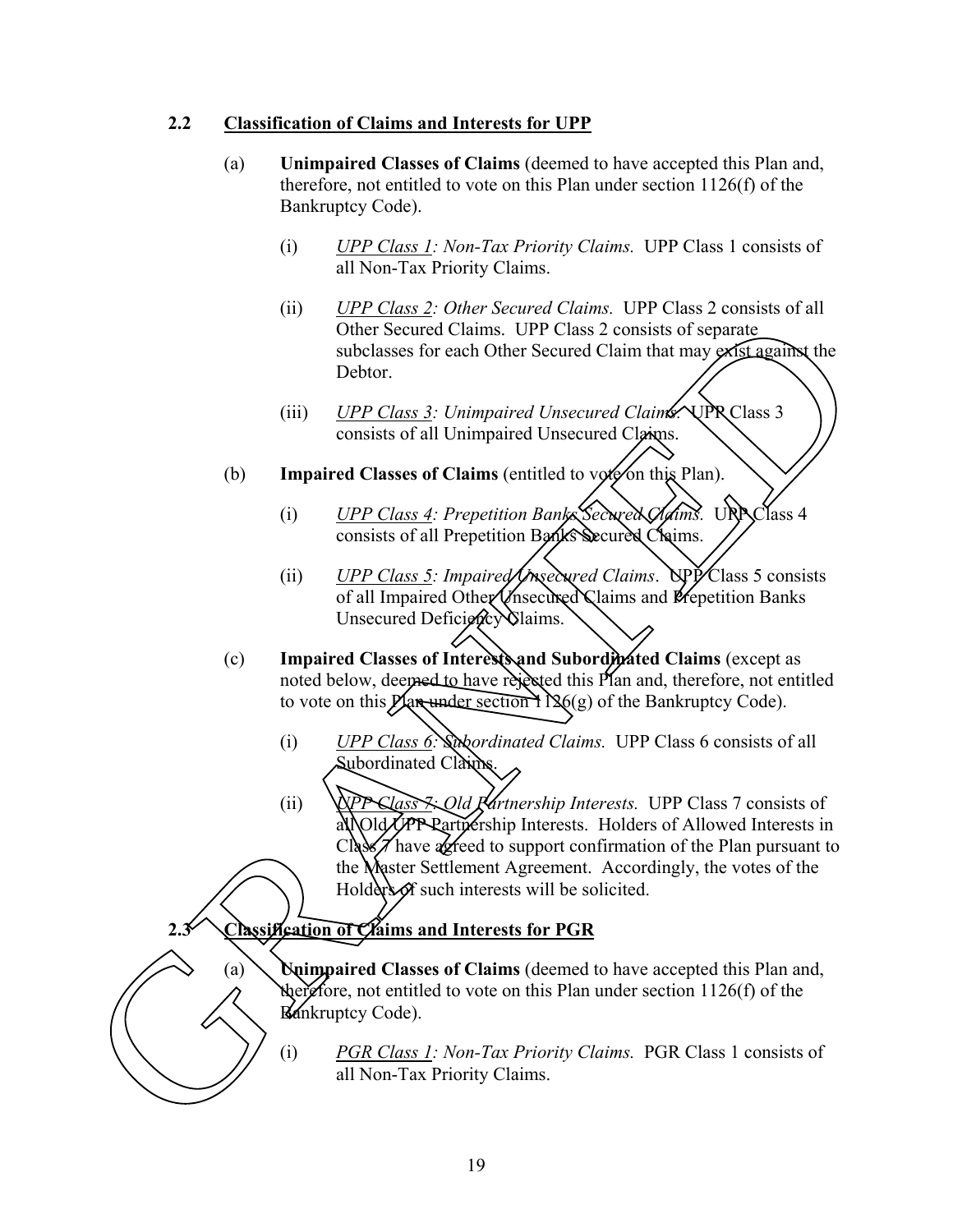- (ii) *PGR Class 2A: Other Secured Claims.* PGR Class 2A consists of all Other Secured Claims. PGR Class 2A consists of separate subclasses for each Other Secured Claim that may exist against the Debtor.
- (iii) *PGR Class 2B: Senior Prepetition Banks Secured Claims.* PGR Class 2B consists of all Senior Prepetition Banks Secured Claims.
- (iv) *PGR Class 3: Unimpaired Unsecured Claims.* PGR Class 3 consists of all Unimpaired Unsecured Claims.
- (b) **Impaired Classes of Claims** (entitled to vote on this Plan).
	- (i) *PGR Class 4: Prepetition Banks Secured Claims*. PGR Class consists of all Prepetition Banks Secured Claims.
	- (ii) *PGR Class 5: Impaired Unsecured Clayms*. PGR Class Sconsi of all Impaired Other Unsecured Claims and Prepetition Ban Unsecured Deficiency Claims.
- (c) **Impaired Classes of Interests and Subordinated Claims** (except as noted below, deemed to have rejected this Plan and, therefore, not entitled to vote on this Plan under section  $\lambda$ 126(g) of the Bankruptcy Code).
	- (i) *PGR Class 6: Subordinated Claims.* PGR Class 6 consists of all Subordinated Claims
- (ii) *PGR Class 7: Old Partnership Interests.* PGR Class 7 consists of all Old **PGR** Partnership Interests. Holders of Allowed Interests in Class 7 have agreed to support confirmation of the Plan pursuant to the Master Settlement Agreement. Accordingly, the votes of the Holders of such interests will be solicited. (b) **Impaired Classes of Claims** (emission of an interpretation of the Classes of Claims (emitted to vote on this Plan)<br>
(i)  $\frac{PGR \text{ Class } \pm 2}$  Prepetition Banks Secured Clams<br>
(ii)  $\frac{PGR \text{ Class } \pm 2}$  Impaired Unsecured Cla
- **2.4 Classification of Claims and Interests for Trans-Union**
	- (a) **Unimpaired Classes of Claims** (deemed to have accepted this Plan and, therefore, not entitled to vote on this Plan under section  $1126(f)$  of the  $B$ ankruptcy  $\Diamond$ de).

(i) *TU Class 1: Non-Tax Priority Claims.* TU Class 1 consists of all Non-Tax Priority Claims.

- (ii) *TU Class 2: Other Secured Claims.* TU Class 2 consists of all Other Secured Claims. TU Class 2 consists of separate subclasses for each Other Secured Claim that may exist against the Debtor. (i) *TU Class 1: Non-1ax Priority Claims.* TU Class 1 consists of all<br>
Total Total Priority Claims.<br>
(ii) *TU Class 2: Other Secured Claims.* TU Class 2 consists of sell<br>
for each Other Secured Claim that may exist against
	-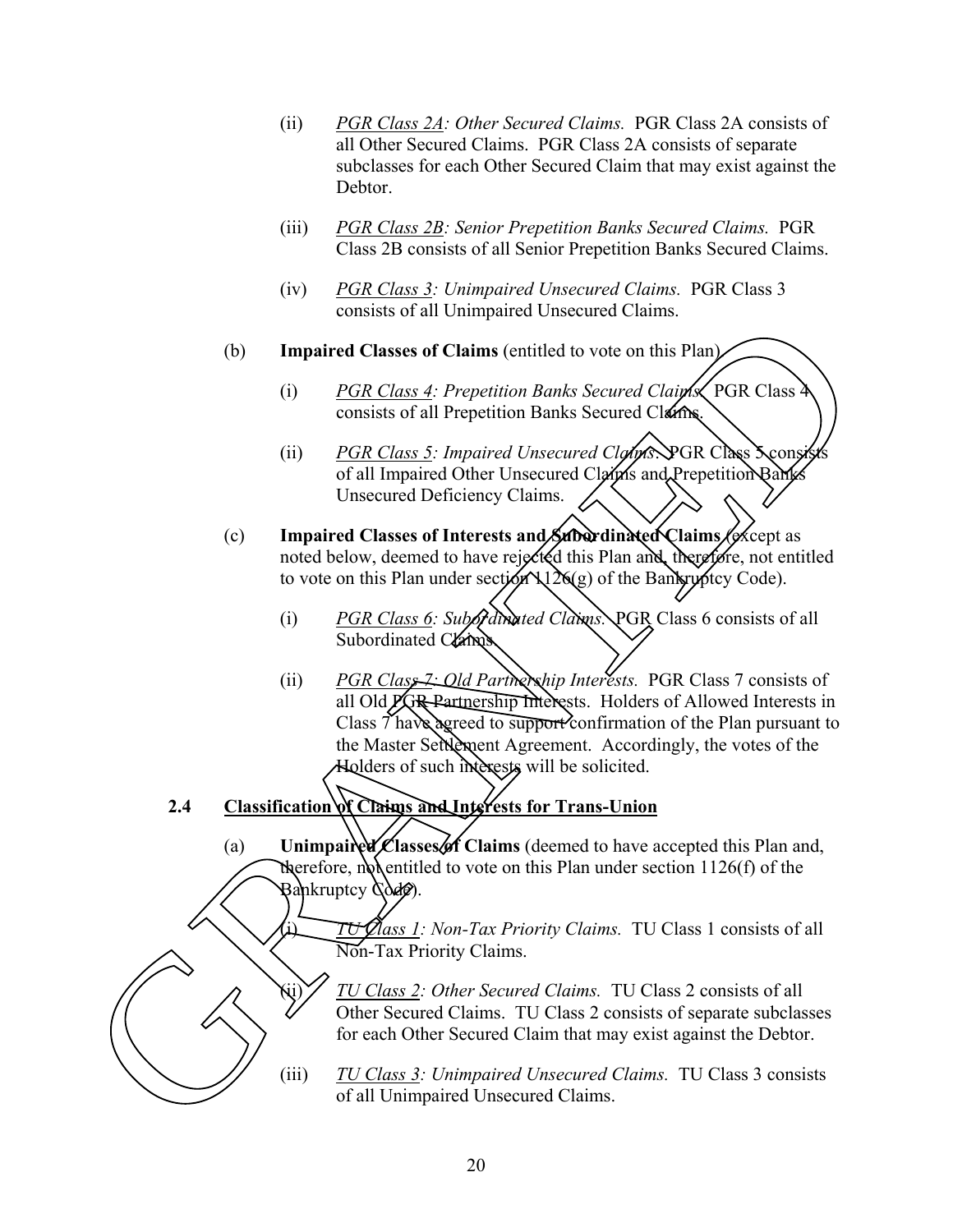- (b) **Impaired Classes of Claims** (entitled to vote on this Plan).
	- (i) *TU Class 4: Claims arising under Prepetition Guaranty Agreement.* TU Class 4 consists of all Claims arising under the Prepetition Guaranty Agreement.
	- (ii) *TU Class 5: Impaired Unsecured Claims*. TU Class 5 consists of all Impaired Other Unsecured Claims and Prepetition Banks Unsecured Deficiency Claims.
- (c) **Impaired Classes of Interests and Subordinated Claims** (except as noted below, deemed to have rejected this Plan and, therefore, not entitled to vote on this Plan under section  $1126(g)$  of the Bankruptcy Code).
	- (i) *TU Class 6: Subordinated Claims.* TU Class  $\infty$  consists of all Subordinated Claims.
- (ii) *TU Class 7: Old Partnership Interests.* TU Class 7 consists of all Old Trans-Union Partnership Interests. Holders of Allowed Interests in Class 7 have agreed to support confirmation of the Plan pursuant to the Master Settlement Agreement. Accordingly, the votes of the Holders of such interests will be solicited. (c) **Impaired Classes of Interests and Subordinated Claims** (except as<br>noted below, deemed to have rejected this Plan and, therefore, not<br>to vote on this Plan under section 1126(g) of the Bankruptcy Code)<br>(i) TU Class 6:

## **2.5 Classification of Claims and Interests for Finance Co.**

- (a) **Unimpaired Classes of Claims** (deemed to have accepted this Plan and, therefore, not entitled to vote on this Plan under section 1126(f) of the Bankruptcy Code).
	- (i) *FC Class 1: Non-Tax Priority Claims.* FC Class 1 consists of all Non-Tax Priority Claims.
	- (ii) *FC Class 2: Other Secured Claims.* FC Class 2 consists of all Other Secured Claims. FC Class 2 consists of separate subclasses for each Other Secured Claim that may exist against the Debtor.

(iii) *FC Class 3: Unimpaired Unsecured Claims.* FC Class 3 consists of all Unimpaired Unsecured Claims.

Impaired Classes of Claims (entitled to vote on this Plan).

(i) *FC Class 4: Claims arising under Prepetition Guaranty Agreement.* FC Class 4 consists of all Claims arising under the Prepetition Guaranty Agreement.

(ii) *FC Class 5: Impaired Unsecured Claims*. FC Class 5 consists of FC Class 4: Claims arising under Prepetition Guaranty<br>Agreement. FC Class 4 consists of all Claims arising under the<br>Prepetition Guaranty Agreement.<br>(ii) FC Class 5: Impaired Unsecured Claims. FC Class 5 consisted In Impai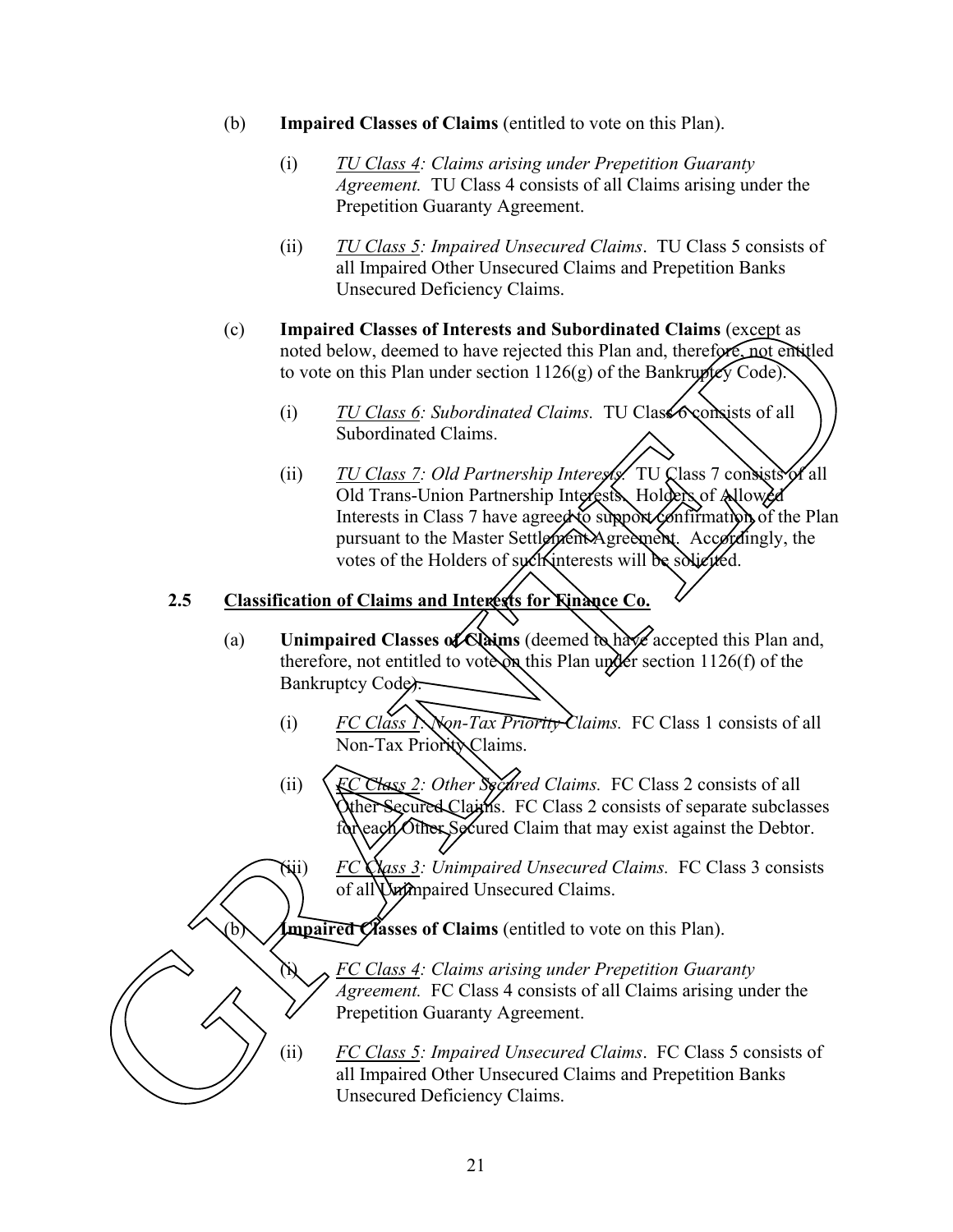- (c) **Impaired Classes of Interests and Subordinated Claims** (except as noted below, deemed to have rejected this Plan and, therefore, not entitled to vote on this Plan under section 1126(g) of the Bankruptcy Code).
	- (i) *FC Class 6: Subordinated Claims.* FC Class 6 consists of all Subordinated Claims.
	- (ii) *FC Class 7: Old Membership Interests.* FC Class 7 consists of all Old Membership Interests and is deemed to accept the Plan. Distributions to Holders of Allowed Old Membership Interests shall be funded as a carve out and assignment pursuant to the Plan from the distributions to which Holders of Allowed Class  $4$  Chaims would otherwise be entitled.

### **3. ARTICLE THREE**

### **TREATMENT OF CLAIMS AND INTERE**

### **3.1 Unclassified Claims (same treatment by all Debtors, to the extent applicable)**

(a) *Administrative Claims Generally.* Subject to the provisions of sections 330(a), 331, and 503(b) of the Bankruptcy Code, on, or as soon as reasonably practicable after, the later of (i) the Distribution Date if such Administrative Claim is an Allowed Administrative Claim as of the Effective Date or (ii) the date on  $\psi$  (if  $\phi$  such Administrative Claim becomes an Allowed Administrative Claim, each Holder of  $\mathcal{A}$ th Allowed Administrative Claim shall receive, in full satisfaction, settlement, release and discharge of, and in exchange for, such Allowed Administrative Claim, at the election of the applicable Debtor (A)  $\chi$  ash equal to the unpaid portion of such Allowed Administrative Claim or  $(B)$  such other less favorable treatment to the Holders of an Allowed Administrative Claim as to which the applicable Debtor or Reorganized Debtor and the Holder of such Allowed Administrative Claim shall have agreed upon in writing; provided, however, that Allowed Administrative Claims incurred by the applicable Debtor in the ordinary course of business may be paid in the ordinary course of business in accordance with the terms and conditions of any agreements relating thereto in the discretion of the applicable Debtor or Reorganized Debtor without further order of the Bankruptcy Court. **EXERCISE THE CONSULTER CONSULTER CONSULTER CONSULTER CONSULTER CONSULTER CONSULTER THREE<br>
FINITE IN the distributions to which Holders of Allowed Class 4 Chains<br>
from the distributions to which Holders of Allowed Class 4** 

(i) *Professional Fees*. All final applications for Professional Fees for services rendered in connection with the Chapter 11 Cases prior to the Confirmation Date shall be filed with the Bankruptcy Court no later than thirty  $(30)$  days after the Effective Date.

(ii) *Claims Arising Under the DIP Credit Agreements*. On the Effective Date, the applicable Debtor or Reorganized Debtor shall discharge all Claims arising under the DIP Credit Agreements as follows: (A) Senior Project L/C Loans and Reimbursement  $\phi$ bligations outstanding as of the Effective Date with respect to letters of credit issued after the Petition Date pursuant to the DIP Credit Agreements under the terms and priority of the Senior Project L/C Credit Agreement shall be paid in full in Cash in the same manner as PGR Class 2B  $\alpha$  Claims, (B) Project L/C Loans and Reimbursement Obligations outstanding as of the Effective Date with respect to letters of credit issued after the Petition Date pursuant to the DIP Credit Effective Date, the applicable Debtor or Reorgani<br>under the DIP Credi Agreements as follows: (A)<br>phigations outstanding as of the Effective Date v<br>Petition Date pursuant to the DIP Credit Agreeme<br>Project L/C Credit Agreeme Agreements under the terms and priority of the Prepetition Project L/C Facilities and Prepetition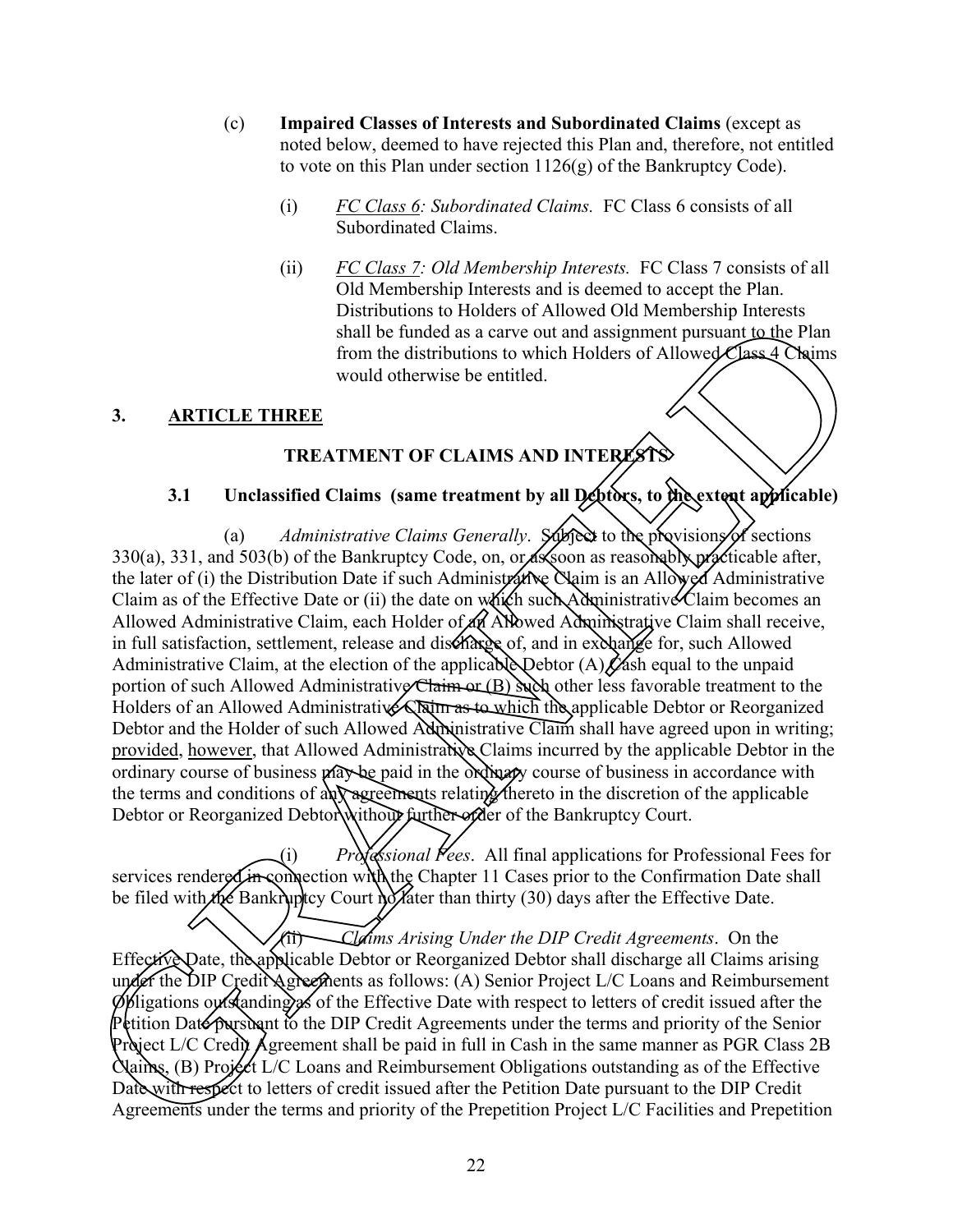Credit Agreements shall be treated in the same manner as Prepetition Project L/C Loan and Reimbursement Obligations, (C) all outstanding undrawn letters of credit issued pursuant to the DIP Credit Agreements shall be deemed issued and outstanding letters of credit under the New Credit Agreements; in each case in full satisfaction, settlement, discharge and release of, and in exchange for, such Claims arising under the DIP Credit Agreements.

(b) *Priority Tax Claims*. On, or as soon as reasonably practicable after, the later of (i) the Distribution Date if such Priority Tax Claim is an Allowed Priority Tax Claim as of the Effective Date or (ii) the date on which such Priority Tax Claim becomes an Allowed Priority Tax Claim, each Holder of an Allowed Priority Tax Claim shall receive in full satisfaction, settlement, discharge and release of, and in exchange for, such Allowed Priority Tax Claim, at the election of the applicable Debtor (A) Cash equal to the amount of such Allowed Priority Tax Claim; (B) such other less favorable treatment as to which the applicable Debtor of Reorganized Debtor and the Holder of such Allowed Priority Tax Claim shall have agreed upon in writing; or  $(C)$  such other treatment such that it will not be impaired pursuant to section 1124. of the Bankruptcy Code, including payment in accordance with the provisions of section 1129(a)(9)(C) of the Bankruptcy Code over a period of not more than six years from the date of assessment of any such Priority Tax Claim.

### **3.2 Unimpaired Classes of Claims**

### (a) **UPP**

(i) *UPP Class 1: Non-* $\chi$   $\chi$ *Priority Chaims.* The legal, equitable and contractual rights of the Holders of UPP Class  $\chi$  Claims are unaltered by this Plan. On, or as soon as reasonably practicable after, the later of (i) the Distribution Date if such UPP Class 1 Claim is an Allowed UPP Class 1 Claim on the Effective Date or  $\langle \hat{u} \rangle$  the date on which such UPP Class 1 Claim becomes an Allowed UPP Class 1 Nam, each Holder of an Allowed UPP Class 1 Claim shall receive in full satisfaction, settlement, discharge and release of, and in exchange for, such Allowed UPP Class 1  $\alpha$  at the election of the applicable Debtor: (A) Cash equal to the amount of such Allowed UPP Class 1 Claim; (B) such other less favorable treatment as to which the applicable Debtor or Reorganized Debtor and the Holder of such Allowed UPP Class 1 Claim shall have a greed upon in writing; or  $(C)$  such other treatment such that it will not be impaired pursuant to section  $\vec{1}$  424 of the Bankruptcy Code; provided, however, that Allowed UPP Class 1 Claims incurred by the applicable Debtor in the ordinary course of business may be paid in the ordinary course of business in accordance with the terms and conditions of any agreements relating thereto in the discretion of the applicable Debtor or Reorganized Debtor without further of the Bankruptcy Court. ax Chinn, can't Hower of an Antonio Priority 1 ax Chinn Sant receive in this charge to the decision of the applicable Debtor (h) Cash equids to the anomator of the applicable Debtor and the Holder of such Allowed Priority

(ii) *UPP Class 2: Other Secured Claims*. The legal, equitable and contractual rights of the Holders of UPP Class 2 Claims are unaltered by this Plan. On, or as soon as reasonably practicable after, the later of (i) the Distribution Date if such UPP Class 2 Claim is an Allowed UPP Class 2 Claim on the Effective Date or (ii) the date on which such UPP Class 2 Claim becomes an Allowed UPP Class 2 Claim, each Holder of an Allowed UPP Class 2 Claims shall receive in full satisfaction, settlement, discharge and release of, and in exchange for, such Allowed UPP Class 2 Claims, at the election of the applicable Debtor: (A) Contractual Srights of the Holders of UPP Class 2: Other contractual Srights of the Holders of UPP Class 2 spon as reasonably practicalle after, the later of Claim is an Allowed UPP Class 2 Claim on the UPP Class 2 Claim b Cash equal to the amount of such Allowed UPP Class 2 Claim; (B) such other less favorable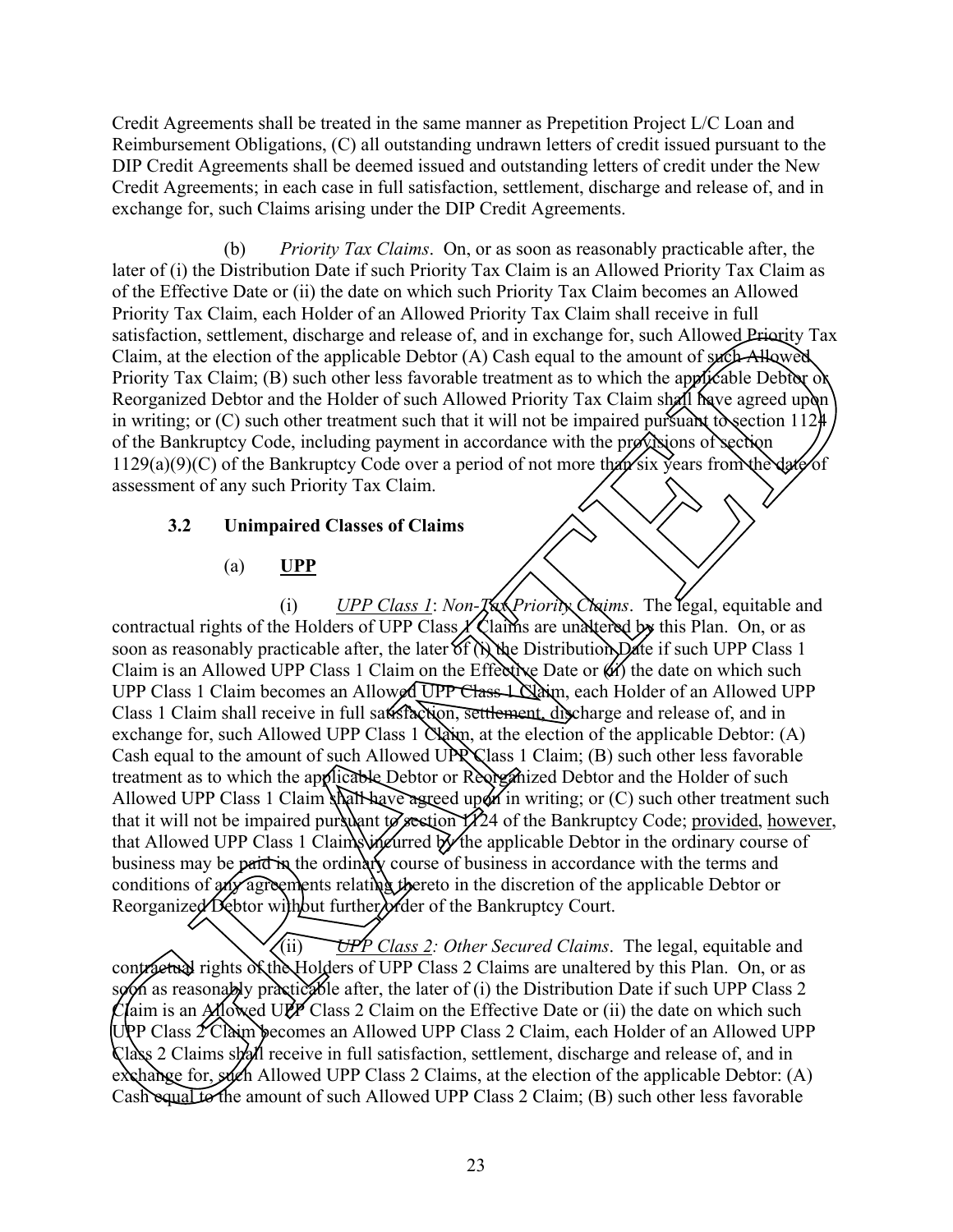treatment as to which the applicable Debtor or Reorganized Debtor and the Holder of such Allowed UPP Class 2 Claim shall have agreed upon in writing; or (C) such other treatment such that it will not be impaired pursuant to section 1124 of the Bankruptcy Code; provided, however, that Allowed UPP Class 2 Claims incurred by the applicable Debtor in the ordinary course of business may be paid in the ordinary course of business in accordance with the terms and conditions of any agreements relating thereto in the discretion of the applicable Debtor or Reorganized Debtor without further order of the Bankruptcy Court.

(iii) *UPP Class 3: Unimpaired Unsecured Claims*. The legal, equitable and contractual rights of the Holders of UPP Class 3 Claims are unaltered by this Plan. On, or as soon as reasonably practicable after, the later of (i) the Distribution Date if such UPP Class 3 Claim is an Allowed UPP Class 3 Claim on the Effective Date or (ii) the date on which such UPP Class 3 Claim becomes an Allowed UPP Class 3 Claim, each Holder of  $\alpha$  Allowed UPP Class 3 Claim shall receive in full satisfaction, settlement, discharge and release of, and in exchange for, such Allowed UPP Class 3 Claim, at the election of the applicable Debtor: (A) Cash equal to the amount of such Allowed UPP Class 3 Claim; (B) such other less favorable treatment as to which the applicable Debtor or Reorganized Debtor and the Holder of such Allowed UPP Class 3 Claim shall have agreed upon in writing;  $\alpha$  (C) such other treatment such that it will not be impaired pursuant to section 1124 of the Bankruptcy Code; provided, *Mowever*, that Allowed UPP Class 3 Claims incurred by the applicable  $\Delta$ sphonithe ordinary course of business may be paid in the ordinary course of business in accordance with the terms and conditions of any agreements relating thereto in the discretion of the applicable Debtor or Reorganized Debtor without further order of the Bankruptcy Court. Distributions to UPP Class 3 pursuant to Clauses (A), (B) and (C) above shall  $\Re$  funded as a carve out and assignment pursuant to this Plan from the Cash that would otherwise be required to be paid to the Prepetition Banks under the Prepetition Credit Agreements, which carve out and assignment shall not exceed in the aggregate under this Plan for all Debtors the Maximum Class 3 Amount. If such distributions pursuant to Clauses (A),  $\overline{B}$ ) and (C) above to Holders of Allowed UPP Class 3 Claims under this Plan would exceed the Waximum Class 3 Amount, then all Allowed Class 3 Claims shall be and become Impaired Other Unsecured Claims. are commutativity and in the buokes of orientation to the UK and the Control of the Sample of the Sample of the UK and the UK and the UK and the UK and the UK and the UK and the UK and the UK and the UK and the UK and the

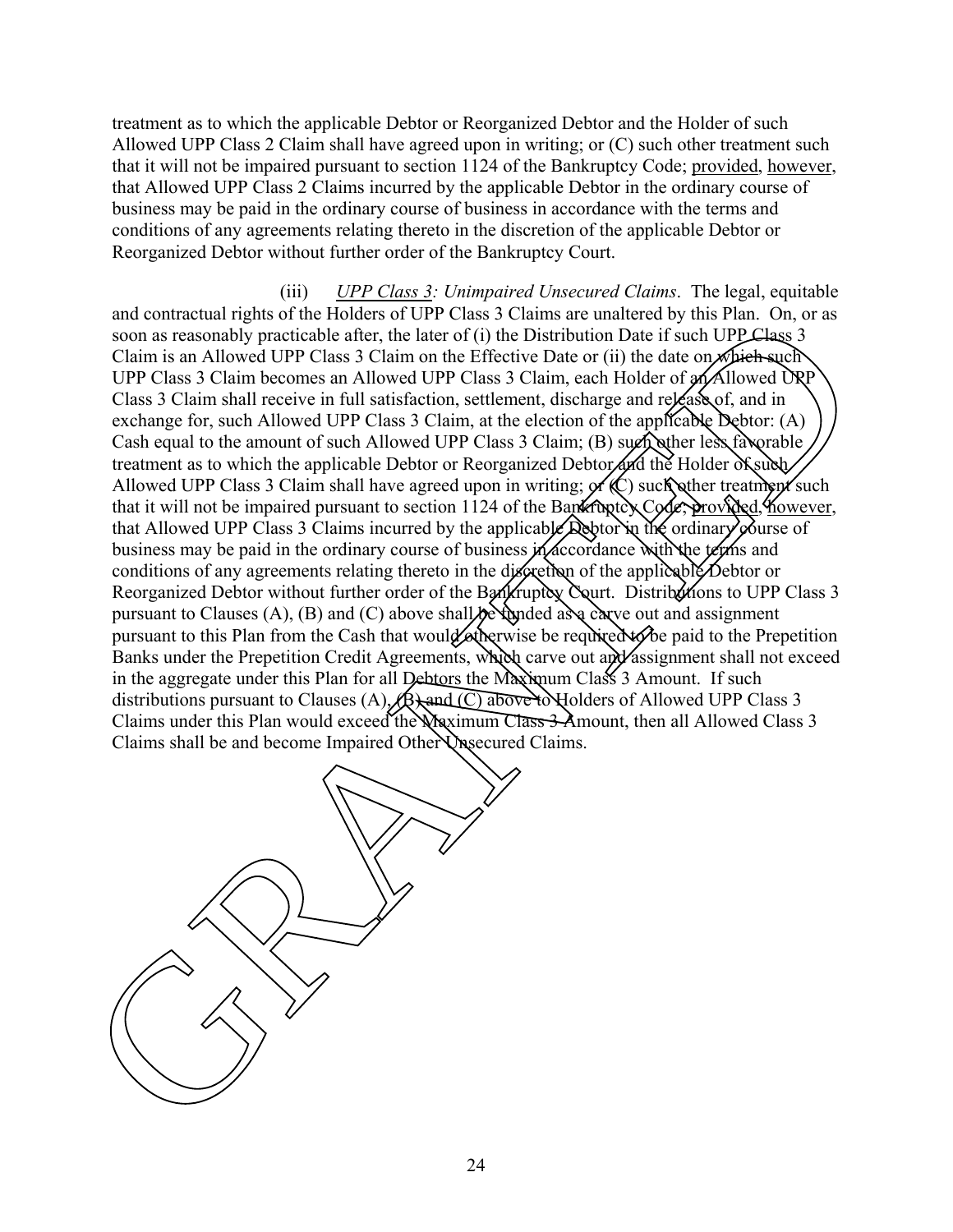### (b) **PGR**

(i) *PGR Class 1*: *Non-Tax Priority Claims*. The legal, equitable and contractual rights of the Holders of PGR Class 1 Claims are unaltered by this Plan. On, or as soon as reasonably practicable after, the later of (i) the Distribution Date if such PGR Class 1 Claim is an Allowed PGR Class 1 Claim on the Effective Date or (ii) the date on which such PGR Class 1 Claim becomes an Allowed PGR Class 1 Claim, each Holder of an Allowed PGR Class 1 Claim shall receive in full satisfaction, settlement, discharge and release of, and in exchange for, such Allowed PGR Class 1 Claim, at the election of the applicable Debtor: (A) Cash equal to the amount of such Allowed PGR Class 1 Claim; (B) such other less favorable treatment as to which the applicable Debtor or Reorganized Debtor and the Holder of such Allowed PGR Class 1 Claim shall have agreed upon in writing; or  $(C)$  such other treatment such that it will not be impaired pursuant to section 1124 of the Bankruptcy Code; *provided*, however, that Allowed PGR Class 1 Claims incurred by the applicable Debtor in the ordinary course of business may be paid in the ordinary course of business in accordance with the terms and conditions of any agreements relating thereto in the discretion of the applicable Debtor or Reorganized Debtor without further order of the Bankruptcy Court.

(ii) *PGR Class 2A: Other Secured Claims*. The legal, equitable and contractual rights of the Holders of PGR Class 2A Claims are unaltered by this Plan. On, or as soon as reasonably practicable after, the later of (i) the Distribution Date if such  $\cancel{P}$ GR Class 2A Claim is an Allowed PGR Class 2A Claim on the Effective Date or (ii) the date on which such PGR Class 2A Claim becomes an Allowed PGR Class 2A Claim, each Holder of an Allowed PGR Class 2A Claims shall receive in full satisfaction, settlement, discharge and release of, and in exchange for, such Allowed PGR Class 2A Claims, at the election of the applicable Debtor: (A) Cash equal to the amount of such Allowed PGR Class 2A Claim  $\sqrt{(B)}$  such other less favorable treatment as to which the applicable Debtor **Reorganized** Debtor and the Holder of such Allowed PGR Class 2A Claim spall have agreed upon in writing; or  $(C)$  such other treatment such that it will not be impaired pursuant to section 1124 of the Bankruptcy Code; provided, however, that Allowed PGR Class 2A Claims incurred by the applicable Debtor in the ordinary course of business may be paid in the ordinary course of business in accordance with the terms and conditions of any agreements relating thereto in the discretion of the applicable Debtor or Reorganized Debtor without further order of the Bankruptcy Court. LERN tipstin three shows the measure of the state of the state of the state of the state of the state of the state of the state of the state of the state of the state of the state of the state of the state of the state of

(iii) *PGR Class 2Bl* Senior Prepetition Banks Secured Claims. On the Effective Date, PGR ON Reorganized PGR shall pay all Senior Project L/C Loans and Reimbursement Obligations in full in Cash through Project LC Loans (as defined in the New Credit Agreement) drawn and funded under the New Credit Agreement with Reorganized PGR, in each case in full satisfaction, settlement, discharge and release of, and in exchange for, such Senior Project LC Loans and Reimbursement Obligations. All outstanding undrawn letters of credit issued under the Senior Project L/C Credit Agreement shall be deemed issued and outstanding letters of credit under the New Credit Agreements with Reorganized PGR; in each case in full satisfaction *settlement*, discharge and release of, and in exchange for, such Claims arising under the Senior Project L/C Credit Agreement. Any and all fees and other amounts due  $\alpha$  and payable under the Senior Project L/C Credit Agreement shall be paid in full in Cash on the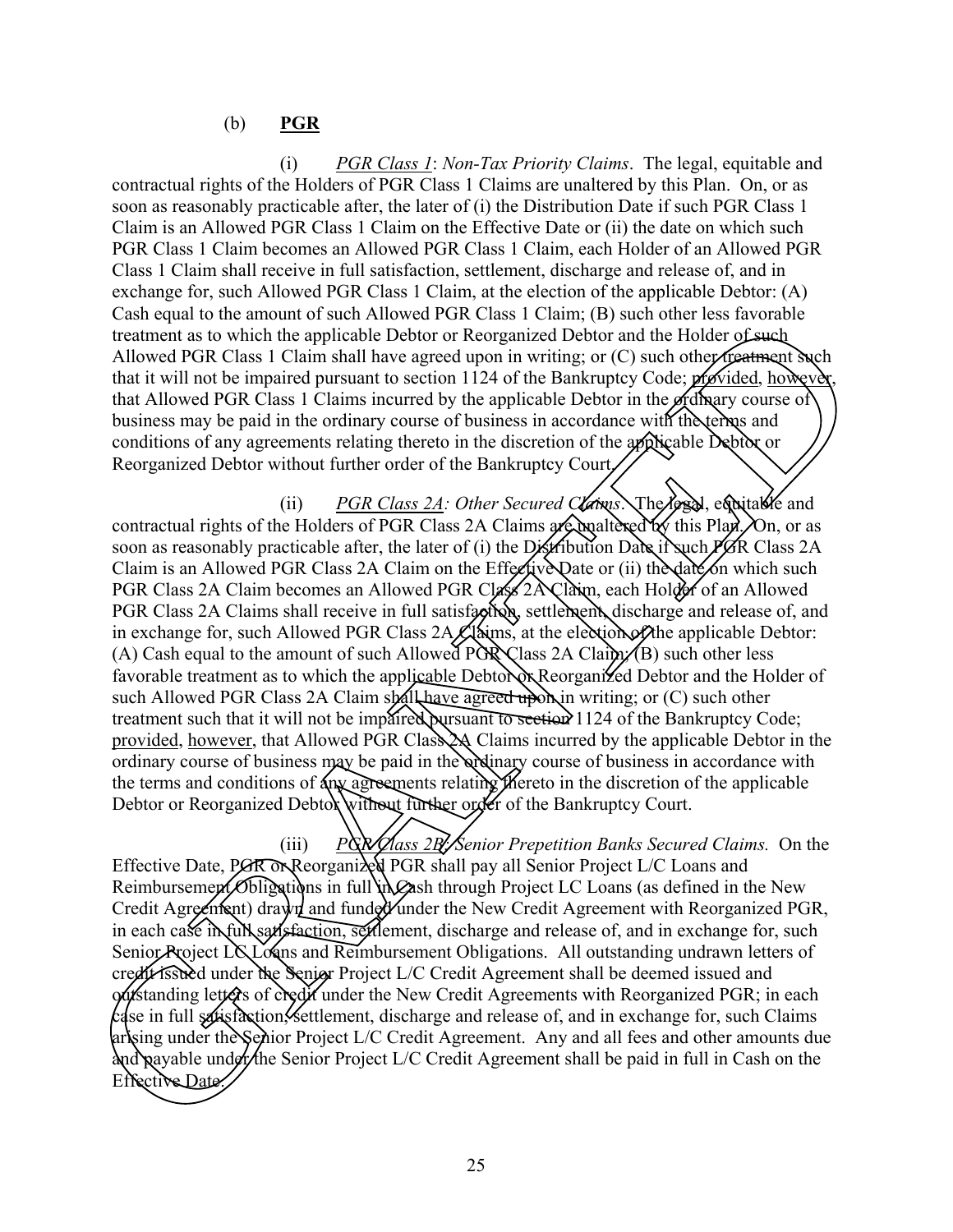(iv) *PGR Class 3: Unimpaired Unsecured Claims*. The legal, equitable and contractual rights of the Holders of PGR Class 3 Claims are unaltered by this Plan. On, or as soon as reasonably practicable after, the later of (i) the Distribution Date if such PGR Class 3 Claim is an Allowed PGR Class 3 Claim on the Effective Date or (ii) the date on which such PGR Class 3 Claim becomes an Allowed PGR Class 3 Claim, each Holder of an Allowed PGR Class 3 Claim shall receive in full satisfaction, settlement, discharge and release of, and in exchange for, such Allowed PGR Class 3 Claim, at the election of the applicable Debtor: (A) Cash equal to the amount of such Allowed PGR Class 3 Claim; (B) such other less favorable treatment as to which the applicable Debtor or Reorganized Debtor and the Holder of such Allowed PGR Class 3 Claim shall have agreed upon in writing; or (C) such other treatment such that it will not be impaired pursuant to section 1124 of the Bankruptcy Code; provided, however, that Allowed PGR Class 3 Claims incurred by the applicable Debtor in the ordinary course of business may be paid in the ordinary course of business in accordance with the terms and conditions of any agreements relating thereto in the discretion of the applicable Qebtor or Reorganized Debtor without further order of the Bankruptcy Court. Distributions to PGR Class 3 pursuant to Clauses (A), (B) and (C) above shall be funded as a cary  $\leftrightarrow$  and assignment pursuant to this Plan from the Cash that would otherwise be required to be paid to the Prepetition Banks under the Prepetition Credit Agreements, which carve out and assignment shall not exceed in the aggregate under this Plan for all Debtors the Maximum Class 3 Amount. If such  $\frac{1}{2}$ distributions pursuant to Clauses (A), (B) and (C) above to Holders of  $\check{A}$  howed PGR/Class 3 Claims under this Plan would exceed the Maximum Class 3 Amount, then all Allowed PGR Class 3 Claims shall be and become Impaired Other Vysecured Claims.

### (c) **Trans-Union**

(i) *TU Class 1*: *Non-Tax Priority Claims*. The legal, equitable and contractual rights of the Holders of TU Class 1 Claims are unaltered by this Plan. On, or as soon as reasonably practicable after, the later of (i) the Distribution Date if such TU Class 1 Claim is an Allowed TU Class 1 Claim on the Effective Date or (ii) the date on which such TU Class 1 Claim becomes an Allowed TU Class 1 Claim, each Holder of an Allowed TU Class 1 Claim shall receive in full satisfaction, settlement, discharge and release of, and in exchange for, such Allowed TU Class 1 Claim, at the election of the applicable Debtor: (A) Cash equal to the amount of such Allowed TU  $Q$  states 1 Claim; (B) such other less favorable treatment as to which the applicable Debtor or Reorganized Debtor and the Holder of such Allowed TU Class 1 Claim shall have agreed upon in writing;  $\sqrt{\frac{C}{C}}$  such other treatment such that it will not be impaired pursuant to section  $\widehat{TX}$  of the Bankruptcy Code; provided, however, that Allowed TU Class 1 Claims incurred by the applicable Debtor in the ordinary course of business may be paid in the ordinary course of business in accordance with the terms and conditions of any agreements relating thereto in the discretion of the applicable Debtor or Reorganized Debtor without further order of the Bankruptcy Court. FGR Class 3 Claim shall have agreed upon m writing or (C) such other freatment such<br>that the beinging duration to section 1124 of the Bankruptcy Code: provided—lower<br>code TGR Class 3 Claim incurred by the applicable Debto

(ii) *TU Class 2: Other Secured Claims*. The legal, equitable and contractual rights of the Holders of TU Class 2 Claims are unaltered by this Plan. On, or as soon as reasonably practicable after, the later of (i) the Distribution Date if such TU Class 2 Claim is  $\Delta n$  Allowed TU Class 2 Claim on the Effective Date or (ii) the date on which such TU Class 2 Claim becomes an Allowed TU Class 2 Claim, each Holder of an Allowed TU Class 2 Claims relating thereto in the discretion of the applicable Debtor or Reorganized Debtor without further order of the Bankupky Court.<br>
TU Class 2: Other Secured Claims. The legal, equitable and contractual rights of the Holders o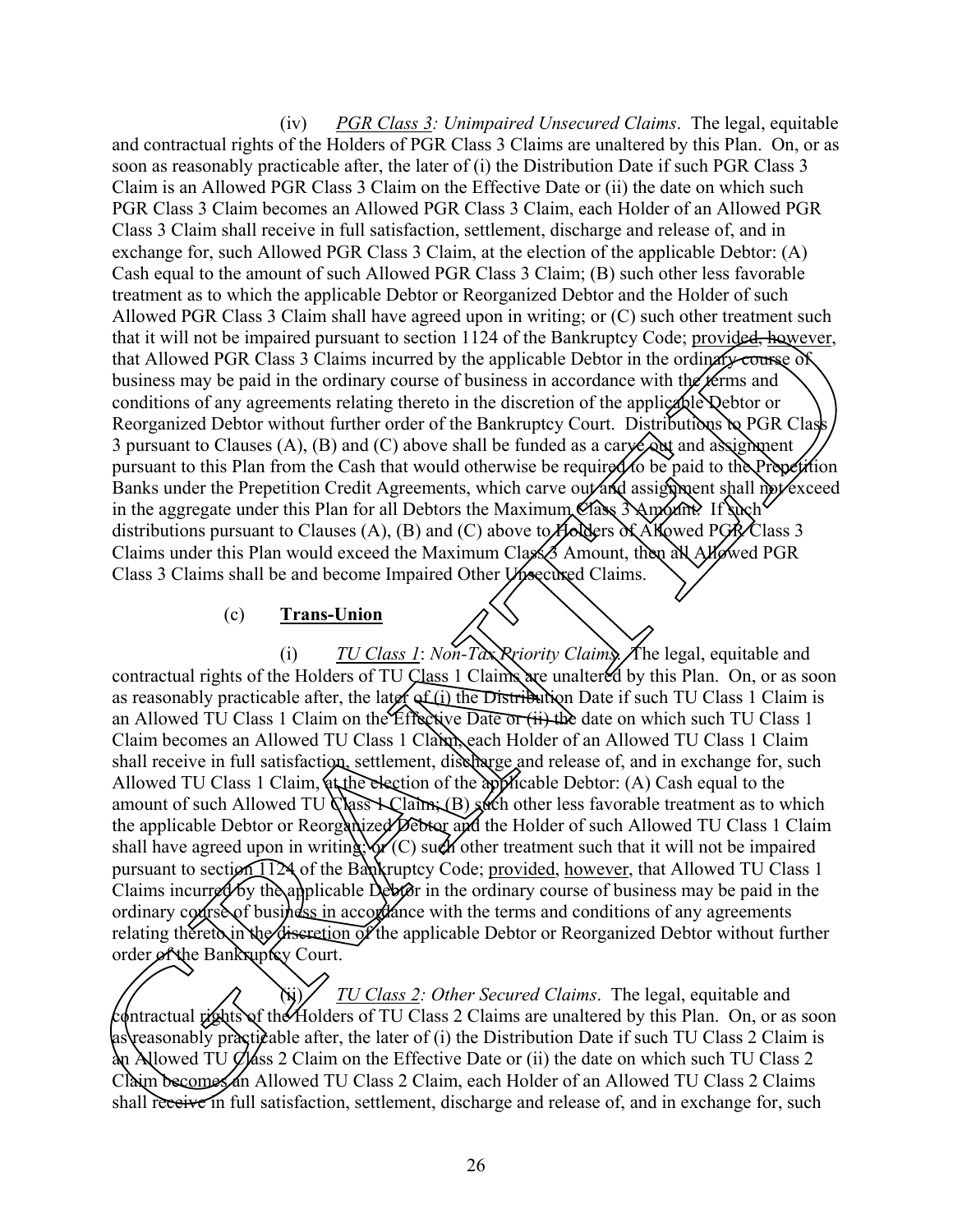Allowed TU Class 2 Claims, at the election of the applicable Debtor: (A) Cash equal to the amount of such Allowed TU Class 2 Claim; (B) such other less favorable treatment as to which the applicable Debtor or Reorganized Debtor and the Holder of such Allowed TU Class 2 Claim shall have agreed upon in writing; or (C) such other treatment such that it will not be impaired pursuant to section 1124 of the Bankruptcy Code; provided, however, that Allowed TU Class 2 Claims incurred by the applicable Debtor in the ordinary course of business may be paid in the ordinary course of business in accordance with the terms and conditions of any agreements relating thereto in the discretion of the applicable Debtor or Reorganized Debtor without further order of the Bankruptcy Court.

(iii) *TU Class 3: Unimpaired Unsecured Claims*. The legal, equitable and contractual rights of the Holders of TU Class 3 Claims are unaltered by this **Plan.** On, or as soon as reasonably practicable after, the later of (i) the Distribution Date if such TU Class  $\mathcal{S}$ Claim is an Allowed TU Class 3 Claim on the Effective Date or (ii) the date on which such TU Class 3 Claim becomes an Allowed TU Class 3 Claim, each Holder of an Allowed TU Class 3 Claim shall receive in full satisfaction, settlement, discharge and release  $\alpha$ , and  $\alpha$  exchange  $\beta$ such Allowed TU Class 3 Claim, at the election of the applicable  $D$ ebtor: (A) Cash equal to the amount of such Allowed TU Class 3 Claim; (B) such other less favorable treatment as to which the applicable Debtor or Reorganized Debtor and the Holder of such Allowed TU Class 3 Claim shall have agreed upon in writing; or  $(C)$  such other treatment such that if will not be impaired pursuant to section 1124 of the Bankruptcy Code; provided, however, that Allowed TU Class 3 Claims incurred by the applicable Debtor in the ordinary course of business may be paid in the ordinary course of business in accordance with the *ferms* and conditions of  $\lambda$ ny agreements relating thereto in the discretion of the applicable Debtor or Reorganized Debtor without further order of the Bankruptcy Court. Distributions  $\oint \mathbf{V} \cdot \mathbf{C}$  and  $\oint \mathbf{V} \cdot \mathbf{C}$  and  $\oint \mathbf{C}$  and  $\oint \mathbf{C}$ above shall be funded as a carve out and assignment pursuant to this Plan from the Cash that would otherwise be required to be paid to the Prepetition Banks under the Prepetition Credit Agreements, which carve out and assignment shall not exceed in the aggregate under this Plan for all Debtors the Maximum Class  $\frac{\partial^2 A}{\partial x}$  and  $\frac{\partial^2 B}{\partial y}$  in distributions pursuant to Clauses (A), (B) and  $(C)$  above to Holders of Allowed TU Class 3 Claims under this Plan would exceed the Maximum Class 3 Amount, then all Allowed TV Class 3 Claims shall be and become Impaired Other Unsecured Claims. and contractual rigit)  $\frac{T1/\sqrt{2}\text{gas}3}{100\text{mag}}$ . Unimpaired Universite Claims. The legal equilable soon as reasonably practicable after, the larer of (i) the Distribution Date if  $\text{sign}(T)$  Class 3 Claim on the Hirselet p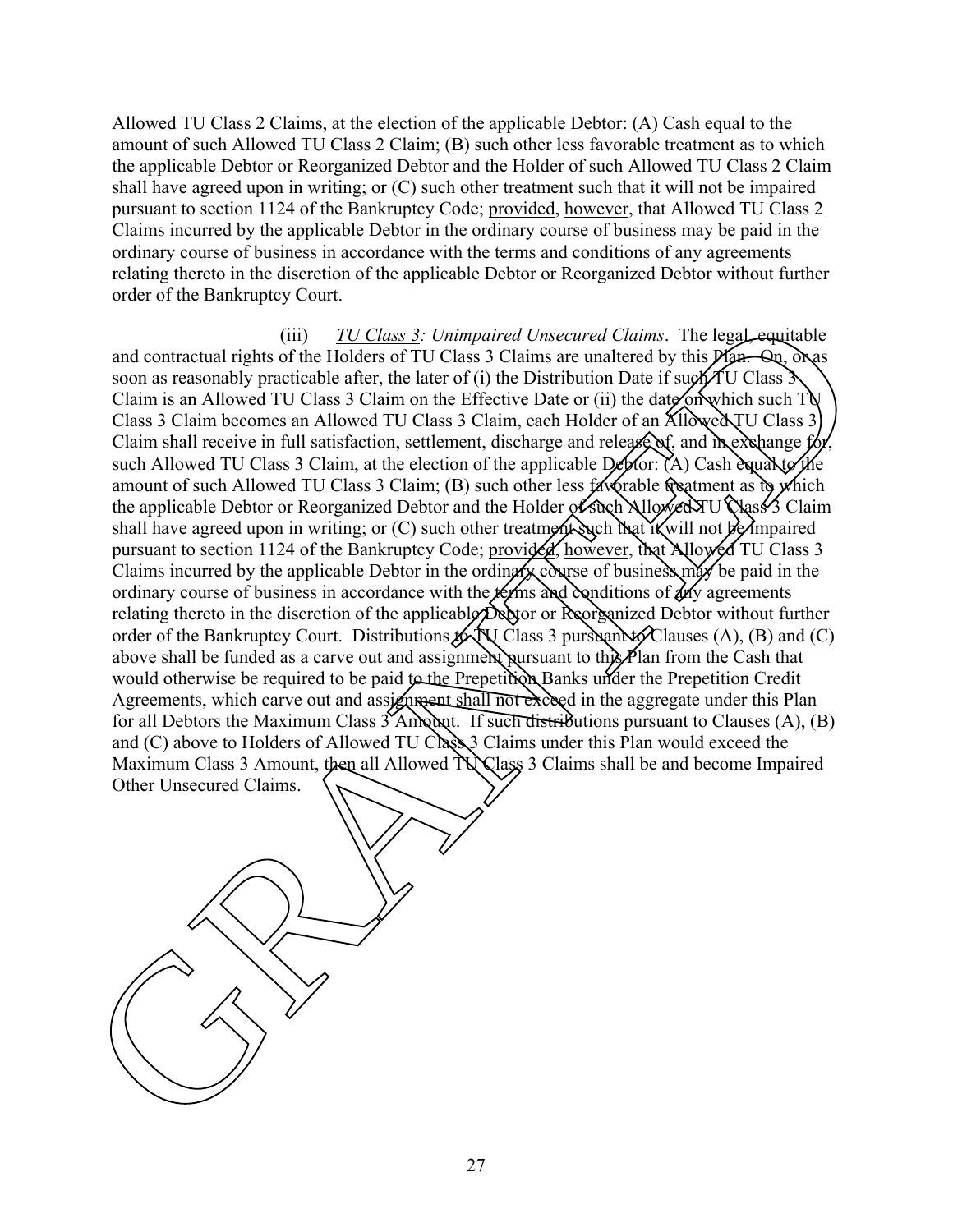#### (d) **Finance Co.**

(i) *FC Class 1*: *Non-Tax Priority Claims*. The legal, equitable and contractual rights of the Holders of FC Class 1 Claims are unaltered by this Plan. On, or as soon as reasonably practicable after, the later of (i) the Distribution Date if such FC Class 1 Claim is an Allowed FC Class 1 Claim on the Effective Date or (ii) the date on which such FC Class 1 Claim becomes an Allowed FC Class 1 Claim, each Holder of an Allowed FC Class 1 Claim shall receive in full satisfaction, settlement, discharge and release of, and in exchange for, such Allowed FC Class 1 Claim, at the election of the applicable Debtor: (A) Cash equal to the amount of such Allowed FC Class 1 Claim; (B) such other less favorable treatment as to which the applicable Debtor or Reorganized Debtor and the Holder of such Allowed FC Class 1 Claim shall have agreed upon in writing; or (C) such other treatment such that it will not be impaired pursuant to section 1124 of the Bankruptcy Code; provided, however, that Allowed FC Class Claims incurred by the applicable Debtor in the ordinary course of business  $\sinh\theta$  be paid in the ordinary course of business in accordance with the terms and conditions of any agreements relating thereto in the discretion of the applicable Debtor or Reorganized Debtor without furtherm order of the Bankruptcy Court.

(ii) *FC Class 2: Other Secured Claims*. The legal, equitable and contractual rights of the Holders of FC Class 2 Claims are  $\mathcal{W}$  exampled by the Plan.  $\phi$ <sub>x</sub> or as soon as reasonably practicable after, the later of (i) the Distribution Date if  $\text{Such}\$ KC Class 2 Claim is an Allowed FC Class 2 Claim on the Effective Date or (ii) the date on which such FC Class 2 Claim becomes an Allowed FC Class 2 Claim, each Holder of an Allowed  $\frac{h}{2}$  Class 2 Claims shall receive in full satisfaction, settlement, discharged and release of, and in exchange for, such Allowed FC Class 2 Claims, at the election of the applicable Debtor:  $(A)$  Cash equal to the amount of such Allowed FC Class 2 Claim;  $(\dot{B})$  such other less favorable treatment as to which the applicable Debtor or Reorganized Debtor and the Holder of such Allowed FC Class 2 Claim shall have agreed upon in writing; or  $\mathcal{O}$  such other treatment such that it will not be impaired pursuant to section 1124 of the Bankruptcode; provided, however, that Allowed FC Class 2 Claims incurred by the applicable Debtor in the ordinary course of business may be paid in the ordinary course of business in accordance with the terms and conditions of any agreements relating thereto in the discretion of the applicable Debtor or Reorganized Debtor without further order of the Bankruptcy Court. sign Anowar PC Class 2 Claim, can be the star of the star and the Higher Health Chindrel at the Window<br>sale Debtor or Reorganized Debtor and the Holder of such Allowed FC Class 1Claim<br>agreed upon in writing or Cly such ot

(iii) *FC Class 3: Unimpaired Unsecured Claims*. The legal, equitable and contractual rights of the Holders of FC Class 3 Claims are unaltered by this Plan. On, or as soon as reasonably practicable after, the later of (i) the Distribution Date if such FC Class 3 Claim is an Allowed FC/Class 3 Claim on the Effective Date or (ii) the date on which such FC Class 3 Claim becomes an Allowed FC Class 3 Claim, each Holder of an Allowed FC Class 3 Claim shall receive in full satisfaction, settlement, discharge and release of, and in exchange for, such Allowed EC Class 3 Claim, at the election of the applicable Debtor: (A) Cash equal to the amount of such Allowed  $\overline{p}C$  Class 3 Claim; (B) such other less favorable treatment as to which the applicable Debtor of Reorganized Debtor and the Holder of such Allowed FC Class 3 Claim shall have agreed upon in writing; or  $(C)$  such other treatment such that it will not be impaired pursuant to section 1124 of the Bankruptcy Code; provided, however, that Allowed FC Class 3 Claims incurred by the applicable Debtor in the ordinary course of business may be paid in the Claim Shall receive in Eulisatistaction, settleme<br>such Allowed EC Class 3 Claim, at the election<br>and to such Allowed EC Class 3 Claim; (B<br>the applicable Debtor of Reorganized Debtor a<br>shall have agreed upon in writing; or ordinary ecurse of business in accordance with the terms and conditions of any agreements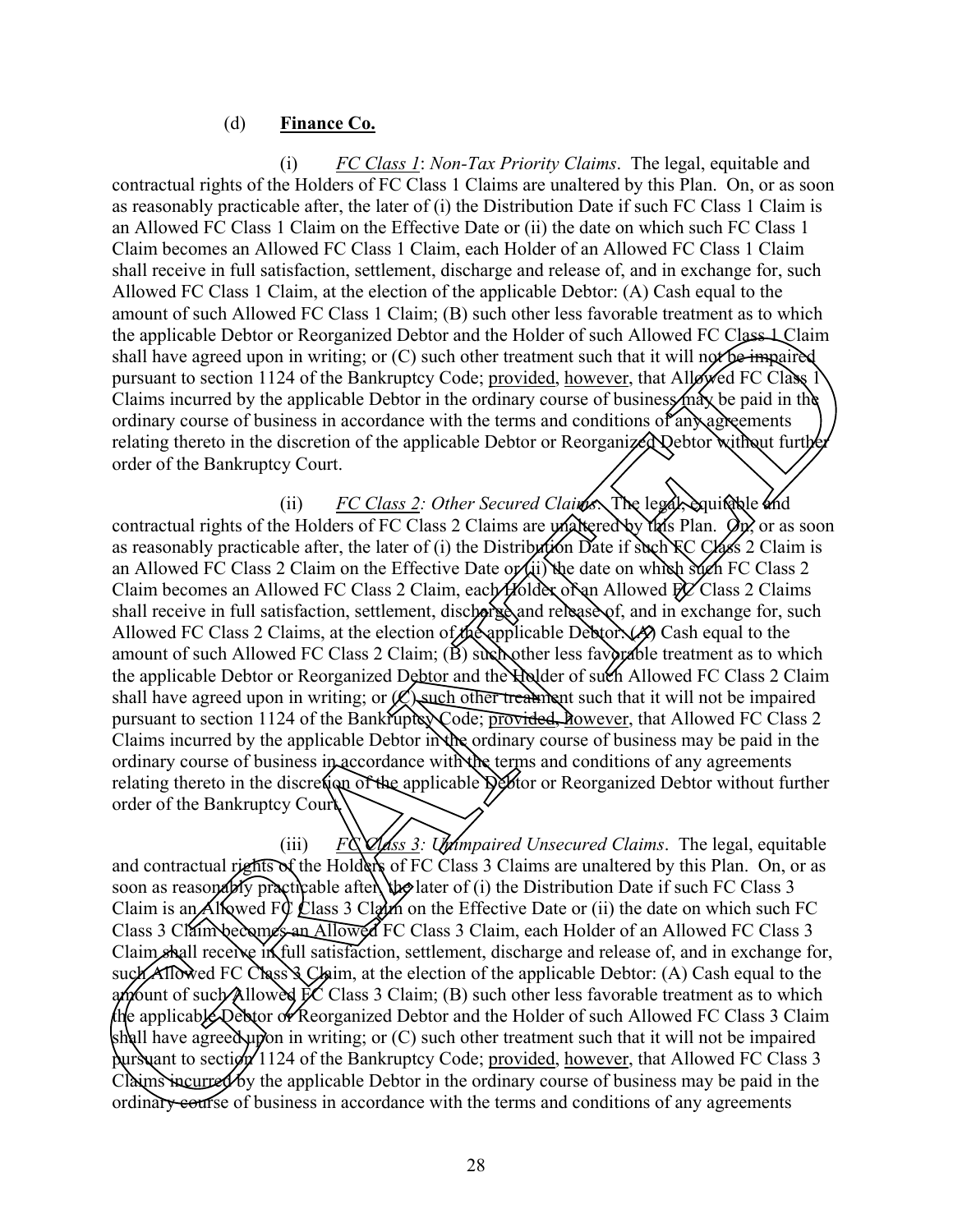relating thereto in the discretion of the applicable Debtor or Reorganized Debtor without further order of the Bankruptcy Court. Distributions to FC Class 3 pursuant to Clauses (A), (B) and (C) above shall be funded as a carve out and assignment pursuant to this Plan from the Cash that would otherwise be required to be paid to the Prepetition Banks under the Prepetition Credit Agreements, which carve out and assignment shall not exceed in the aggregate under this Plan for all Debtors the Maximum Class 3 Amount. If such distributions pursuant to Clauses (A), (B) and (C) above to Holders of Allowed FC Class 3 Claims under this Plan would exceed the Maximum Class 3 Amount, then all Allowed FC Class 3 Claims shall be and become Impaired Other Unsecured Claims.

### **3.3 Impaired Classes of Claims and Interests**

### (a) **UPP**

(i) *UPP Class 4: Prepetition Banks Secured Claims*. On the Effective Date, the Prepetition UPP Credit Agreement shall be deemed amended and restated in its entirety by the New UPP Credit Agreement in substantially the form attached as Exhibit E  $\alpha$  this Plan. On the Effective Date, and in addition to the agreements described in Sections 5.9 and  $\frac{1}{2}$  of this Plan, each Holder of an Allowed UPP Class 4 Claim shall receive on a count of such Allowed UPP Class 4 Claim, (1) its Debt Allocation Percentage of the New Term  $\frac{1}{2}$  Doan Notes issued by Reorganized UPP, provided, however, that each *Participating Bank may* convert an amount of New Term B Loan Notes to which it is entitled hereunder to New Yerm A Loan Notes in an amount equal to its Debt Allocation Percentage multiplied by the New Yerm A Loan Amount; (2) to each Holder of Project L/C Loans and Reimbursement Obligations, its Old Proportionate Share of the New Term B L/C Notes issued by Reorganized UPP, provided, however, that each Participating Bank may convert an amount of New Term B L/C Notes to which it is entitled hereunder to New Term A  $L/C$  Notes in an amount equal to its Old Proportionate Share multiplied by the New Term  $A \cancel{\perp}$  Amount; and (3) its Equity Allocation Percentage of the Entegra Membership Interests. In addition, each Participating Bank whose New Proportionate Share is greater than its Old Proportionate Share may, solely for the purpose of determining (a) the amount of New Term  $\mathbb{N}$  and Notes which it is entitled to convert to New Term A Loan Notes, increase its Debt Allocation Percentage by adding to it an amount in percents equal to its Share of the L/C Funding Shortfall multiplied by the sum of the Debt Allocation Percentages held by all Non-Participating Banks, and (b) the amount of New Term B L/C Notes which it is entitled to convert to New Term A L/C Notes, increase its Old Proportionate Share by adding to  $\mathbf{h}$  and amount in percents equal to its Share of the L/C Funding Shortfall multiplied by the sum of the Old Proportionate Shares held by all Non-Participating Banks. 3.3 Impaired Classes of Claims and Interests<br>
(a) LPP<br>
(b) Control (F) Clearly Agreement shall be deemed amonds/200 (weither but it study)<br>
Data, the Properticon (PP Clearly Agreement shall be deemed amonds/200 (weither b

(ii) *UPP Class 5: Impaired Unsecured Claims*. Subject to the provisions of Article VIII of this Plan, on, or as soon as reasonably practicable after, the later of the Distribution Date if such UPP Class 5 Claim is an Allowed UPP Class 5 Claim on the Effective Date or (ii) the date on which such UPP Class 5 Claim becomes an Allowed UPP Class 5 Claim, each Holder of an Allowed UPP Class 5 Claim shall receive in full satisfaction, settlement, discharge and release of, and in exchange for, such Allowed UPP Class 5 Claim, its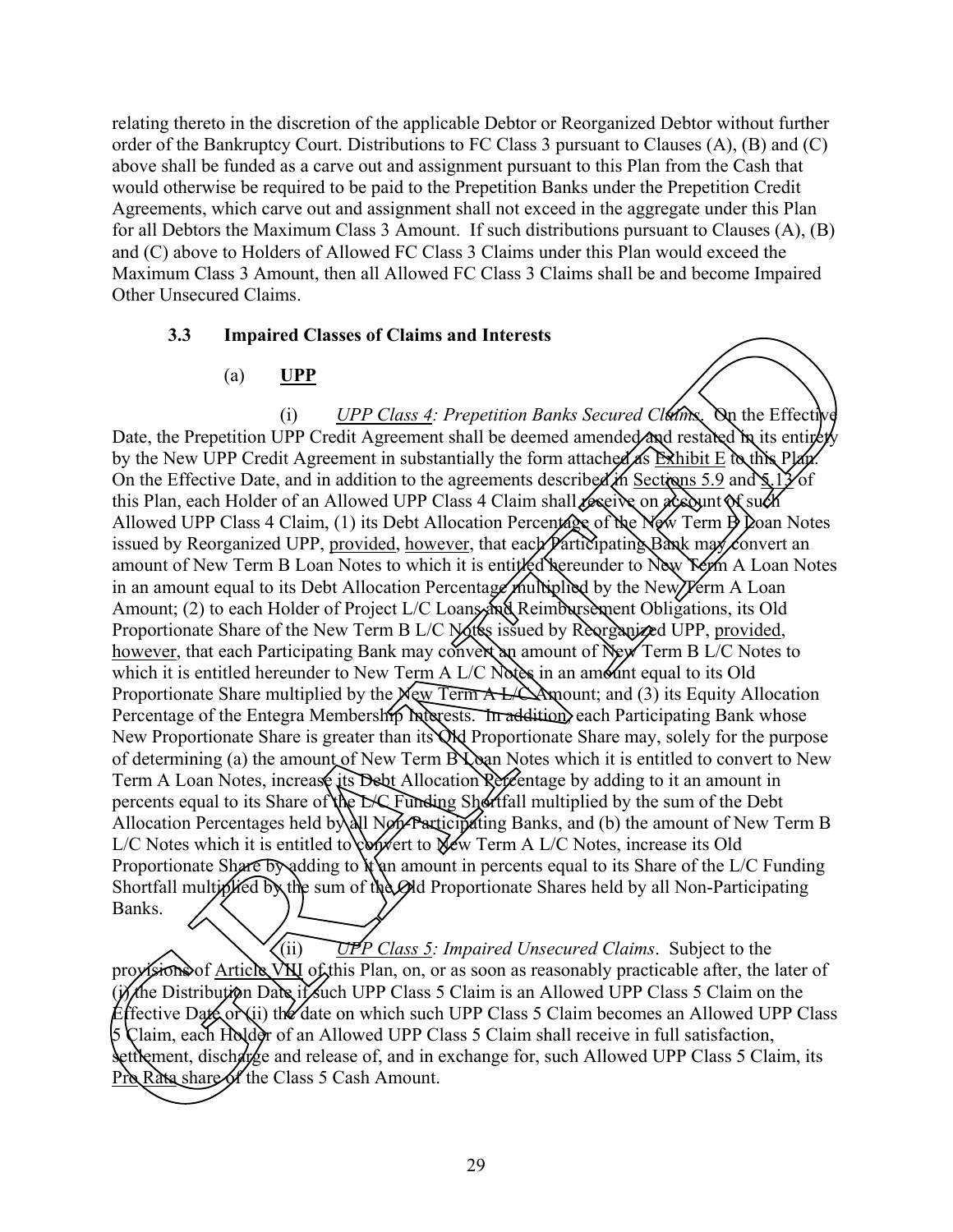(iii) *UPP Class 6: Subordinated Claims*. Holders of Allowed Subordinated Claims shall not receive or retain any distribution or property on account of such Allowed Subordinated Claims.

(iv) *UPP Class 7: Old Partnership Interests*. On the Effective Date, the Old Partnership Interests will be cancelled, and the Holders of Old Partnership Interests shall not receive or retain any distribution or property on account of such Old Partnership Interests.

### (b) **PGR**

(i) *PGR Class 4: Prepetition Banks Secured Claims*. On the Effective Date, the Prepetition PGR Credit Agreement shall be deemed amended and restated in its entirety by the New PGR Credit Agreement in substantially the form attached  $\mathscr{A}$  Exhibit E to this Plan. On the Effective Date, and in addition to the agreements described in Sections 5.9 and 5.13 of this Plan, each Holder of an Allowed PGR Class 4 Claim shall receive on account of such Allowed PGR Class 4 Claim, (1) its Debt Allocation Percentage of the New Term  $\Delta$  Loan Notes issued by Reorganized PGR, provided, however, that each Participating Bank may convert an amount of New Term B Loan Notes to which it is entitled hereunder to New Term A Doan Notes in an amount equal to its Debt Allocation Percentage multiplied by the New Term A Loan Amount; (2) to each Holder of Project L/C Loans and Reimbursement Obligations, lite Old Proportionate Share of the New Term B L/C Notes issued by Reorganized PGR, provided, however, that each Participating Bank may convert an  $\dim$  of New Term  $B$  L/C Notes to which it is entitled hereunder to New Term A L/C Notes in an amount equal to its Old Proportionate Share multiplied by the New Term All C Amount, and (3) its Equity Allocation Percentage of the Entegra Membership Interests. In addition, each Participating Bank whose New Proportionate Share is greater than its Old Proportionate Share may, solely for the purpose of determining (a) the amount of New Term B Loan Notes which  $\mathcal{H}$  is entitled to convert to New Term A Loan Notes, increase its Debt Allocation Percentage by adding to it an amount in percents equal to its Share of the L/C Funding Shortfall multiplied by the sum of the Debt Allocation Percentages held by all Non-Participating Banks, and (b) the amount of New Term B L/C Notes which it is entitled to convert to New Term A L/C Notes, increase its Old Proportionate Share by adding to it an amount in percents equal to its Share of the L/C Funding Shortfall multiplied by the sum of the Old Proportionate Shares held by all Non-Participating Banks. Date, the Prepetition RGR Claims. Control and Subset and Claims. On the Effective British RGRANTED (Note that the Subset PGRANTED Claims. The Park PGRANTED (Note that the Subsetting Date (Note 1976) and the Subsetting Dat

(ii) *PGR Class 5: Impaired Unsecured Claims*. Subject to the provisions of **Article VIII** of this Plan, or as soon as reasonably practicable after, the later of (i) the Distribution Date of such PGR Class 5 Claim is an Allowed PGR Class 5 Claim on the Effective  $\hat{\mathcal{D}}$ ate or  $\hat{\mathcal{D}}$  the date on  $\hat{\mathcal{D}}$  on  $\hat{\mathcal{D}}$  is the pGR Class 5 Claim becomes an Allowed PGR Class  $\int \frac{1}{\cosh \theta} \cosh \theta$  (Ider of an Allowed PGR Class 5 Claim shall receive in full satisfaction, settlement, discharge and release of, and in exchange for, such Allowed PGR Class 5 Claim, its  $Pf\phi$  Rata share of the Nass 5 Cash Amount.

(iii) *PGR Class 6: Subordinated Claims*. Holders of Allowed Subordinated Claims shall not receive or retain any distribution or property on account of such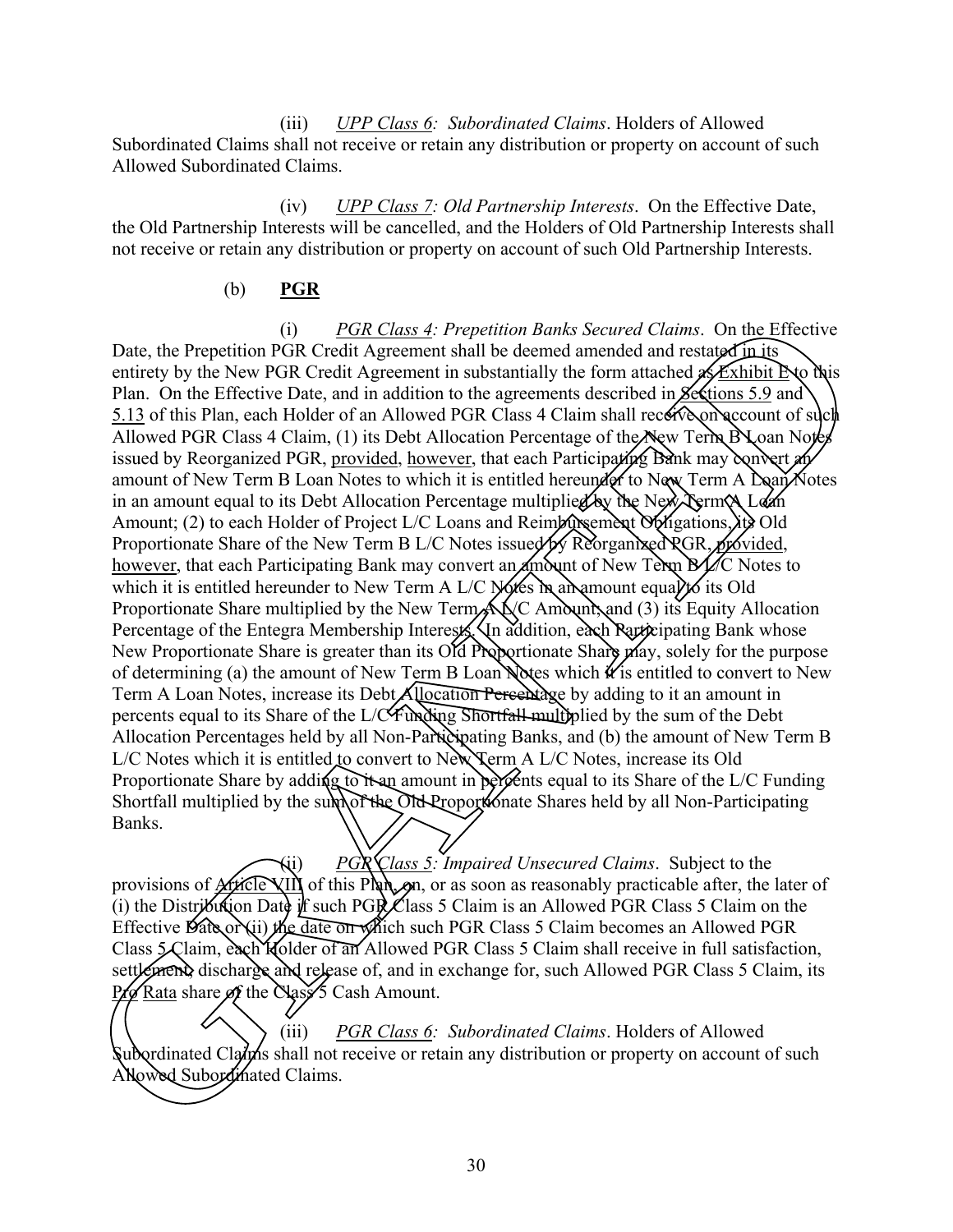(iv) *PGR Class 7: Old Partnership Interests*. On the Effective Date, the Old Partnership Interests will be cancelled, and the Holders of Old Partnership Interests shall not receive or retain any distribution or property on account of such Old Partnership Interests.

### (c) **Trans-Union**

(i) *TU Class 4: Claims Arising Under Prepetition Guaranty Agreement*. In addition to the agreements described in Sections 5.9 and 5.13 of this Plan, the Prepetition Guaranty Agreement and Prepetition Trans-Union Security Agreement, as well as all similar agreements, documents and contracts executed or delivered by, or on behalf of, Trans-Union, shall remain in full force and effect as guarantees of, and security for the repayment of, the Obligations under the New Credit Agreements, in each case in full satisfaction of the Allowed TU Class 4 Claims.

(ii) *TU Class 5: Impaired Unsecured Claims*. Subject to the provisions of Article VIII of this Plan, on, or as soon as reasonably practicable after, the later  $\lambda$ (i) the Distribution Date if such TU Class 5 Claim is an Allowed TU  $\ell$ lass 5 Claim on the Effective Date or (ii) the date on which such TU Class 5 Claim becomes an Allowed  $N\bar{Q}$  G ass 5 Claim, each Holder of an Allowed TU Class 5 Claim shall receive in full satisfaction, settlement, discharge and release of, and in exchange for, such Allowed  $\tilde{N}$  Class  $\tilde{\chi}$  Claim, its P<sub>ro</sub> Rata share of the Class 5 Cash Amount. struments, socialized that the Class 5 Cash Amount Covered by the other of the Class 10 and the Class 10 and the Class 10 and the Class 10 and the Class 10 and the Class 10 and the Class 10 and the Class 10 and the Class

(iii) *TU Class 6: Subordinated Claims*. Holders of Allowed Subordinated Claims shall not receive or retain any distribution or property on account of such Allowed Subordinated Claims.

(iv) *TU Class 7: Old Partnership Interests*. On the Effective Date, the Old Partnership Interests will be cancelled, and the Holders of Old Partnership Interests shall not receive or retain any distribution or property on account of such Old Partnership Interests.

(d) **Finance Co.**

(i) *FC Class 4: Claims Arising Under Prepetition Guaranty*  Agreement. In addition to the agreements described in Sections 5.9 and 5.13 of this Plan, the Prepetition Guaranty Agreement and Prepetition Bond Pledge Agreement, as well as all similar agreements, documents and contracts executed or delivered by, or on behalf of, Finance Co., shall remain in **full-force** and effect as guarantees of, and security for the repayment of, the Obligations under the New Credit Agreements, in each case in full satisfaction of the Allowed Class FC & Claims.

(ii) *FC Class 5: Impaired Unsecured Claims*. Subject to the isions of Article VIII selthis Plan, on, or as soon as reasonably practicable after, the later of if the Distribution Date if such FC Class 5 Claim is an Allowed FC Class 5 Claim on the Effective Date or  $\chi$  is the date on which such FC Class 5 Claim becomes an Allowed FC Class 5  $Cl\acute{a}$ im, each Hold $\acute{e}$ r/of an Allowed FC Class 5 Claim shall receive in full satisfaction, settlement, discharge and release of, and in exchange for, such Allowed FC Class 5 Claim, its Pro Rata share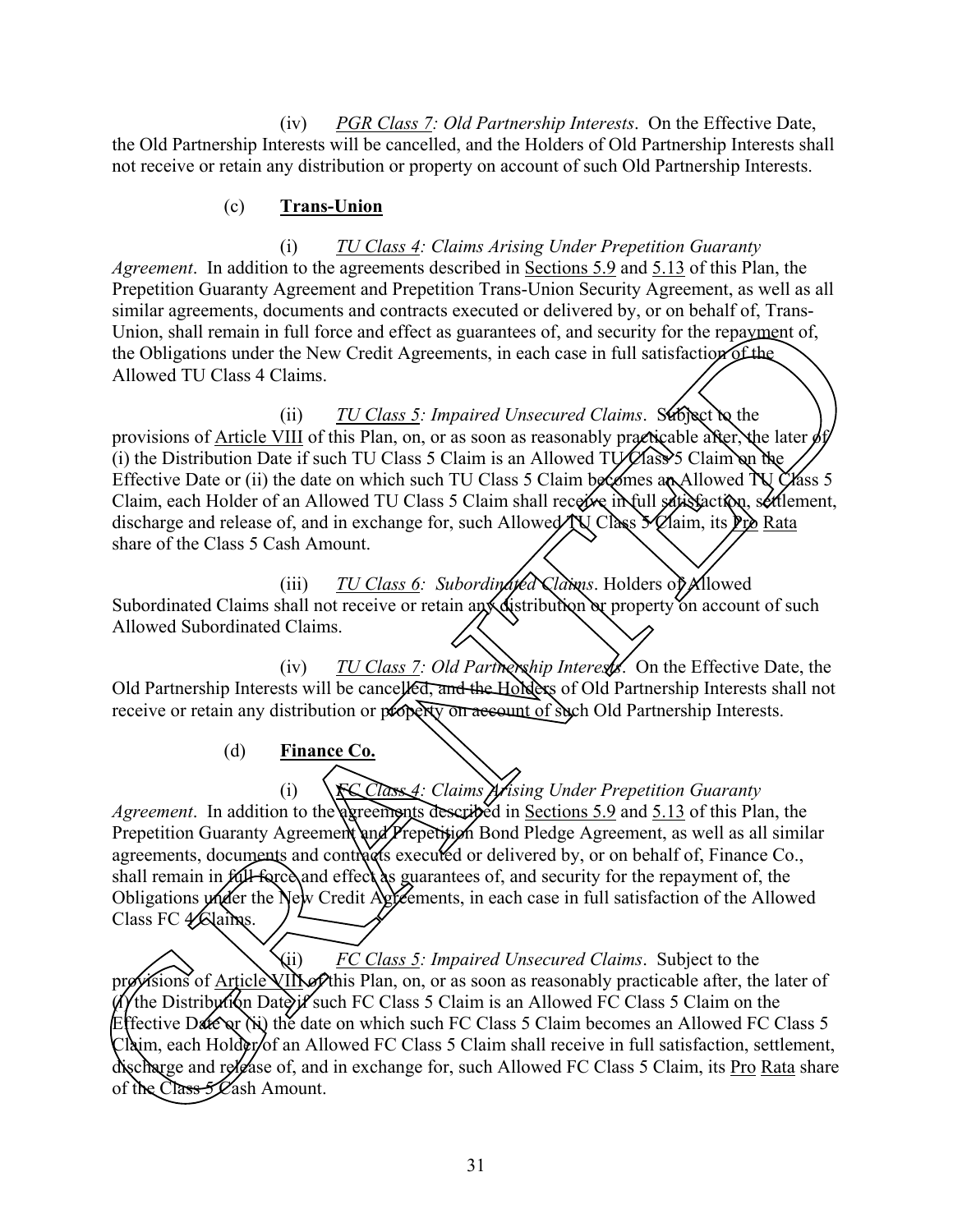(iii) *FC Class 6: Subordinated Claims*. Holders of Allowed Subordinated Claims shall not receive or retain any distribution or property on account of such Allowed Subordinated Claims.

(iv) *FC Class 7: Old Membership Interests*. The Old Membership Interests in Finance Co. shall remain effective and outstanding and be owned and held by Reorganized UPP. Distributions to Holders of Allowed Old Membership Interests shall be funded as a carve out and assignment pursuant to this Plan from the distributions to which Holders of Allowed Class 4 Claims would otherwise be entitled.

### **3.4 Special Provision Regarding Unimpaired Claims**

Except as otherwise provided in this Plan, nothing shall affect the Debtors' Reorganized Debtors' rights and defenses, both legal and equitable, with respect to any Unimpaired Claims, including, but not limited to, all rights with respect to legal and equitable defenses to setoffs or recoupments against Unimpaired Claims.

### **4. ARTICLE FOUR**

## **ACCEPTANCE OR REJECTION OF THE PLAN**

### **4.1 Impaired Classes of Claims Entitled to Vote**

Subject to Sections 4.3 and 4.4 of this Plan, Holders of Claims in each Impaired Class of Claims are entitled to vote as a class to accept or reject this Plan.

### **4.2 Acceptance by an Impaired Class**

In accordance with section  $\frac{1126(c)}{c}$  of the Bankruptcy Code and except as provided in section 1126(e) of the Bankruptcy Code, an Impaired Class of Claims shall have accepted this Plan if this Plan is accepted by the Holders of at least two-thirds  $(2/3)$  in dollar amount and more than one-half  $(1/2)$  in number of the Allowed Claims of such Class that have timely and properly voted to accept or reject this Nam. 3.4 Special Provision Regarding Unimpaired Chains<br>
Recognized Debters' rights and determes both logal and equivable, with respect to any<br>
Recognized Claims, including, but not limited to, all rights with respect to<br>  $\theta$ 

# **4.3 Presumed Acceptances by Unimpaired Classes**

 $Classes 1, 2, and 3$  are Unimpaired by this Plan. Accordingly, under section 1126(f) of the Bankruptcy Code, Holders of such Claims are conclusively presumed to accept this Plan, and the votes of the Holders of such Claims will not be solicited.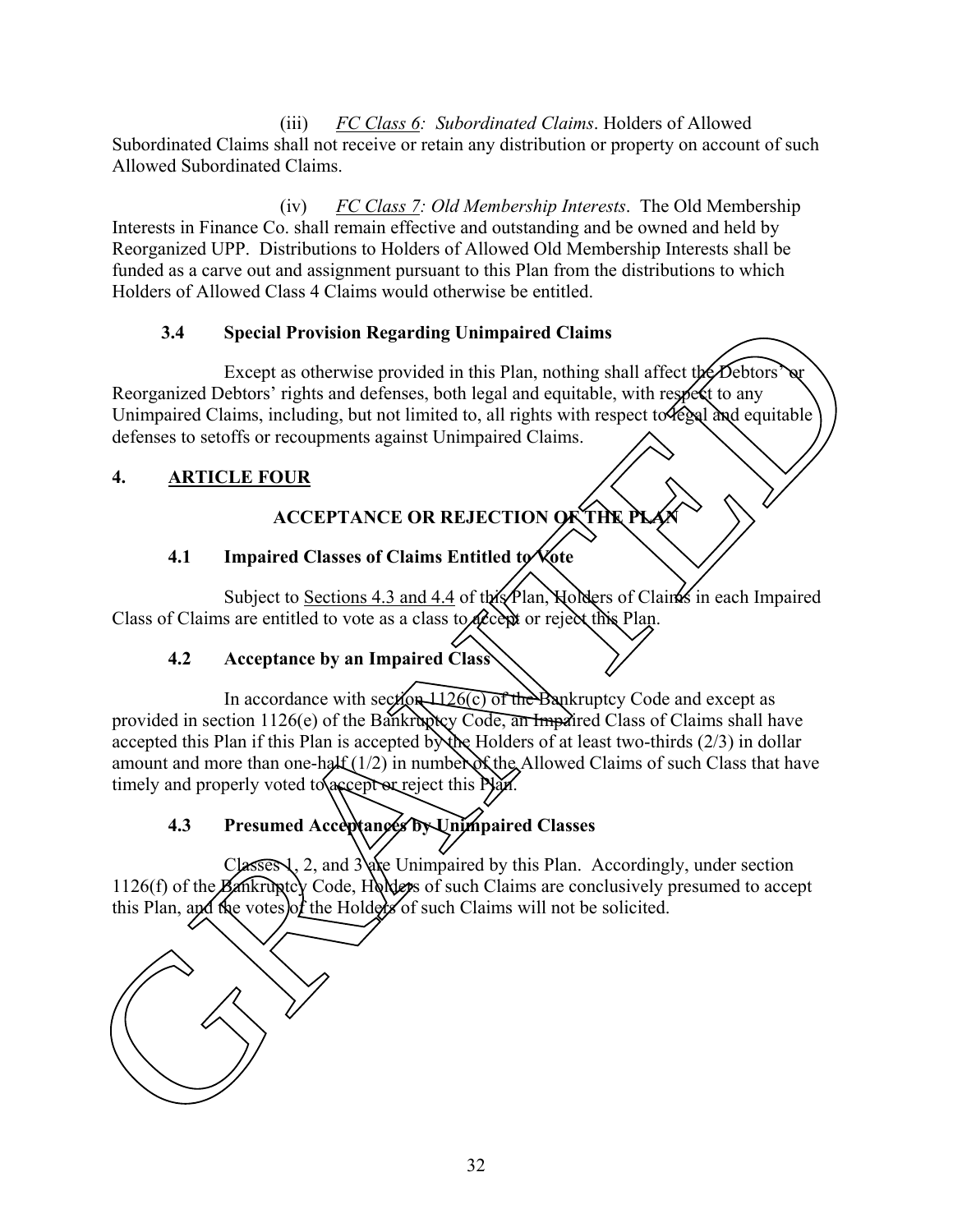### **4.4 Classes Receiving Nothing under the Plan**

Holders of Interests in UPP, PGR, and TU Class 7 are not entitled to receive or retain any property under this Plan, but have agreed to support confirmation of this Plan pursuant to the Master Settlement Agreement. Accordingly, the votes of the Holders of such Interest will be solicited. Holders of Claims, if any, in Class 6 are not entitled to receive or retain any property under this Plan. Accordingly, under Section  $1126(g)$  of the Bankruptcy Code, the votes of Holders of Class 6 Claims will not be solicited and such Holders are deemed to reject the Plan. Interests in FC Class 7 are held only by Debtor UPP. Accordingly, the votes of Debtor UPP will not be solicited and such Class is deemed to have accepted the Plan.

### **4.5 Summary of Classes Voting on the Plan**

As a result of the provisions of Sections 4.3 and 4.4 of this Plan, the votes of Holders of Claims in Classes 4 and 5 with respect to each Debtor will be solicited with respect to this Plan.

### **4.6 Confirmation Pursuant to Section 1129(b) of the Bankruptcy Code**

To the extent that any Impaired Class rejects this Plan or is deemed to have rejected this Plan (other than Class 4), the Debtors will request confirmation of this  $P$ lan, as it may be modified from time to time, under section  $1129666$  of the Bankruptcy Code. The Debtors, in consultation with and after obtaining the *Co*nsent of the Prepetition Agent given in writing or on the record in the Chapter 11 Cases, reserve the right to alter, amend, modify, revoke or withdraw this Plan or any Exhibit or  $P$ lan Schedule in order to satisfy the requirements of section 1129(b) of the Bankruptcy Code, if necessary, with respect to any Class other than Class 4. Contraction and the theoretic and such class is deemed to make a stephen when the Planck Control and South of the provisions of Sciences 4.3 and 4.4 of this Planck voltes of Chains in Classes 4 and 5 with respect to each D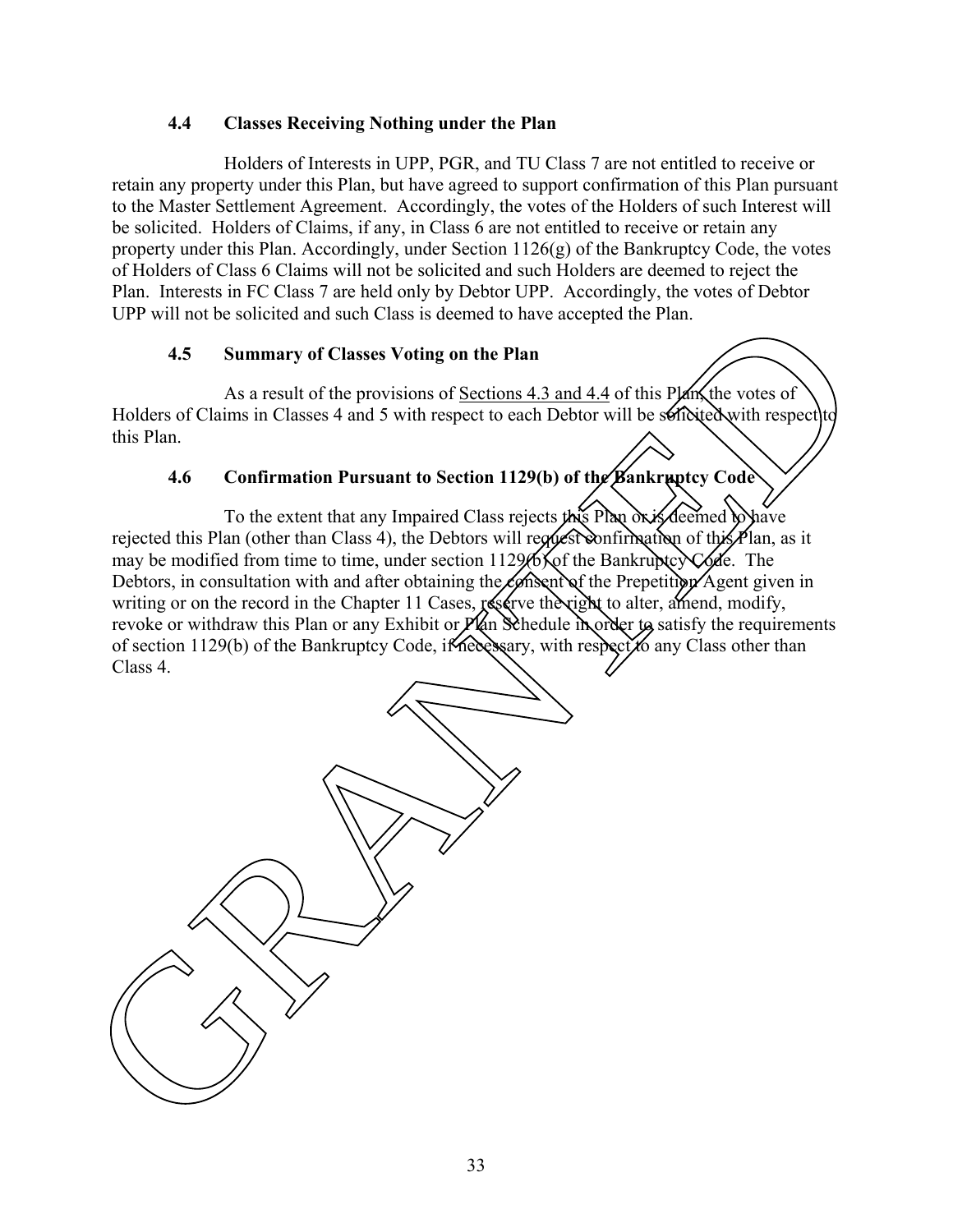### **4.7 Elimination of Vacant Classes**

Any Class of Claims that is not occupied as of the commencement of the Confirmation Hearing by an Allowed Claim or a claim temporarily allowed under Bankruptcy Rule 3018, or as to which no vote, is cast shall be deemed eliminated from this Plan for purposes of voting to accept or reject this Plan and for purposes of determining acceptance or rejection of this Plan by such Class pursuant to section 1129(a)(8) of the Bankruptcy Code.

### **5. ARTICLE FIVE**

### **MEANS FOR IMPLEMENTATION OF THE PLAN**

### **5.1 Formation of New Partners**

On or prior to the Effective Date, the Debtors shall form, or eause to be formed Entegra, and shall form, or cause to be formed, New Union Power, New Gila River Power, and New Trans-Union Pipeline, in each case as subsidiaries of Entegra and pursuant to the following limited liability company agreements, or in substantially similar form (as amended, restated supplemented and otherwise modified from time to time):

- (a) New Union Power: Exhibit F;
- (b) New Gila River Power: Exhibit  $\mathcal{B}_s$
- (c) New Trans-Union Pipeline? Exhibit H;
- (d) Entegra: Exhibit I.

### **5.2 Continued Legal Existence and Vesting of Assets in the Reorganized Debtors**

After the Effective Date, the Reorganized Debtors shall continue to exist as separate legal entities in accordance with the applicable law in the respective jurisdiction in which they are formed and pursuant to their respective certificates of limited partnership or formation in effect prior to the Effective Date. Notwithstanding anything to the contrary in this Plan, the Unimpaired Claims of a particular Debtor or Reorganized Debtor shall remain the obligations solely of such Debtor or Reorganized Debtor and shall not become obligations of any other Debtor or Reorganized Debtor solely by virtue of this Plan or the Chapter 11 Cases. Except as otherwise provided in this Plan, on and after the Effective Date, all property of the Estate of the Debtors, including all  $\partial$ laims, rights, and causes of action and any property acquired by the Debtors or the Reorganized Debtors under or in connection with this Plan, shall vest in the Reorganized Debtors free and clear of all Claims, security interests, liens, charges, other encumbrances, and Interests, but in all events encumbered by and subject to the Prepetition Banks Liens which, as of the Effective Date, secure the repayment of the Obligations under the New Credit Agreements. On and after the Effective Date, the Reorganized Debtors may operate their businesses and may use, acquire, and dispose of property and compromise or settle any Claims without supervision of or approval by the Bankruptcy Court and free and clear of any restrictions of the Bankruptcy Code or the Bankruptcy Rules, other than restrictions expressly **IFANS FOR IMPLEMENTATION OF THE PLANS**<br> **S.1 Comation of New Partners**<br>
Comparison of prior to the Effective Date, the Debtors shall form, occupies be formed<br>
Friegra, and shall form or cause to be formed, New Union Po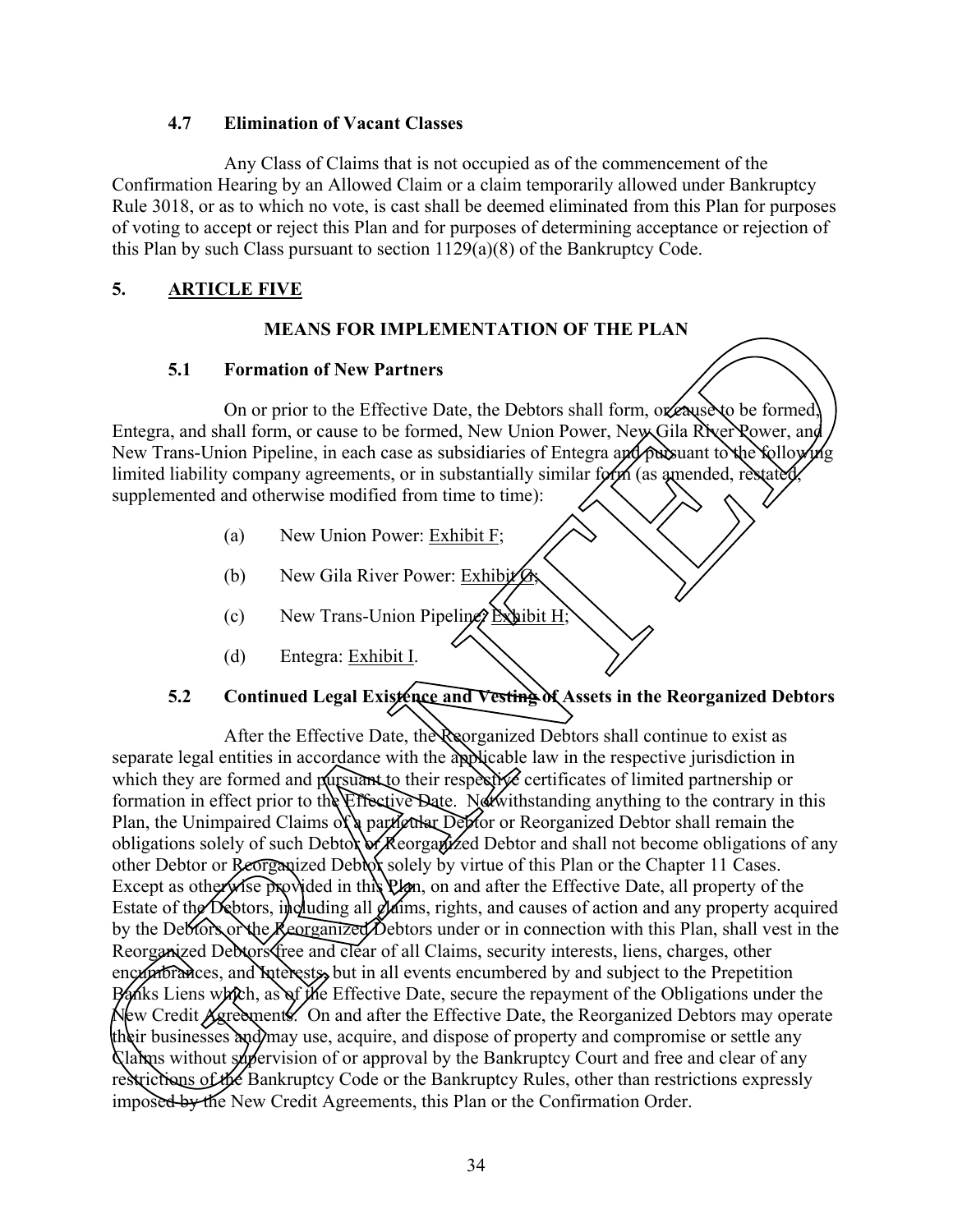### **5.3 Cancellation of Old Partnership Interests and Issuance of New Partnership Interests to New Partners**

(a) On the Effective Date but subject to the terms of Section 5.11 of this Plan, (i) the Old Partnership Interests shall be cancelled and (ii) the obligations of the Debtors under any agreements, documents, contracts or certificates of designation governing the Old Partnership Interests shall be discharged. As of the Effective Date but subject to the terms of Section 5.11 of this Plan, all Old Partnership Interests that have been authorized to be issued but that have not been issued shall be deemed cancelled and extinguished without any further action of any party or order of the Bankruptcy Court.

(b) On the Effective Date and in accordance with the terms of  $\sharp$  the Plan and the New Limited Partnership Agreements, the following New Partnership Interests shall be issued to the New Partners:

(i) Reorganized UPP shall issue the New Reorganized UPP General Partnership Interests to New Union Power and the New Reorganized UPP Limited Rartnership Interests to Entegra.

(ii) Reorganized PGR shall issue the New Reorganized PGR General Partnership Interests to New Gila River Power and the New Reorganized RGR Limited Partnership Interests to Entegra.

(iii) Reorganized Trans- $\mathbb{K}$ n(on shall issue the New Reorganized Trans-Union General Partnership Interests to New Trans-Union Pipeline and the New Reorganized Trans-Union Limited Partnership Interests to Entegra.

 $(c)$  For purposes of implementation of this Plan, pursuant to the Confirmation Order, and on account of the Prepetition Banks Secured Claims, the New Partnership Interests shall be deemed to be transferred to the Prepetition Banks, and thereafter shall be deemed to be transferred by such Prepetition Banks to Entegra or the affiliates of Entegra, as applicable.

## **5.4 Governance, Directors, Officers, and Authority to Act**

(a) *Certificates of Limited Partnership and Formation*. The certificates of limited partnership and formation of the Debtors shall be amended as necessary to satisfy the provisions of this Plan and the Bankruptcy Code. After the Effective Date, such certificates may be amended and restated as permitted by applicable law. The Bankruptcy Court.<br>
On the Effective Date and in accordance with the terms of *MS-Plan and*<br>
ners:<br>
(i) Reorganized UPP shall issue the New Reorganized UPP General)<br>
(i) Reorganized UPP shall issue the New Reorganized U

(b) *Directors and Officers of the Reorganized Debtors*. Subject to any requirement of Bankruptcy Court approval pursuant to section 1129(a)(5) of the Bankruptcy Code, as of the Effective Date, the initial officers of each Reorganized Debtor shall be the officers of the applicable Debtors immediately prior to the Effective Date. On the Effective Date, the board of directors of Entegra shall have five  $(5)$  members, all of whom are listed on Plan Schedule 5. $\mathcal{H}$ b) (which list shall be approved by, and may be amended by the Debtors prior to the Confirmation Hearing with the consent of, the Prepetition Agent given in writing or on the (a) Certificates of Limited partnership and formation of each<br>the provisions of this Plan and the Bankru<br>may be amended and restated as permitted<br>requirement of Bankruptcy Court approva<br>Code, as of the Effective Date, the record in the Chapter 11 Cases and filed with the Bankruptcy Court).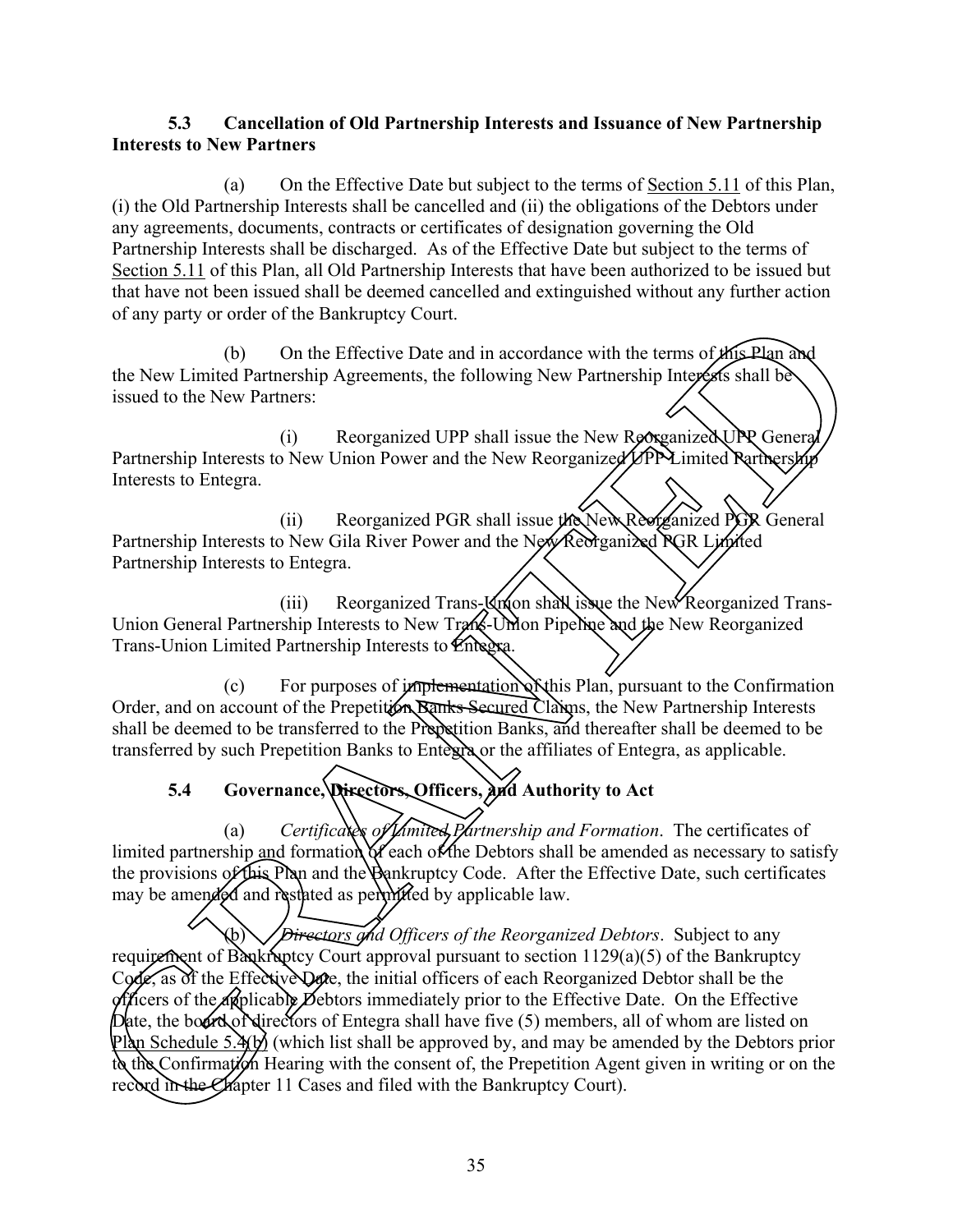(c) *Authority to Act*. On the Effective Date, the adoption of the New Limited Partnership Agreements and, subject to the filing of certificates of formation with the appropriate jurisdictions, the New Limited Liability Company Agreements or in each case similar constituent documents, the selection of directors and officers for the Reorganized Debtors, Entegra and its subsidiaries, and all other actions contemplated by or described in this Plan with respect thereto shall be authorized and approved and be binding and in full force and effect in all respects without further action by any party. All matters provided for in this Plan involving the legal structure of the Debtors, Reorganized Debtors, Entegra or its subsidiaries, and any legal action required by the Debtors, Reorganized Debtors, Entegra or its subsidiaries in connection with this Plan, shall be deemed to have occurred and shall be in full force and effect in all respects, without any requirement of further action by the security holders, officers or directors of the Debtors, Reorganized Debtors, Entegra or its subsidiaries or further order of the Bankruptcy Court. On the Effective Date, the appropriate officers of the Debtors, Reorganized Debtors, Entegra or its subsidiaries and members of their respective boards of directors of the Debtors, Reorganized Debtors, Entegra or its subsidiaries are authorized and directed to issue, execute, and deliver the contracts, agreements, documents, guarantees, pledges, exponsions, securities, certificates, resolutions and instruments contemplated by this Plan, including, without limitation, the New Credit Agreements and agreements described in Section  $\frac{1}{3}$  of the Nan.

### **5.5 Issuance of New Securities and Related Documentation**

On or as soon as reasonably practicable after the Effective Date, (i) the Reorganized Debtors shall issue the New Partnership *Interests*, New Term  $A$  Loan Notes, New Term A L/C Notes, New Term B Loan Notes, and  $\lambda$  New Term B  $\lambda$ C Notes, and (ii) the New Partners shall issue the New Membership Interests to be distributed purguant to this Plan without further act or action under applicable law, regulation, order, or rule,  $\chi$  he issuance of the New Partnership Interests, New Membership Interests, New Term A Loan Notes, New Term A L/C Notes, New Term B Loan Notes, and New Term B L/C Notes and the distribution thereof under this Plan shall be exempt from registration under applicable securities laws pursuant to section  $1145(a)$  of the Bankruptcy Code. Without limiting the effect of section 1145 of the Bankruptcy Code, all documents, agreements, and instruments entered into on or as of the Effective Date contemplated by or in furtherance of this Plan shall become effective and binding in accordance with their respective terms and conditions upon the parties thereto. Holders of Allowed Class 4 Claims in UPP and PGR shall be deemed to have elected to accept Class A Units under the New Limited Liability Company Agreement for Entegra and shall be deemed to have elected to be a Full-Voting Bank under the New Credit Agreements unless on or prior to the Bankruptcy Court's first scheduled hearing for final approval of the Disclosure Statement, such Holder shall have executed and delivered written notice to the Debtors and Prepetition Agent that such Holder affirmatively dects to receive Class B Units under the New Limited Liability Company Agreement for Entegra or be a Limited-Voting Bank under the New Credit Agreements, provided that the election of each Consenting Prepetition Bank to receive Class A Units or Class  $\cancel{B}$  Units under the New Limited Liability Agreement for Entegra, as applicable, set forth in the Master Settlement Agreement shall be binding on and constitute the election of each such Consenting Prepetition Bank with respect thereto. Notwithstanding anything in this Plan to the contrary, distributions of Entegra Membership Interests to Holders of Allowed Class 4 Claims may be distributed directly to such Holders or to such Holders' designee as permitted by and attirmatively Necks to receive Class<br>Agreement for Entegra or be a Limit<br>provided that the election of each Co<br>B Units under the New Limited Liab<br>Master Settlement Agreement shall I<br>Consenting Prepetition Bank with re<br>cont subject to the New Limited Liability Company Agreement of Entegra. Ib calcund to have occurred and shall its in that force and there are a diverged<br>and the predict of the section by the security holders, officers or direct<br>operating the prediction of the EFfective Date, the appropriate o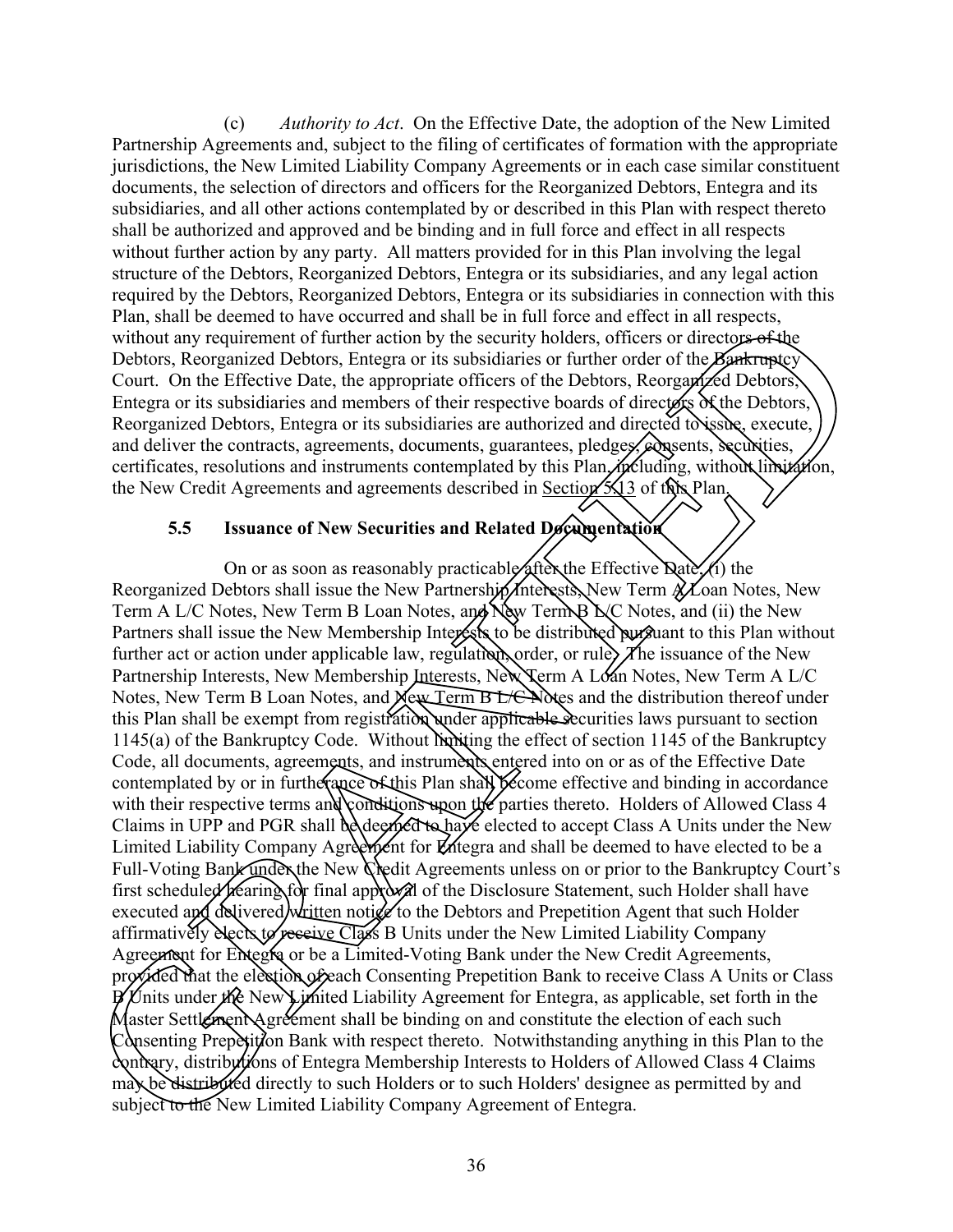### **5.6 Exit Financing**

On the Effective Date, without any requirement of further act or action by security holders, officers, or directors of the Debtors or Reorganized Debtors or further order of the Bankruptcy Court, the Reorganized Debtors shall be authorized and directed to enter into the New Credit Agreements, which will contain the New Revolving Loan Facilities, the New L/C Facilities, and the terms of the New Term A Loan Notes, New Term A L/C Notes, New Term B Loan Notes, and New Term B L/C Notes, as well as execute, deliver, file, record and issue any notes, documents, or agreements in connection therewith.

### **5.7 Sources of Cash for Plan Distributions**

Except as otherwise provided in this Plan or the Confirmation Order, all Cash necessary for Reorganized Debtors to make payments pursuant to this Plan shall be obtained from existing Cash balances, the operations of the Debtors and the Reorganized Debtors, or the New Credit Agreements. To the extent permitted by the New Credit Agreements, the Reorganized Debtors may also make such payments using Cash received from their subsidiaries through the Reorganized Debtors' consolidated cash management systems.

### **5.8 [intentionally omitted]**

### **5.9 No Discharge, Release or Novation of Prepetition Credit Agreements Obligations; Conforming Amendments to Prepetition Credit Documents**

Notwithstanding anything in this Han to the contrary, nothing in this Plan is, or shall be deemed to constitute, a discharge or release of the Debtors with respect to, or novation of, any of the Prepetition Credit Agreements Obligations, or cancellation of any of the Prepetition Credit Documents (other than the Prepetition Credit Agreements Notes). Except as expressly amended or modified by this Plan, all Prepetition Credit Documents, including, without limitation, mortgages, security agreements, pledges and guarantees, and Prepetition Act 9 Bond Documents, including, without limitation, mortgages, leases and indentures, shall remain in full force and effect and shall in their original form and as amended or modified pursuant to this Plan, secure the Obligations under the New Credit Agreements, and, at the written request of the Prepetition Agent, the Reorganized Debtors shall execute and deliver conforming amendments to such documents in order to implement the same, all without further order of the Bankruptcy Court. 5.7 Sources of Cash for Phan Distributions<br>
Ecoept as otherwise provided in this Plan or the Confirmation ( $\sqrt{\text{det}}$ , at Caso)<br>
necessary for Reorganized Debtors to make payrments pursuant to this Plan And Le obtained<br>
fr

# **5.10 No Discharge and No Release of Prepetition Banks Liens**

Notwithstanding anything in this Plan to the contrary, all property of the Estate of the Debtors, including all claims, rights, and causes of action and any property acquired by the Debtors or the Reorganized Debtors under or in connection with this Plan, shall remain  $\epsilon$ ncumbered by and subject to the Prepetition Banks Liens which, as of the Effective Date, secure the repayment of the Obligations under the New Credit Agreements, and such Prepetition Banks Liens shall not be, and shall not be deemed to be, discharged or released on account of this Plan or the Chapter  $\mathcal{U}$  Cases.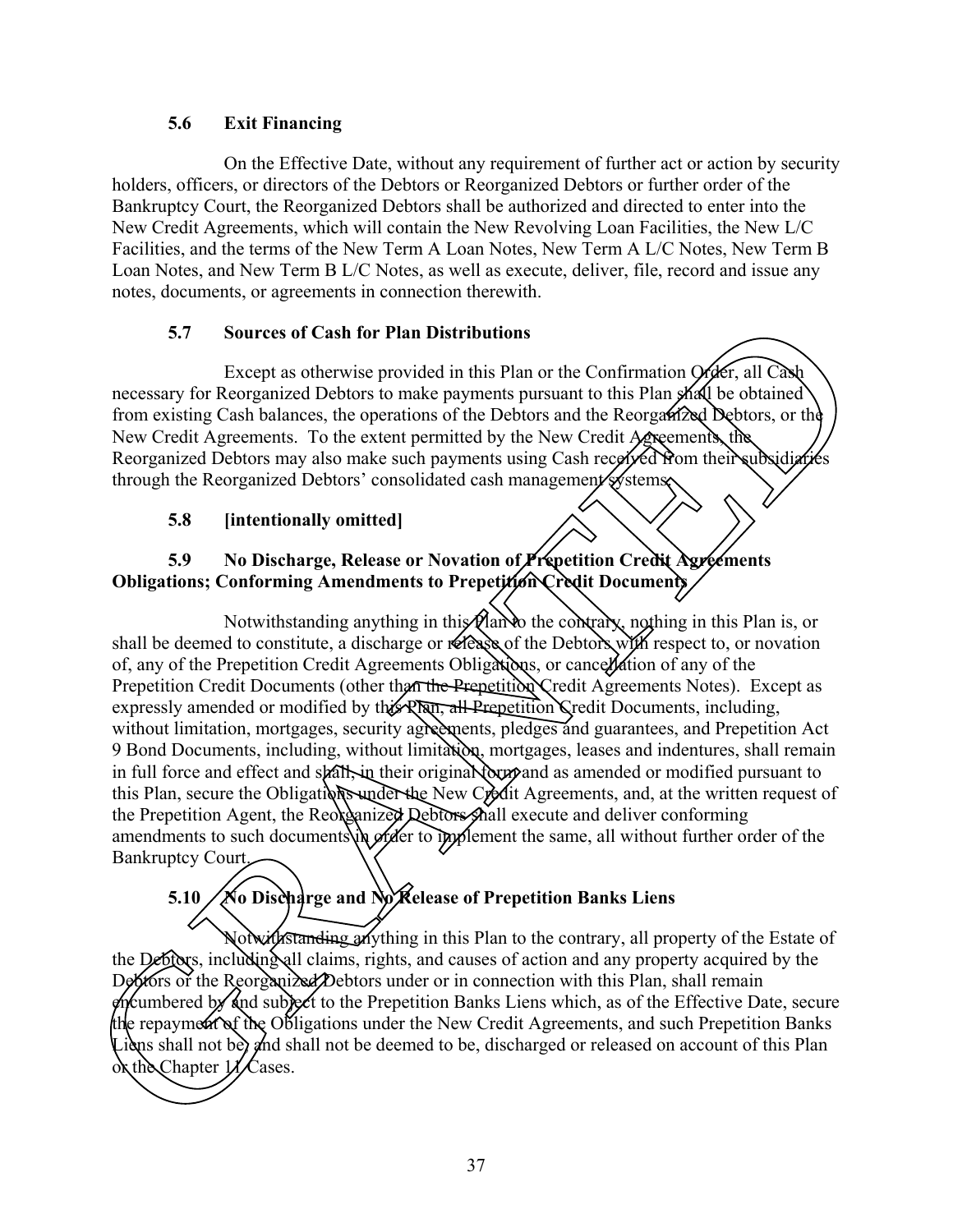### **5.11 Interests in Finance Co**

Notwithstanding anything in this Plan to the contrary, on the Effective Date, the Interests in Finance Co. shall remain effective and outstanding and be owned and held by Reorganized UPP. Distributions to Holders of Allowed Old Membership Interests shall be funded as a carve out and assignment pursuant to this Plan from the distributions to which Holders of Allowed Class 4 Claims would otherwise be entitled. Finance Co. shall continue to be governed by the terms and conditions of its limited liability company agreement as in effect prior to the Effective Date.

### **5.12 Intercompany Claims**

On the Effective Date and to the extent permitted by the New Credit Agreements. the Intercompany Claims of Debtors against Debtors arising under the Prepetition Credit Documents or Prepetition Act 9 Bond Documents shall remain unimpaired under section 1124 the Bankruptcy Code.

### **5.13** Guarantees, Security Agreements and Pledges by Entegra and its **Subsidiaries**

On the Effective Date, Entegra and its subsidiaries, including, with out limitation, the New Partners, shall execute and deliver guarantees substantially in the form attached as Exhibit R to this Plan and security agreements and  $p$   $\cancel{\epsilon}$  are substantially in  $\psi$  form attached as Exhibits S and T to this Plan, respectively, which guarantee, and grant security interests and liens in all their respective assets to secure, repayment of the Obligations under the New Credit Agreements. On the Effective Date, Entegra shall accept and enter into the Representation and Indemnity Agreement.

### **5.14 Union Bonds**

To facilitate the implementation of the terms of this Plan, including the preservation of certain exemptions from ad valorem property taxes, on or as soon as reasonably practicable after the Effective Date, UPP and Finance Co. shall be authorized and directed to execute and deliver: (i) the Restated UPP Lease Agreement, (ii) the Restated Intercompany Loan Agreement, (iii) the Restated Union Bond Indenture, and (iv) all other Restated Union Bond Documentation, as applicable, in  $\chi$  m and substance acceptable to the Prepetition Agent. UPP and Finance Co. shall be authorized and directed to execute and deliver any and all instructions and consents  $\mathcal{A}\phi$  the Union Bond Trustee and the Union Issuer as are necessary and appropriate to effectuate the execution of the Restated Union Bond Documentation. 12 Intercompany Claims<br>
12 Intercompany Claims<br>
12 Intercompany Claims<br>
12 Intercompany Claims<br>
12 Intercompany Claims<br>
13 Intercompany Claims are the Properties of Debtors against Debtors arising under the Properties<br>
13

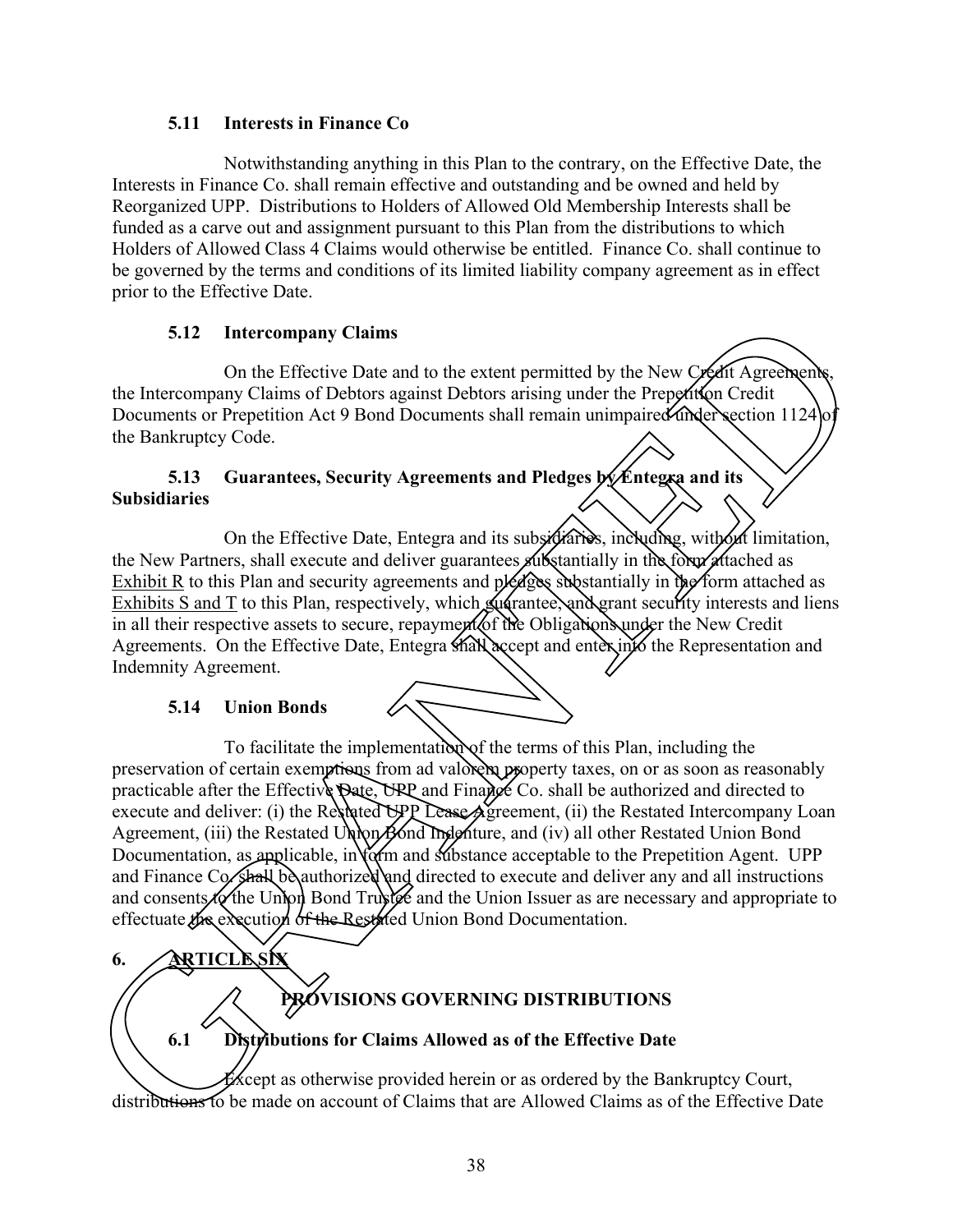shall be made on the Distribution Date or as soon thereafter as is practicable. Any distribution to be made on the Effective Date pursuant to this Plan shall be deemed as having been made on the Effective Date if such distribution is made on the Effective Date or as soon thereafter as is practicable. Any payment or distribution required to be made under this Plan on a day other than a Business Day shall be made on the next succeeding Business Day. Distributions on account of Claims that first become Allowed Claims after the Effective Date shall be made pursuant to Section 8.4 of this Plan. Notwithstanding the date on which any distribution of securities is made to a Holder of a Claim that is an Allowed Claim on the Effective Date, such Holder shall be deemed to have the rights of a Holder of such securities distributed as of the Effective Date only as of the date of the distribution.

### **6.2 No Postpetition Interest on Claims**

Unless otherwise specifically provided for in this Plan or the Confirmation Order or required by applicable bankruptcy law, postpetition interest shall not accrue or be paid on any Claims, and no Holder of a Claim (other than a Holder of an Administrative Claim under the DIP Credit Agreements with respect to such Administrative Claims) shall be entitled to interest, accruing on or after the Petition Date on any Claim. the date of the distribution,<br>
2 No Postpetition Interest on Claims<br>
2 Universident Interest on Claims<br>
dby applicable bankrupticy law, postpetition interest shall not accumulate<br>
dby applicable bankrupticy law, postpetit

### **6.3 Distributions by Reorganized Debtors**

Other than as specifically set forth below, the Reorganized Debtors or the Disbursing Agent shall make all distributions required to be distributed under this Plan. Distributions on account of Prepetition Banks Claims shall be made to the Prepetition Agent. The Reorganized Debtors may employ or contract with other entities to assist in or make the distributions required by this Plan.

### **6.4 Delivery of Distributions and Undeliverable or Unclaimed Distributions**

(a) *Delivery of Distributions in General.* Distributions to Holders of Allowed Claims shall be made at the addresses set forth in the Debtors' records unless such addresses are superseded by proofs of claim or transfers of claim filed pursuant to Bankruptcy Rule 3001.

(b) *Undeliverable and Unclaimed Distributions.*

(i) *Holding of Undeliverable and Unclaimed Distributions*. If the distribution to  $\frac{\partial f}{\partial x}$  Holder of an Allowed Claim is returned to the Disbursing Agent as undeliverable of is otherwise unclaimed, no further distributions shall be made to such Holder unless and until the Distursing Agent is notified in writing of such Holder's then current address.

(ii) *After Distributions Become Deliverable*. The Disbursing Agent  $\chi$  make all distributions that have become deliverable or have been claimed since the  $\vec{p}$  istribution Date as soon as practicable after such distribution has become deliverable or have been claimed. Shall make all distributions that have become de<br>
pristribution Date as soon as practicable after subden claimed.<br>
(iii) Failure to Claim I<br>
Allowed Claim that does not assert a claim pursunclaimed distribution within one

(iii) *Failure to Claim Undeliverable Distributions*. Any Holder of an Allowed Claim that does not assert a claim pursuant to this Plan for an undeliverable or unclaimed distribution within one  $(1)$  year after the Effective Date shall be deemed to have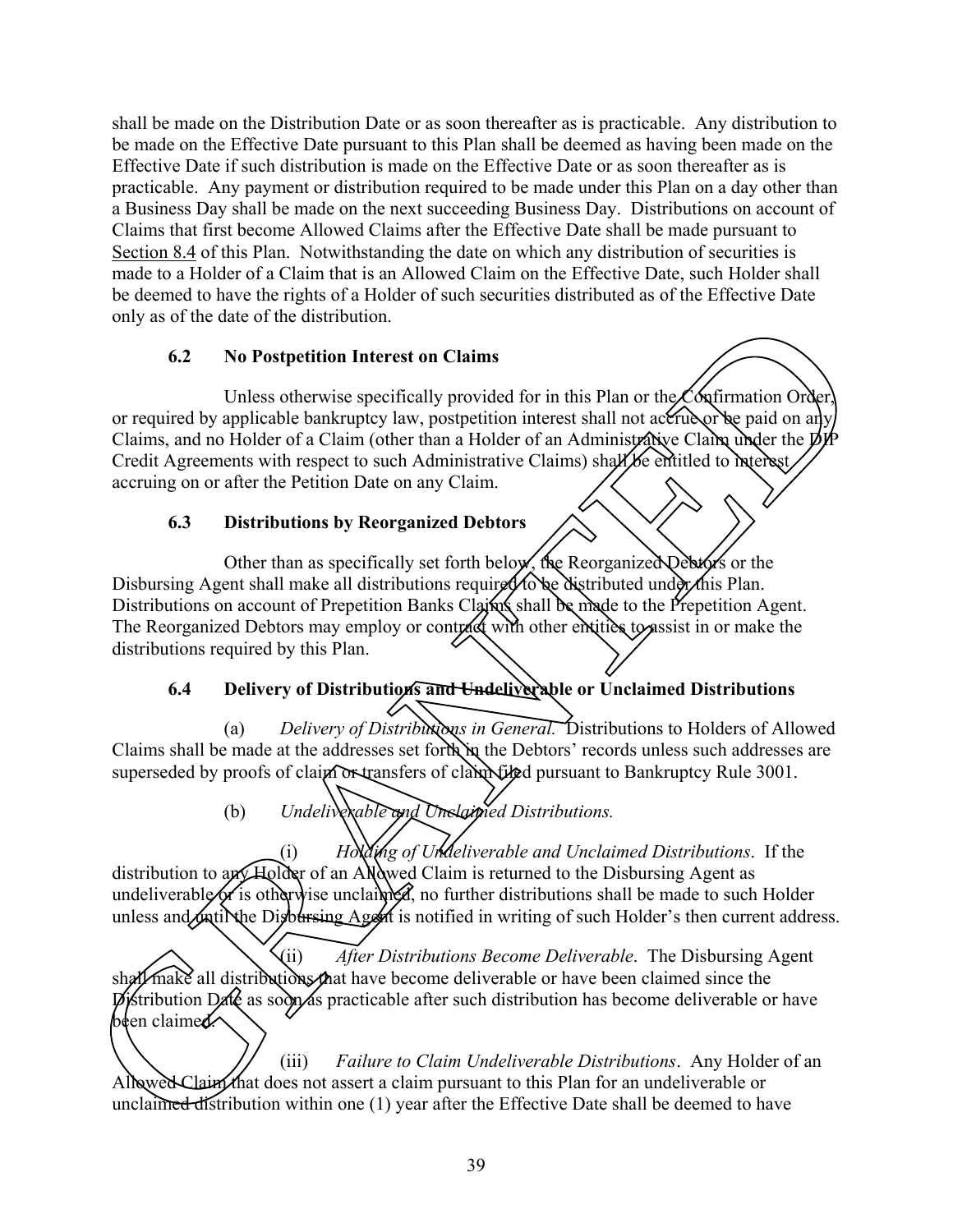forfeited its claim for such undeliverable or unclaimed distribution and shall be forever barred and enjoined from asserting any such claim for an undeliverable or unclaimed distribution against the Debtors or their Estates, the Reorganized Debtors or their property. In such cases, any Cash for distribution on account of such claims for undeliverable or unclaimed distributions shall become the property of the Estates free of any restrictions thereon and notwithstanding any federal or state escheat laws to the contrary, but in all events subject to the Prepetition Banks Liens. Any Cash, Entegra Membership Interests, New Term A Loan Notes, New Term A L/C Notes, New Term B Loan Notes, and/or New Term B L/C Notes held for distribution on account of such Claim shall be canceled and of no further force or effect. Nothing contained in this Plan shall require the Debtors, Reorganized Debtors, or any Disbursing Agent to attempt to locate any Holder of an Allowed Claim.

### **6.5 Record Date for Distributions**

The Disbursing Agent and the Reorganized Debtors will have no obligation to recognize the transfer of, or the sale of any participation in, any Allowed Claim that occurs after the close of business on the Distribution Record Date, and will be entitled for all purposes berein to recognize and distribute securities, property, notices and other documents only to those, Holders of Allowed Claims who are Holders of such Claims, of participants therein, as of the close of business on the Distribution Record Date. The Disbursing Agent and the Reorganized Debtors shall be entitled to recognize and deal for all purposes under this Nan with only those record holders stated on the official claims register as of the close of business on the Distribution Record Date. For Detroits, Roreganized Debtors, or any Disbursing Agent to attempt to locate any<br>
an Allowed Claim.<br>
Second Date for Distributions<br>
The Disbussing Agent and the Recorganized Debtors will have been obligation to<br>
the tra

# **6.6 Allocation of Plan Distributions Between Principal and Interest**

To the extent that any Allowed Claim entitled to a distribution under this Plan is comprised of indebtedness and accrued but unpaid interest thereon, such distribution shall, to the extent permitted by applicable law,  $\sqrt{6}$  allocated for income tax purposes to the principal amount of the Claim first and then, to the extent that the consideration exceeds the principal amount of the Claim, to the portion of such Claim representing accrued but unpaid interest.

### **6.7 Means of Cash Payment**

Payments of Cash made pursuant to this Plan shall be in U.S. dollars and shall be made, at the option and in the sole discretion of the Reorganized Debtors, by (a) checks drawn on, or (b) wire *transfer from*, a domestic bank selected by the Reorganized Debtors. Cash payments to *foreign* creditors may be made, at the option of the Reorganized Debtors, in such funds and  $\mathcal{B}_{\mathcal{V}}$  such means as are necessary or customary in a particular foreign jurisdiction.

### **6.8 Withholding and Reporting Requirements**

In connection with this Plan and all distributions hereunder, the Reorganized Debtors shall comply with all withholding and reporting requirements imposed by any federal, state, local, or foreign taxing authority, and all distributions hereunder shall be subject to any such withholding and reporting requirements. The Reorganized Debtors shall be authorized to take any and all actions that may be necessary or appropriate to comply with such withholding **and R**<br>**Constant Properties**<br>**Constant Properties**<br>**Constant Properties**<br>**Constant Properties**<br>**Constant Properties**<br>**Constant Properties**<br>**Constant Properties**<br>**Constant Properties**<br>**Constant Properties**<br>**Constant** Prope and reporting requirements. All persons holding Claims or Interests shall be required to provide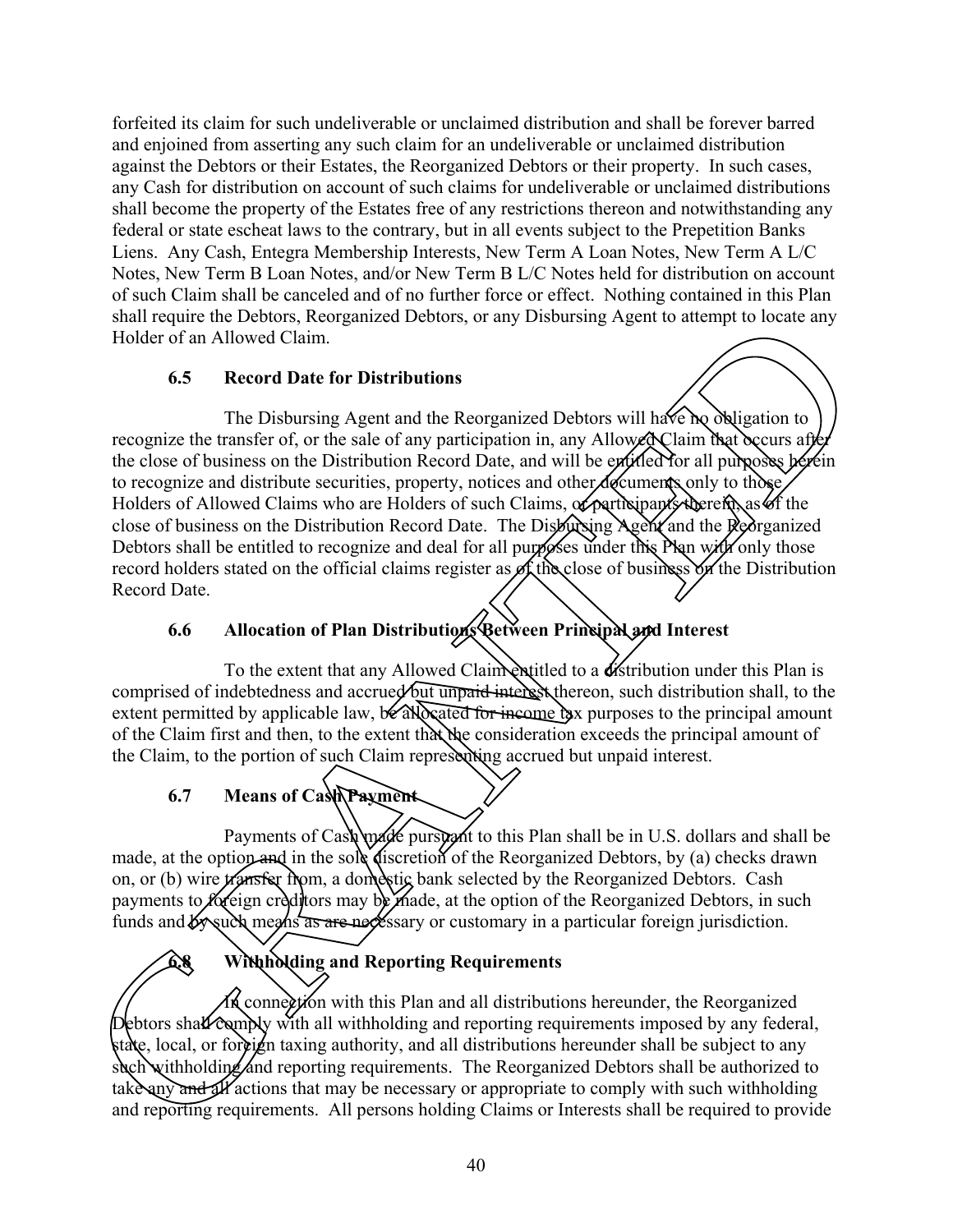any information necessary to effect information reporting and the withholding of such taxes. Notwithstanding any other provision of this Plan to the contrary, (i) each Holder of an Allowed Claim shall have the sole and exclusive responsibility for the satisfaction and payment of any tax obligations imposed by any governmental unit, including income, withholding, and other tax obligations, on account of such distribution, and (ii) no distribution shall be made to or on behalf of such Holder pursuant to this Plan unless and until such Holder has made arrangements satisfactory to the Reorganized Debtors for the payment and satisfaction of such tax obligations. Any Cash, Entegra Membership Interests, New Term A Loan Notes, New Term A L/C Notes, New Term B Loan Notes, and/or New Term B L/C Notes to be distributed pursuant to this Plan shall, pending the implementation of such arrangements, be treated as an undeliverable distribution pursuant to Section 6.4 of this Plan.

### **6.9 Setoffs**

Except as may be required to satisfy the conditions to the Effective Date set forth in Section 9.2, the Reorganized Debtors may, pursuant to section 553 of the Bankruptcy Code or applicable nonbankruptcy laws, but shall not be required to, set off  $\chi$  and  $\chi$  and  $\chi$  the payments or other distributions to be made pursuant to this Plan in respect of such Claim, or claims of any nature whatsoever that the Debtors or the Reorganized Debtors may have against the Holder of such Claim; provided, however, that neither the failure to do so nor the allowance of any Claim hereunder shall constitute a waiver or release by the Reorganized Debtors of any such claim that the Debtors or the Reorganized Debtors may have against such Holder.

### **6.10 Fractional Shares**

No fractional shares of Entegra Membership Interests shall be distributed. Where a fractional share would otherwise be called for, the actual issuance shall reflect a rounding up (in the case of .50 or more than .50) of such fraction to the nearest whole Entegra Membership Interests share or a rounding down of such fraction (in the case of less than .50).

### **6.11 Surrender of Prepetition Credit Agreements Notes and Canceled Instruments of Securities**

(a) *Generally.* As  $\infty$  condition precedent to receiving any distribution pursuant to this Plan on account of an Allowed Claim evidenced by (i) the Prepetition Credit Agreements Notes, or (ii) instruments, securities, or other documentation canceled pursuant to Section 5.3 of this Plan, the Holder of such Claim shall tender the applicable Prepetition Credit Agreements Notes, or other instruments, securities, or other documentation evidencing such Claim to the Reorganized Debtors diffess waived in writing by the Debtors or the Reorganized Debtors, as applicable. Any Cash, Entegra Membership Interests, New Term A Loan Notes, New Term A L/C Notes, New Term B Loan Notes, and/or New Term B L/C Notes to be distributed pursuant to this Plan on account of any such Claim shall, pending such surrender (or in the case of the Entegra Membership Interests, payment of any nominal fee required by the New Limited Liability Company Agreement of Entegra), be treated as an undeliverable distribution pursuant to Section 6.4 of this Plan. shall penning the implementation 6 such arrangements, be treated as an underiverable<br>distribution pursuant to <u>Section 6.4</u> of this Plan.<br>
Freepti as may be required to satisfy the condition to the *Hacky* Date set for<br>th

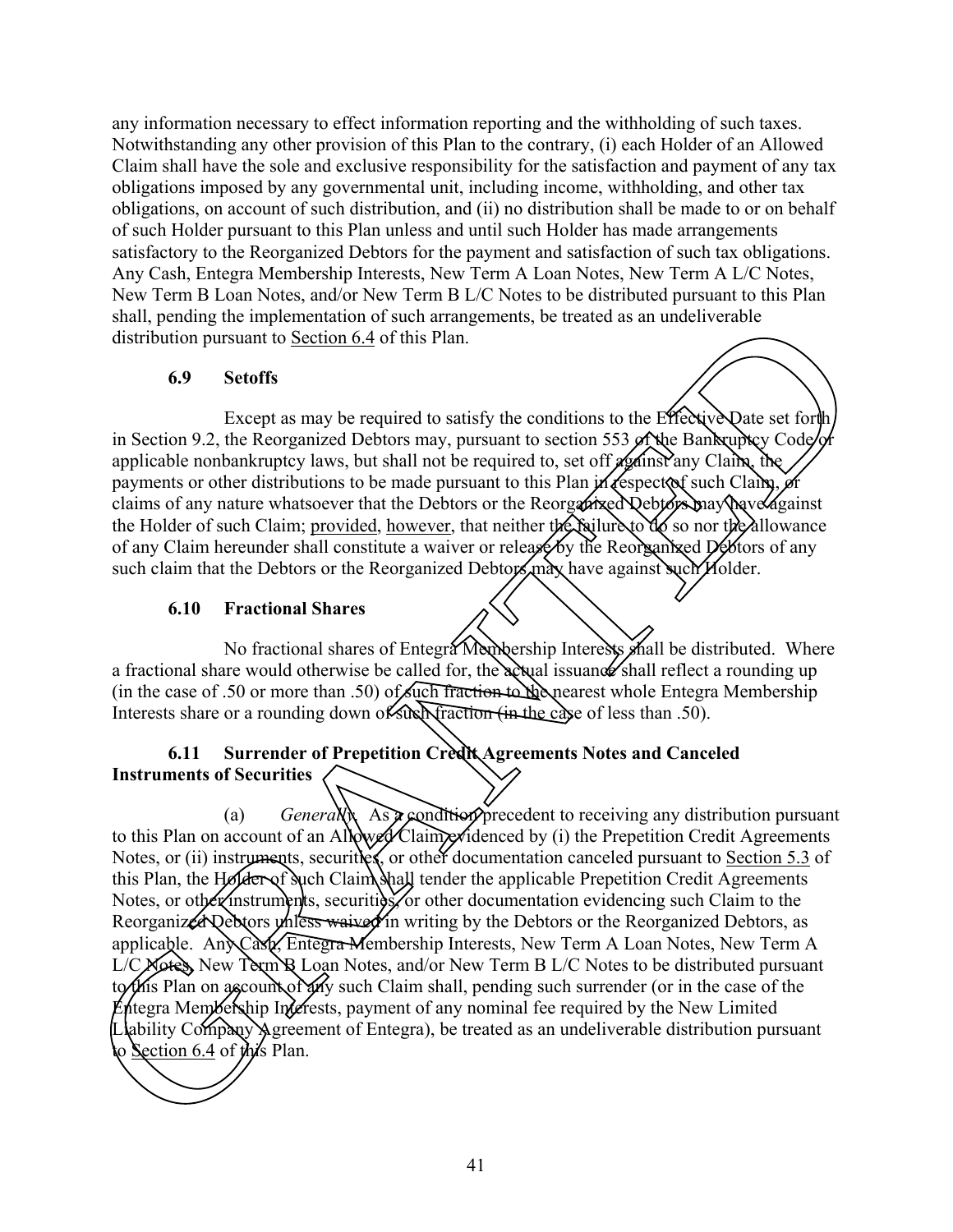(b) *Failure to Surrender Security Instruments.* Any Holder of a Claim that fails to surrender or is deemed to have failed to surrender the applicable security required to be tendered hereunder within one (1) year after the Effective Date shall have its Claim and its distribution pursuant to this Plan on account of such Claim discharged and shall be forever barred from asserting any such Claim against the Reorganized Debtors or their respective property. In such cases, any Cash, Entegra Membership Interests, New Term A Loan Notes, New Term A L/C Notes, New Term B Loan Notes, and/or New Term B L/C Notes held for distribution on account of such Claim shall be disposed of pursuant to Section 6.4 of this Plan.

### **6.12 Lost, Stolen, Mutilated, or Destroyed Debt Securities**

In addition to any requirements under any applicable agreement and applicable law, any Holder of a Claim evidenced by a security that has been lost, stolen, *mu*tilated, or destroyed shall, in lieu of surrendering such security, deliver to (i) the Prepetition Agent in the case of the Prepetition Credit Agreements Notes, and (ii) the Reorganized Debtors in the case of other instruments, securities, or other documentation,  $(x)$  evidence reasonably satisfactory to the Prepetition Agent or Reorganized Debtors, as applicable, of the loss, theft, mutilation, or destruction; and (y) such security or indemnity as may be required by the Prepetition Agent or Reorganized Debtors, as applicable, to hold the Prepetition Agent or Reorganized Debtors, as applicable, harmless from any damages, liabilities, or costs meating freating such individual as a Holder of an Allowed Claim. Upon compliance with this Section 6.12 by a Holder of a Claim evidenced by a security, such Holder shall, for all purposes under this Plan, be deemed to have surrendered such note, debenture, or equity.

## **6.13 Failure to Execute and Deliver Certain Agreements**

Each Debtor or the Prepetition Agent shall make audilable to all Holders of a Prepetition Banks Secured Claim signature pages for the New Limited Liability Company Agreement for Entegra and the New Credit Agreements within five (5) days after the Confirmation Date. Any Holder of a Prepetition Banks Secured Claim that fails to execute and deliver (i) to Entegra, the New Limited Liability Company Agreement for Entegra and (ii) to the Reorganized Debtors and the Administrative Agent under the New Credit Agreements, the New Credit Agreements, in each case by the date which is the fifteenth day after the Confirmation Date, plus one day added to such fifteen  $(15)$  days for each day after the tenth day following the Confirmation Date that a stay of the Confirmation Order is in effect, shall have its Claim and its distribution pursuant to this Plan  $\partial x$  account of such Claim discharged and shall be forever barred and enjoined from asserting any such Claim against the Reorganized Debtors, Entegra, Entegra's subsidiaries, or their respective property. In such cases, any Cash, Entegra Membership Interests, New Term A Loan Notes, New Term A L/C Notes, New Term B Loan Notes, and/or New Term B L/C Notes held for distribution on account of such Claim shall be cancelled and of no further force or effect, and any Cash that would otherwise be distributed to such Holder shall be disposed of pursuant to Section 6.4 of this Plan. **B.12** Fait, Sucher, wintered, any leader to the confirmed of the disposed of the state of the properties are the pursuant to the state of the properties of the Prepetition Cetti Agreements Note, and (i) the Resonance of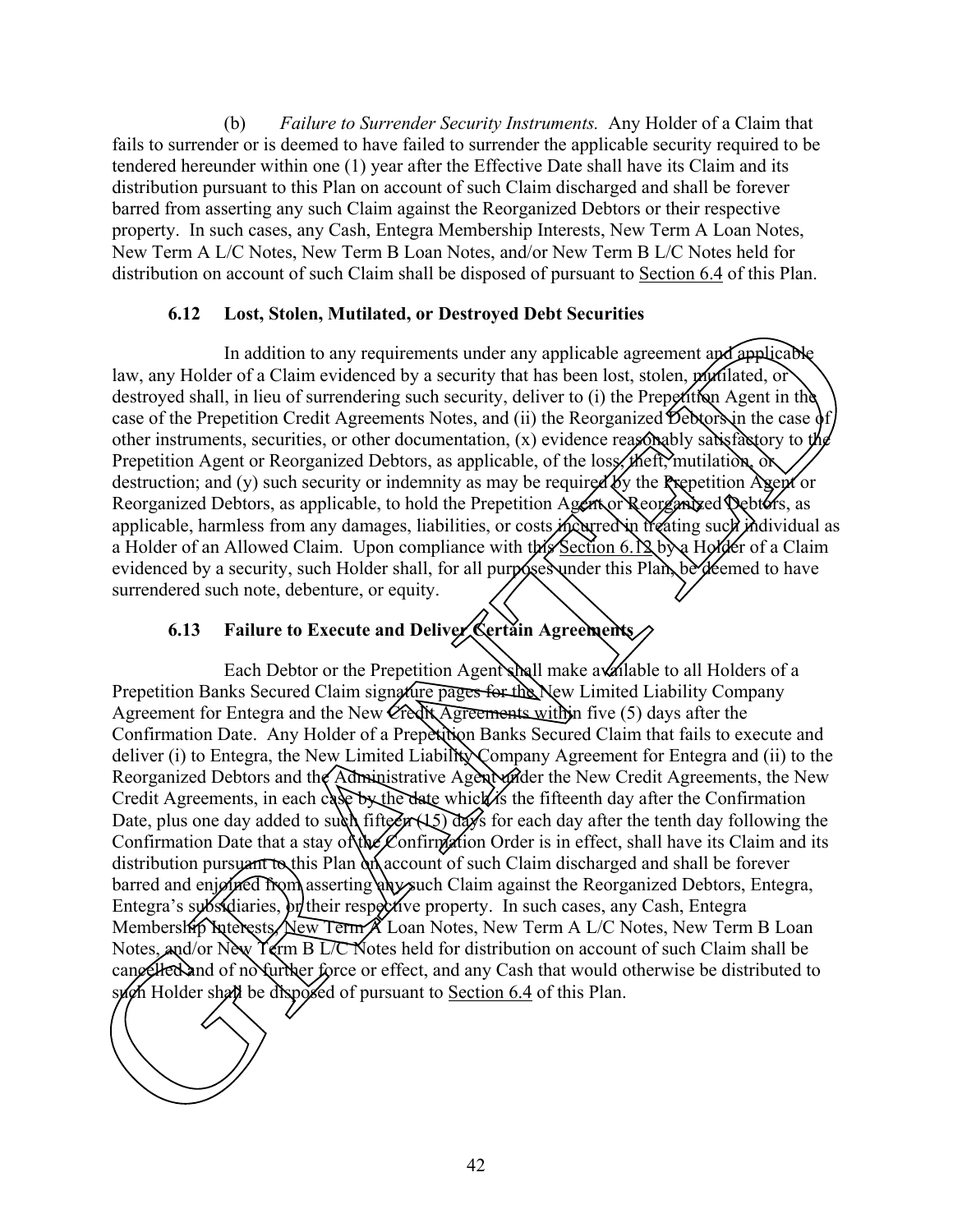### **7. ARTICLE SEVEN**

### **TREATMENT OF EXECUTORY CONTRACTS AND UNEXPIRED LEASES**

### **7.1 Assumption of Executory Contracts and Unexpired Leases**

On the Effective Date, all executory contracts or unexpired leases of the Reorganized Debtors will be deemed assumed in accordance with, and subject to, the provisions and requirements of sections 365 and 1123 of the Bankruptcy Code except those executory contracts and unexpired leases that (i) have been rejected by order of the Bankruptcy Court, (ii) are the subject of a motion to reject pending on the Effective Date, (iii) are identified on Plan Schedule 7.1 (which Schedule 7.1 shall be subject to approval in writing by the Administrative Agent), or (iv) are rejected pursuant to the terms of this Plan. Entry of the Confirmation Oxder by the Bankruptcy Court shall constitute approval of such assumptions and  $\chi$  ejections pursuant to sections 365(a) and 1123 of the Bankruptcy Code. Each executory contract and unexpired lease assumed pursuant to this Article VII shall revest in and be fully enforceable by the respective. Reorganized Debtor in accordance with its terms, except as modified by the provisions of the Plan, any order of the Bankruptcy Court authorizing and providing for its assumption, or applicable federal law.

### **7.2 Claims Based on Rejection of Executory Contracts or Unexpired Leases**

All proofs of claim with respect to Claym arising from or in connection with the rejection of executory contracts or unexpired leases. If any, must be filed with the Bankruptcy Court within thirty (30) days after the date of entry of an order of the Bankruptcy Court approving such rejection. Any Claims arising from or in connection with the rejection of an executory contract or unexpired lease not filed within such time will be forever barred from assertion against the Debtors or Reorganized Debtors, their Estates, or property unless otherwise ordered by the Bankruptcy Court or **provided for in this Plan.** 

### **7.3 Cure of Defaults of Assumed Executory Contracts and Unexpired Leases**

Any monetary amounts by which each executory contract and unexpired lease to be assumed pursuant to this Plan is in default shall be satisfied, pursuant to section 365(b)(1) of the Bankruptcy Code, by payment of the default amount in Cash on the Effective Date or on such other terms as the parties to each such executory contract or unexpired lease may otherwise agree in writing. In the event of a dispute regarding (i) the amount of any cure payments, (ii) the ability of the Reorganized Debtors or any assignee to provide "adequate assurance of future" performance" within the meaning of section 365 of the Bankruptcy Code under the contract or lease to be assumed, or (iii) any other matter pertaining to assumption or assignment, the cure payments required by section 365(b)(1) of the Bankruptcy Code shall be made following the entry of a Final Order resoluting the dispute and approving the assumption. Example the same of the same of the same of the Basic comparison of the Barktop of a motion to reject pending on the Effective Date, (iii) are identified on Plant<br>  $\overline{Z}1$  (which Schedule 7.1 shall be subject to approxi

# **7.4 Miscellaneous**

Notwithstanding any other provision of this Plan to the contrary, the Debtors, in consultation with and after obtaining the consent of the Prepetition Agent given in writing or on lease to be assumed, or (iii) any or<br>payments required by section 365<br>entry of a Final Order resolving the<br>T.4<br>Miscellaneous<br>Miscellaneous<br>Miscellaneous<br>Notwithstanding a<br>consultation with and after obtain<br>the record in th the record in the Chapter 11 Cases, reserve the right to modify or supplement Plan Schedule 7.1,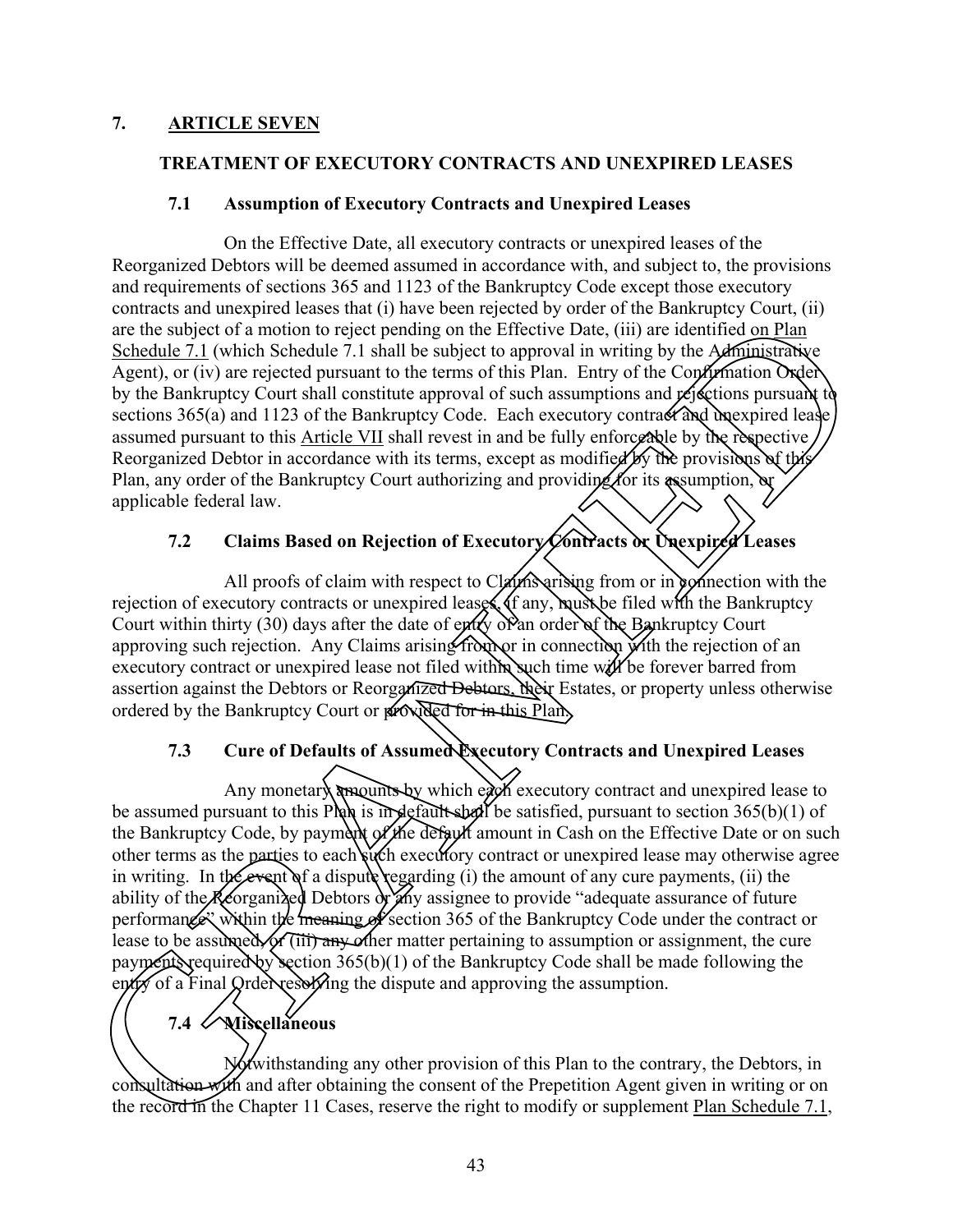including, without limitation, the right to add any executory contract or unexpired lease to, or delete any executory contract or unexpired lease from, such Plan Schedule, in each case at any time prior to the Effective Date. Listing an executory contract or unexpired lease on Plan Schedule 7.1 will not constitute an admission by any of the Debtors or Reorganized Debtors that such contract or lease (including any related agreements that may exist) is an executory contract or unexpired lease or that the applicable Debtor or Reorganized Debtor has any liability thereunder.

### **8. ARTICLE EIGHT**

### **PROCEDURES FOR RESOLVING DISPUTED, CONTINGENT AND UNLIQUIDATED CLAIMS**

### **8.1 Objection Deadline; Prosecution of Objections**

No later than the Claims Objection Deadline (unless extended by an order of the Bankruptcy Court), the Debtors or the Reorganized Debtors, as the  $\ell$  as may be, shall file objections to Claims with the Bankruptcy Court and serve such objections upon the Holders of each of the Claims to which objections are made; provided, however, the  $\Delta$ ebtors and  $\Delta$ Reorganized Debtors shall not object to Claims which are **Moved** pursuant to this Plan. Nothing contained herein, however, shall limit the Reorganized Debtors' right to biect to Claims, if any, filed or amended after the Claims Objection Deadline. The Debtors and the Reorganized Debtors shall be authorized to, and shall, resolve all Disputed  $\chi$  aims by withdrawing or settling such objections thereto,  $\mathcal{A}$  by litigating to judgment in the Bankruptcy Court, or such other court having jurisdiction, the validity, nature, and/or amount thereof. **PROCEDURES FOR RESOLVATA:** DISPUTED,<br> **CONTINGENT AND UNLIQUIDATED CLAIMS**<br> **Bankrupty Court)**, the Debtors due to following the server of the control of the control of the control of the Channeline (unless expected by w

### **8.2 No Distributions Pending Allowance**

Notwithstanding any other provision of this Plan to the contrary, no payments or distributions shall be made with respect to all or any portion of a Disputed Claim unless and until all objections to such Disputed Claim have been settled or withdrawn or have been determined by Final Order, and the Disputed Claim, or some portion thereof, has become an Allowed Claim.

# 8.3 **Disputed Claims Reserve**

Prior to making any distributions to Holders of Allowed Impaired Unsecured Claims, the Disbursing Agent shall establish appropriate reserves for Disputed Claims in each such Class by withholding from any such distributions an amount equal to 100% of distributions to which Holders of Disputed Claims in each such Class would be entitled under this Plan as of such date if such Disputed Claims were Allowed Claims in their Disputed Claim Amount; provided, however, that the Debtors and the Reorganized Debtors shall have the right to file a motion seeking to modify any Disputed Claim Amounts. The Disbursing Agent shall also  $\epsilon$ stablish appropriate reserves for Disputed Claims in other Classes as it determines necessary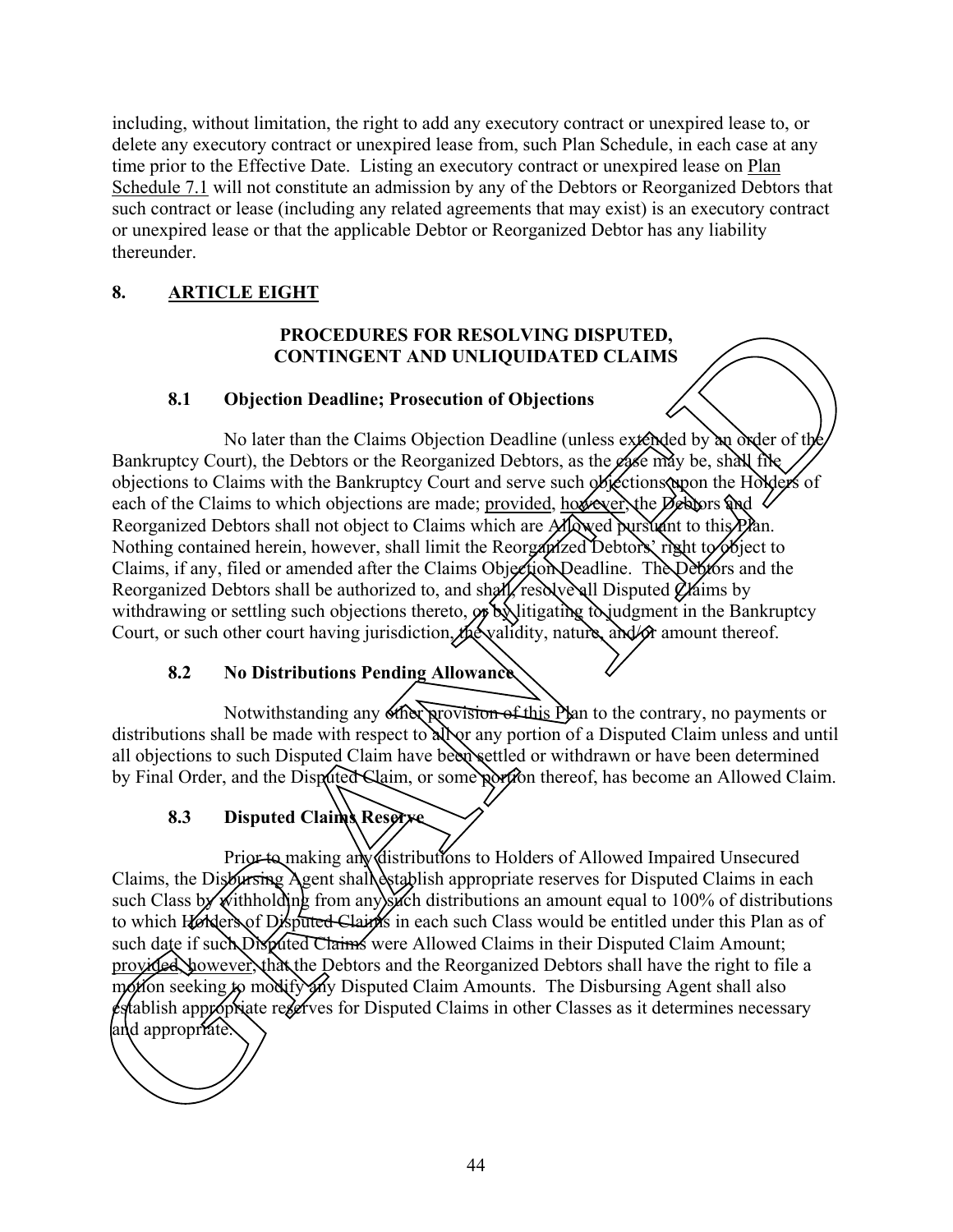### **8.4 Distributions on Account of Disputed Claims Once They Are Allowed and Additional Distributions on Account of Previously Allowed Claims**

On each Quarterly Distribution Date (or such earlier date as determined by the Reorganized Debtors in their sole discretion but subject to Section 8.2 of this Plan), the Reorganized Debtors will make distributions from the Disputed Claims Reserve, (a) on account of any Disputed Claim that has become an Allowed Claim during the preceding calendar quarter, and (b) on account of previously Allowed Claims of property that would have been distributed to the Holders of such Claim on the dates distributions previously were made to Holders of Allowed Claims in such Class had the Disputed Claims that have become Allowed Claims been Allowed on such dates. Such distributions will be made pursuant to the applicable provisions of Section 3.3 of this Plan.

### **9. ARTICLE NINE**

mutually dépendent;

### **CONFIRMATION AND CONSUMMATION OF THE PLAN**

### **9.1 Conditions to Confirmation**

The Bankruptcy Court shall not enter the Confirmation Order unless and until the Confirmation Order shall be reasonably acceptable in form and substance to the Debtors and the Prepetition Agent and, to the extent the Confirmation Order contains provisions which expressly relate to the Prepetition Project L/C Bank or New L/C Facilities, such provisions are reasonably acceptable in form and substance to the Prepetition Project  $C$  Rank.

### **9.2 Conditions to Effective Date**

The following are conditions precedent to the occurrence of the Effective Date:

(a) The Confirmation Order confirming this Plan, as such Plan may have been amended or modified, in form and substance reasonably satisfactory to the Debtors and the Prepetition Agent (and, to the extent the Confirmation Order contains provisions which expressly relate to the Prepetition Project L/C Bank or New L/C Facilities, such provisions are in form and substance reasonably satisfactory to the Prepetition Project L/C Bank) shall have been entered and docketed by the Bankruptcy Court, and such order shall not have been stayed (other than the 10-day stay provided under Bankruptcy Rule 3020), and shall provide that: The Construction Space of Alberta Constrainer and the Space of Space Compare and the space of the space of Alberta Constructions of the space of the space of the space of the space of the space of the space of the Boston o

the Debtors and Reorganized Debtors are authorized and directed to take all actions necessary or appropriate to enter into, implement, and consummate the contracts, instruments, releases, leases, indentures, and other agreements or documents contemplated by or described in this Plan; and docketed by the Bankruptcy Courty and sugh or<br>10-day stay provided under Bankruptcy Rule 3020)<br>the Debtors and Reor<br>to take all actions necessary or appropriate to enter<br>contemplated by or described in this Plan;<br>conte

the provisions of the Confirmation Order are nonseverable and

(iii) the Reorganized Debtors are authorized and directed to enter into the New Credit Agreements and issue the New Partnership Interests, New Term A Loan Notes,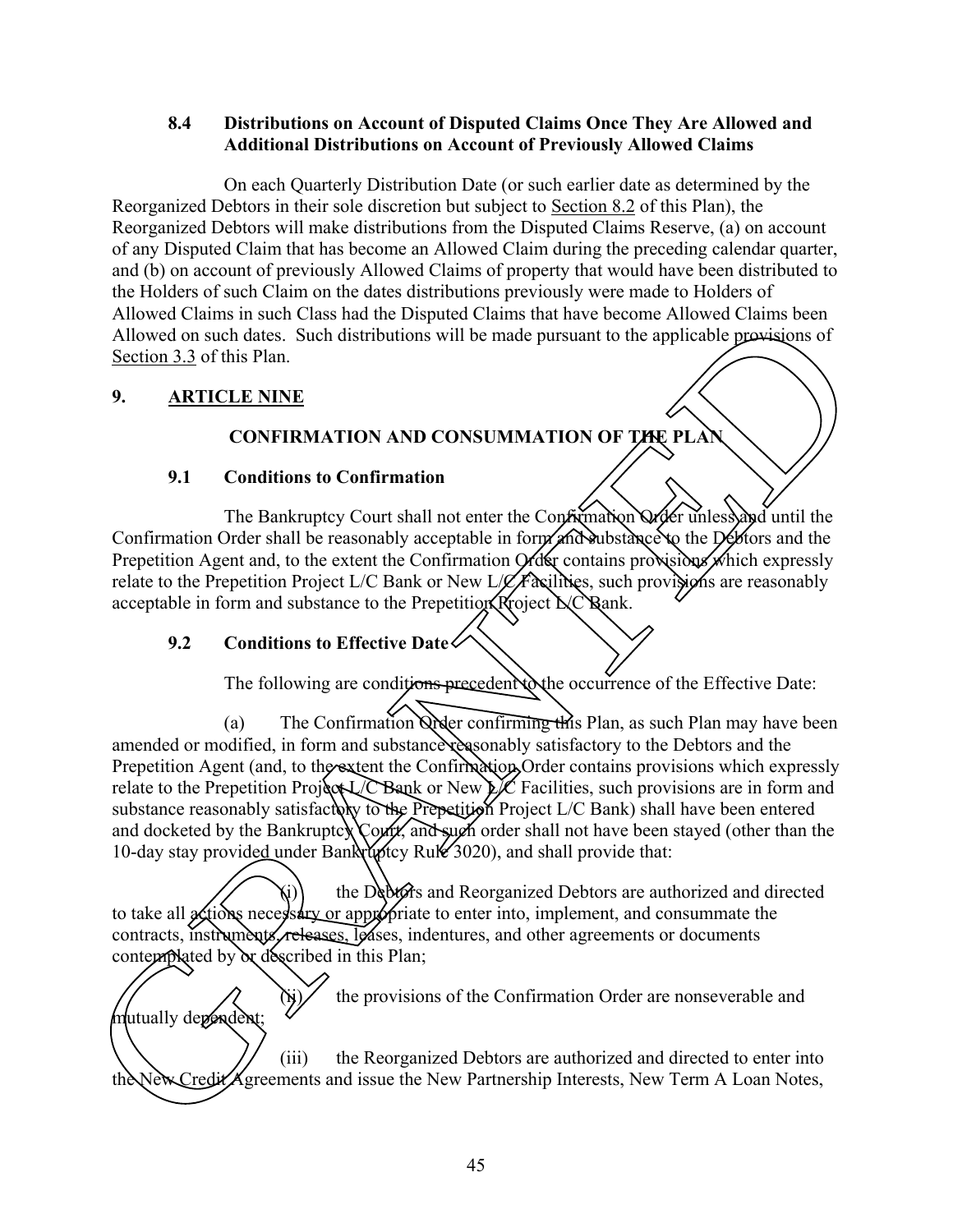New Term A L/C Notes, New Term B Loan Notes, and New Term B L/C Notes, and the New Partners are authorized and directed to issue the New Membership Interests;

(iv) the New Partnership Interests, New Membership Interests, New Term A Loan Notes, New Term A L/C Notes, New Term B Loan Notes, and New Term B L/C Notes issued under this Plan in exchange for Claims against the Debtors are exempt from registration under the Securities Act of 1933 pursuant to section 1145 of the Bankruptcy Code, except to the extent that Holders of the New Partnership Interests, New Membership Interests, New Term A Loan Notes, New Term A L/C Notes, New Term B Loan Notes, and New Term B L/C Notes are "underwriters," as that term is defined in section 1145 of the Bankruptcy Code; and

(v) the Debtors, the Reorganized Debtors, TECO and its affiliates, the Prepetition Agent, the Prepetition Project L/C Bank, the Steering Committee, the Consenting Prepetition Banks and their respective members, officers, directors, employees, advisors, attorneys and agents acted in good faith within the meaning of and with respect to all of the actions described in section 1125(e) of the Bankruptcy Code and are, therefore, not liable for the violation of any applicable law, rule, or regulation governing such actions. For the method of the Debters, the Records of the Benefit of the Section 1143 of the Starting Code;<br>
(v) the Debtors, the Recordsmitted Debtors, TFCO and the Starting Condition of the Construction Properties (The Construc

(b) The Confirmation Order shall be consistent with the terms and provisions of this Plan, the Master Settlement Agreement, and, if the conditions to their effectiveness set forth therein have been satisfied, including but not limited to the Bankruptcy Court's approval of the Debtors' performance thereunder, the Master Release Agreement and the TECO Release of Project Companies Agreement.

(c) The following agreements, in form and substance satisfactory to the Reorganized Debtors, the Prepetition Agent, and, with respect to matters relating to the New L/C Facilities and letters of credit issued pursuant to the New Credit Agreement, the Prepetition Project L/C Bank, shall have been executed and delivered by the applicable parties, and all conditions precedent thereto shall have been satisfied:

(i) The New Credit Agreements and all related documents provided for therein or contemplated thereby;

(ii) the agreements described in Section 5.13 of this Plan;

(Ni) the Project Companies Release of Banks Agreement; and

(d)  $\sqrt{\frac{m}{n}}$   $\sqrt{\frac{m}{n}}$  certificates of formation of Entegra and its subsidiaries shall have accordance with such jurisdiction's applicable laws.

been filed with the applicable authority of their respective jurisdiction of formation in accordance with such jurisdiction's applicable laws.<br>
The Bankruptcy Court shall have entered an order approving the Release of Proj The Bankruptcy Court shall have entered an order approving the TECO Release of Project Companies Agreement and such agreement shall have been executed and delivered by all the parties thereto.

All actions, documents, certificates and agreements necessary to implement this Plan shall have been effected or executed and delivered to the required parties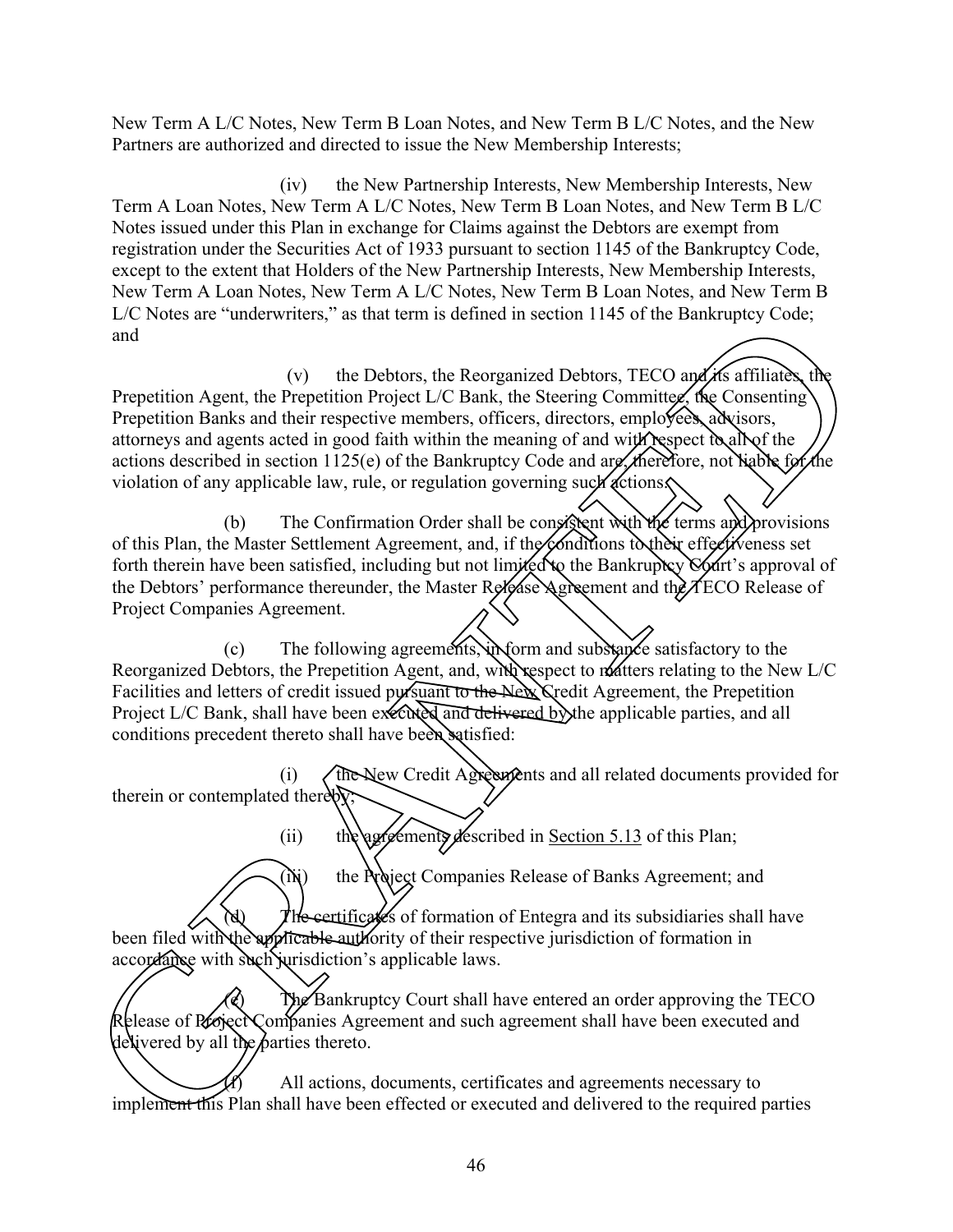and, to the extent required, filed with the applicable governmental authorities in accordance with applicable laws.

(g) The Federal Energy Regulatory Commission shall have approved transfer of ownership of PGR and UPP to Entegra and the Prepetition Banks.

## **9.3 Waiver of Conditions**

Each of the conditions set forth in Section 9.2 of this Plan may be waived in whole or in part by the Debtors, in consultation with and after obtaining the consent of the Prepetition Agent given in writing or on the record in the Chapter 11 Cases (acting at the direction of the Required Banks), and, with respect to Subsections  $9.2(a)(v)$  and  $(b)$ , in consultation with and after obtaining the consent of TECO, given in writing or on the record in the Chapter 11 Cases, without any other notice to parties in interest or the Bankruptcy Court and without a hearing. The failure of a Debtor or Reorganized Debtor to exeres severally of the foregoing rights shall not be deemed a waiver of any other rights, and each right shall be deemed an ongoing right that may be asserted at any time.

## **9.4 Consequences of Non-Occurrence of Effective Date**

If the Effective Date does not occur within  $\sin(60)$  days after the Confirmation Date, or by such later date, after notice and hearing, as is proposed by the Debtors with the consent of the Prepetition Agent given in writing or out the record in the Chapter 11 Cases, then upon motion by the Debtors and upon notice to such parties in interest as the Bankruptcy Court may direct, the Confirmation Order will be vacated by the Bankruptcy Gourt; provided, however, that, notwithstanding the filing of such motion, the Confirmation  $\alpha$  and  $\alpha$  may not be vacated if the Effective Date occurs before the Bankruptcy Court enters an order granting such motion. If the Confirmation Order is vacated pursuant to this Section  $\chi_{\mathcal{A}_{\alpha}}(a)$  this Plan shall be null and void in all respects; (b) any settlement of Claims provided for hereby shall be null and void without further order of the Bankruptcy Court; and (e) the time within which the Debtors may assume and assign or reject all executory contracts and unexpired leases shall be extended for a period of thirty (30) days after the date the Confirmation  $\alpha$  deeps vacated. Let the Required Banks), and, with respect to Subsections 9.2(a) y and  $\mu$  for the Required Banks), and with respect to Subsections 9.2(a) y and  $\mu$  for the Required Banks), and  $\mu$  for the Required Banks), and  $\mu$  fo

**10. ARTICLE TEN**



This Plan shall be binding upon and inure to the benefit of the Debtors, all present and former Holders of Claims and Interests, and their respective successors and assigns, ingluding, but not limited to the Reorganized Debtors.

# **10.2 Releases and Related Injunctions**.

Releases by the Debtors of the Prepetition Agent, Prepetition Project L/C *Bank and Prepetition Banks.* On the Effective Date, for good and valuable consideration, the This Plan shall be Binding upon and<br>and former Holders of Claims and Interests, and the<br>inetwing, but not limited to the Reorganized Debtor<br>Debtor Confirmed, the Debtors of the<br>Bank and Prepention Banks. On the Effective D adequacy of which is hereby confirmed, the Debtors and Reorganized Debtors in their individual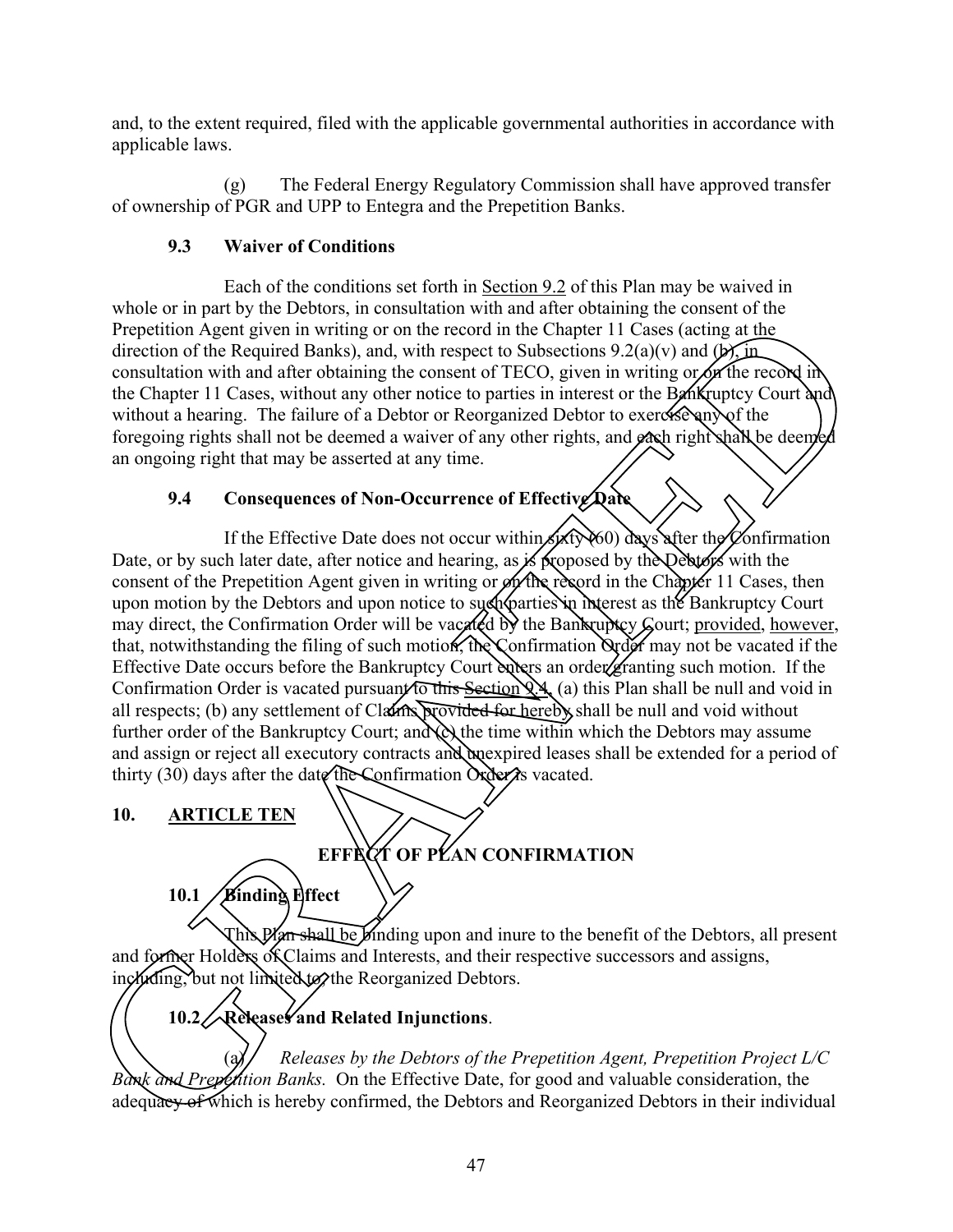capacities and as debtors in possession are authorized and directed to execute and deliver the Project Companies Release of Banks Agreement, substantially in the form attached to this Plan as Exhibit M.

(b) *Injunction Related to Releases.* **The Confirmation Order will permanently enjoin the commencement or prosecution by any entity, whether directly, derivatively or otherwise, of any claims, obligations, suits, judgments, damages, demands, debts, rights, causes of action, or liabilities released pursuant to this Plan, including but not limited to the claims, obligations, suits, judgments, damages, demands, debts, rights, causes of action, or liabilities released in this Section 10.2.** 

#### **10.3 Discharge of Claims**

Except as otherwise provided in Sections 5.9, 5.10 or other provisions of this Plan, the Confirmation Order, or in any document, instrument, release, or other agreement entered into in connection with this Plan or approved by order of the Bankruptcy Court, including, but not limited to, if so approved, the TECO Release of Project Companies Agreement, all consideration distributed under this Plan shall be  $m$  exchange for, and  $m$ complete satisfaction, settlement, discharge, and release of, all Claims (other than the Class 4 Claims) of any nature whatsoever against the Debtors or any of their assets or properties, and regardless of whether any property shall have been distributed of retained pursuant to this Plan on account of such Claims. Except as otherwise provided in Sections 5.9, 5.10, or other provisions of this Plan, the Confirmation Order, or  $\mathsf{M}\llarrows$  document, instrument, release, or other agreement entered into in connection with this Plan or approved by order of the Bankruptcy Court, including, but not limited to, if so approved, the TECO Release of Project Companies Agreement, upon the Effective Date, the Debtors, and each of them, shall be deemed discharged and released under section 1141(d)(1)(A) of the Bankruptcy Code from any and all Claims (other than the Class 4 Claims), including, but not limited to, demands and liabilities that arose before the Confirmation Date, and all debts of the kind specified in section 502(g), 502(h), or 502(i) of the Bankruptcy Code. **33** Discharge of Claims<br>
23 Discharge of Claims<br>
25 Confirmation Order, or in any document, instrument, release, or of the polycisions of this<br>
26 Except as otherwise provided in Sections 5.9, 5.10 or other provides on t

#### **10.4 Preservation of Rights of Action; Settlement of Litigation Claims**

(a) *Preservation of Rights of Action.* Except as otherwise provided in Sections 5.9, 5.10, or other provisions of this  $\hat{P}$ lan, the Confirmation Order, or in any document, instrument, release, or other agreement entered into in connection with this Plan or approved by order of the Bankruptcy Court, in accordance with section  $1123(b)$  of the Bankruptcy Code, the Debtors and their Estates shall retain the Litigation Claims. The Reorganized Debtors, as the successors in interest to the Debtors and the Estates, may enforce, sue on, settle, or compromise (or decline to do any of the foregoing) any or all of the Litigation Claims, but subject to the terms of the New Credit Agreements. Notwithstanding the foregoing, the Debtors and the Reorganized  $D$ <sup>6</sup>  $\epsilon$  behaviors shall not file, commence, or pursue any claim, right, or cause of action under sections  $644$  through 550 of the Bankruptcy Code; provided, however, that, notwithstanding any statute of limitations (including, without limitation, section 546 of the Bankruptcy Code), the Debtors and Reorganized Debtors shall have the right to assert or raise such causes of action (a) as defenses or counterclaims (up to the amount asserted in the Claims against the Debtors) with of the New Credit Agreements. Notwithsta<br>
(or degrine to do any of the foregoing) any<br>
of the New Credit Agreements. Notwithsta<br>
Debtors shall not file, commence, or pursue<br>
644 through 550 of the Bankruptcy Code;<br>
of the respect to  $\overline{a}$  Disputed Claim, and (b) in connection with the Claims objection process with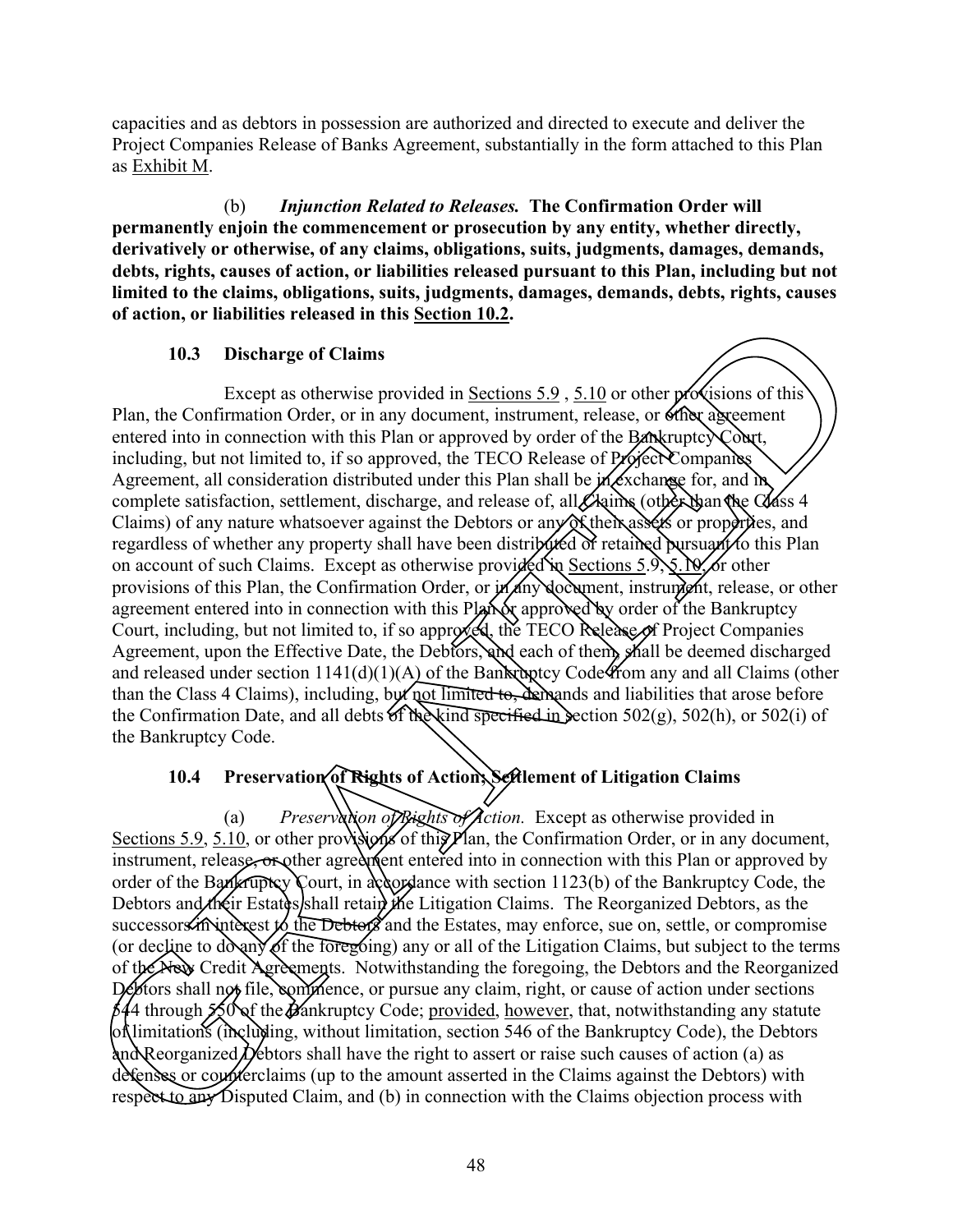respect to a Claim that is not an Allowed Claim, in which case such causes of action can be raised as an objection to such Claim and not as defenses or counterclaims.

(b) *Settlement of Litigation Claims.* At any time after the Confirmation Date and before the Effective Date, notwithstanding anything in this Plan to the contrary, the Reorganized Debtors may settle any or all of the Litigation Claims with the approval of the Bankruptcy Court pursuant to Bankruptcy Rule 9019, but subject to the terms of the New Credit Agreements. After the Effective Date, the Reorganized Debtors may compromise and settle any Claims against them and claims they may have against other person or entity, including, without limitation, the Litigation Claims, without approval from the Bankruptcy Court, but subject to the terms of the New Credit Agreements.

#### **10.5 Exculpation and Limitation of Liability**

Neither the Debtors, the Reorganized Debtors, TECO and its affiliates, Holders of Administrative Claims arising under the DIP Credit Agreements, the administrative agent under the DIP Credit Agreements, the L/C Bank under the DIP Credit Agreements, the Holders of Prepetition Banks Claims, the Prepetition Agent, the Steering Committee, the Prepetition Project  $L/C$  Bank nor any of their respective present or former members, officers, directors or  $\sqrt{2}$ employees, shall have or incur any liability to, or be subject  $\delta$  any right of action by, any Holder of a Claim or an Interest, or any other party in interest, or any of their respective agents, employees, representatives, financial advisors, attorneys, or agents acting in such capacity, or affiliates, or any of their successors or assigns, for any actor omission in connection with, relating to, or arising out of, the Chapter 11 Cases, formulating, regotiating, or implementing this Plan, the Master Settlement Agreement, the Master Release Agreement, the solicitation of acceptances of this Plan, the pursuit of confirmation of this Plan, the confirmation of this Plan, the consummation of this Plan, or the administration of this Plan of the property to be distributed under this Plan (including, without limitation, in connection with, relating to, or arising out of the Master Settlement Agreement and any Exhibits thereto), except for their gross negligence or willful misconduct, and in all respects shall be entitled to reasonably rely upon the advice of counsel with respect to their duties and responsibilities under this Plan. The Emgation Cummis, who multiple to the Basic Figure 1.1 The Constrainer (the New Credit Agenements.<br>
The New Credit Agenements.<br>
SEXulpation and Limitation of Liability<br>
Neither the Debtors, the Reorganized Debtors, TECO

#### **10.6 Injunction**

(a) **Except as otherwise provided in this Plan or in any document,** instrument, release, or other agreement entered into in connection with this Plan or approved by **order of the Bankruptcy Court, including, but not limited to, if so approved,** the TECO Release of Project Companies Agreement, the Confirmation Order shall provide, **among other things, that** from and after the Effective Date all persons or entities who have held, hold, or may hold Claims (other than the Class 4 Claims) against or Interests in the Debtors are (i) permanently enjoined from taking any of the following actions against the Estate(s), or any of their property, on account of any such Claims or **Interests and (ii) permanently enjoined from taking any of the following actions against any of the Debtors, the Reorganized Debtors or their property on account of such Claims (other than the Class 4 Claims) or Interests: (A) commencing or continuing, in any manner o** $\chi$ in any place, any action, or other proceeding; (B) enforcing, attaching, collecting, or who have held, bold, or may hold Claims (other interests in the Debtors are (i) permanently enjointly enjointly enjointly enjointly enjointly enjointly any of their prop interests and (ii) permanently enjoined from take an recovering in any manner any judgment, award, decree or order; (C) creating, perfecting,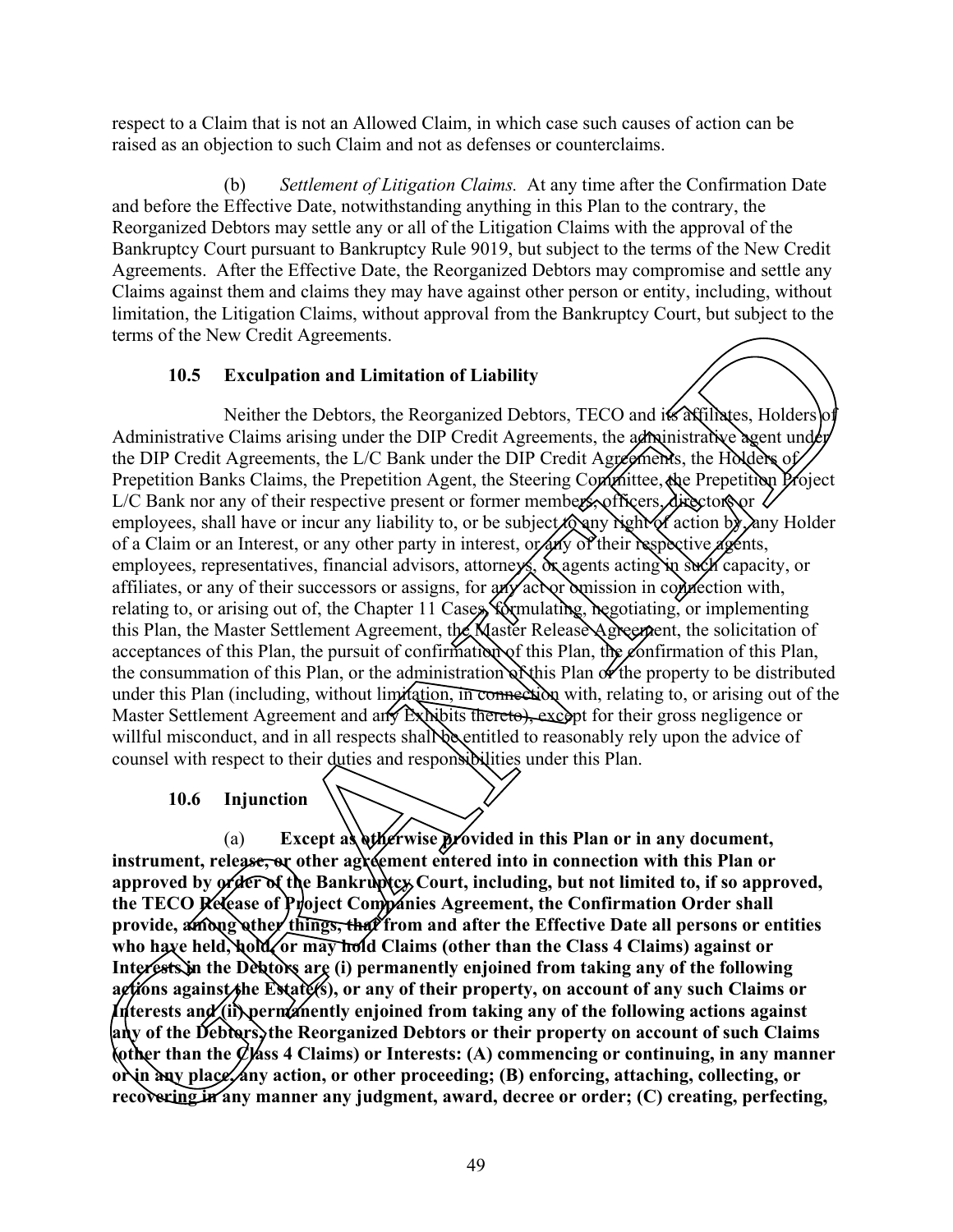**or enforcing any lien or encumbrance; (D) asserting a setoff or right of subrogation of any kind against any debt, liability or obligation due to the Debtors; and (E) commencing or continuing, in any manner or in any place, any action that does not comply with or is inconsistent with the provisions of this Plan; provided, however, that nothing contained herein shall preclude such persons or entities from exercising their rights pursuant to and consistent with the terms of this Plan.** 

(b) **By accepting distributions pursuant to this Plan, each Holder of an Allowed Claim (other than the Class 4 Claims) will be deemed to have specifically consented to the injunctions set forth in this Section 10.6.** 

**10.7 Term of Bankruptcy Injunction or Stays**

**All injunctions or stays provided for in the Chapter 11 Cases under section 105 or 362 of the Bankruptcy Code, or otherwise, and in existence on the Confirmation Date, shall remain in full force and effect until the Effective Date.** 

## **11. ARTICLE ELEVEN**

# **RETENTION OF JURISDICTION**

Pursuant to sections 105(c) and 1142 of the Bankruptcy Code and notwithstanding entry of the Confirmation Order and the occurrence of the Effective Date, the Bankruptcy Court will retain exclusive jurisdiction over all matters arising  $M$ , arising under, and/or related to, the Chapter 11 Cases and this  $P$ (an  $\mathbf b$  the fullest extent permitted by law, including, among other things, jurisdiction to  $\sim$ conserted to the Highestonics set vierturin this <u>securious</u><br>
10.7 Term of **Bankruptcy** Injunction or Staty provided for in the Chapter 11 CAK under section<br>
10.5 or 362 of the Bankruptcy Code, or otherwise, and in existe

(a) Allow, disallow, determine, liquidate, classify, estimate, or establish the priority or secured or unsecured status of any Claim or Interest, including the resolution of any request for payment of any Administrative Claim and the resolution of any objections to the allowance or priority of Claims or Interests;

(b) Resolve any matters related to the assumption, assumption and assignment, or rejection of any executory contract or unexpired lease to which any Debtor is a party or with respect to which any Deptor on the Reorganized Debtor may be liable and to hear, determine, and, if necessary, liquidate any Claims arising therefrom;

 $\circ$  Ensure that distributions to Holders of Allowed Claims are accomplished pursuant to the provisions of this Plan;

(d) Decide or resolve any motions, adversary proceedings, contested, or litigated matters and any other matters and grant or deny any applications involving the Debtors that may be pending on the Effective Date;

Enter such orders as may be necessary or appropriate to implement or consummate the provisions of this Plan and all contracts, instruments, releases, and other agreements or documents created in connection with this Plan, the Disclosure Statement, or the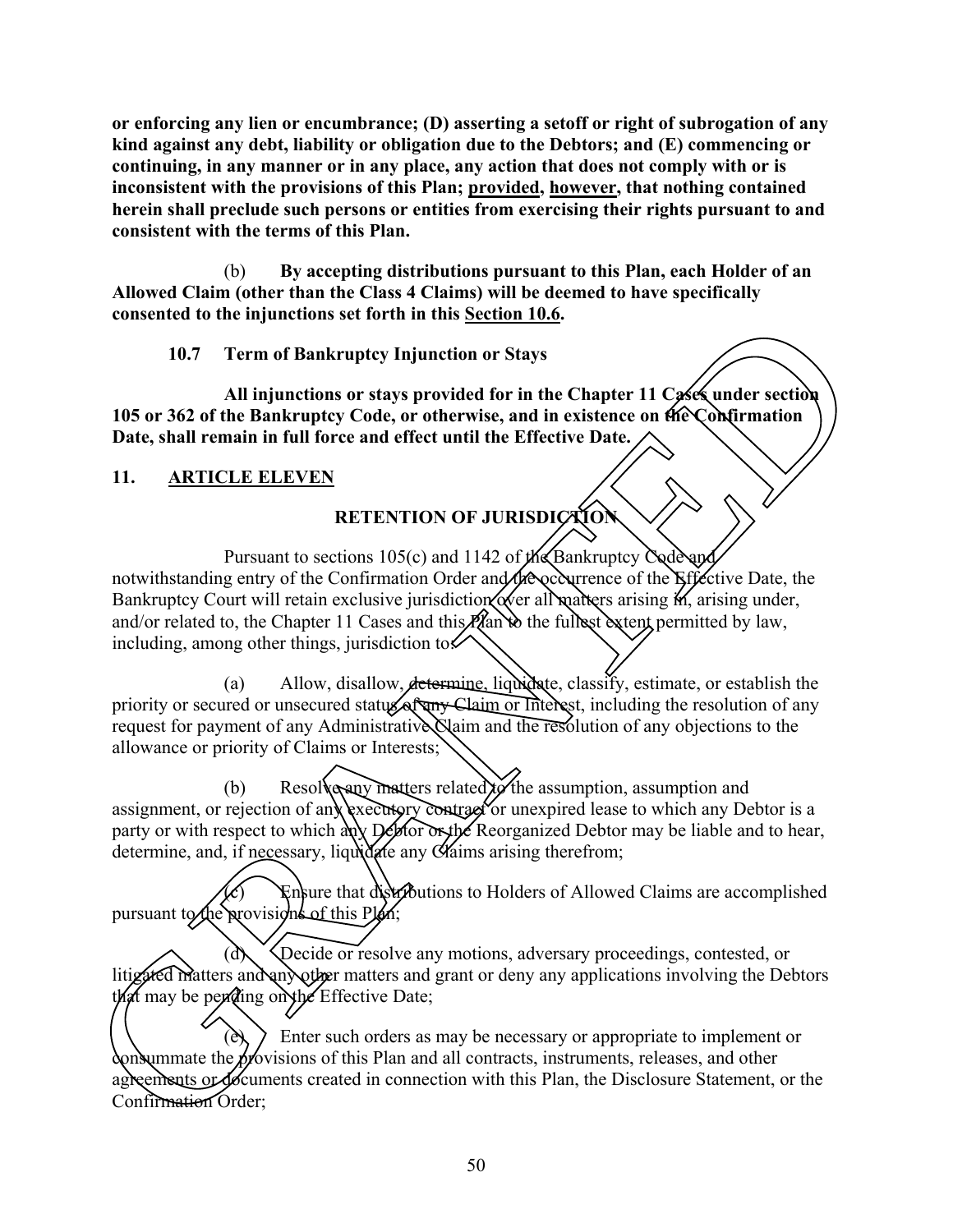(f) Resolve any cases, controversies, suits, or disputes that may arise in connection with the consummation, interpretation, or enforcement of this Plan or any contract, instrument, release, or other agreement or document that is executed or created pursuant to this Plan, or any entity's rights arising from or obligations incurred in connection with this Plan or such documents;

(g) Modify this Plan before or after the Effective Date pursuant to section 1127 of the Bankruptcy Code or modify the Disclosure Statement, the Confirmation Order, or any contract, instrument, release, or other agreement or document created in connection with this Plan, the Disclosure Statement or the Confirmation Order, or remedy any defect or omission or reconcile any inconsistency in any Bankruptcy Court order, this Plan, the Disclosure Statement, the Confirmation Order, or any contract, instrument, release, or other agreement or document created in connection with this Plan, the Disclosure Statement, or the Confirmation Order, in such manner as may be necessary or appropriate to consummate this Plan;

 $(h)$  Hear and determine all applications for compensation and reimbursement of expenses of Professionals under this Plan or under sections  $330, 221, 502(b), 1103,$  and  $1129(c)(9)$  of the Bankruptcy Code, provided, however, that from and after the Effective Date the payment of fees and expenses of the Reorganized Debtors, including  $\phi$  and fees, shall be made in the ordinary course of business and shall not be subject to the approval of the Bankruptcy Court; Etermine of the Confirmation order, or remealy any detect or omission or<br>tency in any Bankruptcy Court order, this Plan, the Disclosure Statement,<br>r.e., or any contract, instrument, release, or other agreement or desemponi

(i) Issue injunctions, enter and implement other orders,  $\partial$ r ake such other actions as may be necessary or appropriate to restrain interference by any entity with consummation, implementation, or enforcement of this Plan or the Confirmation Order;

 $(i)$  Hear and determine causes of action by or on behalf of the Debtors or the Reorganized Debtors;

(k) Hear and determine matters concerning state, local and federal taxes in accordance with sections 346, 505, and  $1146$  N the Bankruptcy Code;

(1) Enter and implement such  $\partial x$  ders as are necessary or appropriate if the Confirmation Order is for any reason or in any respect modified, stayed, reversed, revoked, or vacated, or distributions pursuant to this Plan are enjoined or stayed;

Determine any other matters that may arise in connection with or relate to this Plan, the Disclosure Statement, the Confirmation Order, or any contract, instrument, release, or other agreement, or document created in connection with this Plan, the Disclosure Statement or the Confirmation Order; vacated, or distributions pursuant to this Plan<br>this Plan, the Disclosure Statement, the Confirmation<br>or the Confirmation Order;<br>or the Confirmation Order;<br> $\binom{n}{k}$  Enforce all orders, judgement<br>incommutications, and ruli

 $(n)$  Enforce all orders, judgments, injunctions, releases, exculpations, indemnifications, and rulings entered in connection with the Chapter 11 Cases;

(o)  $\ell$  Hear and determine all matters related to (i) the property of the Estates from after the Confirmation Date and (ii) the activities of the Reorganized Debtors;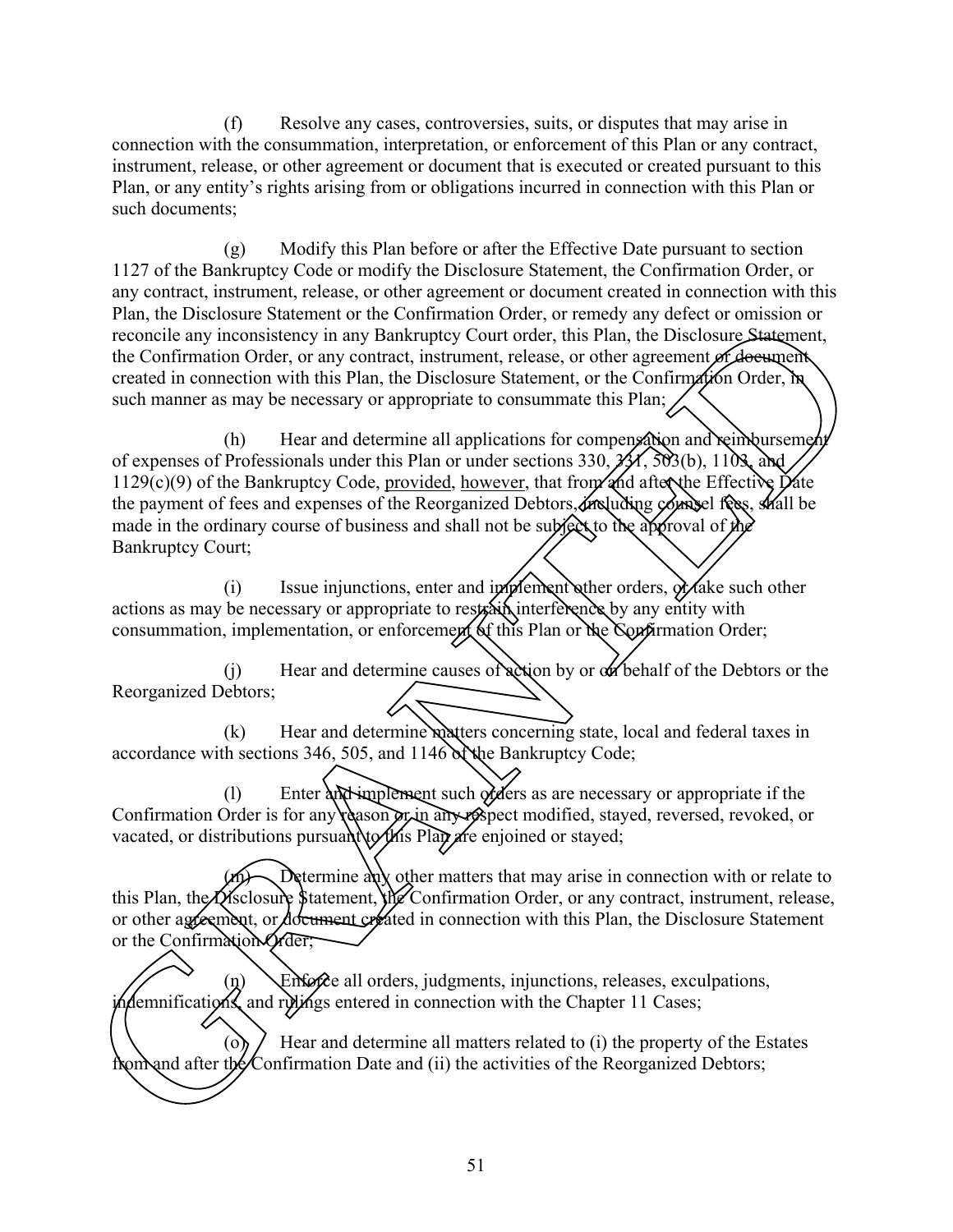(p) Hear and determine the Litigation Claims by or on behalf of the Debtors or Reorganized Debtors;

(q) Hear and determine such other matters as may be provided in the Confirmation Order or as may be authorized under the Bankruptcy Code; and

(r) Enter an order closing the Chapter 11 Cases.

## **12. ARTICLE TWELVE**

## **MISCELLANEOUS PROVISIONS**

## **12.1 Effectuating Documents and Further Transactions**

Each of the Debtors or the Reorganized Debtors is authorized to execute, deliver, file, or record such contracts, instruments, releases, consents, certificates, resolutions, programs and other agreements and/or documents and take such acts and actions as may be reasonable, necessary or appropriate to effectuate, implement, consummate and for further evidence the terms and conditions of this Plan, any notes or securities issued pursuant to this Plan, and any) transactions described in or contemplated by this Plan, including, without limitation, changing the legal name of PGR to Gila River Power, L.P.

## 12.2 Prepetition Banks Approval for Consummation of the Plan

Notwithstanding any other provision of this Plan to the contrary, the Prepetition Agent is hereby authorized, and no further or additional approval of or consent from the Prepetition Banks or any other person or entity shall be required in order for the Prepetition Agent, to perform, engage in, enter into, execute and deliver, undertake or otherwise implement any or all of the documents necessary or appropriate to consummate this Plan, and any other Exhibit, agreement, contract, certificate, guarantee, pledge or matter relating to or contemplated thereby.

# **12.3 Authority to Act**

Prior to, on, or alier the *E*ffective Date (as appropriate), all matters expressly provided for under this Plan that would otherwise require approval of the partners, managers, members or other owners or directors of one (1) or more of the Debtors or the Reorganized Debtors or Entegra or any of its subsidiaries shall be deemed to have occurred and shall be in effect prior to, on, or after the Effective Date (as appropriate) pursuant to the applicable law of the states in which the Debtors, Reorganized Debtors, or Entegra and its subsidiaries are formed, without any requirement of further action by the partners, managers, members or other owners or directors of such entities or order of the Bankruptcy Court. **IMSCELLANEOUS PROVISIONS**<br>
1. **Effectuating Documents and Further Transactions**<br>
Each of the Debtors or the Reorganized Debtors is authorized to execute, deliveral<br>
agreements and/or documents and take such acts and city

# **12.4 Exemption from Transfer Taxes**

Pursuant to section  $1146(c)$  of the Bankruptcy Code, (a) the issuance, transfer, or exchange of notes or equity securities under this Plan; (b) the creation of any mortgage, deed of the states in which the Debtors, Reorganiz<br>without any requirement of further action<br>directors of such entities or order of the Ba<br> $\begin{pmatrix} 12.4 \end{pmatrix}$  Examption from Transfer<br>Pursuant to section 1146(c)<br>exchange of notes o trust, lien, pledge, or other security interest; (c) the making or assignment of any lease or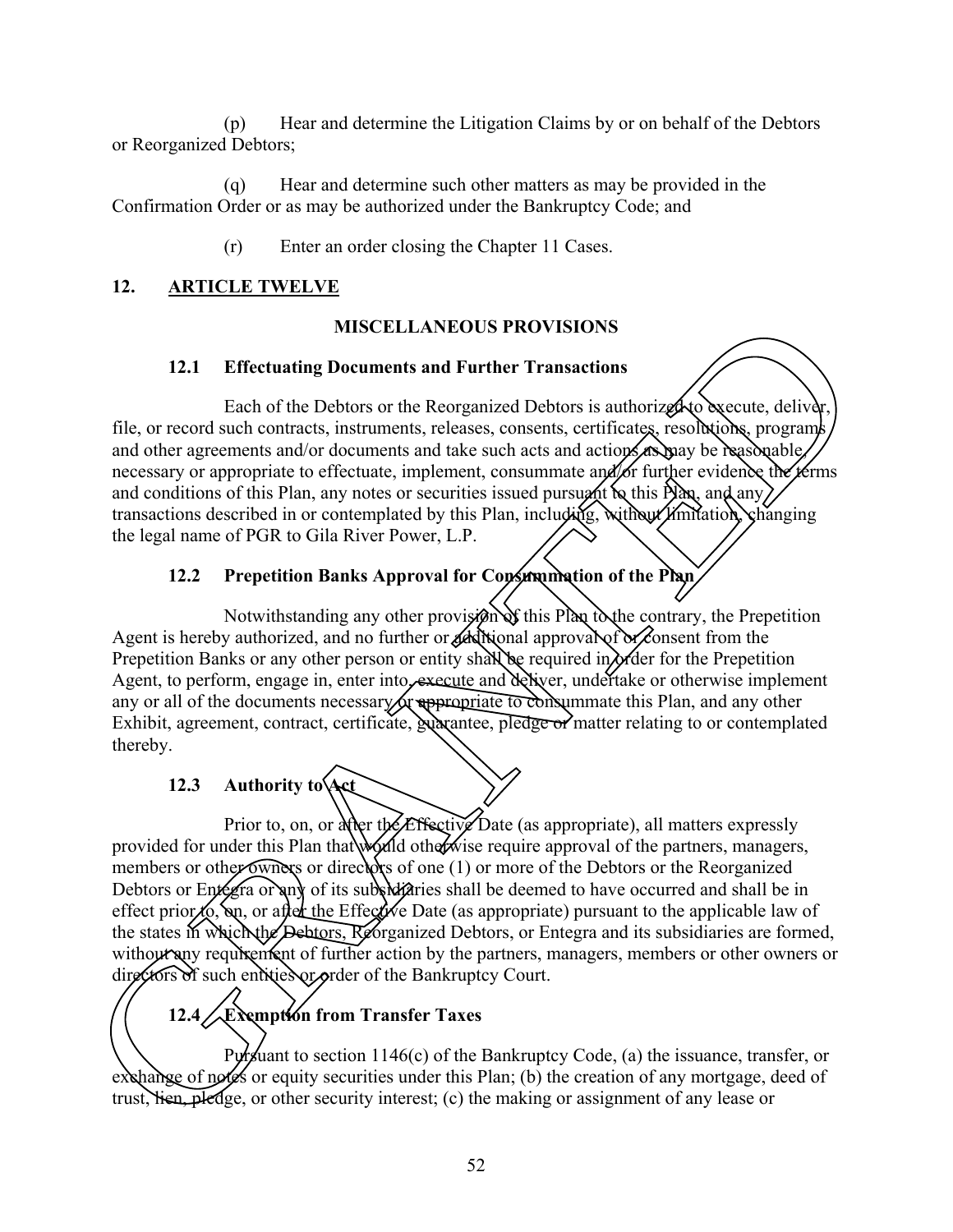sublease; or (d) the making or delivery of any deed or other instrument of transfer under, in furtherance of, or in connection with, this Plan (including, without limitation, any merger agreements, agreements of consolidation, restructuring, disposition, liquidation, or dissolution, deeds, bills of sale, and transfers of tangible property) will not be subject to any stamp tax, recording tax, personal property tax, real estate transfer tax, sales tax, use tax, transaction privilege tax (including, without limitation such taxes on prime contracting and owner-builder sales), privilege taxes (including, without limitation, privilege taxes on construction contracting with regard to speculative builders and owner builders), and other similar taxes. Unless the Bankruptcy Court orders otherwise, all sales, transfers, and assignments of owned and leased property approved by the Bankruptcy Court on or prior to the Effective Date, shall be deemed to have been in furtherance of, or in connection with, this Plan.

#### **12.5 Bar Dates for Administrative Claims**

The Confirmation Order will establish an Administrative Claims Bar Date for filing Administrative Claims, except for Administrative Claims arising under the DIR Credit Agreements as provided in Section 3.1(a)(ii) of this Plan, which date will be thirty (30) days after the Effective Date. Holders of alleged Administrative Claims not paid prior to the Confirmation Date shall submit proofs of Claim on or before such Administrative Claims Bar Date of forever be barred from doing so. The notice of Confirmation to be delivered pursuant to Bankruptcy Rule 3020(c) and 2002(f) will set forth such date and constitute notice of this Administrative Claims Bar Date. The Debtors and the Reorganized Debtors shall have thirty (30) days (or such longer period as may be allowed by order of the Bankruptcy Court) following the Administrative Claims Bar Date to review and object to such Administrative Claims before a hearing for determination of allowance of such Administrative Claims. proposed by the Hankruptcy Court on or proto to the Hecker Date, shall be decord to<br>
in furthermore of, or in connection with, this Plan.<br>
The Confirmation Order will establish an Administrative Chame<br>
The Confirmation Or

#### **12.6 Payment of Statutory Fees**

All fees payable pursually section 1930 of title 28, United States Code, as determined by the Bankruptcy Court at the Confirmation Hearing, shall be paid on the Effective Date.

## **12.7 Amendment or Modification of the Plan**

Subject to section  $\frac{1}{2}$  of the Bankruptcy Code and, to the extent applicable, sections 1122, 1123, and 1125 of the Bankruptcy Code, the Debtors reserve the right, with the consent of the Prepetition Agent given in writing or on the record in the Chapter 11 Cases with respect to any amendment or modification that does not adversely change the treatment of any Prepetition Banks Claims or Senior Prepetition Banks Secured Claims, to alter, amend, or modify this Plan at any time prior to or after the Confirmation Date but prior to the substantial consemunation of Nus Nan, provided however, that no amendment or modification to this Plan skall, without AECO s coment give consummation of this Plan, provided however, that no amendment or modification to this Plan  $s$  shall, without Teco's consent given in writing or on the record in the Chapter 11 Cases, materially *d*exersely aftect the rights of TECO under the Master Release Agreement or TECO Release of Project Companies Agreement or any exhibits thereto if the conditions to effectiveness of the Master Release Agreement and TECO Release of Project Companies Agreement set forth therein have been satisfied, including but not limited to the Bankruptcy Court's approval of the Debtors' performance thereunder. A Holder of a Claim that has accepted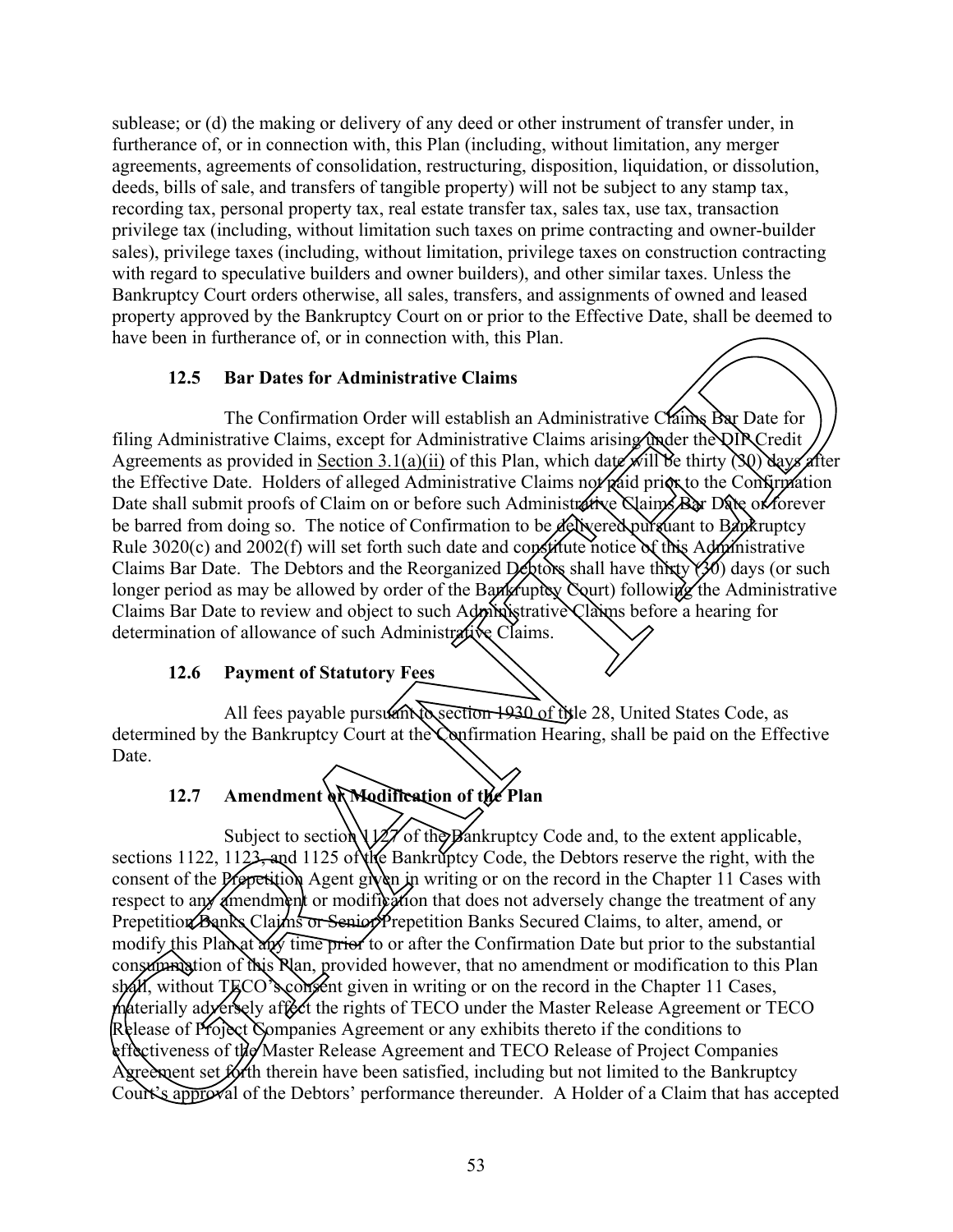this Plan shall be deemed to have accepted this Plan, as altered, amended or modified, if the proposed alteration, amendment or modification does not materially and adversely change the treatment of the Claim of such Holder.

#### **12.8 Severability of Plan Provisions**

If, prior to the Confirmation Date, any term or provision of this Plan is determined by the Bankruptcy Court to be invalid, void, or unenforceable, the Bankruptcy Court will have the power to alter and interpret such term or provision to make it valid or enforceable to the maximum extent practicable, consistent with the original purpose of the term or provision held to be invalid, void, or unenforceable, and such term or provision will then be applicable as altered or interpreted. Notwithstanding any such holding, alteration or interpretation, the remainder of the terms and provisions of this Plan will remain in full force and effect and will in no way be affected, impaired, or invalidated by such holding, alteration, or interpretation. The Confirmation Order will constitute a judicial determination and will provide that each term and provision of this Plan, as it may have been altered or interpreted in accordance with the foregoing, is valid and enforceable pursuant to its terms.

#### **12.9 Successors and Assigns**

This Plan shall be binding upon and inure to the benefit of the Debtors, and their respective successors and assigns, including, without limitation, the Reorganized Debtors. The rights, benefits, and obligations of any entity named or referred to in this Plan shall be binding on, and shall inure to the benefit of, any heir, executor, administrator, successor, or assign of such entity.

#### **12.10 Revocation, Withdrawal, or Non-Consummation**

The Debtors reserve the right to revoke or withdraw this Plan as to any or all of the Debtors prior to the Confirmation Date and to file subsequent plans of reorganization, in each case with the consent of the Prepetition Agent given in writing or on the record in the Chapter 11 Cases (acting at the direction of the Majority Banks) (and provided that the Master Settlement Agreement has not been terminated, with the consent of TECO given in writing or on the record in the Chapter 11 Cases). If the Debtors revoke or withdraw this Plan as to any or all of the Debtors, in each case with the consent of the Prepetition Agent given in writing or on the record in the Chapter 11 Cases (acting at the Direction of the Majority Banks), or if confirmation or consummation as to any or all of the Debtors does not occur, then, with respect to such Debtors, except as otherwise provided by the Debtors with the consent of the Prepetition Agent given in writing or on the record in the Chapter 11 Cases (acting at the direction of the Majority Banks) in connection therewith, (a) this Plan shall be null and void in all respects, (b) any settlement or compromise embodied in this Plan (including the fixing or limiting to an amount certain any Claim or Interest or Class of Claims or Interests), assumption or rejection of executory contracts  $\delta$  leases affected by this Plan, and any document or agreement executed pursuant to this Plan shall be deemed null and void, and (c) nothing contained in this Plan shall (i) constitute a waiver or release of any  $\ell$  / aims by or against, or any Interests in, such Debtors or any other person or entity, (ii) prejudice in any manner the rights of such Debtors or any other person or entity, or connection therewith  $(a)$  this Plan shall be comproming embodied in this Plan (including Varm or Interest or Class of Claims or Interest by the Plan, and any docshall be deemed pull and void, and (c) nother release of any (iii) constitute an admission of any sort by the Debtors or any other person or entity. Learn parameterize the wind in the origin purpose of the city of the complete the distance of Nowithstanding any such holding, alteration or interpretation, the fermel provision of this Plan, as it may have holding, alter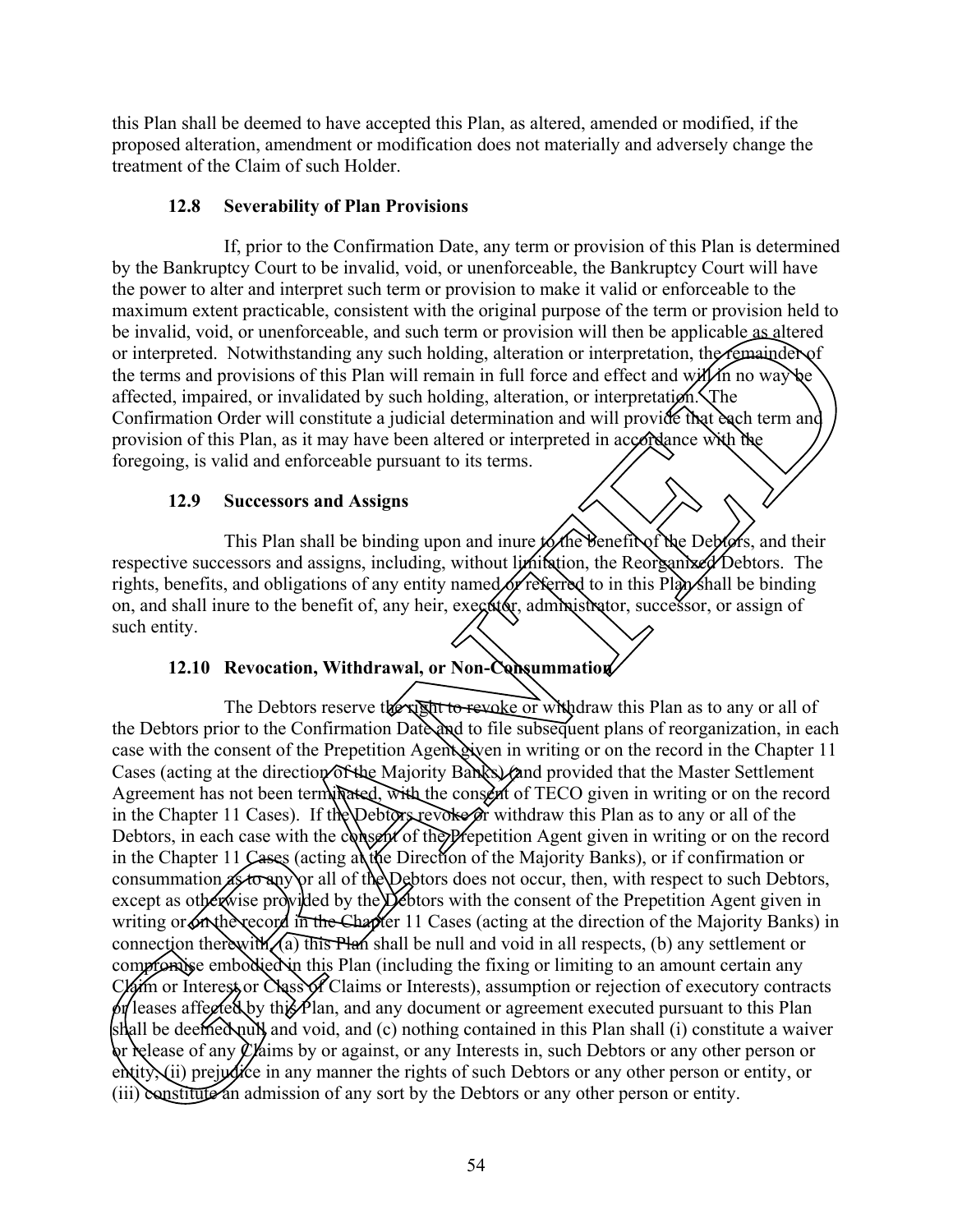#### **12.11 Notice**

All notices, requests, and demands to or upon the Debtors or the Reorganized Debtors to be effective shall be in writing and, unless otherwise expressly provided herein, shall be deemed to have been duly given or made when actually delivered or, in the case of notice by facsimile transmission, when received and telephonically confirmed, addressed as follows:

 Union Power Partners, L.P. Panda Gila River, L.P. Trans-Union Interstate Pipeline, L.P. UPP Finance Co., LLC 702 North Franklin Street Plaza 8 Tampa, Florida 33602 Attention: Jerry Coffey, Esq. Tel: (813) 228-4433 Fax: (813) 228-4300 with a copy (which shall not constitute notice hereunder), to: Squire, Sanders & Dempsey L.L. $\cancel{P}$ . Two Renaissance Square 40 North Central Avenue, Suite 2700 Phoenix, Arizona 85004 Attention: Craig D. Hansen Tel:  $(602)$  528-4000 Fax: (602) 253-8129 with additional copies (which shall not constitute notice hereunder) to: Citigroup Global Markets Global Corporate & Investment Bank 388 Greenwich Street, 21st Floor New York, New York 10013 Attention: Charles E. Tauber Tel $\sqrt{212}$ ) 816 $\frac{7495}{5}$  $Fax:\(212) 816-7738$ Latham & Watkins LLP Sears<sup>T</sup>ower, Suite 5800 233 South Wacker Drive Chicago, Illinois 60606 Attention: Ronald W. Hanson Tel: (312) 876-7700 Fax: (312) 993-9767 The particular contribution of the contribution of the contribution of the contribution of the contribution of the contribution of the contribution of the contribution of the contribution of the contribution of the contri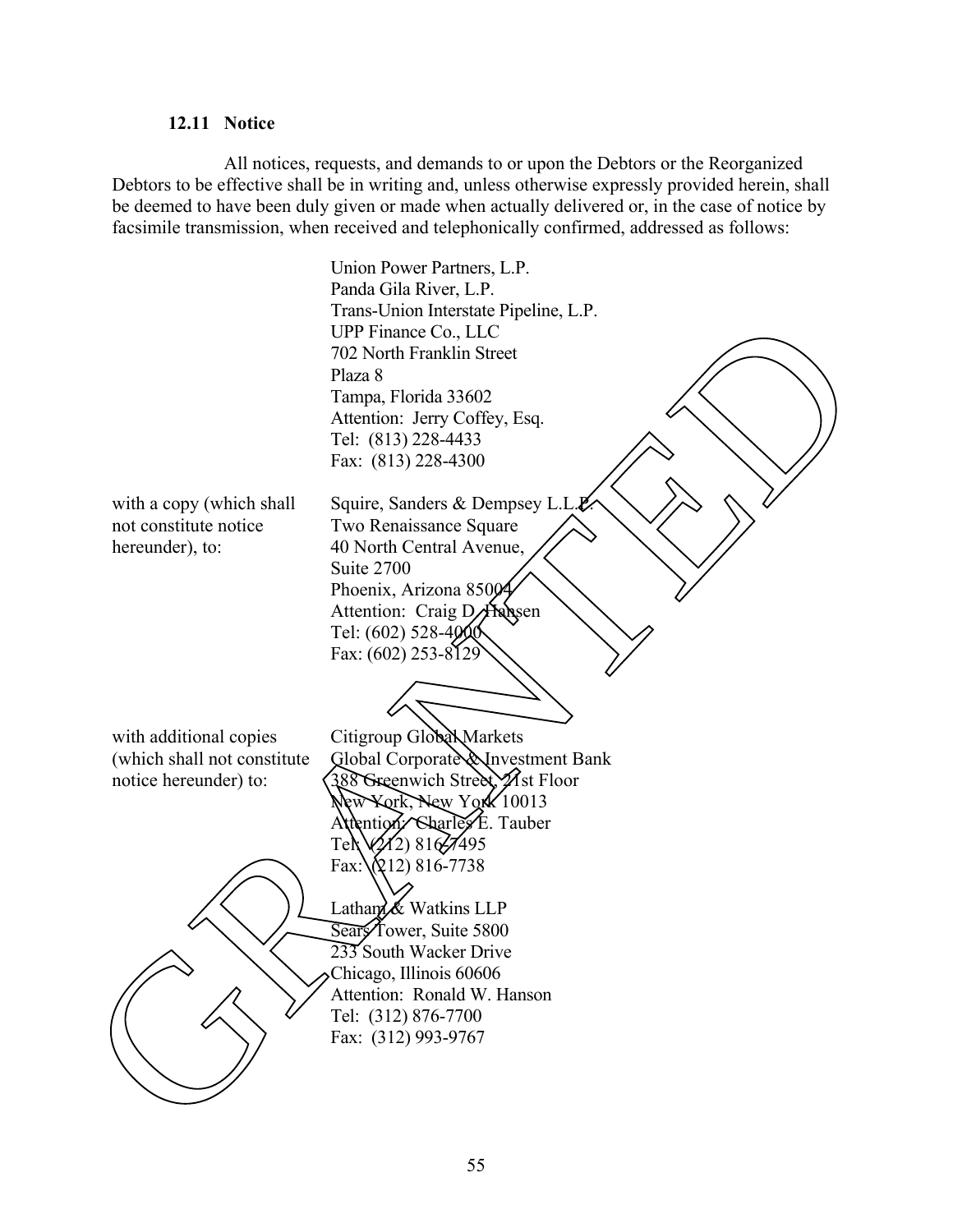with additional copies (which shall not constitute notice hereunder) to:

TECO Energy, Inc. 702 North Franklin Street Tampa, FL 33602 Attention: Sheila M. McDevitt, General Counsel Tel: 813-228-4111 Fax: 813-228-4811

Skadden, Arps, Slate, Meagher & Flom LLP Four Times Square New York, New York 10036 Attention: Peter J. Neckles Tel: 212-735-3000 Fax: 212-735-2000

#### **12.12 Governing Law**

Except to the extent that the Bankruptcy Code, the Bankruptcy Rules or other federal law is applicable, or to the extent that an exhibit or schedule to this  $\hat{P}$ lan provides otherwise, the rights and obligations arising under this Plan shall be governed by, and construed and enforced in accordance with, the laws of Arizona, without giving effect to the principles of conflicts of law of such jurisdiction. New York, New York, New York, New York, New York, New York, New York, New York, New York, The terms of the extent of the terms of the extent of the extent of the extent of the extent of the extent of such confliction.<br>
Th

#### **12.13 Tax Reporting and Compliance**

The Reorganized Debtors are hereby authorized, on behalf of each of the Debtors, to request an expedited determination under section  $\mathcal{S}^{05}(b)$  of the Bankruptcy Code of the tax liability of the Debtors for all taxable periods ending after the Petition Date through, and including, the Effective Date.

#### **12.14 Schedules**

All exhibits and schedules to this Rhan including the Exhibits and Plan Schedules, are incorporated and are a part of this Plan as if set forth in full herein.

# 12.15 Filing of Additional Documents

On or before substantial consummation of this Plan, the Debtors shall File such agreements and other documents as may be necessary or appropriate to effectuate and further evidence the terms and conditions of this Plan.

# **12.16 Conflicts**

In the event that a provision of the Disclosure Statement conflicts with a provision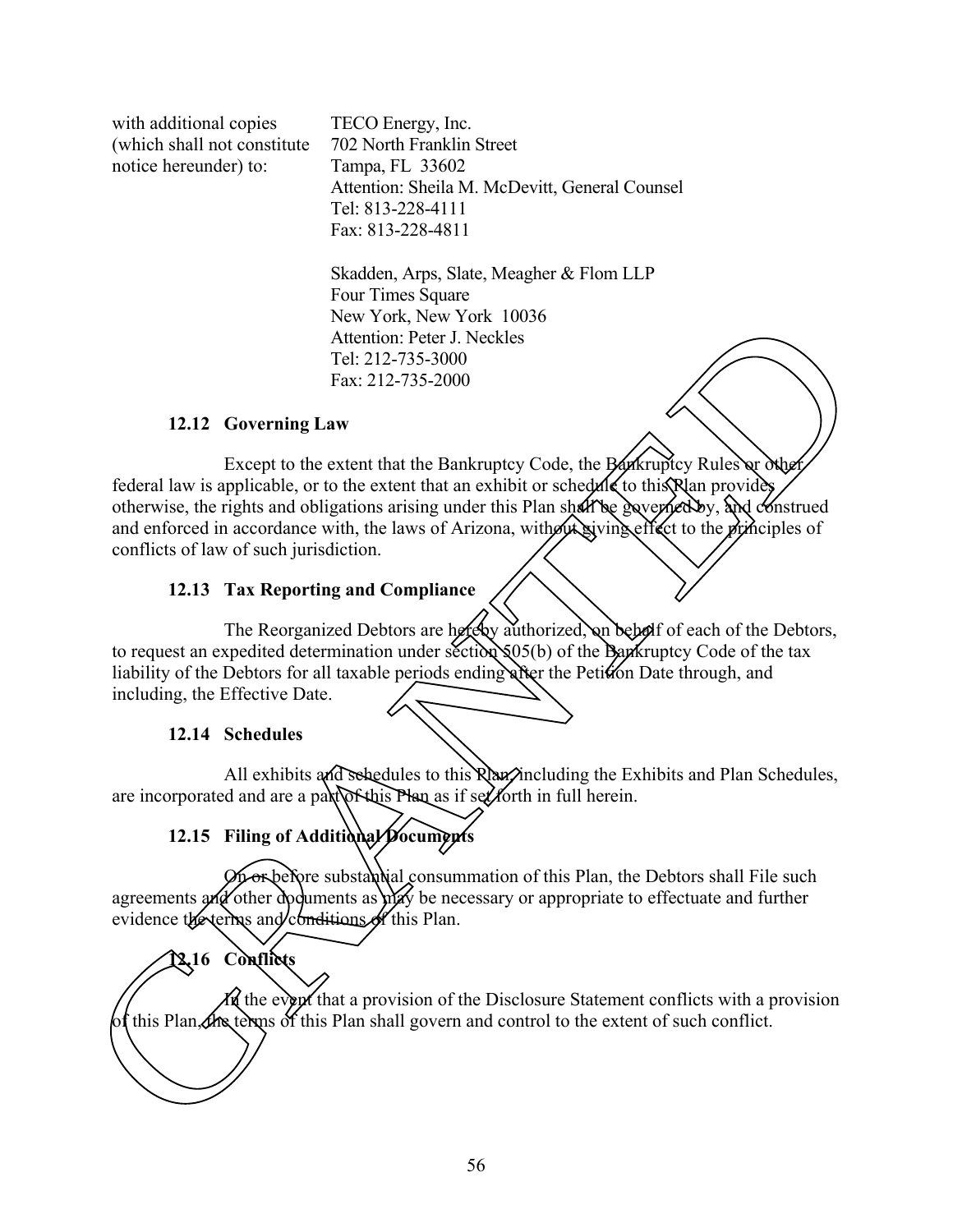#### **12.17 Dissolution of Committee**

The Committee appointed in the Chapter 11 Cases pursuant to section 1102 of the Bankruptcy Code, if any, shall be dissolved on the Confirmation Date.

#### **12.18 Fees and Expenses**

From and after the Confirmation Date, the Reorganized Debtors shall, in the ordinary course of business and without the necessity for any approval by the Bankruptcy Court, pay the reasonable fees and expenses of professional persons thereafter incurred, including those fees and expenses incurred in connection with the implementation and consummation of this Plan. In addition, within fifteen (15) days following the Confirmation Date, the Reorganized Debtors shall pay, without the necessity for approval by the Bankruptcy Court, if applicable, all unpaid fees and expenses to the professional advisors engaged by the Prepetition Agent and by the Prepetition Project L/C Bank. Form and express in nursula in commutation with the implementation and consummed from the state of the property of the property of the property of the property of the property of the property of the property of the propert